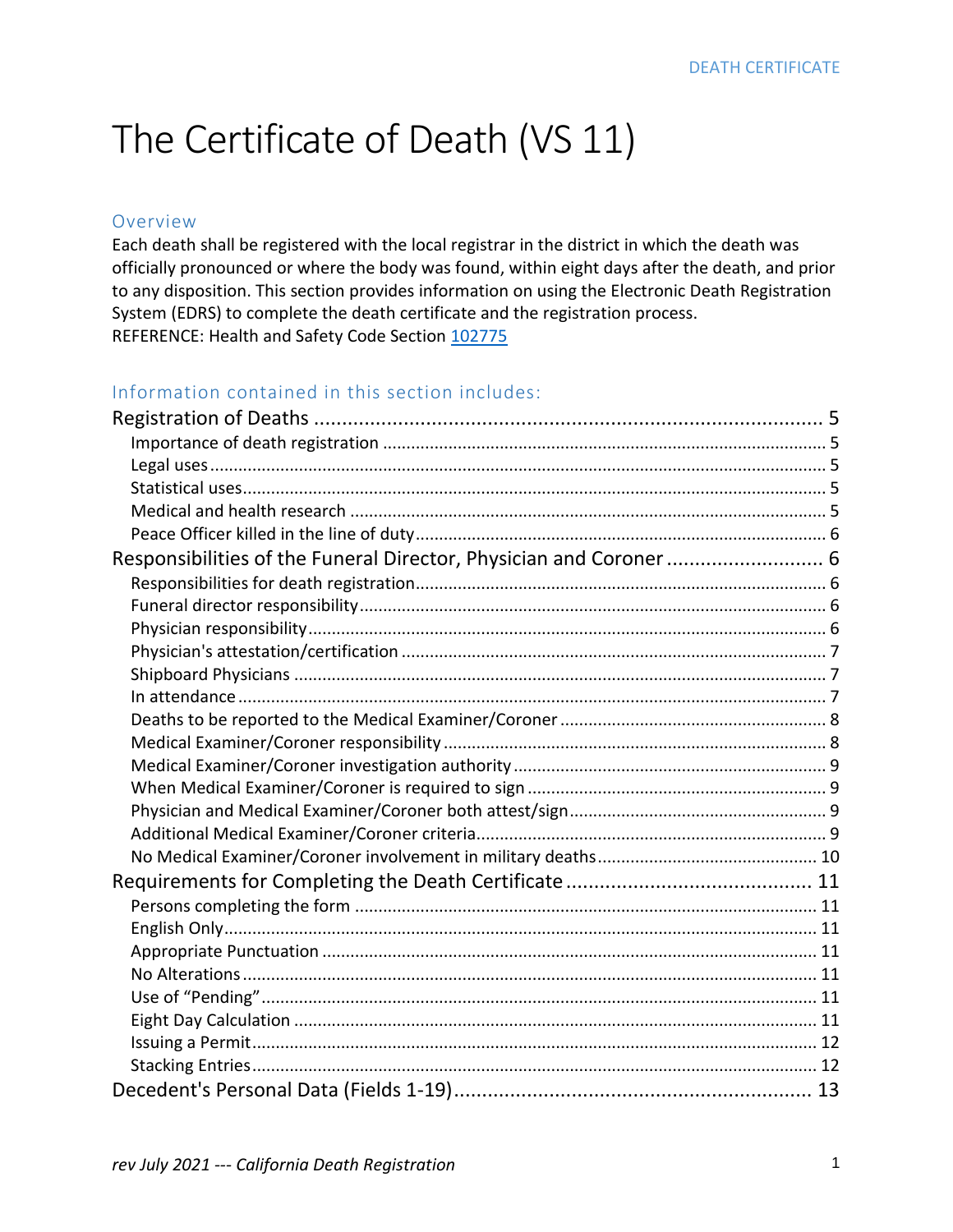| 102 & 103 If Hospital, Specify One/If Other Than Hospital, Specify One 58 |  |
|---------------------------------------------------------------------------|--|
|                                                                           |  |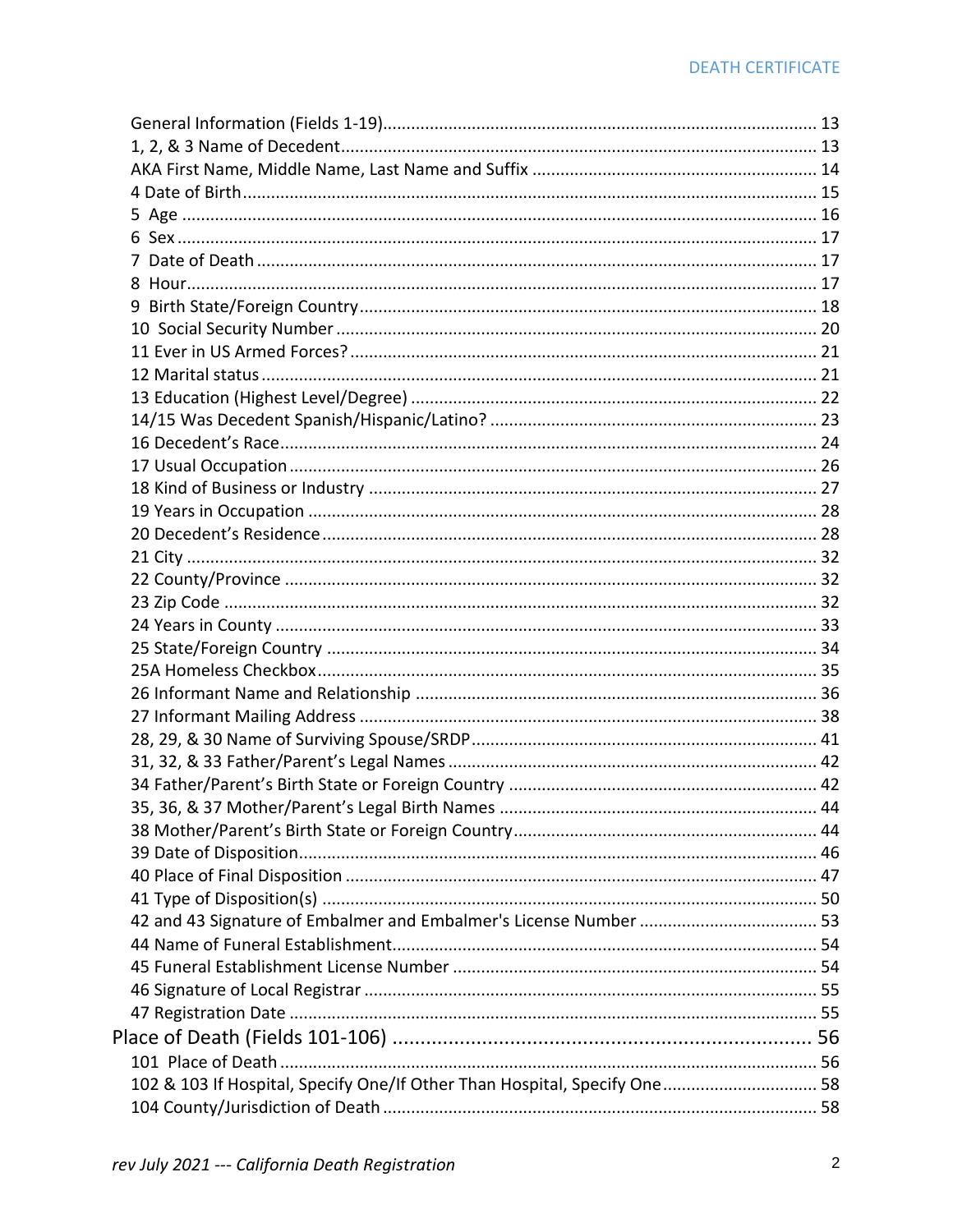| 112 Other Significant Conditions Contributing to Death but Not Resulting in the Underlying |  |
|--------------------------------------------------------------------------------------------|--|
|                                                                                            |  |
| 113 Was Operation Performed for Any Condition in Fields 107 or 112? (If yes, list type of  |  |
|                                                                                            |  |
|                                                                                            |  |
|                                                                                            |  |
|                                                                                            |  |
|                                                                                            |  |
|                                                                                            |  |
|                                                                                            |  |
|                                                                                            |  |
|                                                                                            |  |
|                                                                                            |  |
|                                                                                            |  |
|                                                                                            |  |
|                                                                                            |  |
|                                                                                            |  |
|                                                                                            |  |
|                                                                                            |  |
|                                                                                            |  |
|                                                                                            |  |
|                                                                                            |  |
|                                                                                            |  |
|                                                                                            |  |
|                                                                                            |  |
|                                                                                            |  |
|                                                                                            |  |
|                                                                                            |  |
|                                                                                            |  |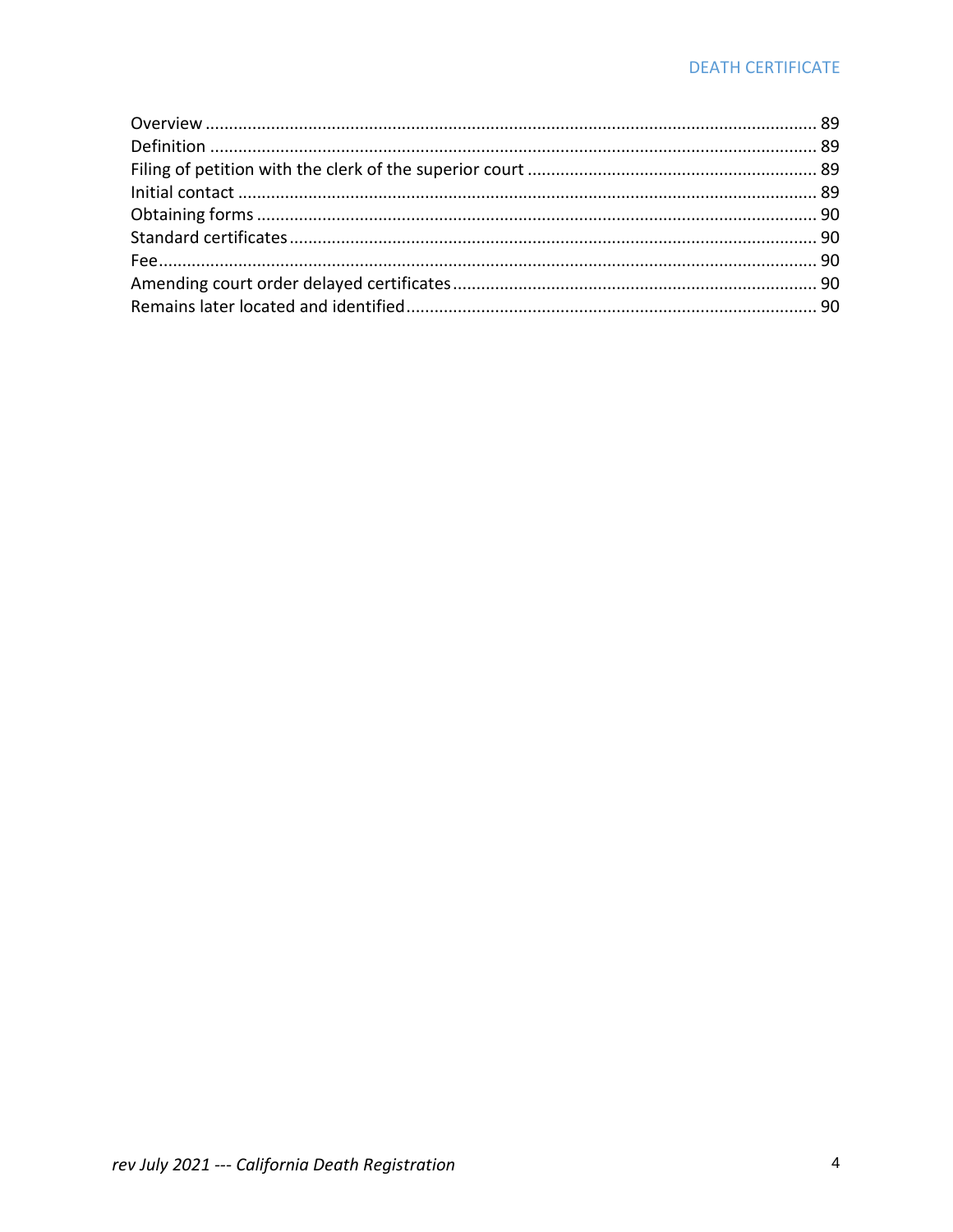# Registration of Deaths

#### Importance of death registration

A death certificate is a permanent record of the fact of death for an individual. It provides important personal information about the decedent, circumstances, and cause of death. Information from death records serves several important legal and statistical uses described below.

#### Legal uses

Upon registration by the local and state registrar, the death certificate becomes the state's legal record of that event and is prima facie (e.g. accepted as correct until proven otherwise) evidence in all courts.

Additionally, the death certificate is used to:

- Apply for insurance benefits
- Settle pension claims
- Verify transfer of title and personal property

REFERENCE: Health and Safety Code Section [103550](http://leginfo.legislature.ca.gov/faces/codes_displaySection.xhtml?sectionNum=103550&lawCode=HSC)

#### Statistical uses

Information from a death certificate provides a critical source of data and information about the health of a population. These data help to define problems and measure the results of many aspects of public health work.

### Medical and health research

In general, mortality data are part of a necessary foundation used to evaluate population wellbeing and the effectiveness of health care and public health interventions and policies. These data can be used across several different areas of interest and study, including:

- Mortality counts and rates.
- Life expectancy.
- Years of life lost (YLL).
- Disability Adjusted Life Years (DALY).
- Quality Adjusted Life Years (QALY).
- Disease surveillance.
- Demographic projections.
- Geographic distribution of deaths from certain diseases.
- Risk of death from various causes at different ages.
- Health disparities and inequities.
- Impacts of the social determinants of health.
- Medical implications of the combinations of morbid conditions (e.g. illnesses or diseases) causing death.
- Frequency of autopsies, and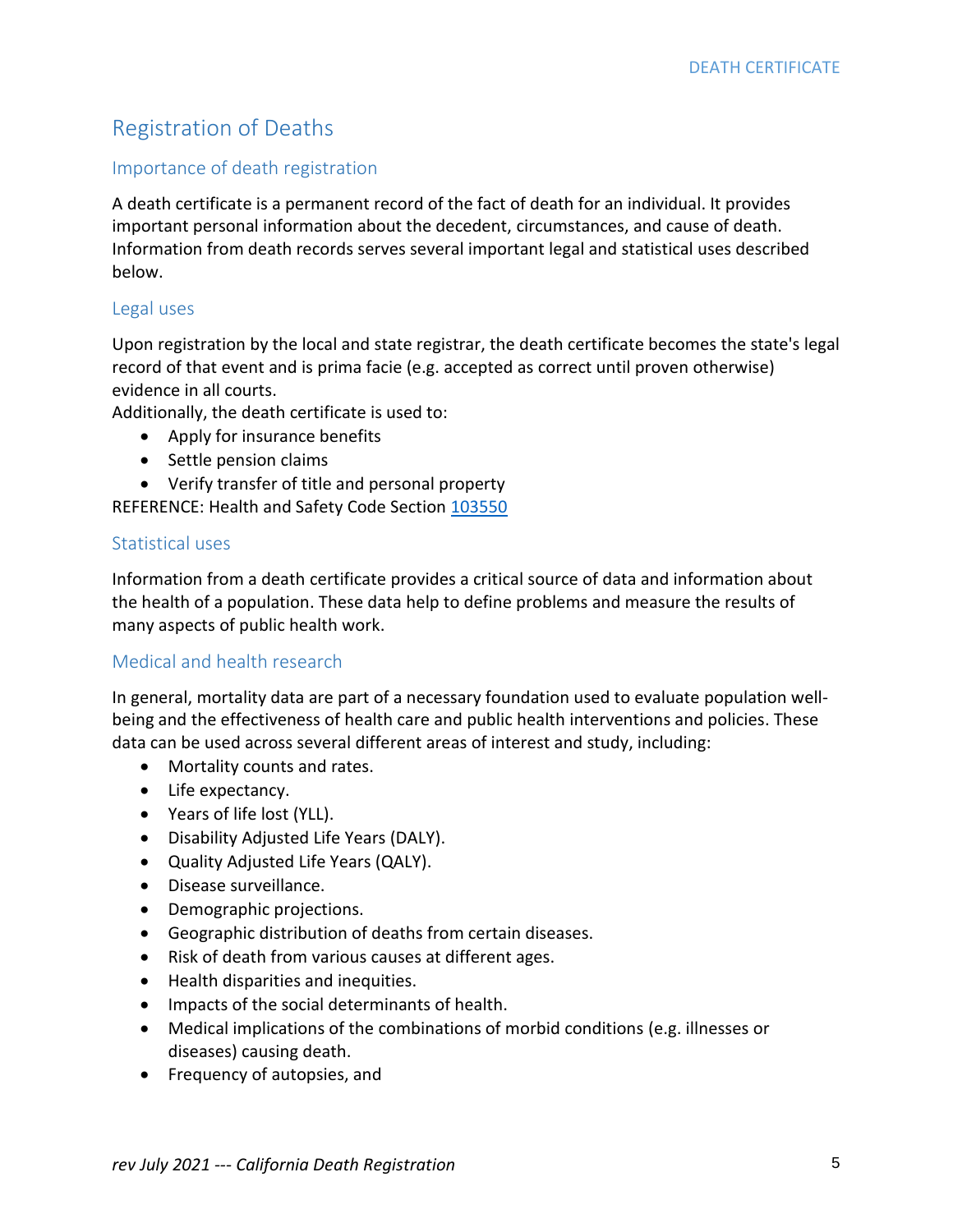• Proportion of deaths occurring in health care facilities and congregate settings, such as hospitals or nursing homes.

### Peace Officer killed in the line of duty

When a peace officer is killed in the line of duty, the law requires special processing of the death certificate with exceptional speed. Extra measures are taken to communicate with the informant, Medical Examiner/Coroner and local registrar to complete the certificate timely. REFERENCE: Health and Safety Code Section [103265,](http://leginfo.legislature.ca.gov/faces/codes_displaySection.xhtml?sectionNum=103265&lawCode=HSC) ACL 03-25

# Responsibilities of the Funeral Director, Physician and Coroner

### Responsibilities for death registration

The responsibilities of the funeral director, physician, and the county Medical Examiner/Coroner in the registration of deaths are defined in this section.

### Funeral director responsibility

The funeral director, or person acting in lieu of, is responsible for the duties described below:

- Obtaining the decedent's personal data from the informant (the person available to supply this information (see H&SC Sec. [7100](http://leginfo.legislature.ca.gov/faces/codes_displaySection.xhtml?sectionNum=7100&lawCode=HSC) for more information)
- Ensuring all fields of the certificate are complete
- Notifying the coroner of any death that is required by law to be reported unless the physician or the police have already done so (refer to the section regarding deaths required to be reported to the coroner)
- Securing the physician's or coroner's certification signature
- Reviewing the certificate for completeness and accuracy
- Filing the certificate with the local registrar within eight (8) calendar days and obtaining a permit for final disposition

• Cooperating with state or local registrars concerning queries on certificate entries REFERENCE: Health and Safety Code Sections [102125,](http://leginfo.legislature.ca.gov/faces/codes_displaySection.xhtml?sectionNum=102125&lawCode=HSC) [102135,](http://leginfo.legislature.ca.gov/faces/codes_displaySection.xhtml?sectionNum=102135&lawCode=HSC) [102780,](http://leginfo.legislature.ca.gov/faces/codes_displaySection.xhtml?sectionNum=102780&lawCode=HSC) [102790,](http://leginfo.legislature.ca.gov/faces/codes_displaySection.xhtml?sectionNum=102790&lawCode=HSC) [102850,](http://leginfo.legislature.ca.gov/faces/codes_displaySection.xhtml?sectionNum=102850&lawCode=HSC) [103785](http://leginfo.legislature.ca.gov/faces/codes_displaySection.xhtml?sectionNum=103785&lawCode=HSC) and Government Code Section [27491](http://leginfo.legislature.ca.gov/faces/codes_displaySection.xhtml?sectionNum=27491&lawCode=GOV)

### Physician responsibility

The physician in attendance shall, within 15 hours after the death, provide and attest to the following information contained on the Certificate of Death (VS 11):

- The date, time, and place of death
- The direct causes of death
- The conditions, if any, that gave rise to these causes
- Other medical and health section data required on the certificate
- If appropriate, the existence of cancer

During the remote attestation process, the physician reviews the information for accuracy, electronically attests to these facts and notifies the attending funeral director that the attestation is complete.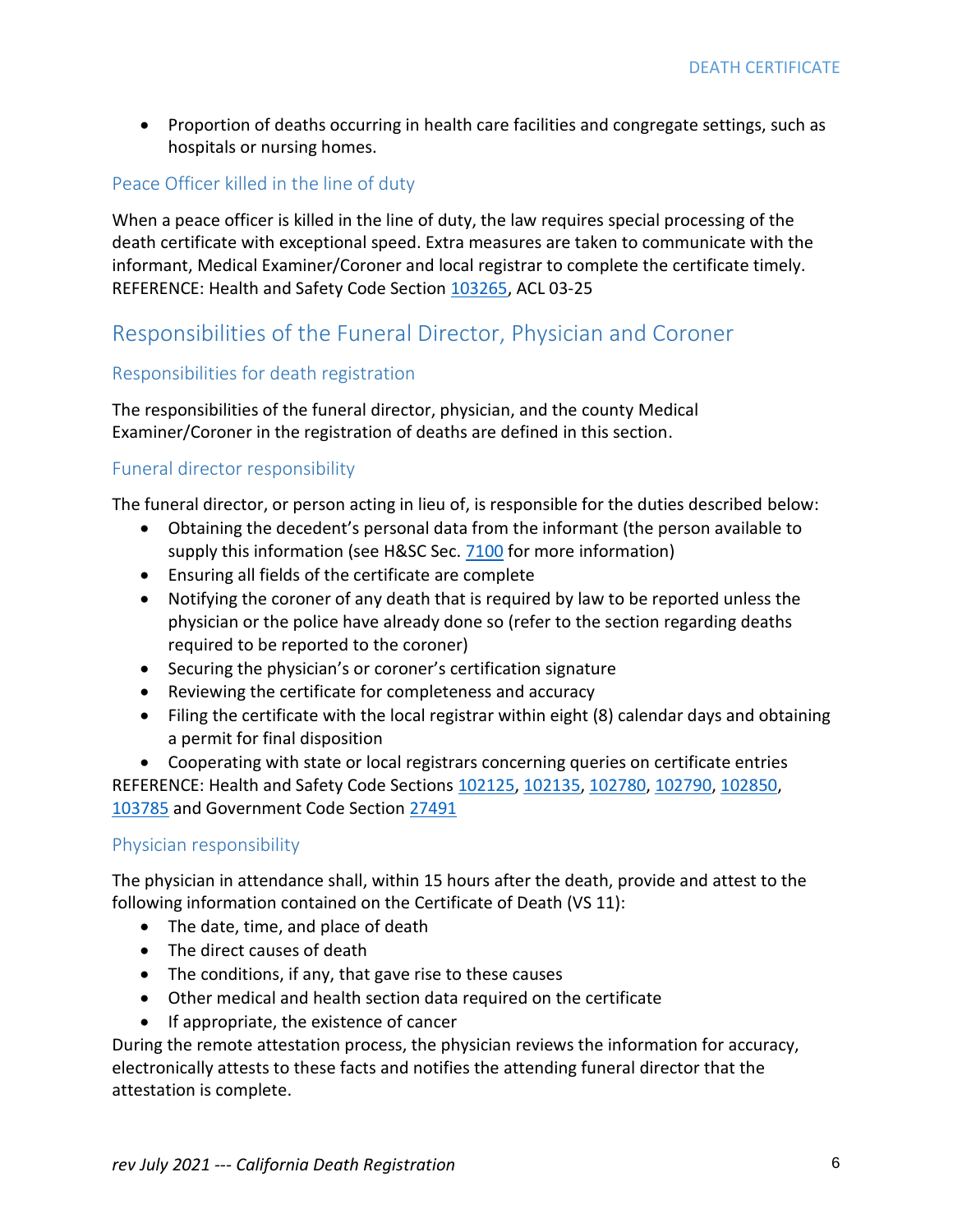### REFERENCE: Health and Safety Code Section [102795,](http://leginfo.legislature.ca.gov/faces/codes_displaySection.xhtml?sectionNum=102795&lawCode=HSC) [102800](http://leginfo.legislature.ca.gov/faces/codes_displaySection.xhtml?sectionNum=102800&lawCode=HSC) and [102825](http://leginfo.legislature.ca.gov/faces/codes_displaySection.xhtml?sectionNum=102825&lawCode=HSC)

### Physician's attestation/certification

The following rules apply to the physician's signature on a death certificate:

- Licensed California physicians may attest or sign the certificate. Deaths may not be certified or attested by medical residents or interns who have not been issued a medical license.
- Federally employed physicians, state civil service physicians, shipboard physicians on the high seas, and county hospital physicians who are licensed out-of-state are considered provisionally licensed to legally sign a California death certificate.
- If an out-of-state physician has attended the decedent in the 20 days before death, and the death is not otherwise a coroner's case, the physician has the authority to sign the death certificate. The decedent need not have died in the federal, state or county facility, or on federal, state or county property.

REFERENCE: Business and Professions Code Section [715,](http://leginfo.legislature.ca.gov/faces/codes_displaySection.xhtml?sectionNum=715&lawCode=BPC) [2060,](http://leginfo.legislature.ca.gov/faces/codes_displaySection.xhtml?lawCode=BPC§ionNum=2060.) and Health and Safety Code Sectio[n 102850,](http://leginfo.legislature.ca.gov/faces/codes_displaySection.xhtml?sectionNum=102850&lawCode=HSC) Government Code Section [27491](http://leginfo.legislature.ca.gov/faces/codes_displaySection.xhtml?sectionNum=27491&lawCode=GOV)

### Shipboard Physicians

Shipboard physicians may sign a California death certificate, provided all of the following conditions are met:

- The decedent dies after disembarking, but within 20 days of attendance by the shipboard physician
- The physician is licensed in another state or country with laws and standards for shipboard physicians similar to those of the United States, such determination being at the discretion of the county medical examiner/coroner of the jurisdiction in which the decedent was first removed from aboard ship (first port of call)
- The physician was the last physician to attend on the decedent within the 20 days before death
- The case is not otherwise a coroner's/medical examiner's case. If the Medical Examiner/Coroner determines the shipboard physician has adequate knowledge to determine the cause of death, the Medical Examiner/Coroner may authorize the shipboard physician to sign the California death certificate

REFERENCE: Business and Professions Code Section [2060,](http://leginfo.legislature.ca.gov/faces/codes_displaySection.xhtml?lawCode=BPC§ionNum=2060.) Health and Safety Code Section [102850](http://leginfo.legislature.ca.gov/faces/codes_displaySection.xhtml?sectionNum=102850&lawCode=HSC) and Government Code Section [27491](http://leginfo.legislature.ca.gov/faces/codes_displaySection.xhtml?sectionNum=27491&lawCode=GOV)

### In attendance

"In attendance" means the existence of the relationship whereby a health care provider renders services which are authorized by the health care provider's licensure or certification. REFERENCE: [California Code of Regulations, Title 17, Division 1, Chapter 4, Subchapter 1, Article](https://govt.westlaw.com/calregs/Document/I5849DB60A9CD11E0AE80D7A8DD0B623B?viewType=FullText&originationContext=documenttoc&transitionType=CategoryPageItem&contextData=(sc.Default))  [1, number 17](https://govt.westlaw.com/calregs/Document/I5849DB60A9CD11E0AE80D7A8DD0B623B?viewType=FullText&originationContext=documenttoc&transitionType=CategoryPageItem&contextData=(sc.Default))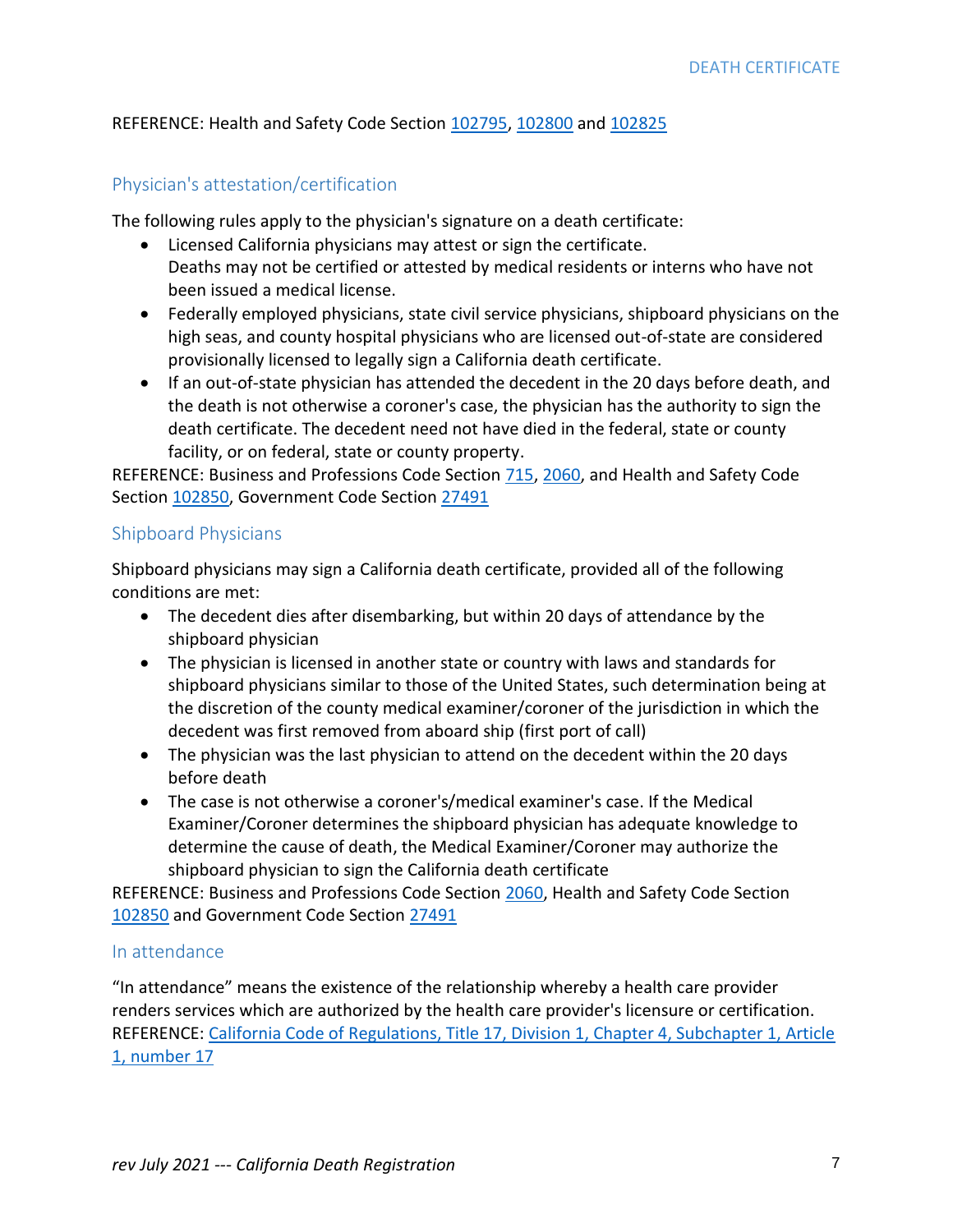### Deaths to be reported to the Medical Examiner/Coroner

Deaths due to the following must be referred to the Medical Examiner/Coroner office:

- Violent, sudden, or unusual
- Unattended
- The deceased had not been attended by a physician in 20 days prior to death
- Known or suspected homicide, suicide, or accidental poisoning
- Known or suspected in whole or in part to be from or related to an accident or injury (either old or recent)
- Deaths due to drowning, fire, hanging, gunshot, stabbing, cutting, exposure, starvation, acute alcoholism, drug addiction, strangulation, aspiration, or where the suspected cause of death is sudden infant death syndrome (not including aspiration pneumonia)
- Death in whole or in part occasioned by criminal means
- Deaths associated with a known or alleged rape or crime against nature
- Deaths in prison or while under sentence
- Known/suspected due to contagious disease and constituting public hazard
- Deaths from occupational diseases or occupational hazards
- Deaths of patients in state mental hospitals serving the developmentally disabled and operated by the state department of mental health
- Deaths under such circumstances as to afford a reasonable ground to suspect the death was caused by the criminal act of another

NOTE: When a death involves any of the above, it is the responsibility of the funeral director, physician, surgeon, physician assistant, or other person, including local registrar to notify the medical examiner/coroner and confirm the medical examiner/coroner's clearance for the physician to complete the medical certification.

REFERENCE: Government Code Section [27491,](http://leginfo.legislature.ca.gov/faces/codes_displaySection.xhtml?sectionNum=27491&lawCode=GOV) Health and Safety Code Section [102850](http://leginfo.legislature.ca.gov/faces/codes_displaySection.xhtml?sectionNum=102850&lawCode=HSC)

### Medical Examiner/Coroner responsibility

The Medical Examiner/Coroner shall, within three days after examining the body, state and certify the following information on the Certificate of Death (VS 11):

- The date, time, and place of death
- The direct causes of the death
- The conditions, if any, that gave rise to these causes
- Other medical and health section data required on the certificate
- If appropriate, the existence of cancer

During the attestation process, the Medical Examiner/Coroner reviews the information for accuracy, electronically attests to these facts and notifies the attending funeral director the attestation is complete.

REFERENCE: Health and Safety Code Section [102800,](http://leginfo.legislature.ca.gov/faces/codes_displaySection.xhtml?sectionNum=102800&lawCode=HSC) [102850,](http://leginfo.legislature.ca.gov/faces/codes_displaySection.xhtml?sectionNum=102850&lawCode=HSC) [102860](http://leginfo.legislature.ca.gov/faces/codes_displaySection.xhtml?lawCode=HSC§ionNum=102860.) and Government Code [27491](http://leginfo.legislature.ca.gov/faces/codes_displaySection.xhtml?sectionNum=27491&lawCode=GOV)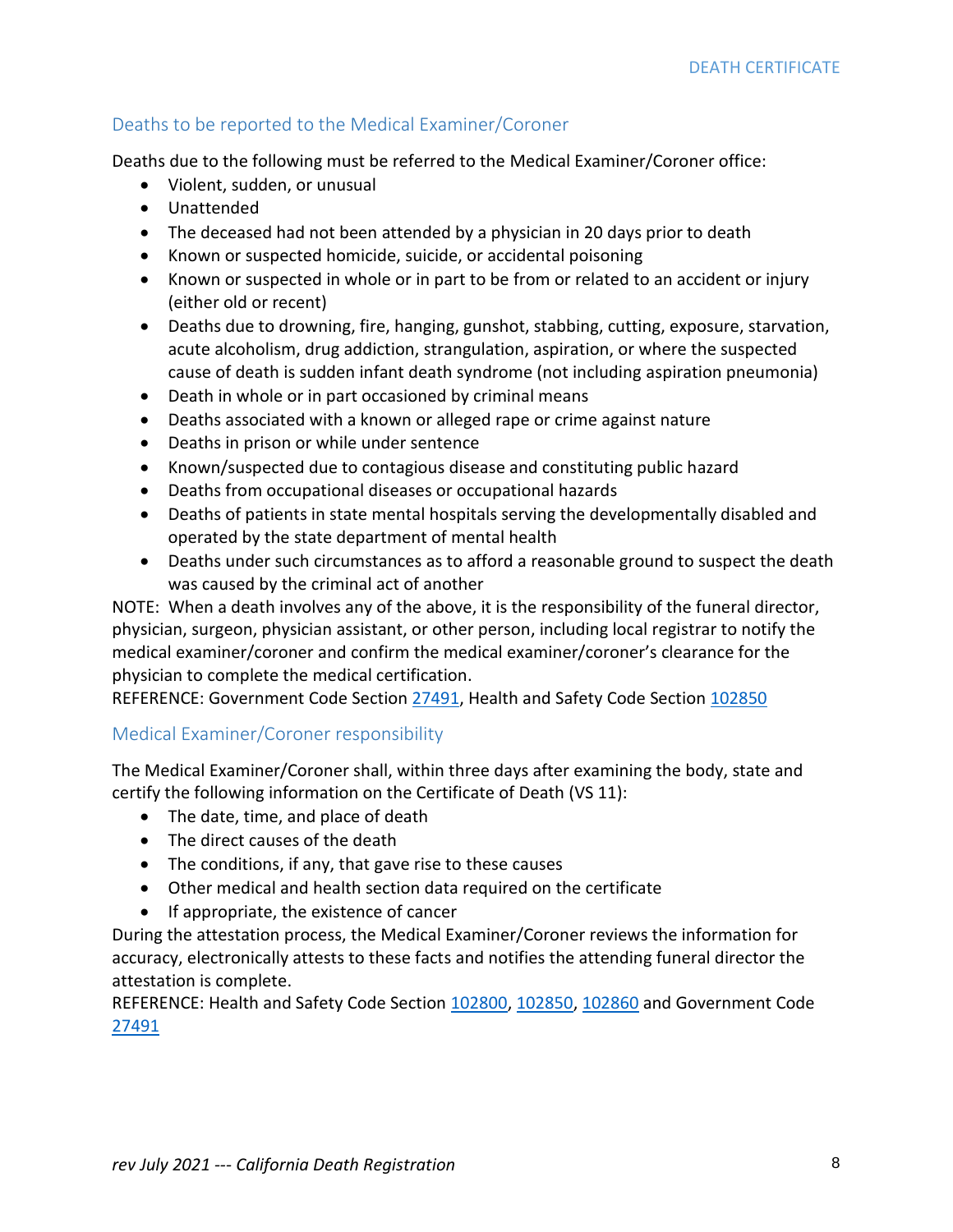### Medical Examiner/Coroner investigation authority

The Medical Examiner/Coroner investigates cases under his or her jurisdiction in which death occurred under any of the following circumstances:

- Without medical attendance
- During the continued absence of the attending physician and surgeon
- When the attending physician is unable to state the cause of death
- Where suicide is suspected
- Following an injury or an accident
- Under circumstances as to afford a reasonable ground to suspect the death was caused by the criminal act of another

REFERENCE: Health and Safety Code Section [102850,](http://leginfo.legislature.ca.gov/faces/codes_displaySection.xhtml?sectionNum=102850&lawCode=HSC) Government Code Section [27491](http://leginfo.legislature.ca.gov/faces/codes_displaySection.xhtml?lawCode=GOV§ionNum=27491.2.)

### When Medical Examiner/Coroner is required to sign

The medical examiner/coroner shall attest/sign the death certificate under the following criteria:

- If the attending physician is unable to state the underlying cause of death
- If death is due to an external cause
- If no physician was in attendance
- If the attending or assistant physician is not available to sign
- If field 26 (informant) on the death certificate states "under investigation"

The medical examiner/coroner may authorize the physician to attest to or sign the certificate. REFERENCE: Health and Safety Code Section [102850,](http://leginfo.legislature.ca.gov/faces/codes_displaySection.xhtml?sectionNum=102850&lawCode=HSC) [102860](http://leginfo.legislature.ca.gov/faces/codes_displaySection.xhtml?lawCode=HSC§ionNum=102860.) and Government Code Section [27491](http://leginfo.legislature.ca.gov/faces/codes_displaySection.xhtml?sectionNum=27491&lawCode=GOV)

### Physician and Medical Examiner/Coroner both attest/sign

There may be cases where the physician certifier has completed the medical and health section data and Fields 114 through 118, and the Medical Examiner/Coroner subsequently assumes jurisdiction over the death. Under these circumstances, the coroner may sign the certificate and add information previously left blank without the need to prepare a new certificate.

### Additional Medical Examiner/Coroner criteria

Individual county Medical Examiner/Coroners may require that deaths occurring under other circumstances also be reported to the coroner's/medical examiner's office. Contact the coroner of the county with jurisdiction over the death for additional information.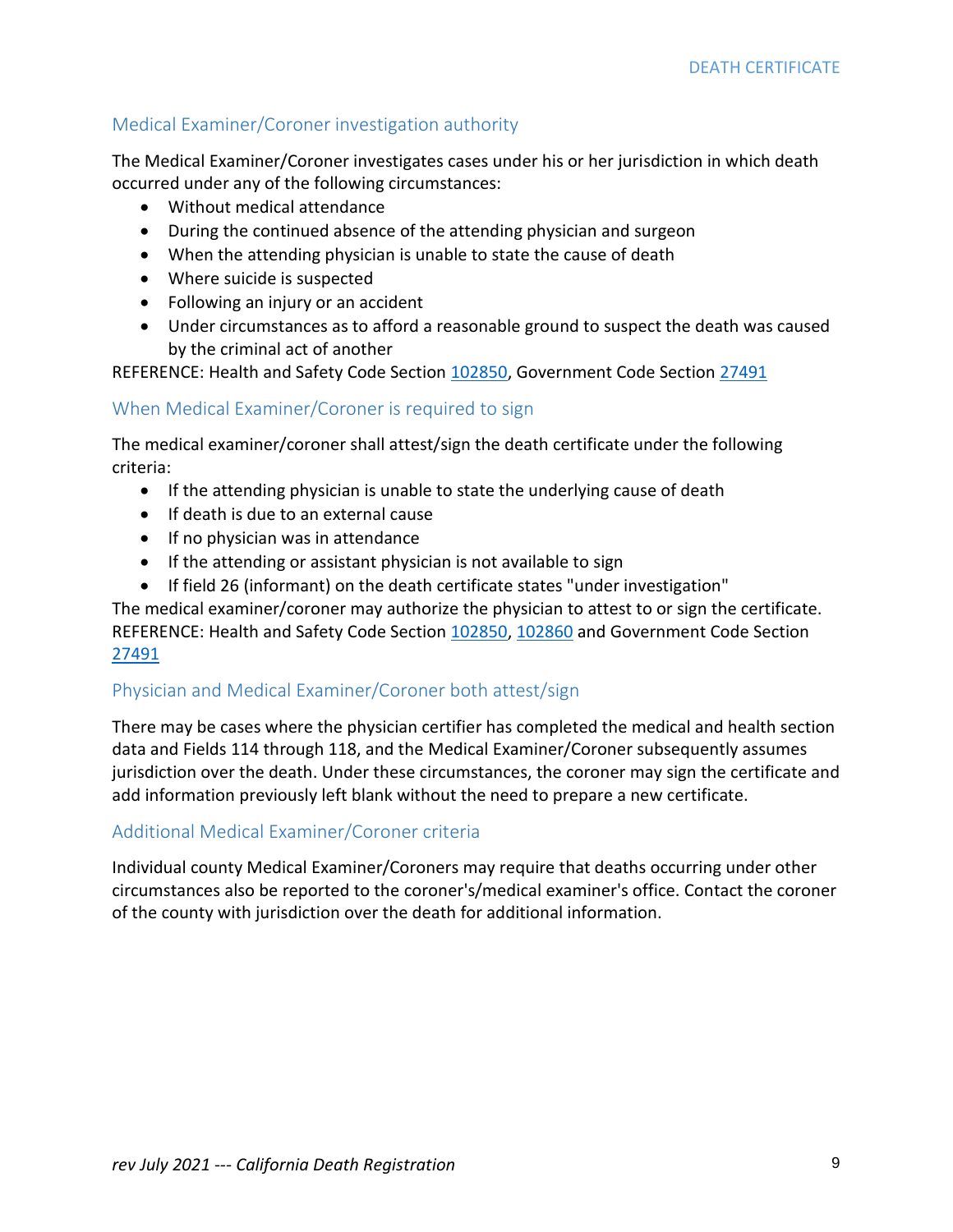### No Medical Examiner/Coroner involvement in military deaths

Attorney General's opinion (1 Ops. Cal. Atty. Gen. 176, page 182, 1943) states specifically when the coroner should and should not become involved:

"…it is the opinion of this office that the county coroner may not act with reference to unnatural deaths occurring within military reservations under the exclusive jurisdiction of the federal government, deaths occurring in the line of duty of military personnel or where his activity will impede or hamper military operations. In case of deaths occurring under other circumstances, the coroner should exercise the authority of this office."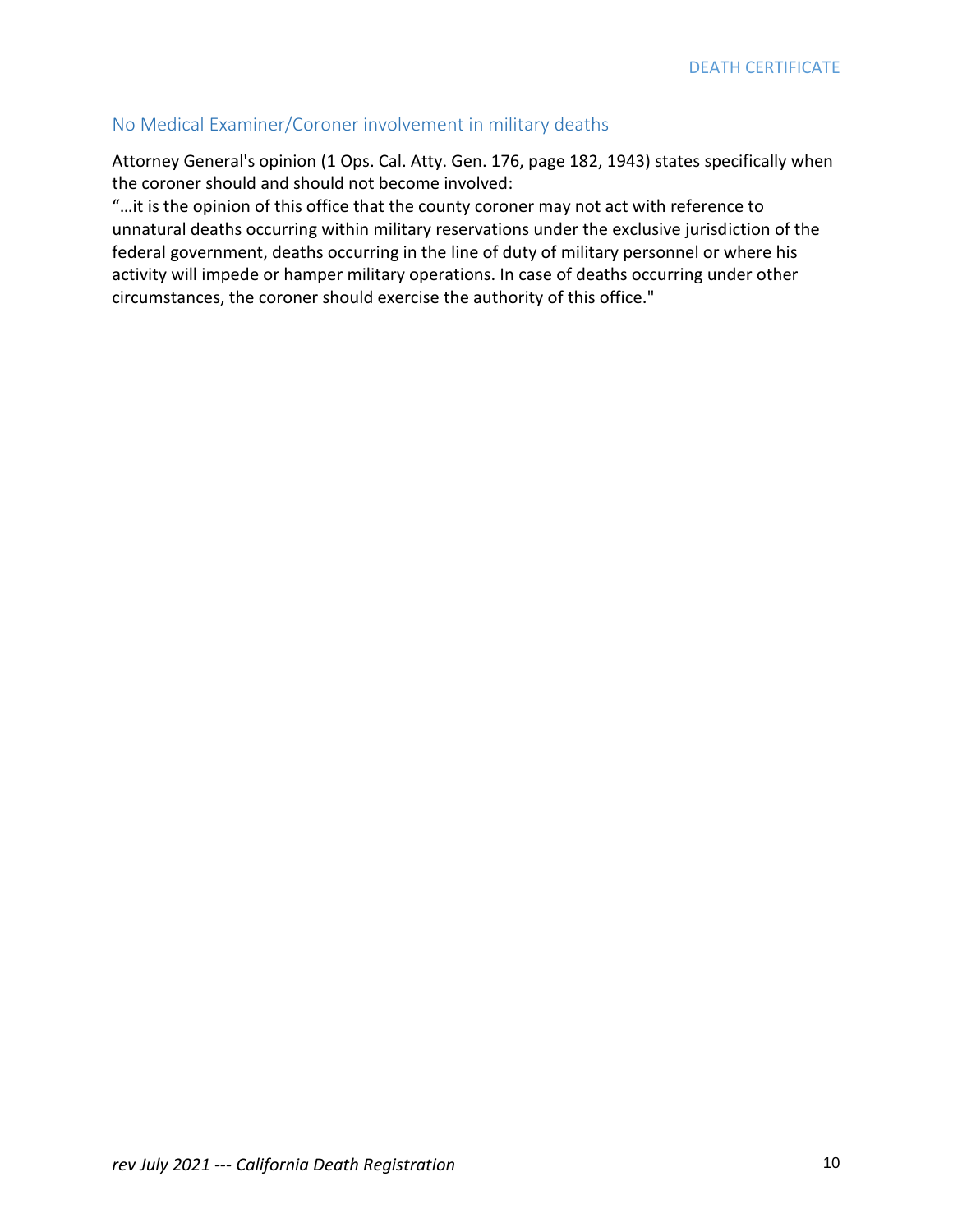# Requirements for Completing the Death Certificate

### Persons completing the form

All physicians, informants, and other persons having knowledge of the facts shall supply upon the prescribed forms, any information they possess regarding any death. The certificate form shall be completed in accordance with the requirements set forth in the Health and Safety Code.

REFERENCE: Health and Safety Code Sections [102135,](http://leginfo.legislature.ca.gov/faces/codes_displaySection.xhtml?sectionNum=102135&lawCode=HSC) [102790](http://leginfo.legislature.ca.gov/faces/codes_displaySection.xhtml?sectionNum=102790&lawCode=HSC) an[d 102875](http://leginfo.legislature.ca.gov/faces/codes_displaySection.xhtml?sectionNum=102875&lawCode=HSC)

#### English Only

The form is to be completed using the 26 alphabetical characters of the English language. REFERENCE: [Constitution of California, Article 3, Section 6](https://leginfo.legislature.ca.gov/faces/codes_displaySection.xhtml?lawCode=CONS§ionNum=SEC.%206.&article=III) and [Government Code Section 8](http://leginfo.legislature.ca.gov/faces/codes_displaySection.xhtml?sectionNum=8&lawCode=GOV)

#### Appropriate Punctuation

Appropriate punctuation should be used for all entries. Examples of appropriate punctuation for purposes of vital records are as follows:

- Hyphens such as "Smith-Jones"
- Apostrophe as in "O'Hare"
- Period as used with "Jr."

#### No Alterations

**No erasures, whiteout, or alterations of any kind are allowed on the printed certificate.**  *NOTE: If errors are discovered prior to submission for registration, return to EDRS and correct the errors. If the certificate has been submitted for registration but has not yet been registered, contact your local registrar. If it has been registered, an amendment will be necessary to correct the error.*

**REFERENCE: Health and Safety Code Section [102140](http://leginfo.legislature.ca.gov/faces/codes_displaySection.xhtml?sectionNum=102140&lawCode=HSC)**

#### Use of "Pending"

An entry of "Pending" in one or more fields is only acceptable for coroner cases, at the direction of the coroner.

#### Eight Day Calculation

Each death must be registered within eight (8) days following the date of death and prior to disposition. The eight-day filing mandate is calculated by excluding the date of death and counting each day thereafter, unless the eighth day falls on a Sunday or county holiday, at which time the ninth day would be the final day the death must be registered. Saturday is not treated in statute as a holiday.

REFERENCE: Government Code Sections [6700,](http://leginfo.legislature.ca.gov/faces/codes_displaySection.xhtml?sectionNum=6700&lawCode=GOV) [6701,](http://leginfo.legislature.ca.gov/faces/codes_displaySection.xhtml?sectionNum=6701&lawCode=GOV) and [6800](http://leginfo.legislature.ca.gov/faces/codes_displaySection.xhtml?sectionNum=6800&lawCode=GOV)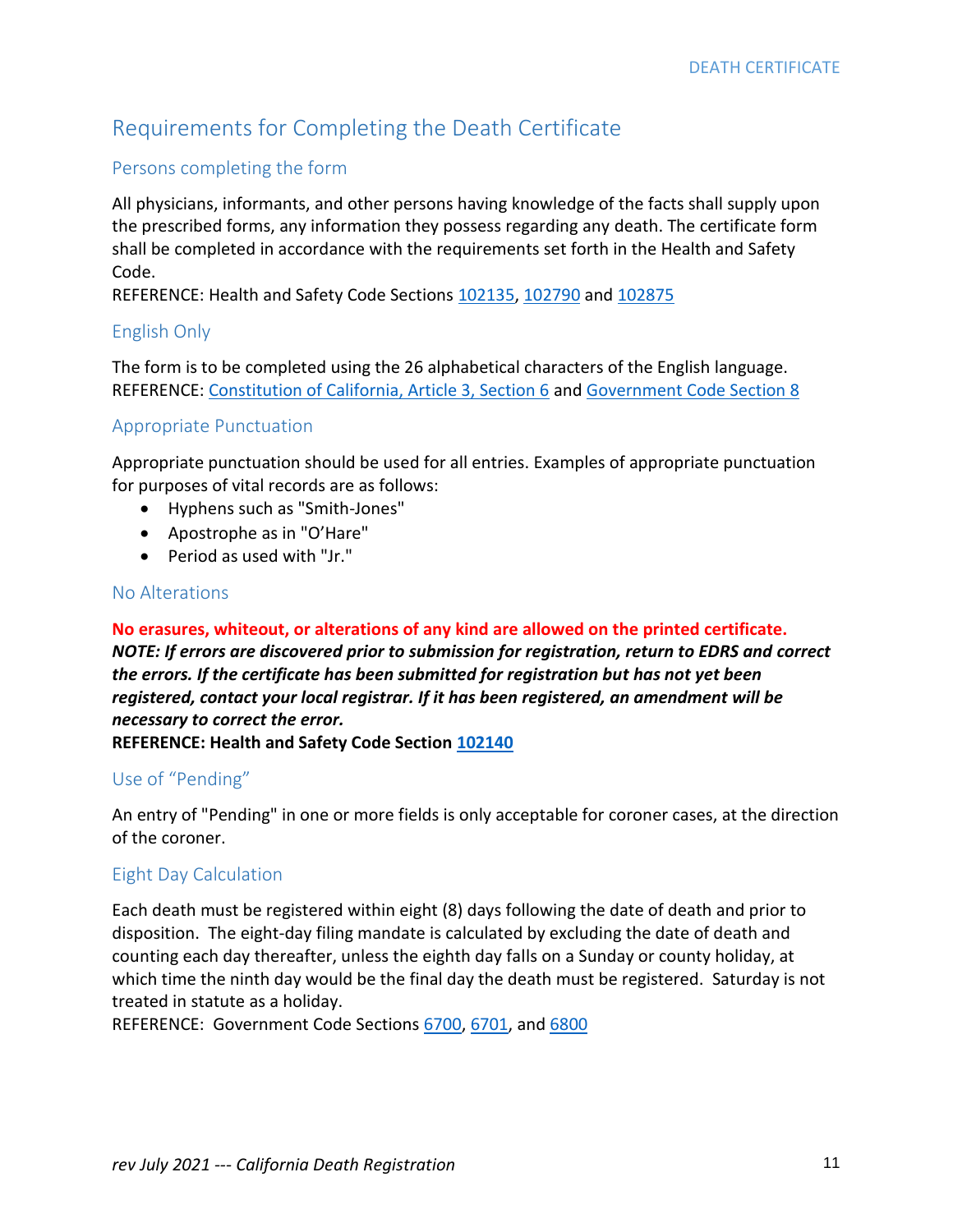### Issuing a Permit

A permit for disposition shall be issued only when an acceptable death certificate has been registered.

REFERENCE: Health and Safety Code Section [103050](http://leginfo.legislature.ca.gov/faces/codes_displaySection.xhtml?sectionNum=103050&lawCode=HSC)

### Stacking Entries

EDRS controls which fields accept "stacking entries" where more than one line of text is allowed. This is done to ensure the information provided is legible, unambiguous, reproducible, and contained within the appropriate field area.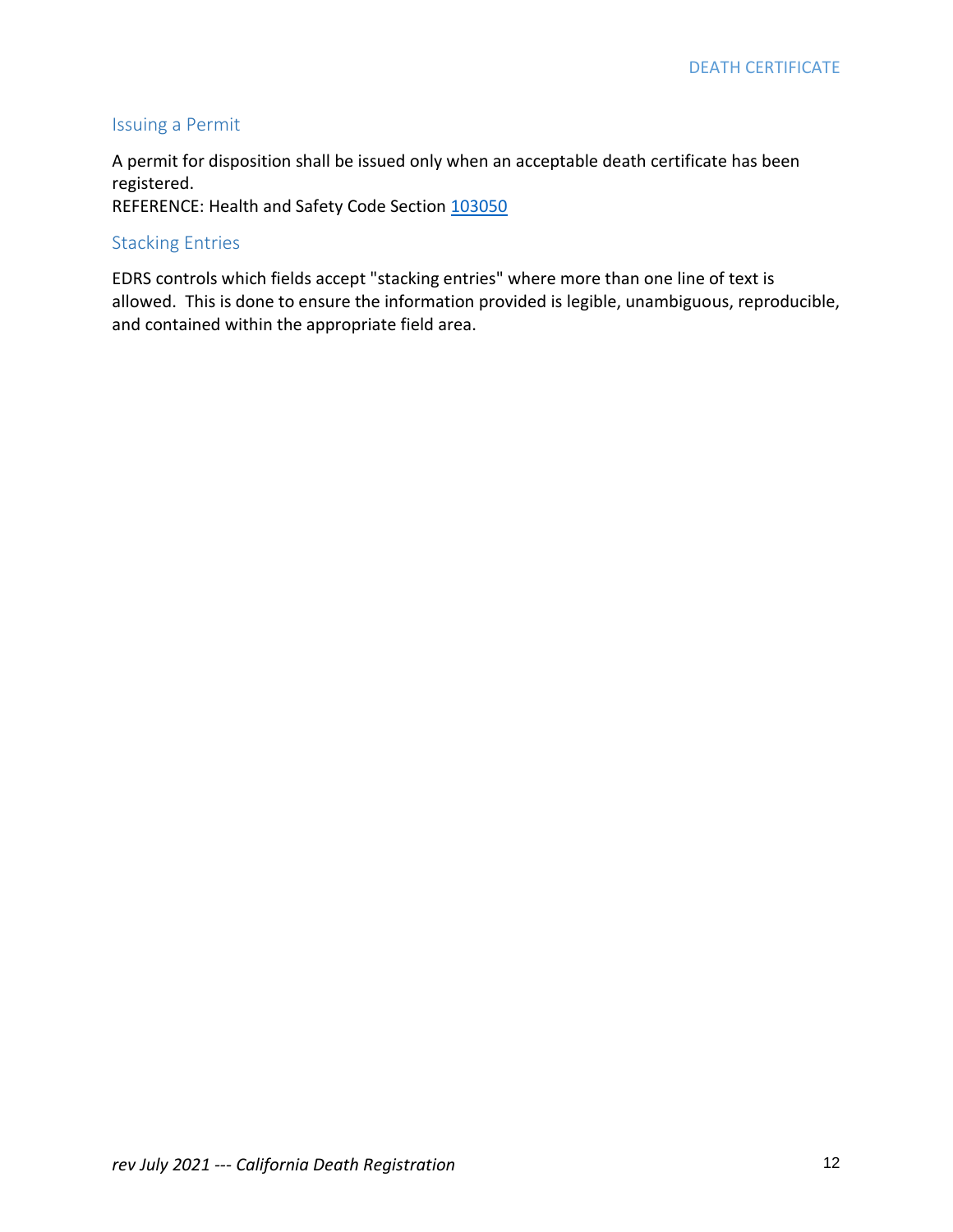# Decedent's Personal Data (Fields 1-19)

### General Information (Fields 1-19)

The Decedent Personal Data section contains Fields 1 through 19. The collection of this information is authorized in statute. REFERENCE: Health and Safety Code Section [102875](http://leginfo.legislature.ca.gov/faces/codes_displaySection.xhtml?sectionNum=102875&lawCode=HSC)

Following are the specific instructions for completing these fields.

### 1, 2, & 3 Name of Decedent

Do not leave any of these items blank. Enter a dash (-) if necessary. Enter the decedent's legal first, middle and last names in the appropriate fields.

- 1 First Name
- 2 Middle Name
- 3 Last Name

Only the 26 alphabetical characters of the English language may be used. No pictographs, ideograms, or diacritical marks (è, ñ, ē, ç) are allowed. A dash (-), period (.), or apostrophe (') is acceptable punctuation. Only one line is allowed in each field. Multiple names in a field may not be stacked.

Legal names for purposes of vital event records are those acquired through birth, adoption, naturalization, court-ordered name change, or marriage. The names must fit the available space on the official Certificate of Death Form. In the case of long or hyphenated names, it may be necessary to shorten the name to fit the available space. In this case, when the certificate is completed, create an Affidavit to Amend a Record (VS 24e) to show the full name(s). The certificate will become a multiple-page document with the full name listed on an additional page of the document.

If the decedent has more than one name, the name to be entered in Fields 1 through 3 is the name that was used to verify the Social Security Number. If there was no Social Security Number verification, utilize the name used for official purposes in the United States (e.g., a driver's license, tax purposes, voter registration, etc.). If there is another name, it should be placed in the AKA (Also Known As) field.

After record creation and before registration, the name of decedent can be updated using the *Edit Decedent Information* menu option.

### Suffix

Select the appropriate suffix for the decedent from the dropdown. If the decedent does not have a suffix, this field may be left as a double dash (--).

### Jane/John Doe number

If the decedent has not been identified and is considered a John or Jane Doe, a number (e.g., John/Jane Doe number) may be used if it is the medical examiner/coroner's policy. This option is only available if the coroner has accepted the case (coroner status=ACC).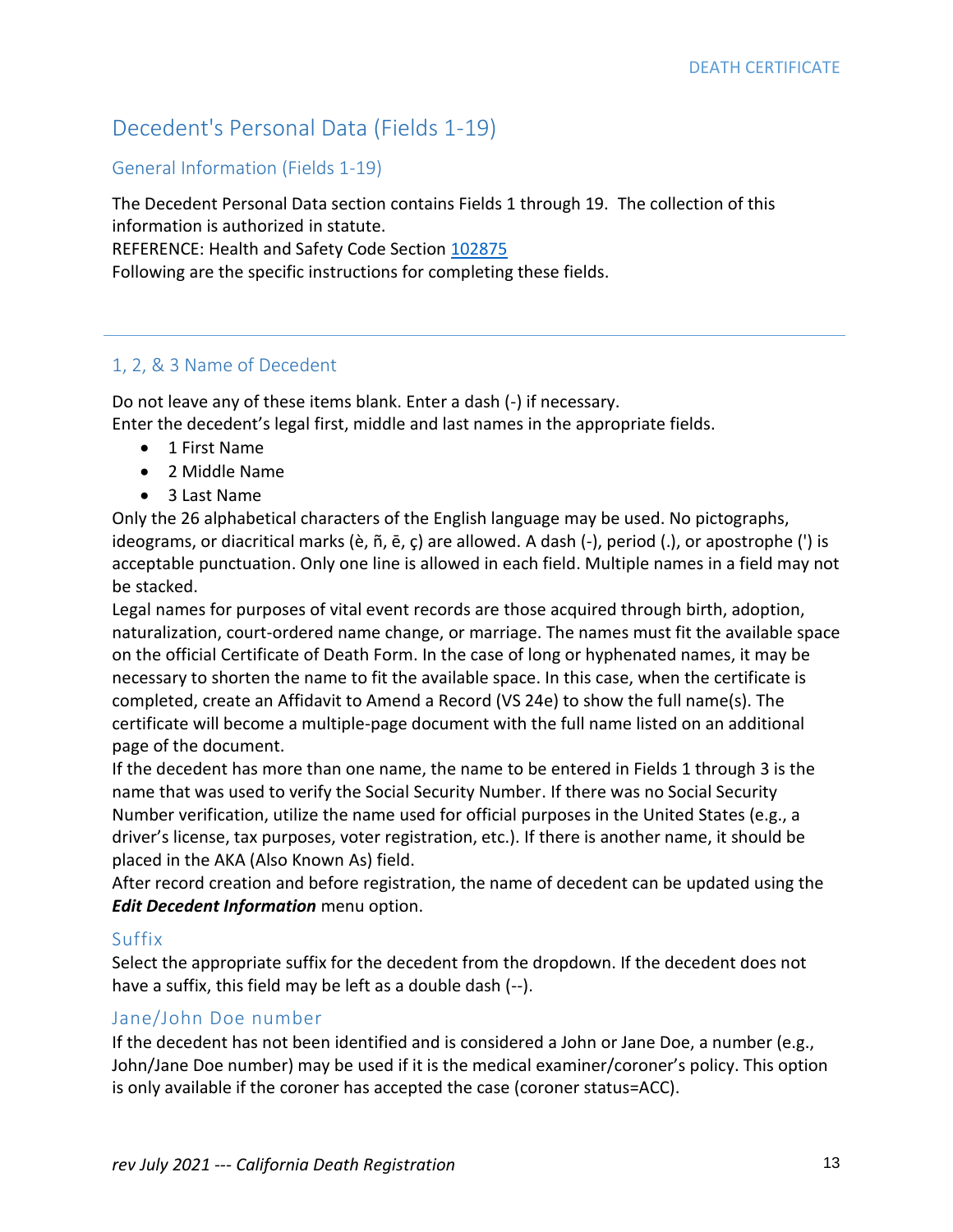### What to do…

| If the decedent                                                           | Then                                                           |
|---------------------------------------------------------------------------|----------------------------------------------------------------|
| has only one name                                                         | enter a dash (-) in Fields 1 and 2 and the name in Field 3.    |
| has no first or middle name                                               | enter a dash (-) in the appropriate field.                     |
| has a hyphenated name                                                     | enter the complete name in the appropriate field, space        |
|                                                                           | permitting. If additional space is needed, then submit an      |
|                                                                           | Affidavit to Amend a Record (VS 24e) after the certificate is  |
|                                                                           | registered.                                                    |
| has long or multiple names                                                | enter as many characters as permitted by available space. If   |
| and additional space is                                                   | additional space is needed, then submit an Affidavit to        |
| Amend a Record (VS 24e) after the certificate is registered.<br>necessary |                                                                |
| has not been identified                                                   | the medical examiner/coroner will enter John Doe or Jane       |
|                                                                           | Doe in Fields 1 and 3, and a dash (-) in the middle name       |
|                                                                           | Field 2. A number, (e.g., John Doe No. 2) may be used if it is |
|                                                                           | the medical examiner/coroner's policy. Enter the number in     |
|                                                                           | the John/Jane Doe number field. Do not enter Unknown or        |
|                                                                           | Unidentified Male, or Unidentified Female.                     |
| is known by an AKA (also                                                  | enter only the legal name in Fields 1, 2, and 3. See the AKA   |
| known as)                                                                 | section for information regarding AKA's.                       |
| is a newborn                                                              | the name as it appears on the certificate of birth should be   |
|                                                                           | entered on the death certificate. However, if the parents      |
|                                                                           | request a different name be placed on the death certificate,   |
|                                                                           | list the birth certificate name as an AKA.                     |
| is an unnamed newborn                                                     | enter a dash (-) for Fields 1 and 2 and the last name of the   |
|                                                                           | parent in Field 3.                                             |

### AKA First Name, Middle Name, Last Name and Suffix

Enter the AKA (Also Known As) First Name, Middle Name, Last Name and Suffix as provided by the informant in the appropriate fields. Only one AKA is permitted on the death certificate. Names must be alphabetic. A dash (-), period (.), or apostrophe (') is acceptable punctuation. Additional AKAs must be added via an Affidavit to Amend the Record (VS 24). Refer to the Death Amendment section of this handbook for further information regarding multiple AKAs. If the decedent does not have an AKA, these fields may remain blank.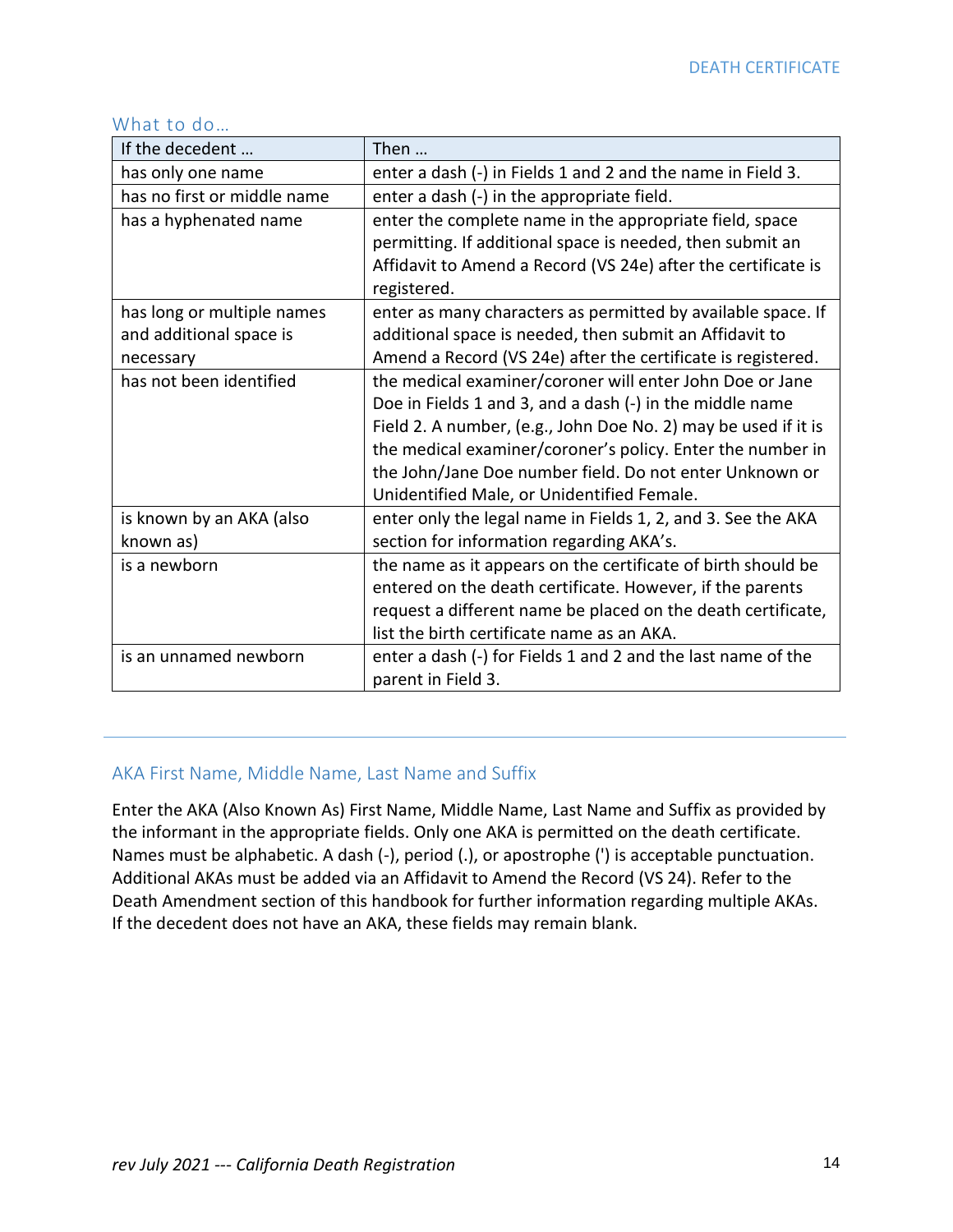### What to do…

| If the decedent's            | Then                                                      |  |
|------------------------------|-----------------------------------------------------------|--|
| name is John Anthony Harris  | enter Red in the AKA First Name field, Anthony in the AKA |  |
| and he has an AKA first name | Middle Name field and Harris in the AKA Last Name field.  |  |
| of Red                       |                                                           |  |
| name is Elizabeth Mary Jones | enter Betty in the AKA First Name field, Mary in the AKA  |  |
| and she has an AKA of Betty  | Middle Name field and Jones-Harris in the AKA Last Name   |  |
| Jones-Harris                 | field.                                                    |  |
| has an AKA of Betty Jones-   | enter Betty in the AKA First Name, leave the AKA Middle   |  |
| <b>Harris</b>                | Name field blank, and Jones-Harris in the AKA Last Name   |  |
|                              | field.                                                    |  |

### 4 Date of Birth

Do not leave this field blank.

Enter the decedent's date of birth using the calendar tool or enter the date using the MM/DD/YYYY format.

If the day and/or month are unknown, use double dashes as placeholders for the absent information.

EDRS uses the Date of Birth (Field 4) and the Date of Death (Field 7) to automatically calculate age whenever possible when information is saved.

#### However...

- if the date of death is **"FOUND"**, the estimated age must be manually entered into Field 5.
- if the date of birth is partial or unknown, the estimated age must be manually entered into Field 5.
- if calculated age is one day or less, the age in days, hours, and/or minutes must be manually entered into Field 5.

|                                | Then enter                                               |
|--------------------------------|----------------------------------------------------------|
| the day of birth is unknown    | the estimated month and year with dashes for the unknown |
|                                | day separated by forward slashes (e.g., 07/--/1998).     |
| the month and day of birth are | the year with dashes for the unknown month and day       |
| unknown                        | separated by forward slashes (e.g., --/--/2010).         |
| no information is available    | UNK.                                                     |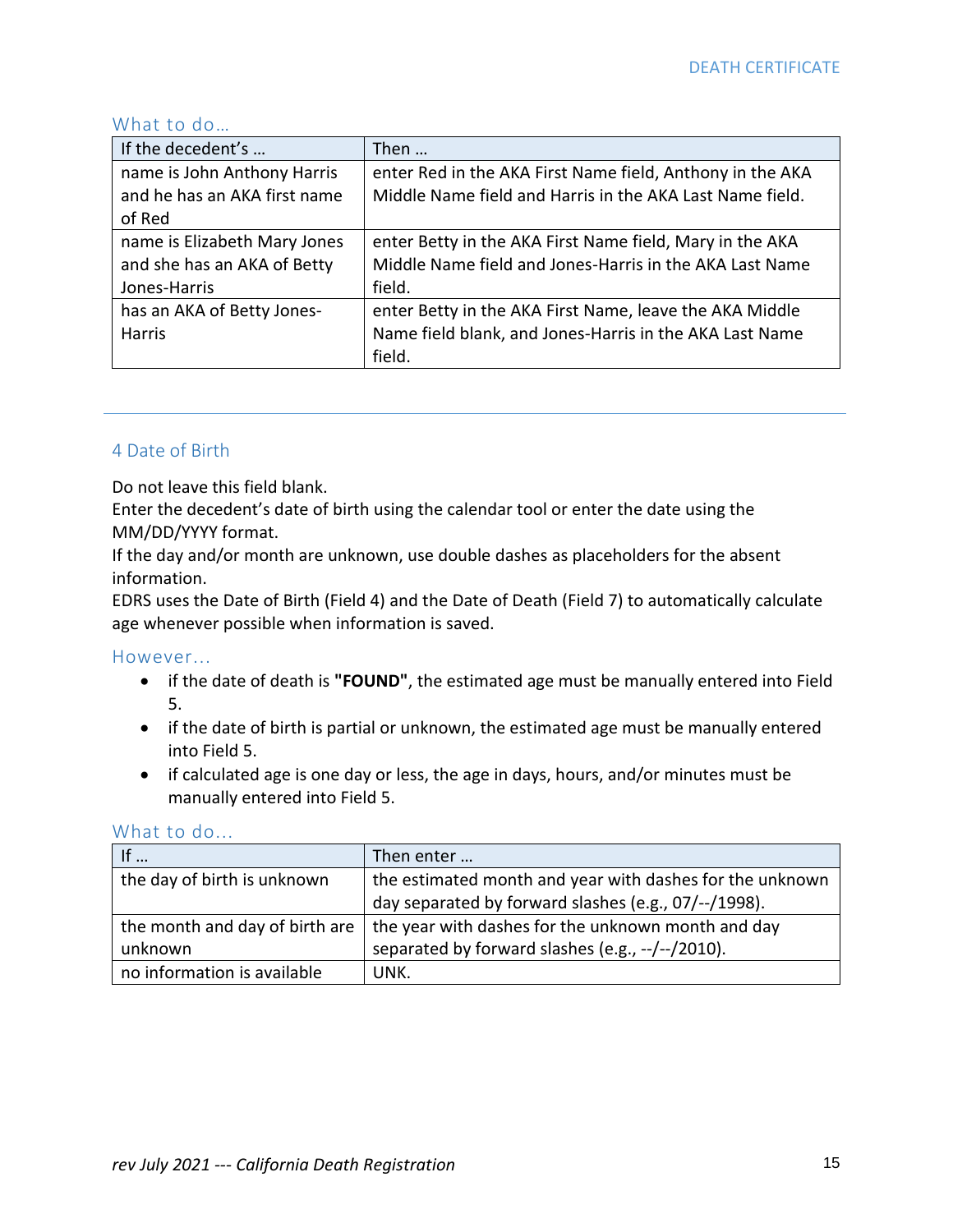### 5 Age

EDRS uses the Date of Birth (Field 4) and the Date of Death (Field 7) to automatically calculate age whenever possible when information is saved.

However...

- if the date of death is **"FOUND,"** the estimated age must be manually entered into Field 5.
- if the date of birth is partial or unknown, the estimated age must be manually entered into Field 5.
- if calculated age is one day or less, the estimated age in days, hours, and/or minutes must be manually entered into Field 5.

If EDRS does not automatically calculate age, manually enter the age at the time of death. Select the appropriate age type from the dropdown in Field 5. The available options are:

- Years
- Under One Year
- Under 24 Hours

After an age type has been designated, a subsequent field will populate, requesting further details regarding the age. Enter the age at the time of death.

| If $\ldots$     | Then select                                                  |  |
|-----------------|--------------------------------------------------------------|--|
| years           | Years from the Age dropdown. Enter the number of years.      |  |
| under one year  | <b>Under One Year</b> from the Age dropdown. Then select the |  |
|                 | appropriate number from the months and/or days               |  |
|                 | dropdowns.                                                   |  |
| under one day   | <b>Under 24 Hours</b> from the Age dropdown. Then select the |  |
|                 | appropriate number from the hours and/or minutes             |  |
|                 | dropdowns.                                                   |  |
| unknown years   | Years from the Age dropdown. Then enter UNK.                 |  |
| unknown months  | <b>Under One Year from the Age dropdown. Then select UNK</b> |  |
|                 | from the Months dropdown.                                    |  |
| unknown days    | Under One Year from the Age dropdown. Then select UNK        |  |
|                 | from the Days dropdown.                                      |  |
| unknown hours   | <b>Under 24 Hours</b> from the Age dropdown. Then select UNK |  |
|                 | from the Hours dropdown.                                     |  |
| unknown minutes | <b>Under 24 Hours</b> from the Age dropdown. Then select UNK |  |
|                 | from the Minutes dropdown.                                   |  |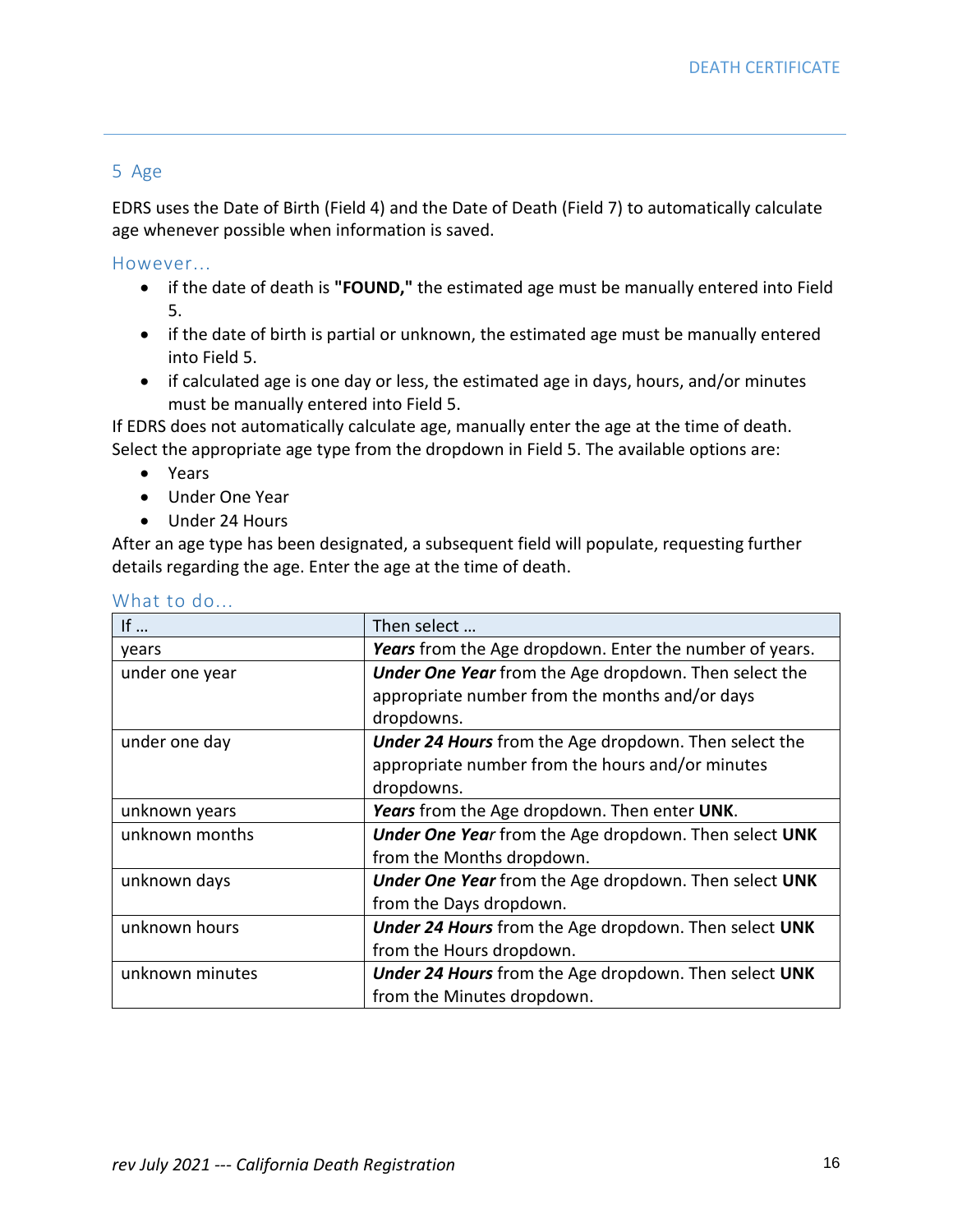#### 6 Sex

Select the appropriate sex from the dropdown. The available options are:

- Male (M will print)
- Female (F will print)
- Unknown/Undetermined (U will print)
- Nonbinary (X will print)

After record creation and before registration, decedent sex may be updated using the *Edit Decedent Information* menu option.

REFERENCE: Health and Safety Code Section [102875](http://leginfo.legislature.ca.gov/faces/codes_displaySection.xhtml?sectionNum=102875&lawCode=HSC)

### 7 Date of Death

Enter the date of death certified by the physician or coroner using the calendar tool or enter using the MM/DD/YYYY format.

Do **not** leave blank.

If the death is accepted as a coroner's case (coroner status=ACC), and the date of death is not known, enter the date the body was found and select the abbreviation **FND** from the dropdown list.

After record creation and before registration, the date of death may be updated using the *Edit Decedent Information* menu option.

### *NOTE: Please be certain the YEAR of death is correct BEFORE registration. YEAR of death cannot be amended. If the year is not correct, the original death certificate will need to be administratively sealed and a replacement death certificate with the correct date will be required.*

Court Order Delayed Registration of Death is required for deaths that occurred more than one year ago. For more information, please visit: [Court Ordered Delayed Registration of Death.](https://www.cdph.ca.gov/Programs/CHSI/CDPH%20Document%20Library/ADA_COD%20Death%20(01-18).pdf)

### 8 Hour

Enter the 24-hour military clock time (i.e., HHMM) that the physician or medical examiner/coroner certifies as the time of event. For example, 4:16 p.m. is entered as 1616. If the decedent was found (FND entered in Field 7) and the hour of death is not identified, enter **UNK**. If time of event is unknown, enter **UNK**. Do not enter seconds, colons, dashes, or other punctuation.

After record creation, the time of death may be updated using the *Edit Decedent Information* menu option.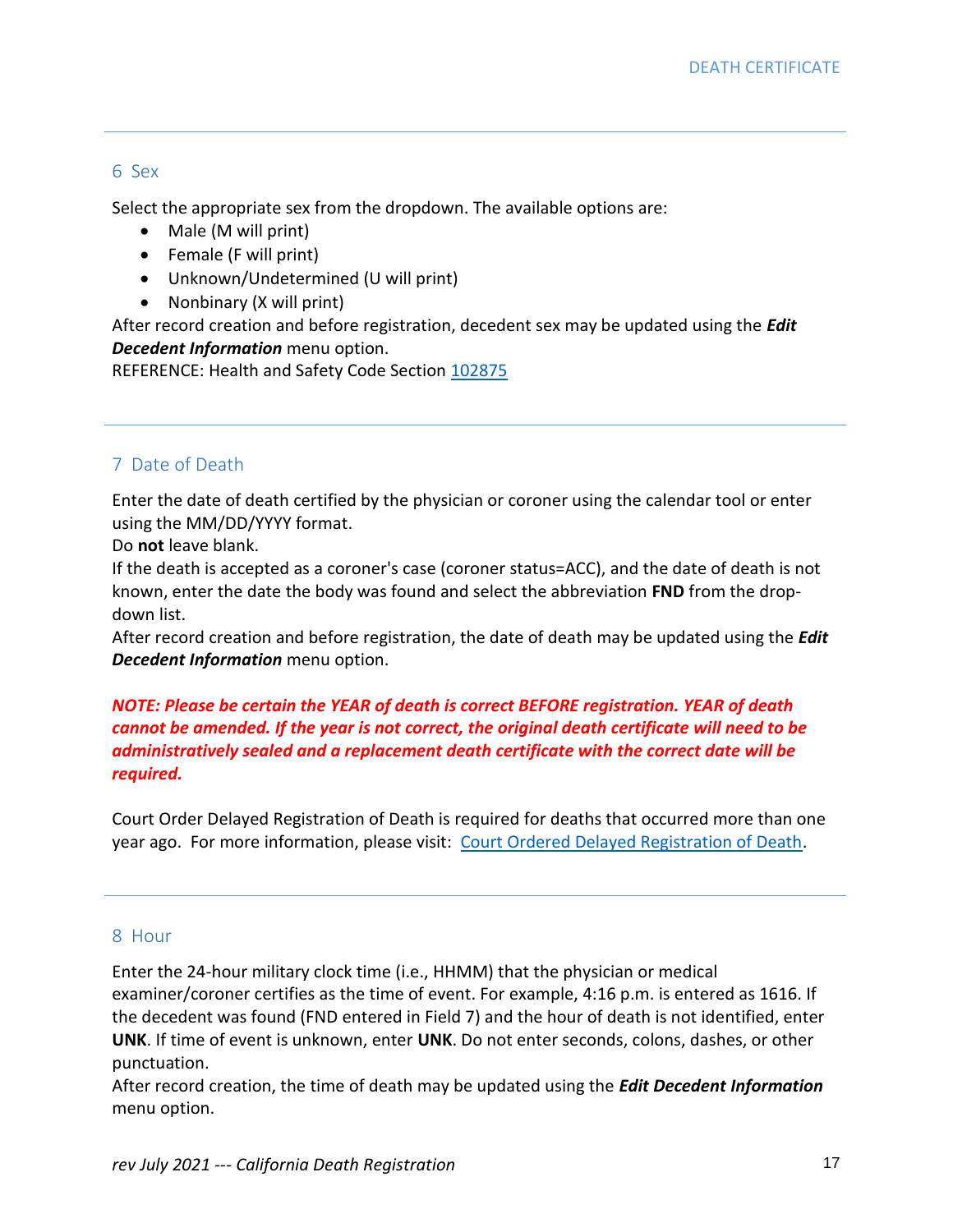Please refer to the time conversion table below.

### **TIME CONVERSION TO 24-HOUR CLOCK**

| <b>Regular Clock</b> | 24-Hour Clock | <b>Regular Clock</b> | 24-Hour Clock |
|----------------------|---------------|----------------------|---------------|
| 12:00 a.m.           | 0000          | 12:00 noon           | 1200          |
| $1:00$ a.m.          | 0100          | 1:00 p.m.            | 1300          |
| 2:00 a.m.            | 0200          | 2:00 p.m.            | 1400          |
| 3:00 a.m.            | 0300          | 3:00 p.m.            | 1500          |
| 4:00 a.m.            | 0400          | 4:00 p.m.            | 1600          |
| 5:00 a.m.            | 0500          | 5:00 p.m.            | 1700          |
| 6:00 a.m.            | 0600          | 6:00 p.m.            | 1800          |
| 7:00 a.m.            | 0700          | 7:00 p.m.            | 1900          |
| 8:00 a.m.            | 0800          | 8:00 p.m.            | 2000          |
| 9:00 a.m.            | 0900          | 9:00 p.m.            | 2100          |
| 10:00a.m.            | 1000          | 10:00 p.m.           | 2200          |
| 11:00a.m.            | 1100          | 11:00 p.m.           | 2300          |
|                      |               | 11:59 p.m.           | 2359          |

### What to do...

| If $\ldots$                               | Then                                             |  |
|-------------------------------------------|--------------------------------------------------|--|
| the actual time is not known but can be   | have certifier designate the best estimate and   |  |
| estimated                                 | select EST from the dropdown.                    |  |
| the time when the body was found is       | have certifier designate the estimated time the  |  |
| known, but actual time of death is not    | body was found and select FND from the           |  |
| known                                     | dropdown.                                        |  |
| if the hour is unknown or the time cannot | enter UNK.                                       |  |
| be estimated                              |                                                  |  |
| there is an independent confirmation by   | the time of death to be recorded is the time of  |  |
| a second physician to confirm (cessation  | the confirming (second physician's) examination. |  |
| of all functions of the entire brain)     |                                                  |  |

### 9 Birth State/Foreign Country

Select the decedent's birth place address type from the dropdown. The available options are:

- US State
- US Territory
- Canadian Province
- Mexican State
- Other Country
- Other Country UNK
- Unknown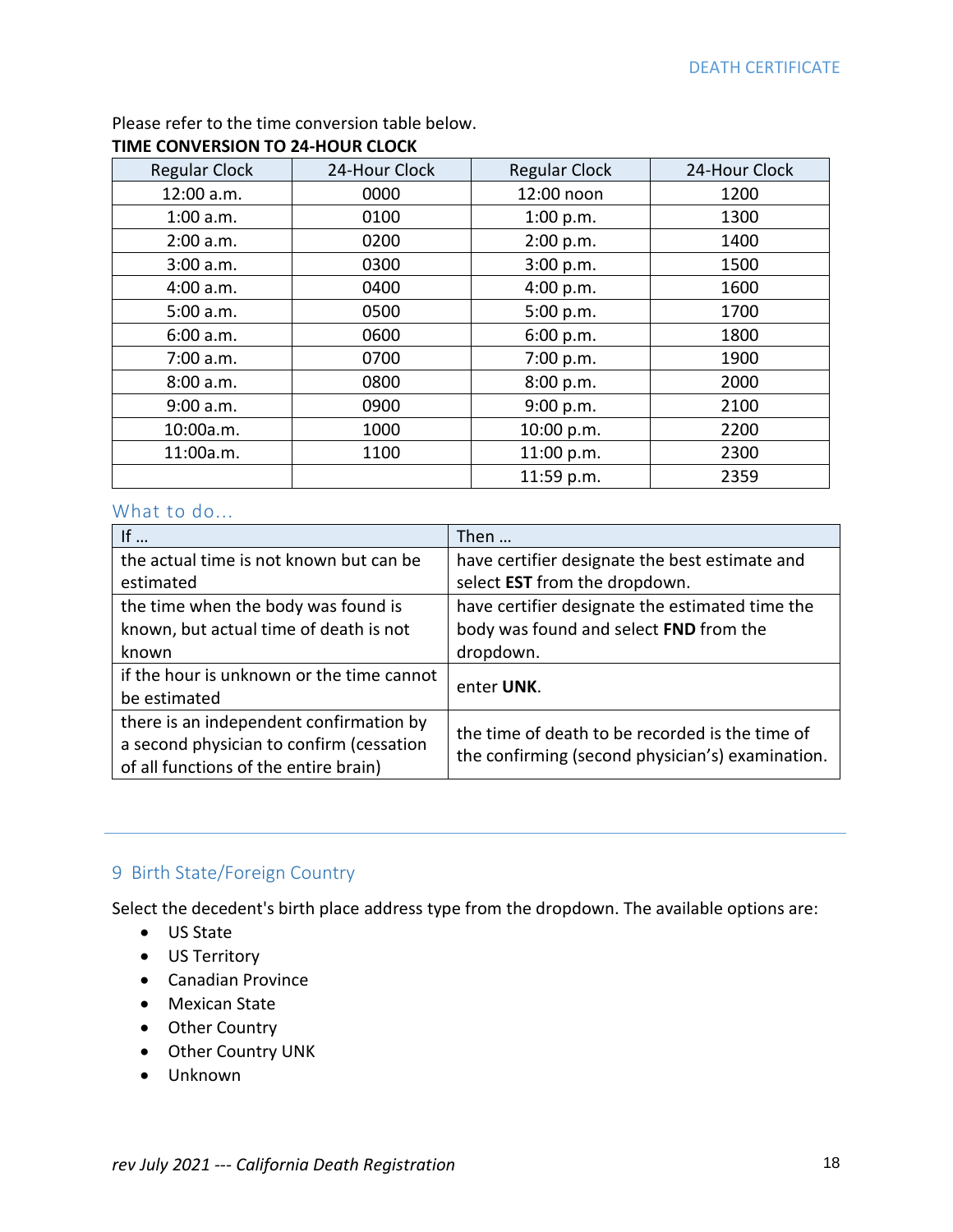After an address type has been designated, a subsequent field will populate, requesting further details regarding the birth state/foreign country.

| If $\ldots$<br>Then select |                                                                          |
|----------------------------|--------------------------------------------------------------------------|
|                            | US State from the dropdown. Then select the appropriate state from       |
| <b>US State</b>            | the dropdown. The US state abbreviation will print on the death          |
|                            | certificate.                                                             |
|                            | US Territory from the dropdown. Then select the appropriate              |
| <b>US Territory</b>        | territory from the dropdown. The US territory abbreviation will print    |
|                            | on the death certificate.                                                |
|                            | <b>Canadian Province</b> from the dropdown. Then select the appropriate  |
| <b>Canadian Province</b>   | province from the dropdown. The Canadian province abbreviation           |
|                            | and CN will print on the death certificate.                              |
|                            | Mexican State from the dropdown. Then select the appropriate state       |
| <b>Mexican State</b>       | from the dropdown. The Mexican state abbreviation and MX will print      |
|                            | on the death certificate.                                                |
|                            | Other Country from the dropdown. Then use the reference browser          |
| <b>Other Country</b>       | (click on the magnifying glass icon) to select the foreign country. EDRS |
|                            | will populate the foreign country or foreign country abbreviation.       |
| unknown US State           | US State from the dropdown. Then select UNK from the dropdown.           |
|                            | UNK will print on the death certificate.                                 |
| unknown US                 | US Territory from the dropdown. Then select Unknown from the             |
| Territory                  | dropdown. UNK will print on the death certificate.                       |
|                            | <b>Canadian Province</b> from the dropdown. Then select Unknown from     |
| unknown Canadian           | the dropdown. UNK, CN will print on the death certificate.               |
| Province                   | Alternatively, you may leave the Canadian Province dropdown              |
|                            | unselected (double dash) and CN will print.                              |
|                            | Mexican State from the dropdown. Then select Unknown from the            |
| unknown Mexican            | dropdown. UNK, MX will print on the death certificate. Alternatively,    |
| <b>State</b>               | you may leave the Mexican state dropdown unselected (double dash)        |
|                            | and MX will print on the death certificate.                              |
| unknown Other              | Other Country UNK from the dropdown. No further action is needed.        |
| <b>Foreign Country</b>     | FRN-UNK will print on the death certificate.                             |
|                            | Unknown from the dropdown. No further action is needed. UNK will         |
| Unknown                    | print on the death certificate.                                          |
| born on the high           | Other Country UNK. No further action is needed. FRN-UNK will print       |
| seas                       | on the death certificate.                                                |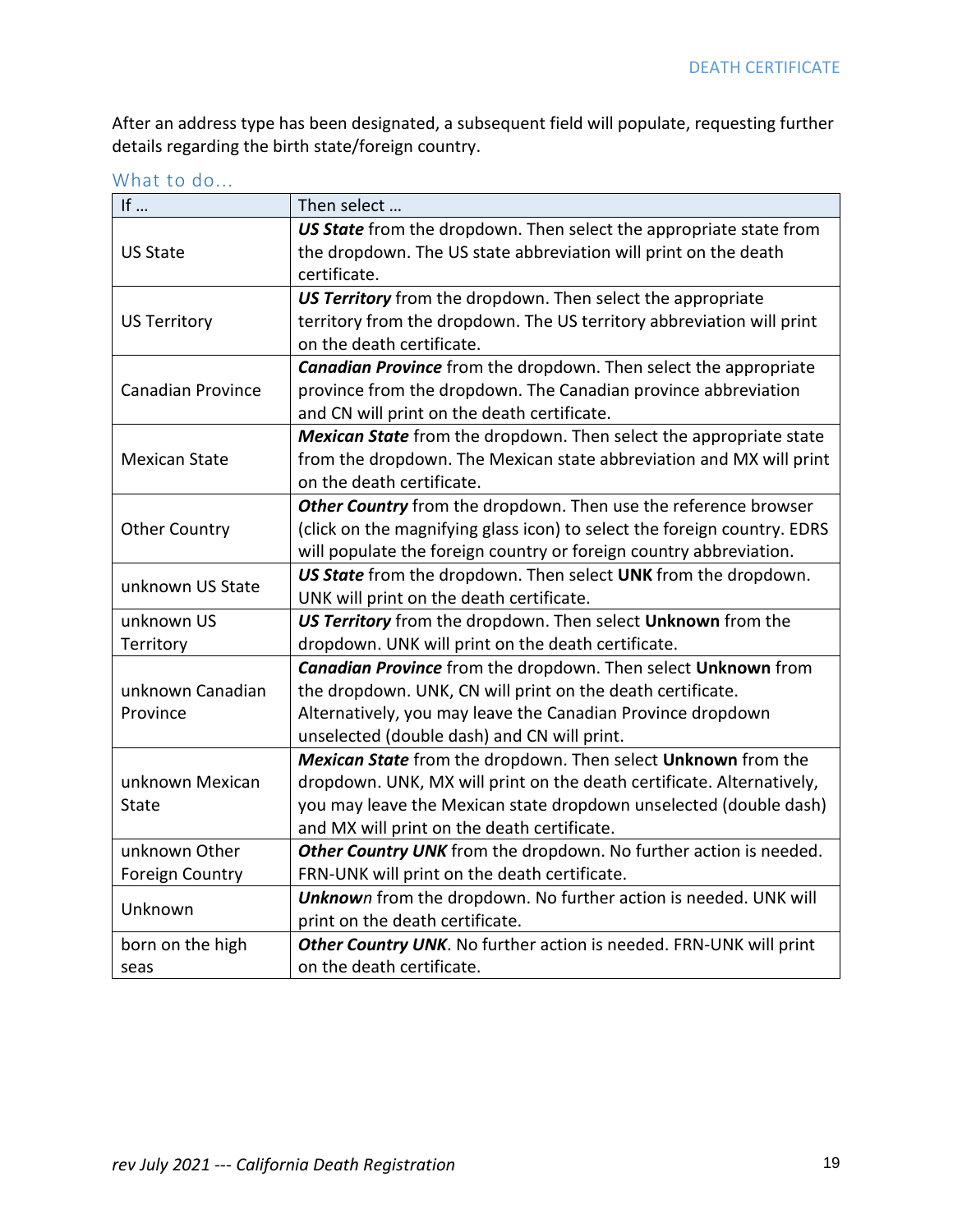### 10 Social Security Number

Enter the decedent's United States nine-digit Social Security Number (SSN), excluding dashes. Ensure the decedent's name, date of birth and sex are accurate.

Select *Request SSN Verification* (SSNV) from the **Certificate** menu dropdown. Check the box to confirm you have the authority to verify the SSN for this record and then select "Continue." The First Name, Last Name, Date of Birth, Sex, and SSN will lock (cannot be edited) while verification is Pending.

When a response is received from the Social Security Administration (SSA), the status will update and tell you if the verification passed or failed. To view the status, go to the *Status tab*. If the verification failed, examine your entries and/or contact the informant to attempt to obtain the correct information. Correct any entries on the death certificate, and then rerequest SSNV. A maximum of five (5) attempts for SSNV is allowed.

It is not necessary to wait for a "passed," "failed," or "pending" response from SSA to continue with completing and registering the certificate. Also, a certificate with a "pending" or "failed" SSN number verification may still be submitted and registered. If a SSN is entered, the only requirement is that SSNV has been requested at least once.

If the SSN is unknown (UNK) or there is no SSN (NONE), you are not required to Request SSNV. If you attempt Request SSNV, SSNV validations will display a SSN red error message. However, within EDRS validations, both UNK and NONE are acceptable entries; no red EDRS error message will occur or prevent you from continuing the registration process.

#### **SPECIAL CAUTION:**

Once SSNV has PASSED, you cannot edit SSN. You may edit Name, DOB, Sex and re-request SSNV, but you *cannot change the SSN after getting a PASSED response*. If the SSN must be changed, then you would have to abandon the record. Also, if the certificate has been registered with a validated SSN, any subsequent change to the SSN requires an amendment and supporting documentation.

*CA-EDRS runs validations for the entries in this field on behalf of the SSA. If an error message occurs, refer to the EDRS 4.0 User Guide.*

#### What to do...

| $\mathsf{H}$                                                 | Then enter  |
|--------------------------------------------------------------|-------------|
| the decedent did not have an SSN issued by the United States | <b>NONE</b> |
| I the SSN is unknown                                         | <b>UNK</b>  |

### Unacceptable entries for SSN

- WITHHELD
- International SSNs.
- Identification numbers such as health insurance claim numbers and Medicare numbers.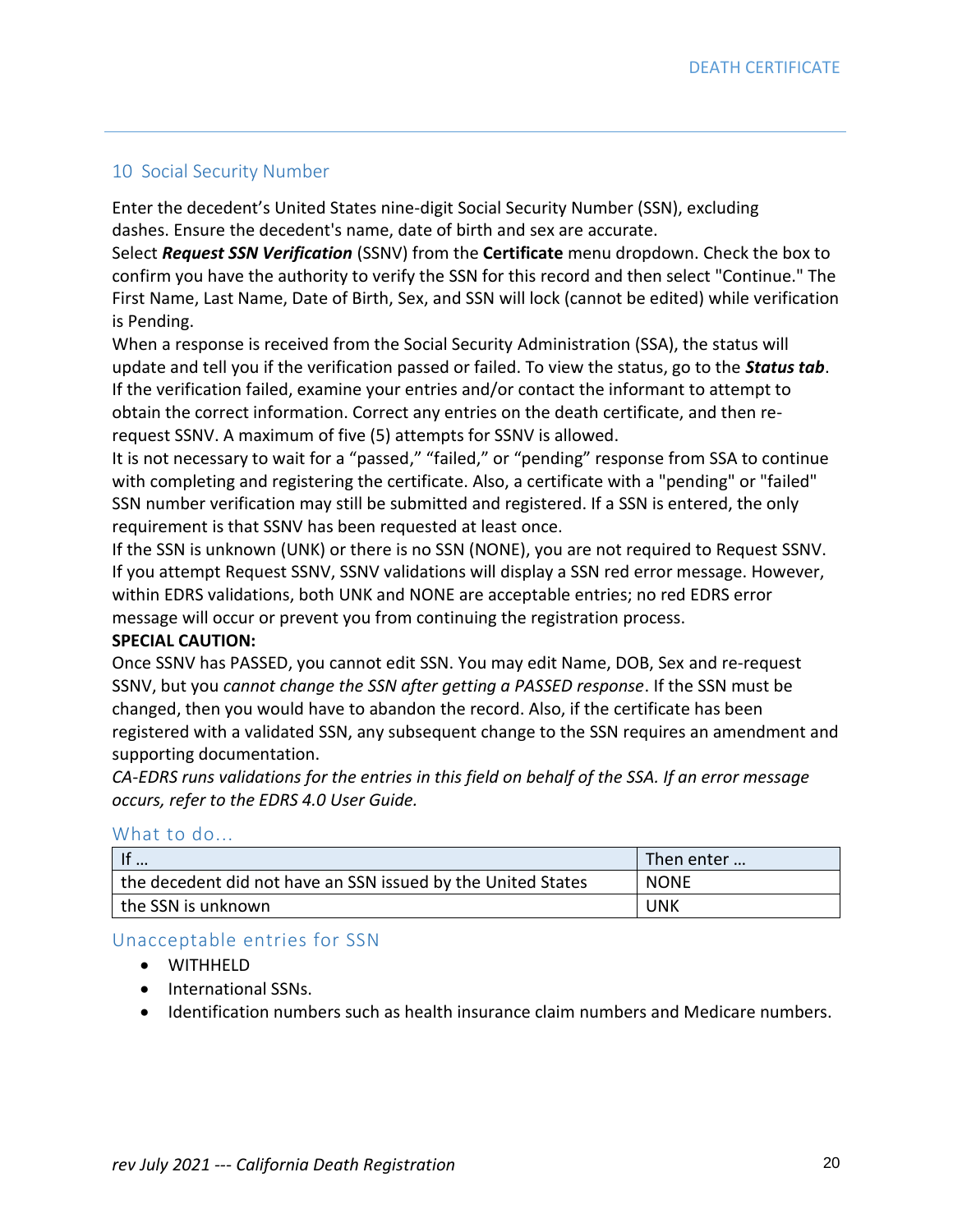### 11 Ever in US Armed Forces?

Select the appropriate information for the decedent from the dropdown. The available options are:

- Yes
- No
- Unknown

### What to do...

|                                                             | Then select |
|-------------------------------------------------------------|-------------|
| in the United States armed forces                           | <b>YES</b>  |
| not in the United States armed forces                       | NO.         |
| in the armed forces, but not the United States armed forces | NO.         |
| information is not known                                    | UNK         |

#### 12 Marital status

Select the decedent's marital status at the time of death from the dropdown. The available options are:

- Never married
- Married
- Widowed
- Divorced
- Married/WID (in the case of a simultaneous death of the spouses)
- SRDP (in the case of a State-Registered Domestic Partner)
- SRDP SURV (in the case of a surviving SRDP)
- SRDP/SURV (in the case of a simultaneous death of the partners)
- Unknown (if absolutely no information is available)

The California Domestic Partner Rights and Responsibilities Act applies to partners who are members of the same sex, and to partners who are of opposite sexes when one or both of the partners are over 62 years of age. Other criteria for domestic partners can be located in Family [Code Section 297.](http://leginfo.legislature.ca.gov/faces/codes_displaySection.xhtml?sectionNum=297&lawCode=FAM)

Spouse name Fields 28, 29 and 30 depends on the marital status selected. If marital status is amended, spouse fields (Fields 28, 29, 30) may also need to be amended.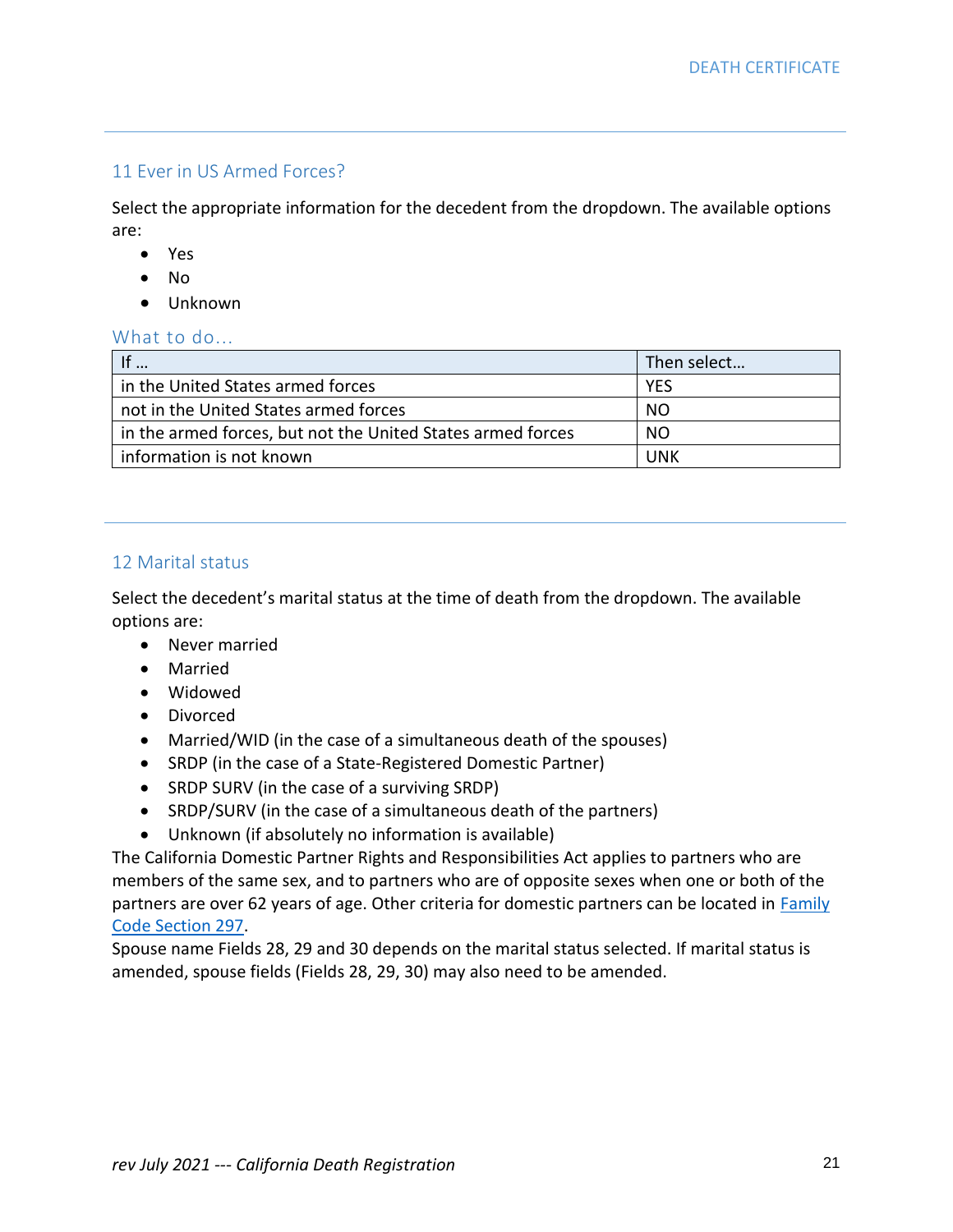### What to do...

| If Field 12          | Then Fields 28, 29, 30                                                     |  |
|----------------------|----------------------------------------------------------------------------|--|
| <b>Never Married</b> | a dash (-) is auto-populated and spouse fields are not editable.           |  |
| Married              | enter the spouse's name in Fields 28, 29 and 30. If spouse's name is not   |  |
|                      | available, enter dash(es) (-) as appropriate.                              |  |
| Widowed              | a dash (-) is auto-populated and spouse fields are not editable.           |  |
| Divorced             | a dash (-) is auto-populated and spouse fields are not editable.           |  |
| Married/Wid          | enter the spouse's name in Fields 28, 29 and 30. If spouse's name is not   |  |
|                      | available, enter dash(es) (-) as appropriate.                              |  |
| <b>SRDP</b>          | enter the SRDP's name in Fields 28, 29 and 30.                             |  |
| <b>SRDP SURV</b>     | enter a dash (-) in Fields 28, 29 and 30.                                  |  |
| SRDP/SURV            | enter the partner's name in Fields 28, 29 and 30. If partner's name is not |  |
|                      | available, enter dash (es) (-) as appropriate.                             |  |
| <b>UNKNOWN</b>       | enter a dash (-) in Fields 28, 29 and 30.                                  |  |

## 13 Education (Highest Level/Degree)

Select the option that best describes the decedent's highest degree or level of school completed from the dropdown. Refer to the table below for the available options:

| If the decedent                                        | Then                                                                |  |
|--------------------------------------------------------|---------------------------------------------------------------------|--|
| did not complete one full year of formal               | select $\boldsymbol{0}$ (zero).                                     |  |
| education                                              |                                                                     |  |
| completed grades, 1, 2, 311                            | select the highest grade completed 1st<br>Grade through 11th Grade. |  |
| completed 12th grade, but did not receive a<br>diploma | select 12th Grade with no diploma.                                  |  |
| completed high school                                  | select High School diploma.                                         |  |
| completed the GED (General Equivalency                 | select <b>GED</b> .                                                 |  |
| Diploma)                                               |                                                                     |  |
| attended college but did not receive a degree          | select Some College but no degree.                                  |  |
| received an Associate degree (e.g., AA, AS)            | select Associate's degree.                                          |  |
| received a Bachelor's degree (e.g., BA, AB, BS)        | select Bachelor's degree.                                           |  |
| received a Master's degree (e.g., MA, MS, MEng,        | select Master's degree.                                             |  |
| MEd, MSW, MBA)                                         |                                                                     |  |
| received a Doctorate (e.g., PhD, EdD)                  | select Doctorate degree.                                            |  |
| received a Professional degree (e.g., MD, DDS,         | select <b>Professional degree</b> .                                 |  |
| DVM, LLB, JD)                                          |                                                                     |  |
| no information is available                            | select Unknown.                                                     |  |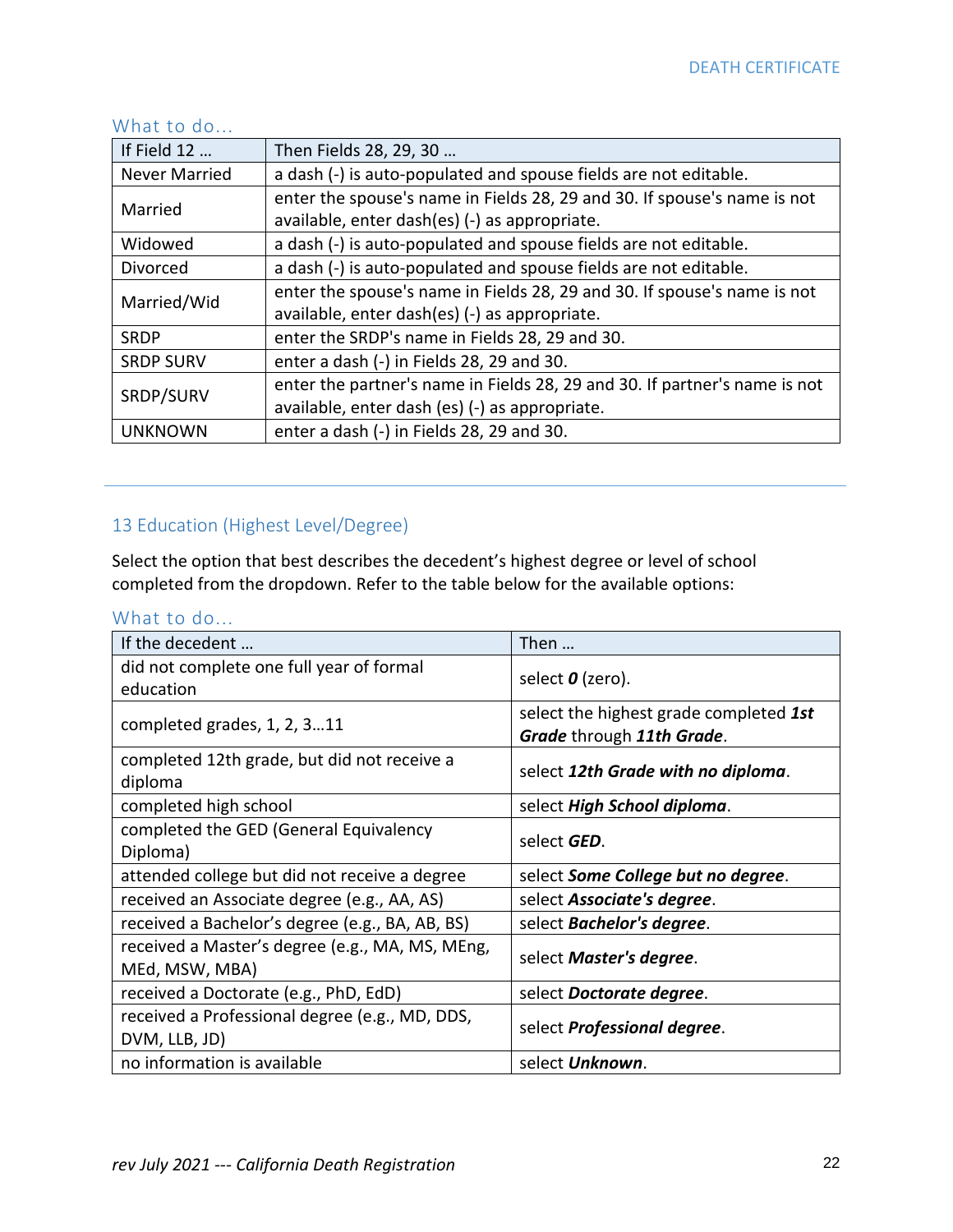### What to do continued...

| If the decedent                               | Then                                   |
|-----------------------------------------------|----------------------------------------|
| attended a specialty school such as a beauty, | do not include in the number of school |
| barber, business or technical school          | years completed.                       |
| was educated outside the USA                  | identify and enter the number of years |
|                                               | school was attended in comparison to   |
|                                               | USA education.                         |

### 14/15 Was Decedent Spanish/Hispanic/Latino?

Utilize the *Race [Ethnicity Worksheet](file:///C:/Users/hlao/AppData/Local/Microsoft/Windows/INetCache/Content.Outlook/02D5XGME/DecedentRaceEthnicityWorksheet.pdf)* located in the **Help** menu dropdown to assist in gathering the decedent's Hispanic, Latino, or Spanish origin information.

Select the decedent's appropriate Hispanic, Latino, or Spanish origin information from the dropdown in Field 14/15. The available options are:

- Yes
- No
- Unknown

If *YES*, next select the appropriate box(es). The available options are:

- Cuban
- Mexican
- Puerto Rican
- Other

If **Other** was selected, please specify. Use the reference browser (click on the magnifying glass icon) to select the decedent's origin or ancestry (e.g., Guatemala, Nicaragua, Argentina). If the origin or ancestry is not found using the reference browser, type the origin or ancestry in the space provided. Hispanic origin must be alphabetic. A dash (-), period (.), apostrophe ('), or slash (/) is acceptable punctuation. Abbreviations are acceptable.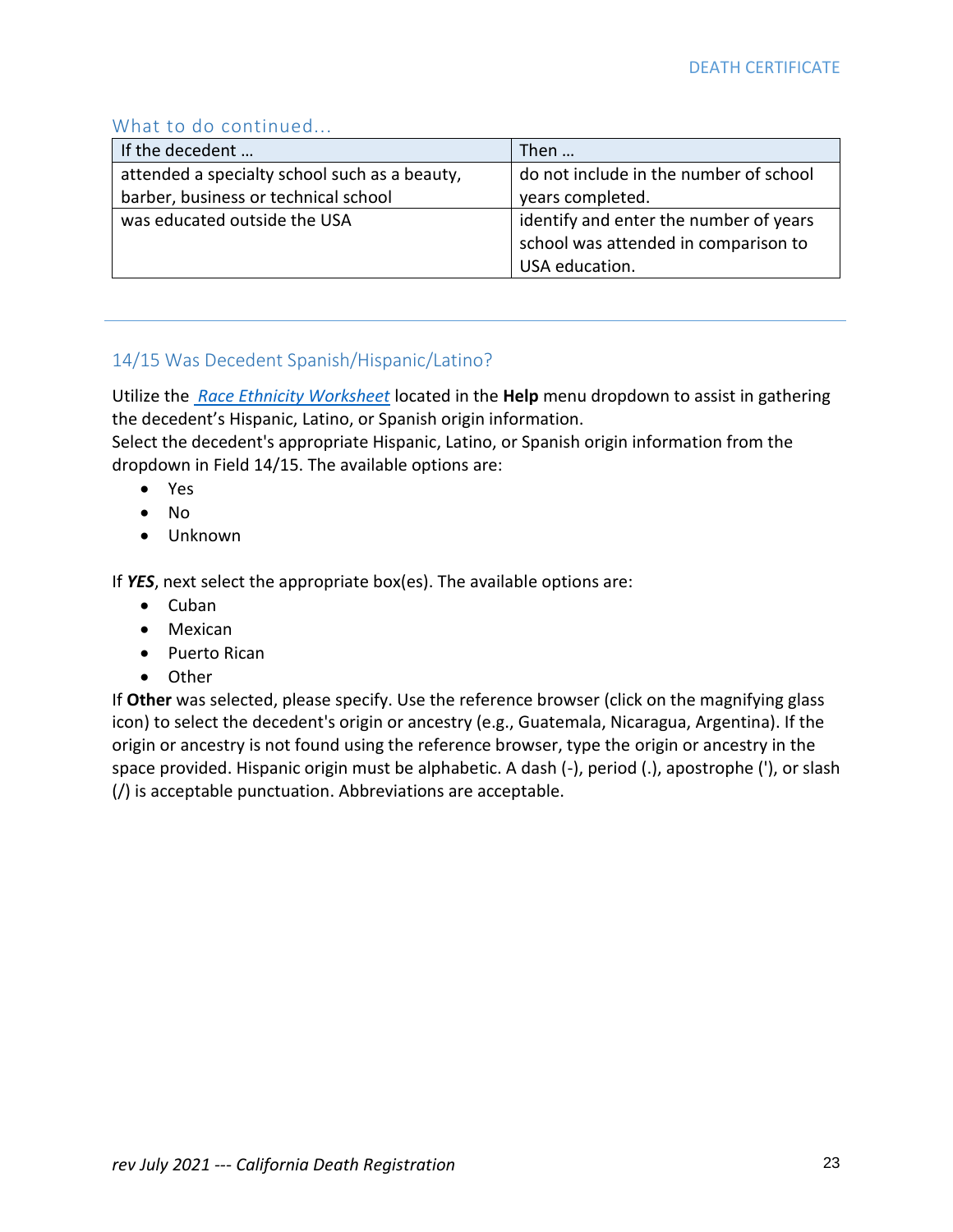| If $\ldots$                                       | Then                                             |
|---------------------------------------------------|--------------------------------------------------|
| not of Hispanic/Latino/Spanish origin or descent  | select No from the dropdown.                     |
| of Hispanic/Latino/Spanish origin or descent      | select Yes from the dropdown $-$ and             |
|                                                   | specify the decedent's origin or descent         |
|                                                   | by checking the applicable checkbox(es)          |
|                                                   | Cuban, Mexican, Puerto Rican, or Other.          |
| of more than one Hispanic/Latino/Spanish origin   | select Yes from the dropdown $-$ and             |
| or descent                                        | specify the decedent's origin or descent         |
|                                                   | by checking the applicable checkbox(es)          |
|                                                   | Cuban, Mexican, Puerto Rican, or                 |
|                                                   | <b>Other.</b> Check to see that the entries will |
|                                                   | fit in the space provided.                       |
| of Hispanic/Latino/Spanish origin or descent, but | select Yes from the dropdown, check the          |
| specific origin or descent unknown                | Other checkbox and enter UNKNOWN.                |
| No information is available                       | select <b>Unknown</b> from the dropdown.         |

#### What to do...

### 16 Decedent's Race

Utilize the *Race [Ethnicity Worksheet](file:///C:/Users/hlao/AppData/Local/Microsoft/Windows/INetCache/Content.Outlook/02D5XGME/DecedentRaceEthnicityWorksheet.pdf)* located in the **Help** menu dropdown to assist in reporting the decedent's race information.

Race entries are intended to be informant-designated. The informant may select up to three races and choose the desired race(s) to be printed on the certificate. The informant may enter **Unknown** if the information is not known.

Select race from the dropdown. The available options are:

- White
- Caucasian
- Black
- African American
- Mexican
- Mexican American
- Other Hispanic
- Alaskan Native
- Eskimo
- Aleut
- Native American
- American Indian
- Chinese
- Japanese
- Filipino
- Korean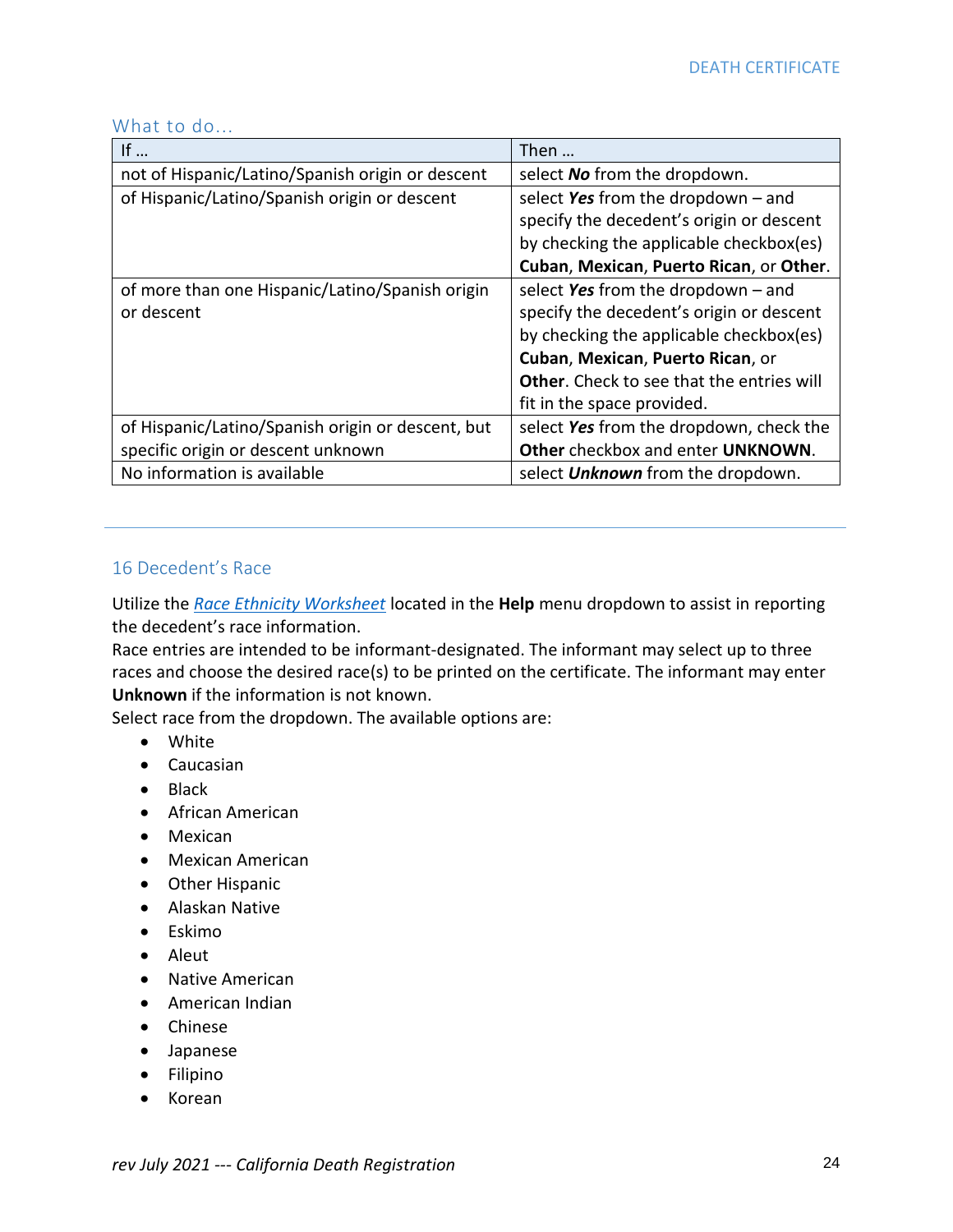- Vietnamese
- Asian Indian
- Cambodian
- Thai
- Laotian
- Hmong
- Other Asian, specify
- Native Hawaiian
- Guamanian
- Samoan
- Other Pacific Islander, specify
- Unknown
- Other, specify

The race selected will be entered by default in the adjacent field. To further specify race or national origin to be listed on the death certificate, utilize the reference browser (click on the magnifying glass icon) to select the more specific race to print on the death certificate. The more specific text must be consistent with the race selected from the dropdown. Ensure accurate spelling of the entry, if the entry is misspelled, the family may request an amendment. The race information may be truncated as necessary to fit in the space provided. Race must be alphabetic. A dash (-), period (.), or apostrophe (') is acceptable punctuation. Facetious, derogatory and/or extraneous (e.g., human being) entries are not acceptable.

| If $\ldots$                      | Then                                                 |
|----------------------------------|------------------------------------------------------|
| none of the categories apply     | select Other from the dropdown and enter the race    |
|                                  | provided by the informant in the text field.         |
|                                  | select Unknown from the dropdown and UNKNOWN         |
| no information is available      | will auto-populate the text field.                   |
| you make a mistake and enter the | select the correct race from the dropdown, this will |
| wrong race                       | change the entry in the text field.                  |
| you make a mistake and enter a   | select the double dash (--) from the dropdown. This  |
| second or third race when none   | will clear the race on the dropdown and clear the    |
| should have been selected        | entry in the text field.                             |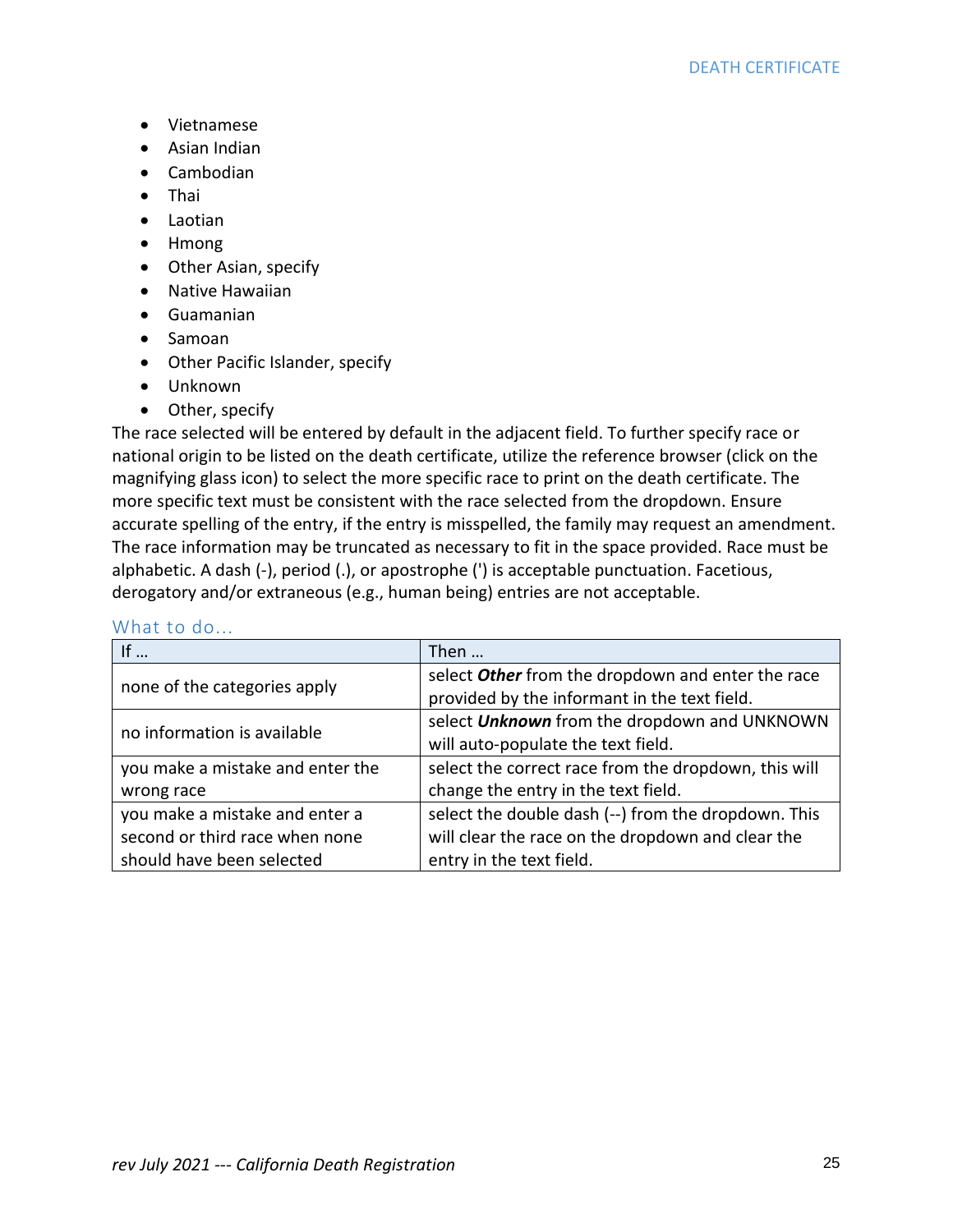### 17 Usual Occupation

These recommendations are intended as guidelines only and should be used as such. Certificates should not be rejected based on this entry alone.

Enter the type of work the decedent performed for the longest period of time. Provide the information as stated by the informant, as specifically as possible. This field is alphanumeric. A dash (-), period (.), apostrophe ('), ampersand (&), or parentheses is acceptable punctuation. Auto-populate Field 17 one of two ways below:

- begin typing the first few characters of the desired occupation and a list will appear. Select the most accurate occupation from the list; OR
- use the magnifying glass icon to access the Occupation Browser. Search for the occupation by title by typing the first few characters. Then select the most accurate occupation from the list.

| If the decedent                     | Then specify type                                                                                                                  |
|-------------------------------------|------------------------------------------------------------------------------------------------------------------------------------|
| was a doctor                        | physician, dentist, veterinarian, chiropractor, etc.                                                                               |
| worked in data processing           | computer programmer, key data operator, etc.                                                                                       |
| was a nurse                         | registered nurse, nurse-midwife, nurse's aide, nurse<br>practitioner, etc.                                                         |
| was a homemaker                     | homemaker. However, if the decedent normally<br>worked outside of their home prior to their death,<br>then enter that information. |
| was a farm worker                   | farmer, farm hand, farm supervisor, fruit picker,<br>migratory farm hand, etc.                                                     |
| was a business owner                | enter owner.                                                                                                                       |
| was a student                       | enter student.                                                                                                                     |
| was an infant (less than 12 months) | enter infant.                                                                                                                      |
| was a child (12 months or greater)  | enter child.                                                                                                                       |

### What to do...

### Acceptable Entries:

- Unknown or UNK if no information is available
- Withheld
- Never Worked
- Abbreviations

### Unacceptable Entries:

- Derogatory or nonsensical entries
- Retired
- Unemployed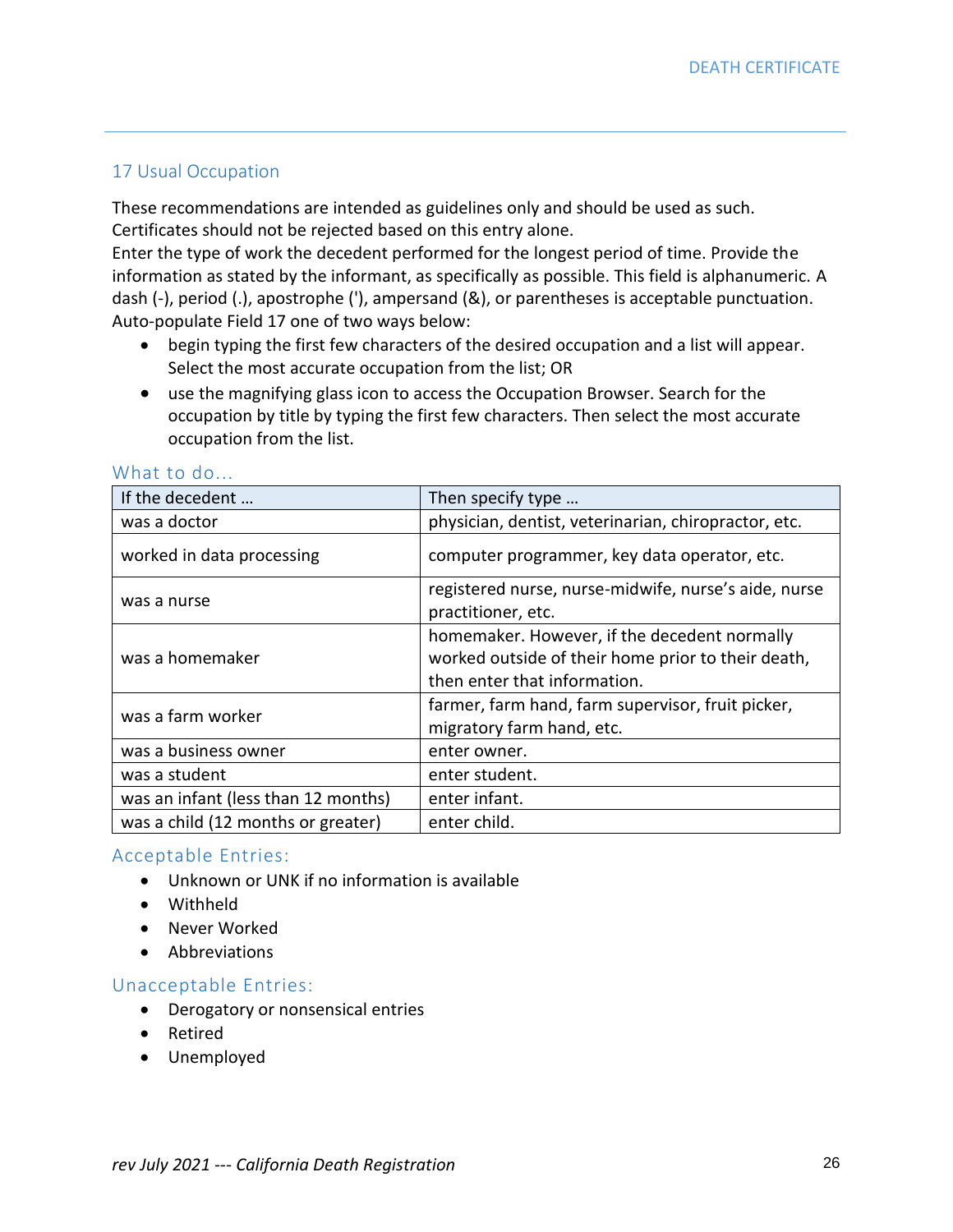### 18 Kind of Business or Industry

These recommendations are intended as guidelines only and should be used as such. Certificates should not be rejected based on this entry alone.

Enter the type of business or industry the decedent worked for the longest period of time corresponding to the entry in Field 17. Provide the information as stated by the informant, as specifically as possible. This field is alphanumeric. A dash (-), period (.), apostrophe ('), ampersand (&), or parentheses is acceptable punctuation.

Auto-populate Field 18 one of two ways below:

- begin typing the first few characters of the desired business or industry and a list will appear. Select the most accurate business or industry from the list; OR
- use the magnifying glass icon to access the business or industry Browser. Search for the business or industry by title by typing the first few characters. Then select the most accurate business or industry from the list.

| If business or industry is | Then specify                                            |
|----------------------------|---------------------------------------------------------|
| mining                     | copper mine, etc.                                       |
| retail                     | bookstore, card store, etc.                             |
| manufacturer               | fountain pen manufacturing, etc.                        |
| construction               | road construction, housing construction, etc.           |
|                            | oil field drilling, petroleum refinery, retail gasoline |
| oil and gas industry       | station, wholesale oil distributor, natural gas         |
|                            | pipeline, etc.                                          |
| for a child or infant      | none or a dash (-).                                     |
| for a student              | public education, private education, home school,       |
|                            | etc.                                                    |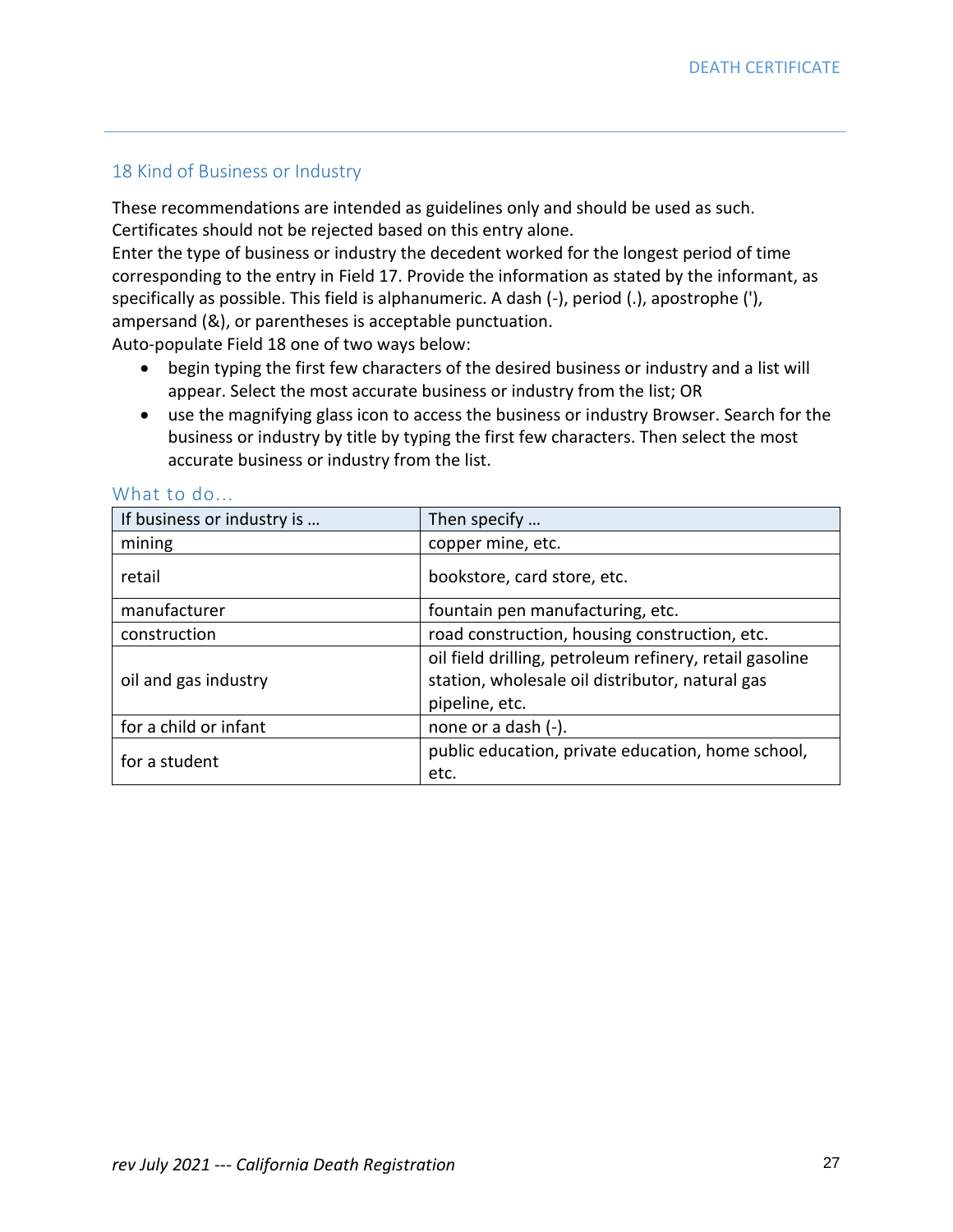### 19 Years in Occupation

Enter the number of years (cumulative) the decedent worked in the occupation listed in Field 17. Round the entry to the nearest full year. Years in Occupation must be numeric, UNK if unknown, or a dash (-) if no information is available.

#### What to do...

| If $\ldots$                          | Then enter                   |
|--------------------------------------|------------------------------|
| no information is available          | a dash (-).                  |
| the decedent is a child that has not | $a$ dash $(-)$ .             |
| completed first grade                |                              |
| the decedent is a student            | the highest grade completed. |
| the decedent worked less than six    | 0.                           |
| months                               |                              |
| the decedent never worked            | a dash (-).                  |

### 20 Decedent's Residence

Enter the decedent's usual and customary street or rural address in Field 20. There are three subfields within Field 20:

- Street Number (optional)
- Street Name (required)
- Apt/Suite/Unit (optional)

### Street Number (optional)

This subfield may be left blank. Enter the street number if the decedent's address included a street number. Street number must be alphanumeric. A dash (-), period (.), slash (/), or apostrophe (') are acceptable punctuation. **Do not** list homeless terms here (Unsheltered, Sheltered, In Institution).

- $123$
- 123B

### Street Name (required)

Enter the street name of the decedent's street address (see further instructions below if decedent was homeless). If the decedent's address is a rural route address, or the address is being provided as latitude and longitude coordinates, use the street name subfield **only**. Street name must be alphanumeric. A dash (-), comma (,), period (.), hash (#), slash (/), or apostrophe (') are acceptable punctuation.

- South side of Evewaugh Lane
- RR 2 Box 18
- Lat. 38.66204 Long. 121.510265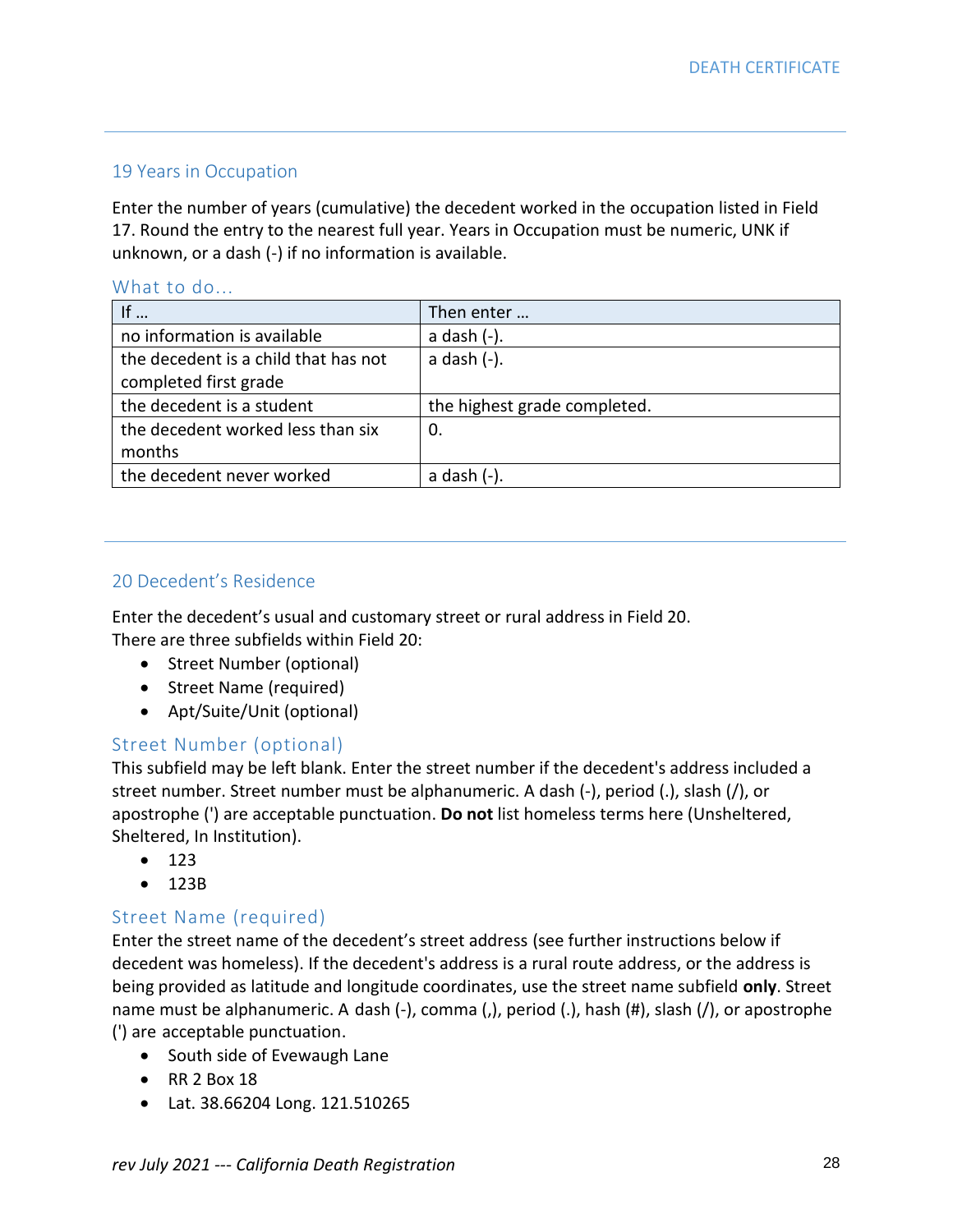Latitude and longitude coordinates are acceptable entries and may be useful for rural areas where a postal box is used for an address, for homeless individuals, etc.

If decedent was "Sheltered-Homeless" or "In Institution-Homeless", use the Street Name/Address of facility/shelter/institution. See additional options below for recommendations for entering information on decedents experiencing homelessness at the time of death.

### Apt/Suite/Unit (optional)

This subfield may be left blank. Enter the Apt/Suite/Unit if the decedent's address included an apartment, suite or unit number. Only alphanumeric entries are acceptable in this subfield. A dash (-), period (.), slash (/), apostrophe ('), hash (#), comma (,), and parentheses (()) are acceptable punctuation.

- Apt 4B
- Ste 100

| If the decedent                               | Then enter                                       |
|-----------------------------------------------|--------------------------------------------------|
| was on tour of military duty or attending     | his or her current military or college address.  |
| college                                       |                                                  |
| had been living in a facility for a period of | the address of the facility.                     |
| one year or longer, (e.g., group home,        |                                                  |
| mental institution, nursing home,             |                                                  |
| penitentiary, or hospital for the chronically |                                                  |
| ill)                                          |                                                  |
| had been living in a facility for a period of | the residence address where the individual lived |
| less than one year                            | prior to being institutionalized.                |
| had been living in a long-term care facility  | the address of the facility.                     |
| for a period of less than one year and the    |                                                  |
| person's prior address is unknown             |                                                  |
| was a minor child                             | the residence address of the parent(s), legal    |
|                                               | guardian, or custodian.                          |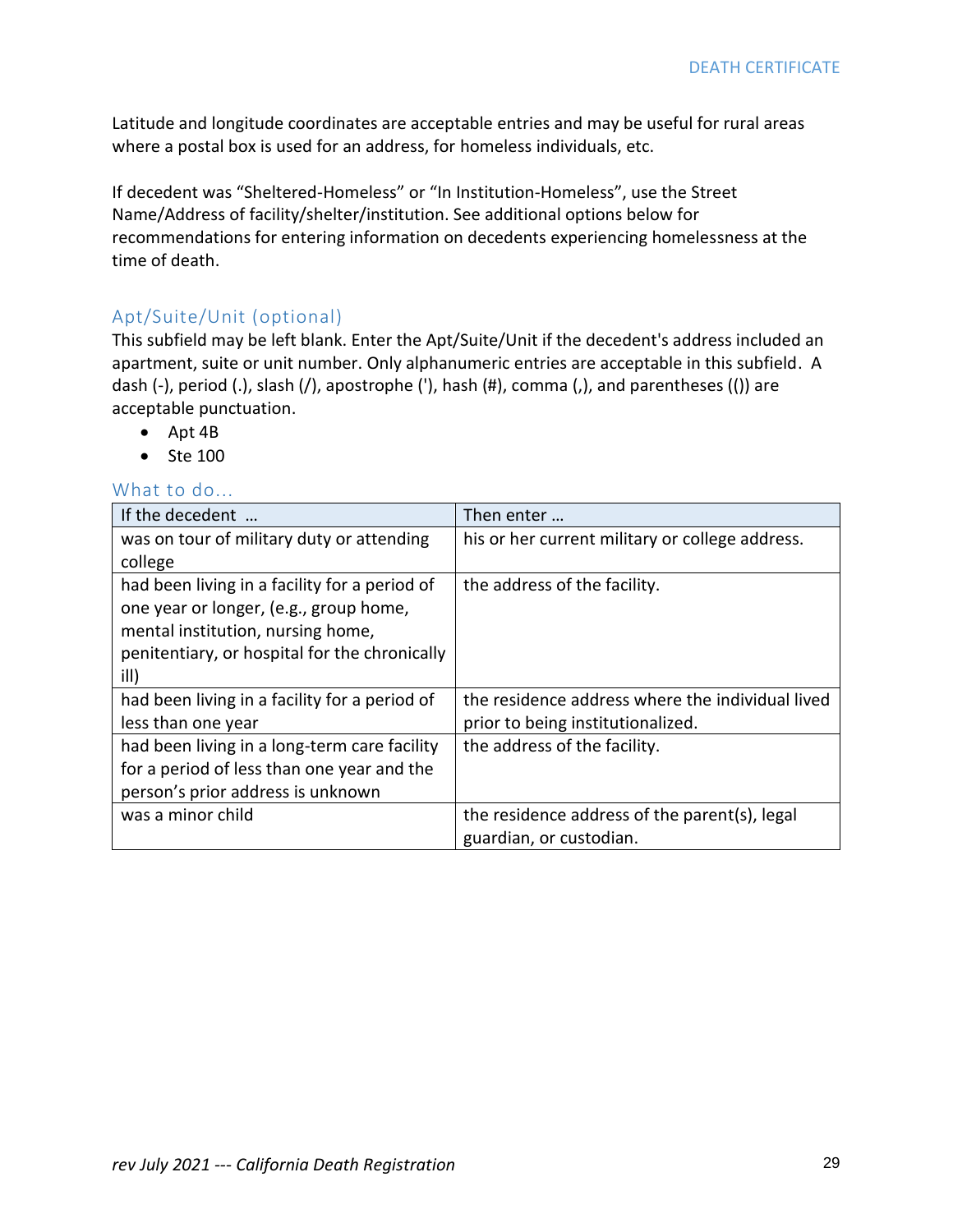| was homeless * | for Sheltered/In Institution homeless                                                                                                                                                                                                   |                              |                |  |
|----------------|-----------------------------------------------------------------------------------------------------------------------------------------------------------------------------------------------------------------------------------------|------------------------------|----------------|--|
|                | decedents, enter the address of the institution                                                                                                                                                                                         |                              |                |  |
|                | or shelter facility where decedent was staying at                                                                                                                                                                                       |                              |                |  |
|                | time of death.                                                                                                                                                                                                                          |                              |                |  |
|                |                                                                                                                                                                                                                                         |                              |                |  |
|                | <b>Sheltered Examples</b>                                                                                                                                                                                                               |                              |                |  |
|                | <b>Scenario A:</b> Decedent was staying at Dare to                                                                                                                                                                                      |                              |                |  |
|                |                                                                                                                                                                                                                                         |                              |                |  |
|                | Care for the Homeless shelter at 4508 Atlantic                                                                                                                                                                                          |                              |                |  |
|                | Ave Ste 186, Long Beach, CA 90807                                                                                                                                                                                                       |                              |                |  |
|                | <b>Street</b><br>Number                                                                                                                                                                                                                 | <b>Street Name</b>           | Apt/Suite/Unit |  |
|                | 4508                                                                                                                                                                                                                                    | <b>Atlantic Ave</b>          | <b>Ste 186</b> |  |
|                |                                                                                                                                                                                                                                         |                              |                |  |
|                |                                                                                                                                                                                                                                         |                              |                |  |
|                | <b>Scenario B:</b> Decedent was staying at various<br>friends' houses, couch surfing. At time of death,<br>friend's address was 123 Example St Apt 1,<br>Sacramento, CA 95817                                                           |                              |                |  |
|                |                                                                                                                                                                                                                                         |                              |                |  |
|                |                                                                                                                                                                                                                                         |                              |                |  |
|                | <b>Street</b><br>Apt/Suite/Unit<br><b>Street Name</b>                                                                                                                                                                                   |                              |                |  |
|                | Number                                                                                                                                                                                                                                  |                              |                |  |
|                | 123                                                                                                                                                                                                                                     | Example St                   | $\mathbf{1}$   |  |
|                | <b>In Institution Example</b><br><b>Scenario C:</b> Decedent was in a behavioral health<br>inpatient program at Fremont Hospital at 39001                                                                                               |                              |                |  |
|                |                                                                                                                                                                                                                                         | Sundale Dr, Fremont CA 94538 |                |  |
|                | <b>Street</b><br><b>Street Name</b><br>Apt/Suite/Unit                                                                                                                                                                                   |                              |                |  |
|                | Number                                                                                                                                                                                                                                  |                              |                |  |
|                | 39001                                                                                                                                                                                                                                   | Sundale Dr                   | (leave blank)  |  |
|                | for Unsheltered homeless decedents, use the<br>latitude and longitude of the physical location<br>where the individual usually lived, or a<br>description of the physical location in the street<br>name.<br><b>Unsheltered Example</b> |                              |                |  |
|                |                                                                                                                                                                                                                                         |                              |                |  |
|                | <b>Scenario D:</b> Decedent was known to stay in<br>park, and latitude and longitude were<br>obtainable                                                                                                                                 |                              |                |  |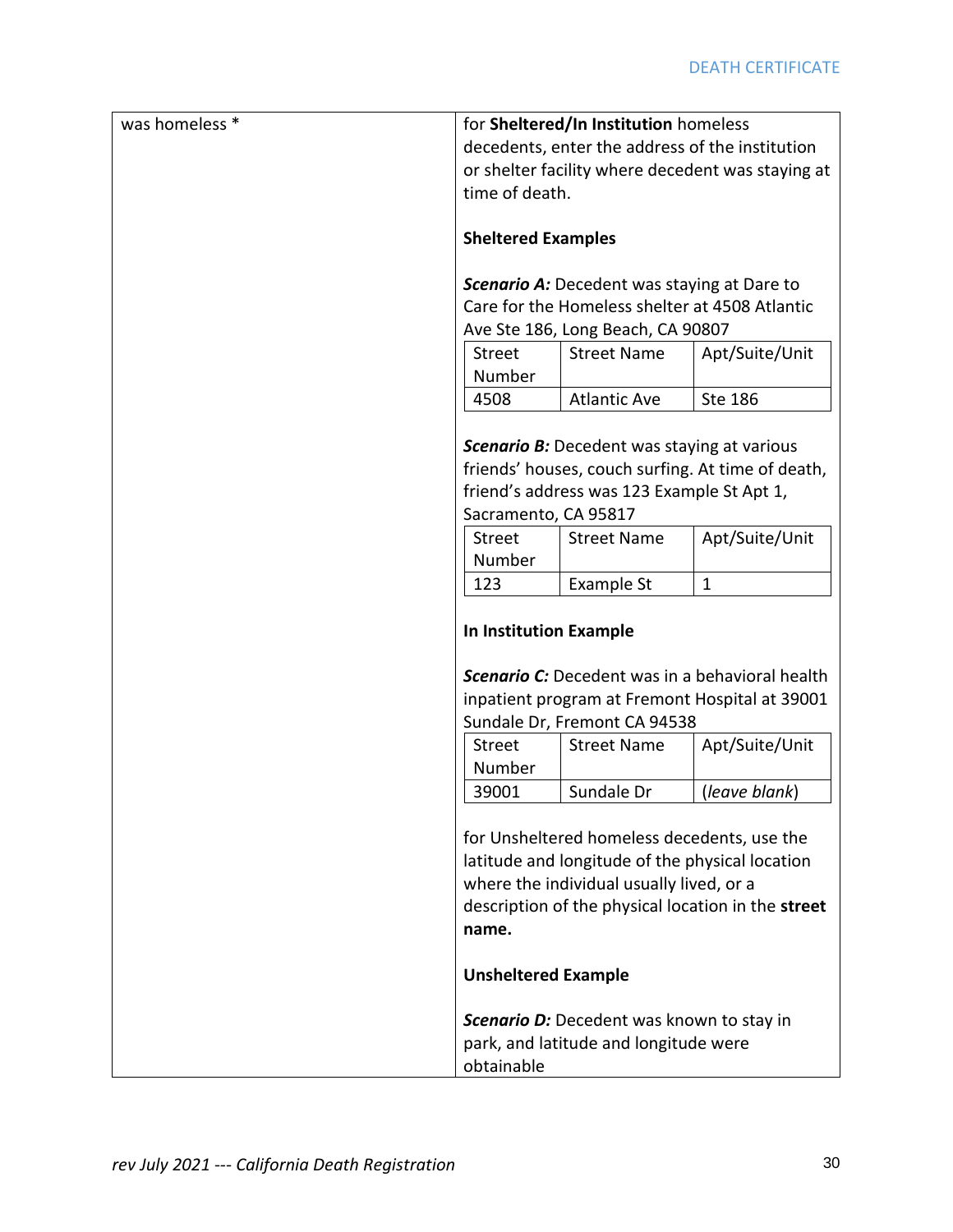|                                                | Street<br>Number                                                                                                                                    | <b>Street Name</b>                                           | Apt/Suite/Unit |
|------------------------------------------------|-----------------------------------------------------------------------------------------------------------------------------------------------------|--------------------------------------------------------------|----------------|
|                                                | (leave<br>blank)                                                                                                                                    | Lat. 38.66204<br>Long.<br>121.510265                         | (leave blank)  |
|                                                | <b>Scenario E:</b> Decedent was known to stay in<br>parking lot, near two cross streets<br>Apt/Suite/Unit<br>Street<br><b>Street Name</b><br>Number |                                                              |                |
|                                                |                                                                                                                                                     |                                                              |                |
|                                                | (leave<br>blank)                                                                                                                                    | Parking lot at<br>4 <sup>th</sup> and Main<br><b>Streets</b> | (leave blank)  |
|                                                |                                                                                                                                                     |                                                              |                |
| is unknown and no address can be<br>identified | If unknown, enter UNK in the street name<br>subfield.                                                                                               |                                                              |                |

\* **Homeless** is defined as lacking a fixed, regular, and adequate nighttime residence.

**Unsheltered** - Lacked a fixed, regular, and adequate nighttime residence: residing in a place not meant for human habitation.

**Sheltered** - Lacked a fixed, regular, and adequate nighttime residence: residing in a publicly or privately operated shelter designated to provide temporary living arrangements. May include congregate shelters, transitional housing, and hotels and motels paid for by charitable organizations or by federal, state and local government programs, or "couch surfing".

**In Institution** - Lacked a fixed, regular, and adequate nighttime residence: in an institution where the decedent would have resided **for 90 days or less** and who resided in an emergency shelter or place not meant for human habitation immediately before entering that institution. Examples include:

- Foster care home or foster care group home
- Hospital or other residential non-psychiatric medical facility
- Jail, prison, or juvenile detention facility
- Long-term care facility or nursing home
- Psychiatric hospital or other psychiatric facility
- Substance abuse treatment facility or detox center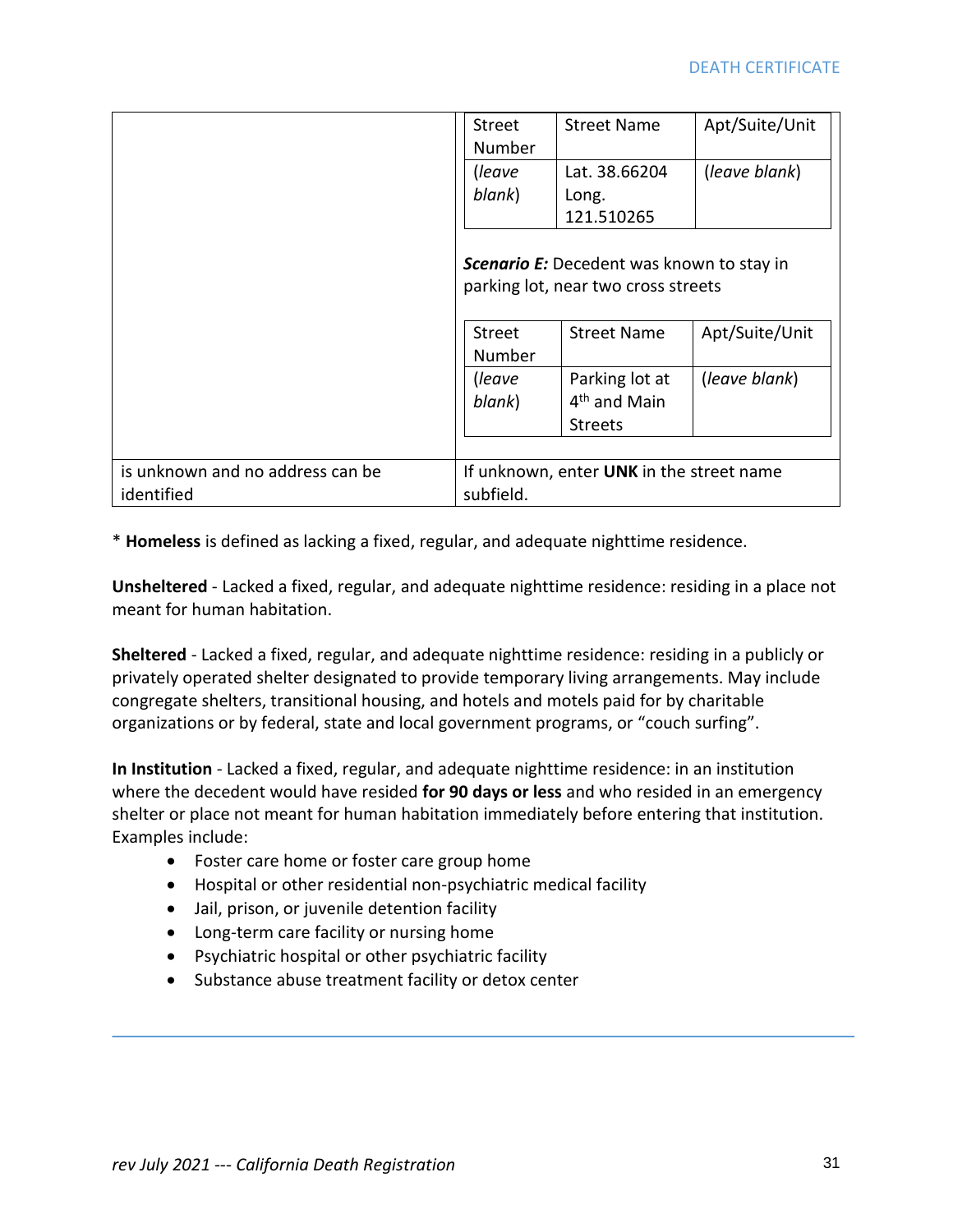### 21 City

Enter the name of the city, town, or location where the decedent lived. If the informant refuses to provide the information or it is not available, enter UNK. A dash (-), period (.), or apostrophe (') is acceptable punctuation.

The residence of the decedent is the place where their household is located. This is not necessarily the same as the home state, voting residence, mailing address, or legal residence, but must reflect where the decedent lives most of the time.

### 22 County/Province

Enter the county or province of residence associated with the decedent's residence entries in Fields 20 and 21. When entering a county/parish as free text, the entry must be alphabetic or a dash (-).

#### What to do...

| If the decedent resided                     | Then                                              |
|---------------------------------------------|---------------------------------------------------|
| in California                               | select the name of the California county or UNK   |
|                                             | for unknown from the dropdown.                    |
| in a US state outside of California         | enter the name of the out-of-state county/parish  |
|                                             | or UNK for unknown in the text field.             |
| in an unknown US state                      | EDRS will auto-populate UNK.                      |
|                                             | enter the name of the other-state-county or UNK   |
| in a US Territory                           | if unknown in the text field.                     |
| in a US Territory, but territory is unknown | EDRS will auto-populate UNK.                      |
| in Canada                                   | EDRS will auto-populate the province selected (in |
|                                             | State/Province Field 25).                         |
| in Canada, but the province is unknown      | EDRS will auto-populate UNK.                      |
| in Mexico                                   | EDRS will auto-populate a dash (-).               |
| in another Foreign Country                  | EDRS will auto-populate a dash (-).               |
| in an unknown Foreign Country               | EDRS will auto-populate a dash (-).               |
| unknown                                     | EDRS will auto-populate UNK.                      |

### 23 Zip Code

Enter the zip code or postal code associated with the decedent's residence entries in Fields 20, 21 and 22.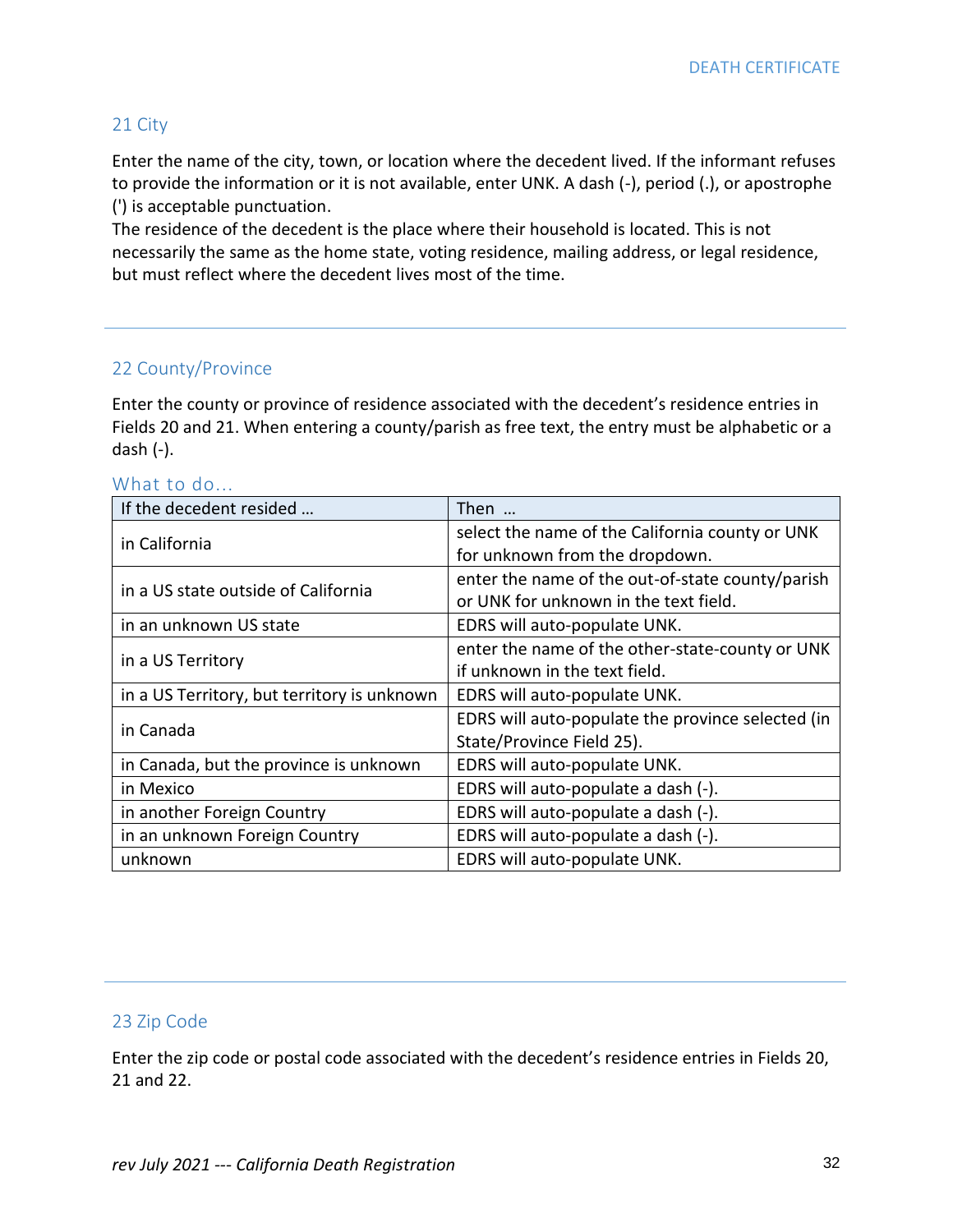A US zip code entry must be a minimum of five digits, but a 5 digit zip code plus 4 digit extension. US 5 digit Zip Codes may only include numbers. A dash (-) is acceptable when there is no zip code. US 4 digit Zip Code extensions may be blank or may only include numbers. Foreign Postal Codes must be alphanumeric. A dash (-), period (.) is acceptable punctuation. The maximum is 9 characters. A dash (-) is acceptable when there is no postal code.

### What to do...

| If the decedent resided       | Then                                                               |
|-------------------------------|--------------------------------------------------------------------|
| in a US state or US Territory | enter a 5 digit zip code. A dash (-) is acceptable when there is   |
|                               | no zip code. The 4 digit zip code extension is optional.           |
| in Canada, Mexico, or Other   | you may enter a foreign postal code up to 9 characters, if         |
| <b>Foreign Country</b>        | known. Enter a dash (-) if a foreign postal code is not available. |
| in an unknown zip code        | enter a dash (-).                                                  |

### 24 Years in County

Enter the total number of years the decedent lived in the county/province listed in Field 22. Years in County must be numeric, UNK if unknown, or a dash (-) if no information is available. Round the entry to the nearest full year, unless it would make the number of years in the county/province exceed the decedent's age.

| If $\ldots$                  | And years in county/province is | Then enter          |
|------------------------------|---------------------------------|---------------------|
| US State/US Territory/Canada | less than 12 months             | 0.                  |
| US State/US Territory/Canada |                                 | Enter the number of |
|                              | vears                           | vears.              |
| US State/US Territory/Canada | unknown                         | UNK.                |
| Mexico/Other                 |                                 | a dash (-).         |
| Country/unknown address type | not applicable                  |                     |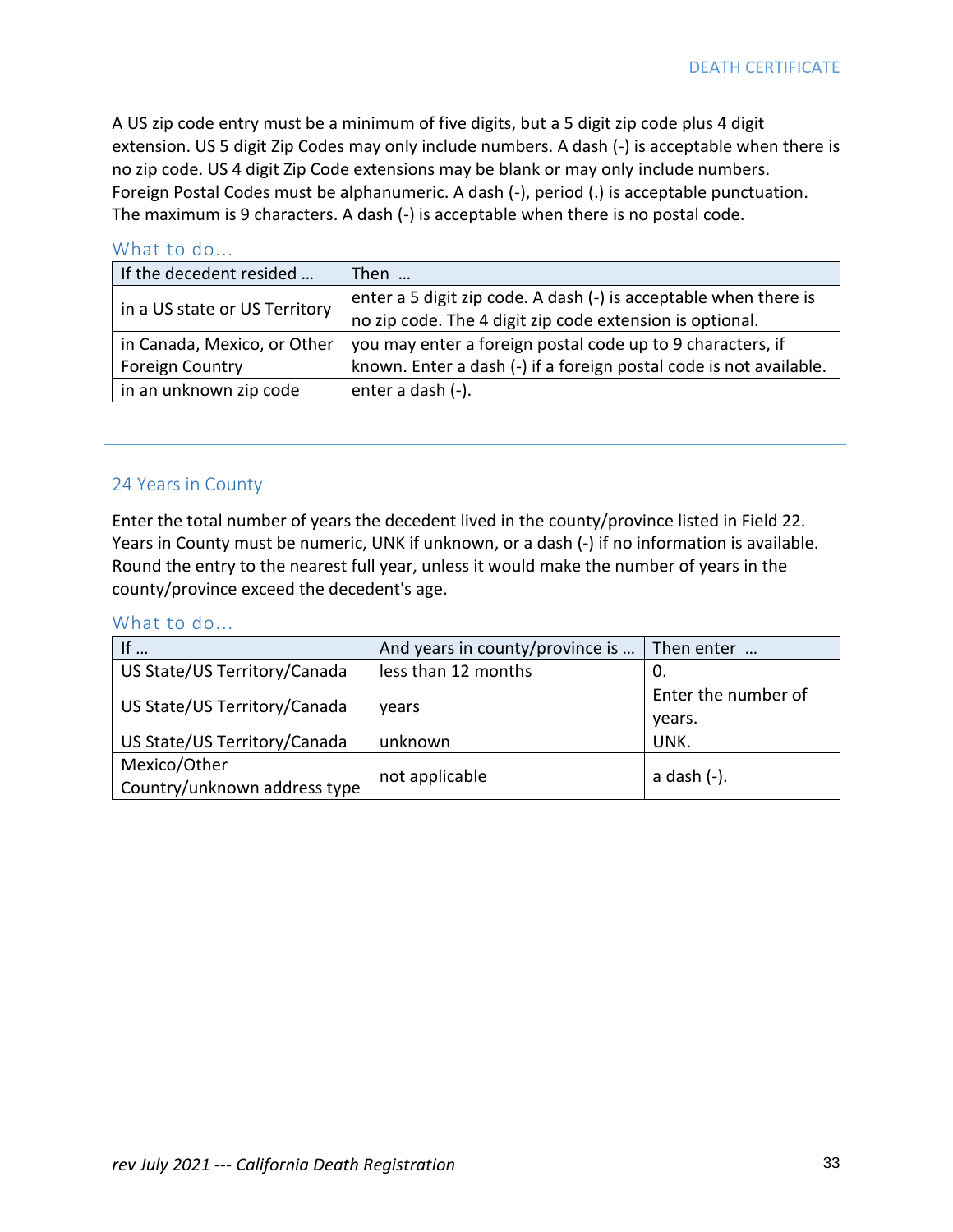### 25 State/Foreign Country

Select the appropriate address type from the dropdown in Field 25. The available options are:

- US State
- US Territory
- Canadian Province
- Mexican State
- Other Country
- Other Country UNK
- Unknown

After an address type has been designated, a subsequent field will populate, requesting further details regarding the state/foreign country.

| If $\ldots$          | Then select                                                               |
|----------------------|---------------------------------------------------------------------------|
| <b>US State</b>      | US State from the dropdown. Then select the appropriate state from the    |
|                      | dropdown. The US state abbreviation will print on the death certificate.  |
|                      | US Territory from the dropdown. Then select the appropriate territory     |
| <b>US Territory</b>  | from the dropdown. The US territory abbreviation will print on the death  |
|                      | certificate.                                                              |
| Canadian             | <b>Canadian Province</b> from the dropdown. Then select the appropriate   |
| Province             | province from the dropdown. The Canadian province abbreviation and        |
|                      | CN will print on the death certificate.                                   |
|                      | Mexican State from the dropdown. Then select the appropriate state        |
| <b>Mexican State</b> | from the dropdown. The Mexican state abbreviation and MX will print on    |
|                      | the death certificate.                                                    |
|                      | Other Country from the dropdown. Then use the reference browser           |
| <b>Other Country</b> | (click on the magnifying glass icon) to select the foreign country. EDRS  |
|                      | will populate the foreign country or foreign country abbreviation.        |
| unknown US           | US State from the dropdown. Then select UNK from the dropdown. UNK        |
| <b>State</b>         | will print on the death certificate.                                      |
| unknown US           | US Territory from the dropdown. Then select Unknown from the              |
| Territory            | dropdown. UNK will print on the death certificate.                        |
| unknown              | Canadian Province from the dropdown. Then select Unknown from the         |
| Canadian             | dropdown. UNK, CN will print on the death certificate. Alternatively, you |
| Province             | may leave the Canadian Province dropdown unselected (double dash)         |
|                      | and CN will print.                                                        |
|                      | Mexican State from the dropdown. Then select Unknown from the             |
| unknown              | dropdown. UNK, MX will print on the death certificate. Alternatively, you |
| <b>Mexican State</b> | may leave the Mexican state dropdown unselected (double dash) and         |
|                      | MX will print on the death certificate.                                   |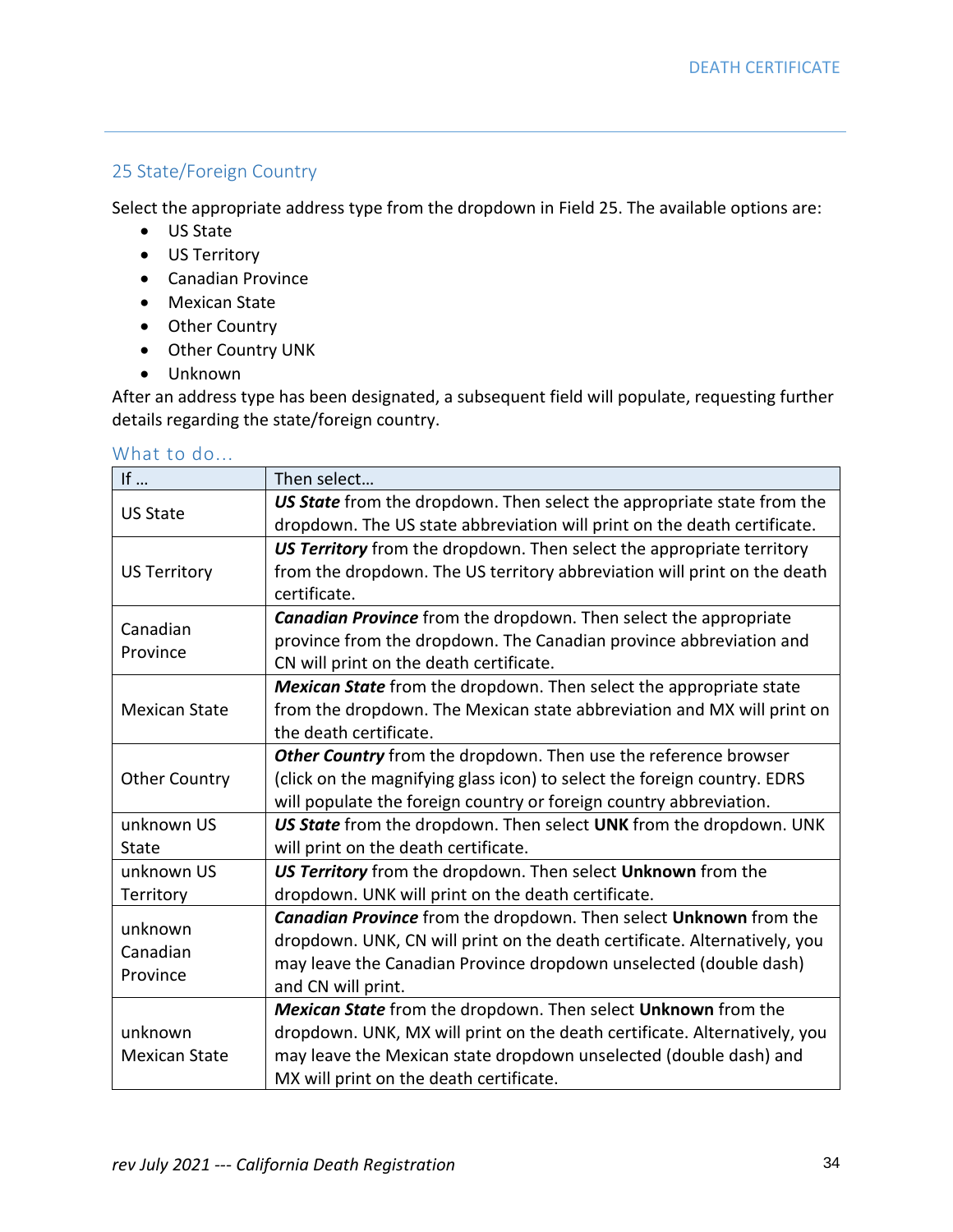| unknown Other                | Other Country UNK from the dropdown. No further action is needed. |
|------------------------------|-------------------------------------------------------------------|
| <sup>1</sup> Foreign Country | FRN-UNK will print on the death certificate.                      |
| Unknown                      | Unknown from the dropdown. No further action is needed. UNK will  |
|                              | print on the death certificate.                                   |

### 25A Homeless Checkbox

#### **Determining if a Decedent May Have Been Experiencing Homelessness**

The following table can be used to determine if an individual was experiencing homelessness at time of death.

Enter whether the decedent was homeless at the time of death as appropriate from the list of options.

**Homeless** is defined as lacking a fixed, regular, and adequate nighttime residence and can either be Sheltered, Unsheltered, or In Institution

| Select.          | When                                                                                                                                             |
|------------------|--------------------------------------------------------------------------------------------------------------------------------------------------|
| 'Yes'            | the decedent was homeless at time of death<br>(can be unsheltered, sheltered, or in<br>institution from HUD definition of literally<br>homeless) |
| 'No'             | the decedent was not homeless at time of<br>death                                                                                                |
| UNK or 'Unknown' | it remains unknown whether decedent was<br>homeless at time of death, despite<br>investigation and informant report.                             |

If YES is selected in 25A, another field will appear with drop-down options. Select option that best describes homeless status of decedent at the time of death.

| Category                              | Select in Field | <b>Definition/Criteria</b>                                                                                         |
|---------------------------------------|-----------------|--------------------------------------------------------------------------------------------------------------------|
| <b>Unsheltered</b><br><b>Homeless</b> | "Unsheltered"   | Lacked a fixed, regular, and adequate nighttime<br>residence: residing in place not meant for human<br>habitation. |
| Sheltered                             | "Sheltered"     | Lacked a fixed, regular, and adequate nighttime                                                                    |
| <b>Homeless</b>                       |                 | residence: residing in a publicly or privately operated                                                            |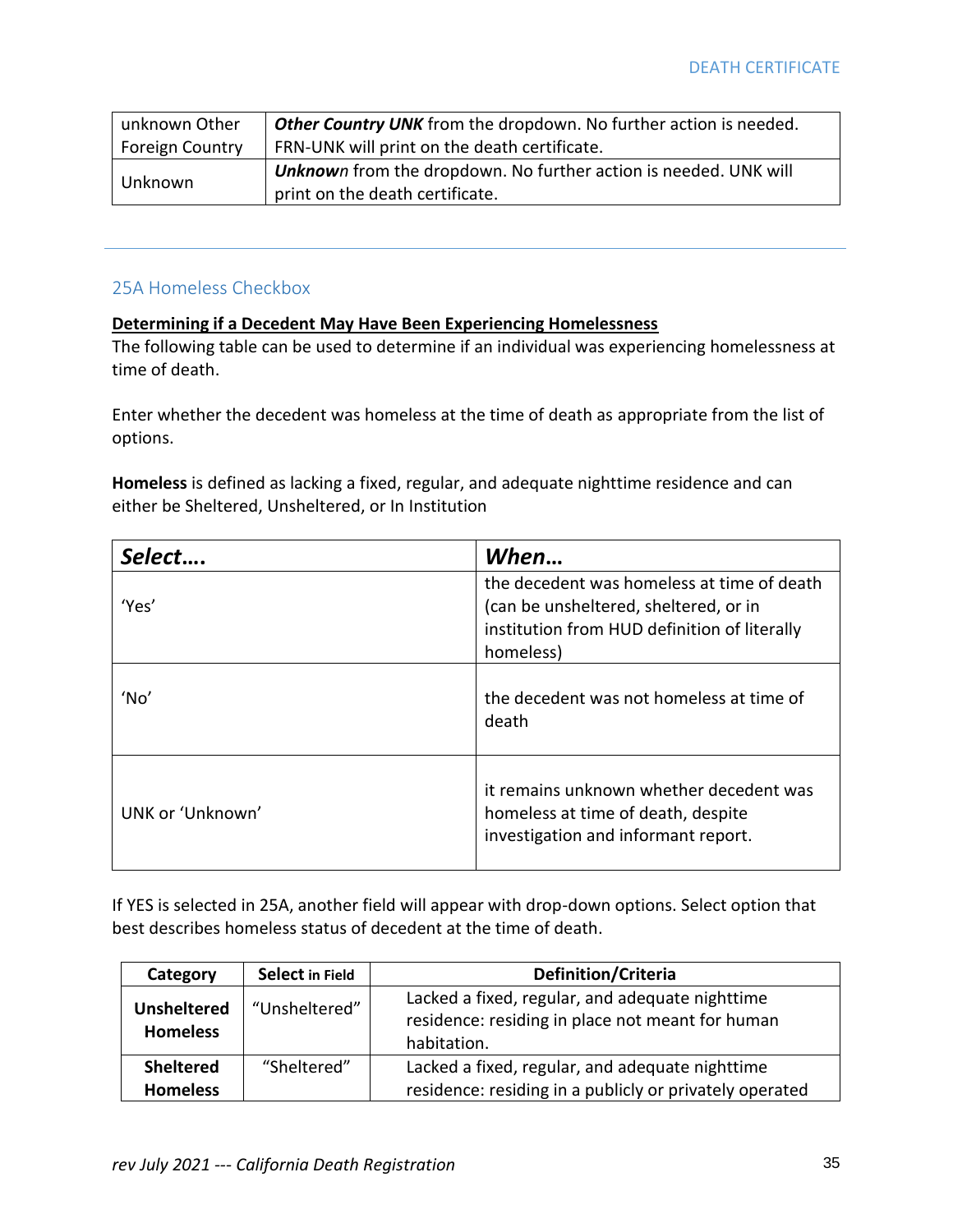| Category       | Select in Field           | Definition/Criteria                                                                                                                                                                                                                                                                                                                                                                                                                                                                                                                                                                                                                |
|----------------|---------------------------|------------------------------------------------------------------------------------------------------------------------------------------------------------------------------------------------------------------------------------------------------------------------------------------------------------------------------------------------------------------------------------------------------------------------------------------------------------------------------------------------------------------------------------------------------------------------------------------------------------------------------------|
|                |                           | shelter designated to provide temporary living                                                                                                                                                                                                                                                                                                                                                                                                                                                                                                                                                                                     |
|                |                           | arrangements. May include congregate shelters,                                                                                                                                                                                                                                                                                                                                                                                                                                                                                                                                                                                     |
|                |                           | transitional housing, and hotels and motels paid for by                                                                                                                                                                                                                                                                                                                                                                                                                                                                                                                                                                            |
|                |                           | charitable organizations or by federal, state and local                                                                                                                                                                                                                                                                                                                                                                                                                                                                                                                                                                            |
|                |                           | government programs, or "couch surfing".                                                                                                                                                                                                                                                                                                                                                                                                                                                                                                                                                                                           |
| In Institution | $\eta$ ln<br>Institution" | Lacked a fixed, regular, and adequate nighttime<br>residence: in an institution where the decedent would<br>have resided for 90 days or less and who resided in an<br>emergency shelter or place not meant for human<br>habitation immediately before entering that institution.<br>Examples include:<br>Foster care home or foster care group home<br>Hospital or other residential non-psychiatric<br>medical facility<br>Jail, prison, or juvenile detention facility<br>Long-term care facility or nursing home<br>Psychiatric hospital or other psychiatric facility<br>Substance abuse treatment facility or detox<br>center |

### 26 Informant Name and Relationship

### Informant Relationship

The informant is the person providing the personal data about the decedent. Select the blood, legal, or other relationship of the informant to the deceased from the dropdown. Informant's Relationship must be alphabetic. A dash (-) is acceptable punctuation. The available options are as follows:

- Husband
- SRDP
- Spouse
- Wife
- Father
- Mother
- Brother
- Daughter
- Friend
- Granddaughter
- Grandson
- Neighbor
- Sister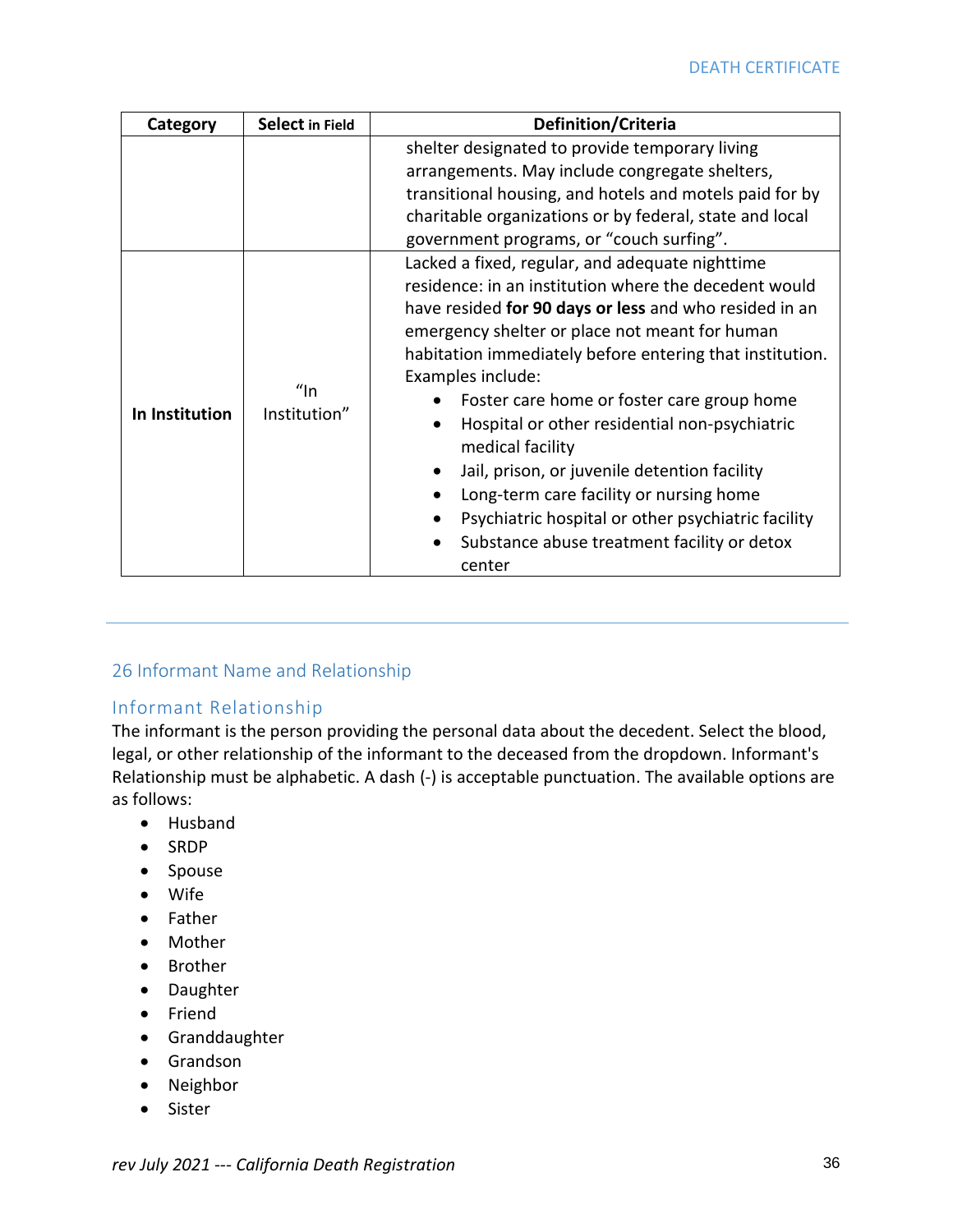- Son
- Other

If OTHER is selected, a subsequent text field will populate. Enter the desired relationship type as provided by the informant in this field. Avoid derogatory or nonsensical entries.

## Informant Name

Enter the first, middle and last names of the informant in the appropriate fields. Names must be alphabetic. A dash (-), period (.), or apostrophe (') is acceptable punctuation.

- First Name
- Middle Name
- Last Name

# Suffix

Select the appropriate suffix for the informant from the dropdown. If the informant does not have a suffix, this field may be left as a double dash (--).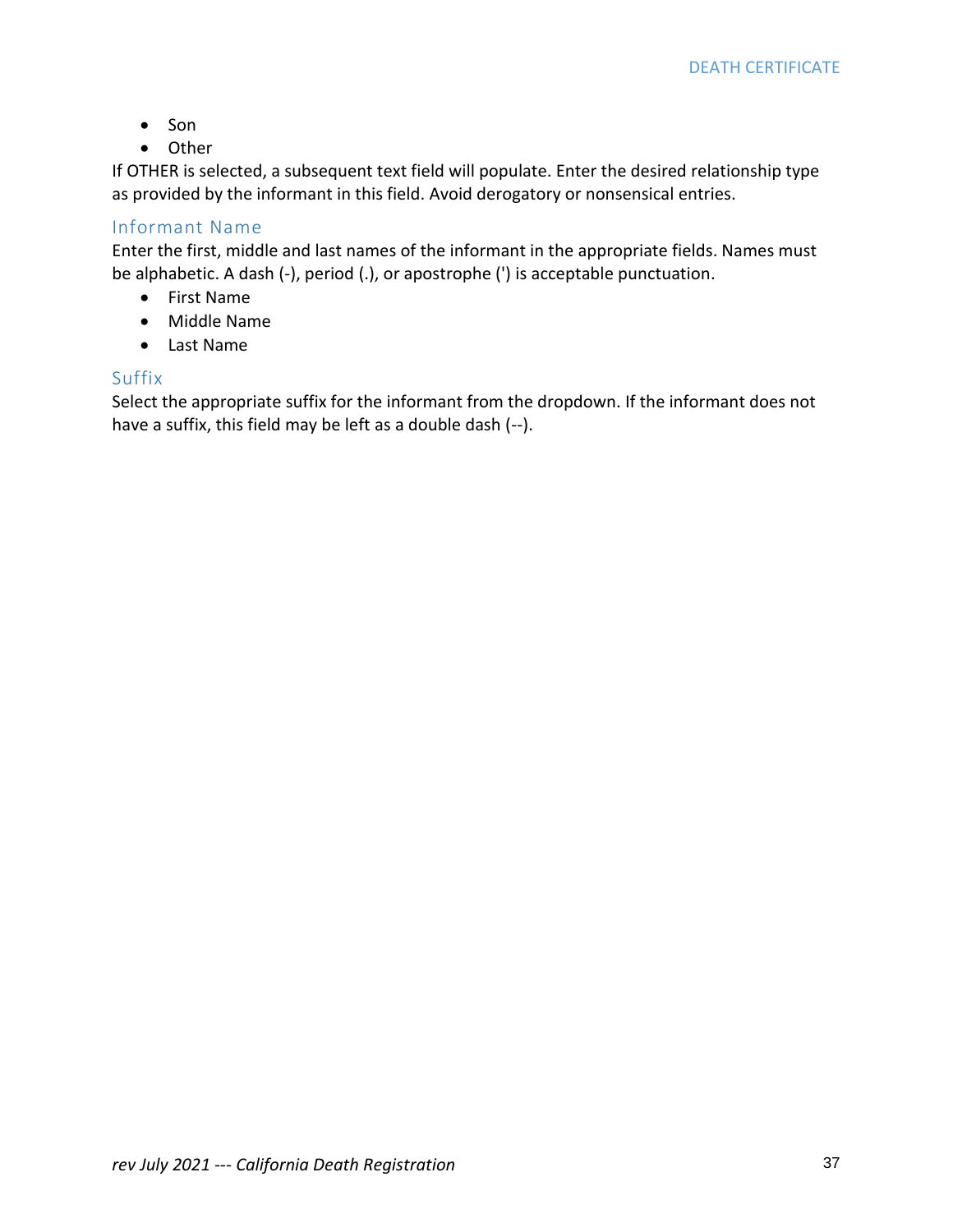#### What to do...

| If $\ldots$                                  | Then enter                                     |  |
|----------------------------------------------|------------------------------------------------|--|
| the informant has only one name              | the name in the last name field and enter a    |  |
|                                              | dash (-) in first and middle name fields.      |  |
| this is a pending medical examiner/coroner's |                                                |  |
| case and no informant has been located       | medical examiner/coroner's name.               |  |
| this is a pending medical examiner/coroner's | the informant's name may be added later via    |  |
| case and an informant is identified later    | an amendment form (VS 24).                     |  |
| this is a public administrator's case, where |                                                |  |
| the public administrator is listed as the    | the informant's name may be added later via    |  |
| original informant, and informant is         | an amendment form (VS 24).                     |  |
| identified later                             |                                                |  |
| a pre-need contract was provided by the      | the name of the person designated by the       |  |
| deceased prior to death                      | decedent to handle the disposition.            |  |
|                                              | the survivors may provide a copy of the        |  |
|                                              | erroneous certificate of death (that indicates |  |
| pre-need is entered erroneously              | he/she pre-deceased the decedent on            |  |
|                                              | record) to amend the death certificate.        |  |

# 27 Informant Mailing Address

Enter the informant's mailing address in Field 27. There are seven subfields within Field 27:

- Mailing Address Type
- State/Province
- Street Number
- Street Name
- Apt/Suite/Unit (Optional)
- City
- Zip Code

This address may be a post office box number. The information is used to contact the informant to request missing and/or additional information.

### Mailing Address Type

Select the appropriate address type from the dropdown in Field 27. The available options are:

- US State
- US Territory
- Canadian Province
- Mexican State
- Other Country
- Other Country UNK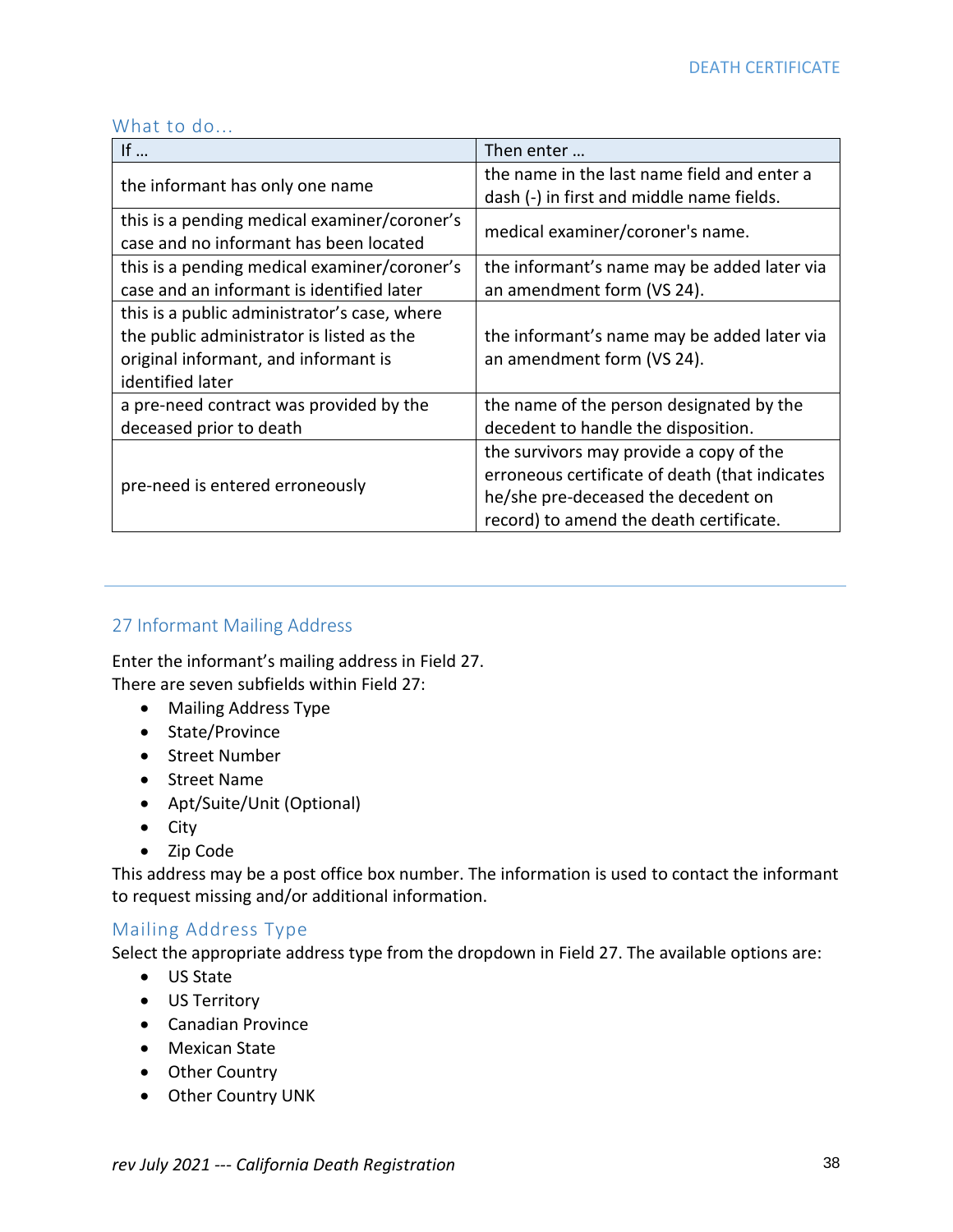## • Unknown

After an address type has been designated, a subsequent field will populate, requesting further details regarding the state/foreign country.

|  | What to do |  |  |
|--|------------|--|--|
|  |            |  |  |

| If $\ldots$              | Then select                                                              |
|--------------------------|--------------------------------------------------------------------------|
| <b>US State</b>          | US State from the dropdown. Then select the appropriate state from       |
|                          | the dropdown. The US state abbreviation will print on the death          |
|                          | certificate.                                                             |
| <b>US Territory</b>      | US Territory from the dropdown. Then select the appropriate              |
|                          | territory from the dropdown. The US territory abbreviation will print    |
|                          | on the death certificate.                                                |
| <b>Canadian Province</b> | <b>Canadian Province</b> from the dropdown. Then select the appropriate  |
|                          | province from the dropdown. The Canadian province abbreviation           |
|                          | and CN will print on the death certificate.                              |
| <b>Mexican State</b>     | Mexican State from the dropdown. Then select the appropriate state       |
|                          | from the dropdown. The Mexican state abbreviation and MX will print      |
|                          | on the death certificate.                                                |
| <b>Other Country</b>     | Other Country from the dropdown. Then use the reference browser          |
|                          | (click on the magnifying glass icon) to select the foreign country. EDRS |
|                          | will populate the foreign country or foreign country abbreviation.       |
| unknown US State         | US State from the dropdown. Then select UNK from the dropdown.           |
|                          | UNK will print on the death certificate.                                 |
| unknown US               | US Territory from the dropdown. Then select Unknown from the             |
| Territory                | dropdown. UNK will print on the death certificate.                       |
| unknown Canadian         | <b>Canadian Province</b> from the dropdown. Then select Unknown from     |
| Province                 | the dropdown. UNK, CN will print on the death certificate.               |
|                          | Alternatively, you may leave the Canadian Province dropdown              |
|                          | unselected (double dash) and CN will print.                              |
| unknown Mexican          | Mexican State from the dropdown. Then select Unknown from the            |
| <b>State</b>             | dropdown. UNK, MX will print on the death certificate. Alternatively,    |
|                          | you may leave the Mexican state dropdown unselected (double dash)        |
|                          | and MX will print on the death certificate.                              |
| unknown Other            | Other Country UNK from the dropdown. No further action is needed.        |
| <b>Foreign Country</b>   | FRN-UNK will print on the death certificate.                             |
| Unknown                  | Unknown from the dropdown. No further action is needed. UNK will         |
|                          | print on the death certificate.                                          |

# Street Number (optional)

This subfield may be left blank. Enter the Street number if the informant's address included a street number. Street number must be alphanumeric. A dash (-), period (.), slash (/), or apostrophe (') are acceptable punctuation.

- 123
- 123B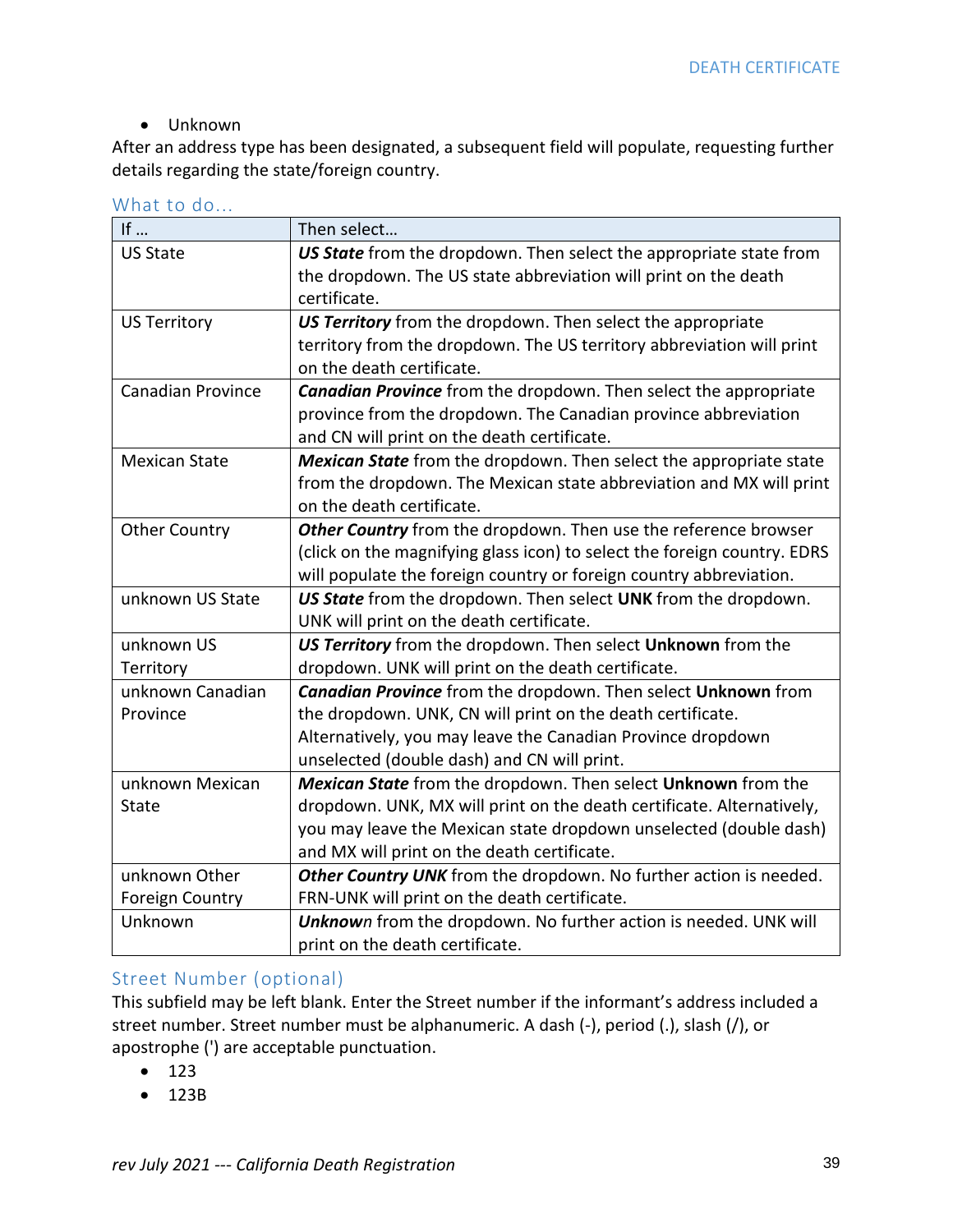# Street Name (required)

Enter the street name of the informant's address. If the informant's address is a rural route address, or the address is being provided as latitude and longitude coordinates, use the street name subfield **only**. Street name must be alphanumeric. A dash (-), comma (,), period (.), hash (#), slash (/), or apostrophe (') are acceptable punctuation.

- South side of Evewaugh Lane
- RR 2 Box 18
- Lat. 38.66204 Long. 121.510265

Latitude and longitude coordinates are acceptable entries and may be useful for rural areas where a postal box is used for an address, for homeless individuals, etc.

# Apt/Suite/Unit (optional)

This subfield is optional and may be left blank. Enter the Apt/Suite/Unit if the informant's address included an apartment, suite, or unit number. Only alphanumeric entries are acceptable in this subfield. A dash (-), period (.), slash (/), apostrophe ('), hash (#), comma (,), and parentheses (()) are acceptable punctuation.

- Apt 4B
- Ste 100

### City

Enter the name of the city associated with the informant's mailing address. City must be alphanumeric. A dash (-), period (.), or apostrophe (') is acceptable punctuation.

### Zip Code

Enter the informant's zip code or postal code associated with the informant's mailing address. A US zip code entry must be a minimum of five digits, but a 5 digit zip code plus 4 digit extension. US 5 digit Zip Codes may only include numbers. A dash (-) is acceptable when there is no zip code. US 4 digit Zip Code extensions may be blank or may only include numbers. Foreign Postal Codes must be alphanumeric. A dash (-) or period (.) is acceptable punctuation. The maximum is 9 characters. A dash (-) is acceptable when there is no postal code.

If address information is not available, a dash(s) is acceptable.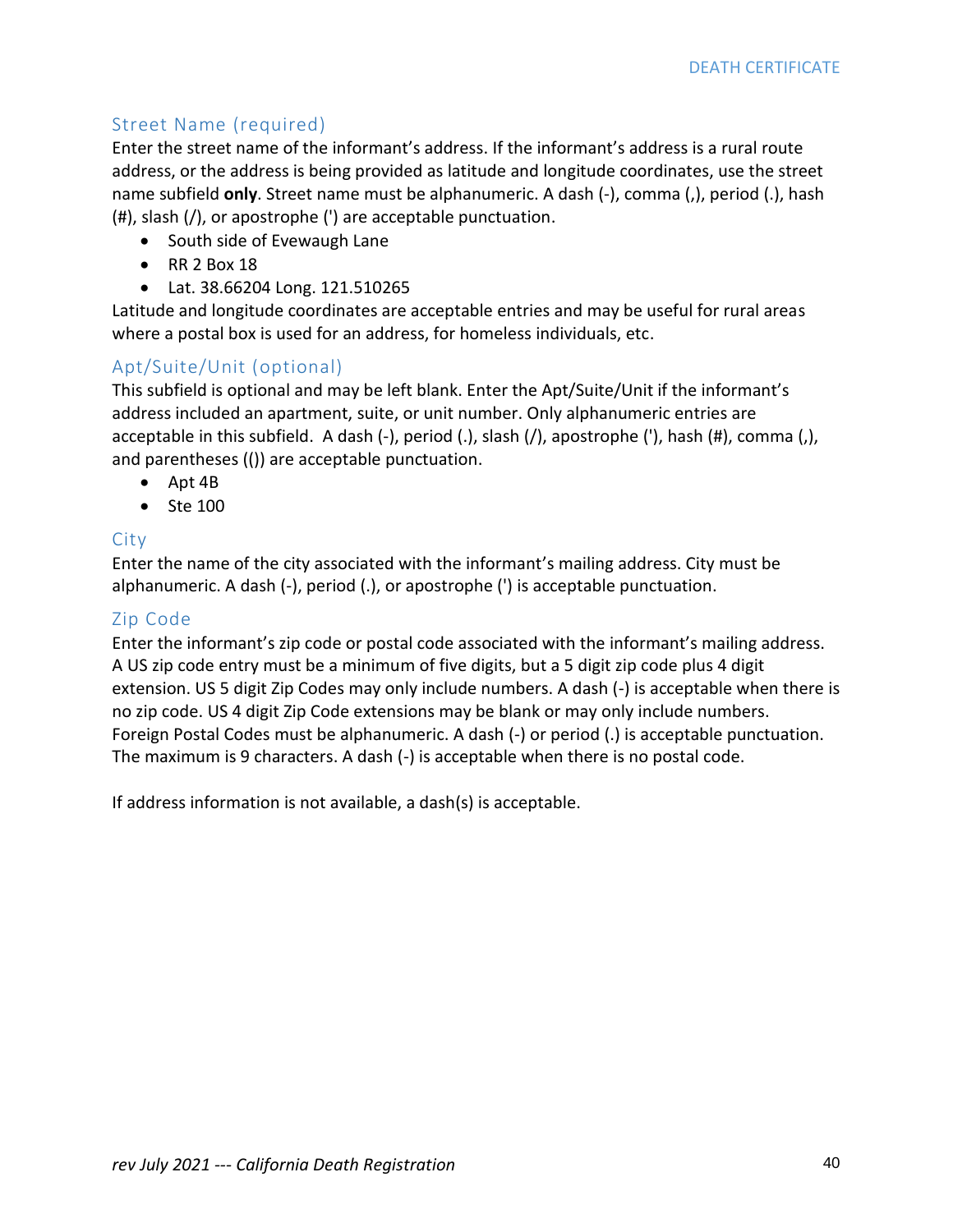## 28, 29, & 30 Name of Surviving Spouse/SRDP

Enter the Surviving Spouse/SRDP names at birth in the appropriate fields.

- 28 First
- 29 Middle
- 30 Last (Birth) Name

Spouse name Fields 28, 29 and 30 depends on the marital status selected in Field 12. Names must be alphabetic. A dash (-), period (.), or apostrophe (') is acceptable punctuation.

### Suffix

Select the appropriate suffix for the spouse from the dropdown. If the spouse does not have a suffix, this field may be left as a double dash (--).

#### What to do...

| If $\ldots$                                                   | Then enter                                                    |
|---------------------------------------------------------------|---------------------------------------------------------------|
| the decedent was married or<br>in a SRDP at the time of death | the name of the surviving spouse/SRDP.                        |
| there is no surviving<br>spouse/SRDP                          | a dash (-) in Field 28 and Field 29 and Field 30.             |
| the spouse/SRDP dies                                          | the name of the spouse/SRDP in Field 28 and Field 29 and      |
| simultaneously                                                | Field 30. Also select Married/Wid or SRDP/SURV in Field 12.   |
| the surviving spouse/SRDP<br>only has one name                | a dash (-) in Field 28 and Field 29 and the name in Field 30. |

## What to do...

| If Field 12 is       | Then Fields 28, 29, 30                                                                                       |
|----------------------|--------------------------------------------------------------------------------------------------------------|
| <b>Never Married</b> | a dash (-) is auto-populated and spouse fields are not editable.                                             |
| Married              | enter the spouse's name in Fields 28, 29 and 30. If spouse's name is not                                     |
|                      | available, enter dash(es) (-) as appropriate.                                                                |
| Widowed              | a dash (-) is auto-populated and spouse fields are not editable.                                             |
| Divorced             | a dash (-) is auto-populated and spouse fields are not editable.                                             |
| Married/Wid          | enter the spouse's name in Fields 28, 29 and 30. If spouse's name is not                                     |
|                      | available, enter dash(es) (-) as appropriate.                                                                |
| <b>SRDP</b>          | enter the SRDP's name in Fields 28, 29 and 30.                                                               |
| <b>SRDP SURV</b>     | enter a dash (-) in Fields 28, 29 and 30.                                                                    |
|                      | enter the partner's name in Fields 28, 29 and 30. If partner's name is not                                   |
| SRDP/SURV            | available, enter dash(es) (-) as appropriate.                                                                |
| <b>UNKNOWN</b>       | enter a dash (-) in Fields 28, 29 and 30.                                                                    |
|                      | if we shall decrease a second all a comparison from the control of the first second control and a second all |

If marital status is amended, spouse fields (Fields 28, 29, 30) may also need to be amended.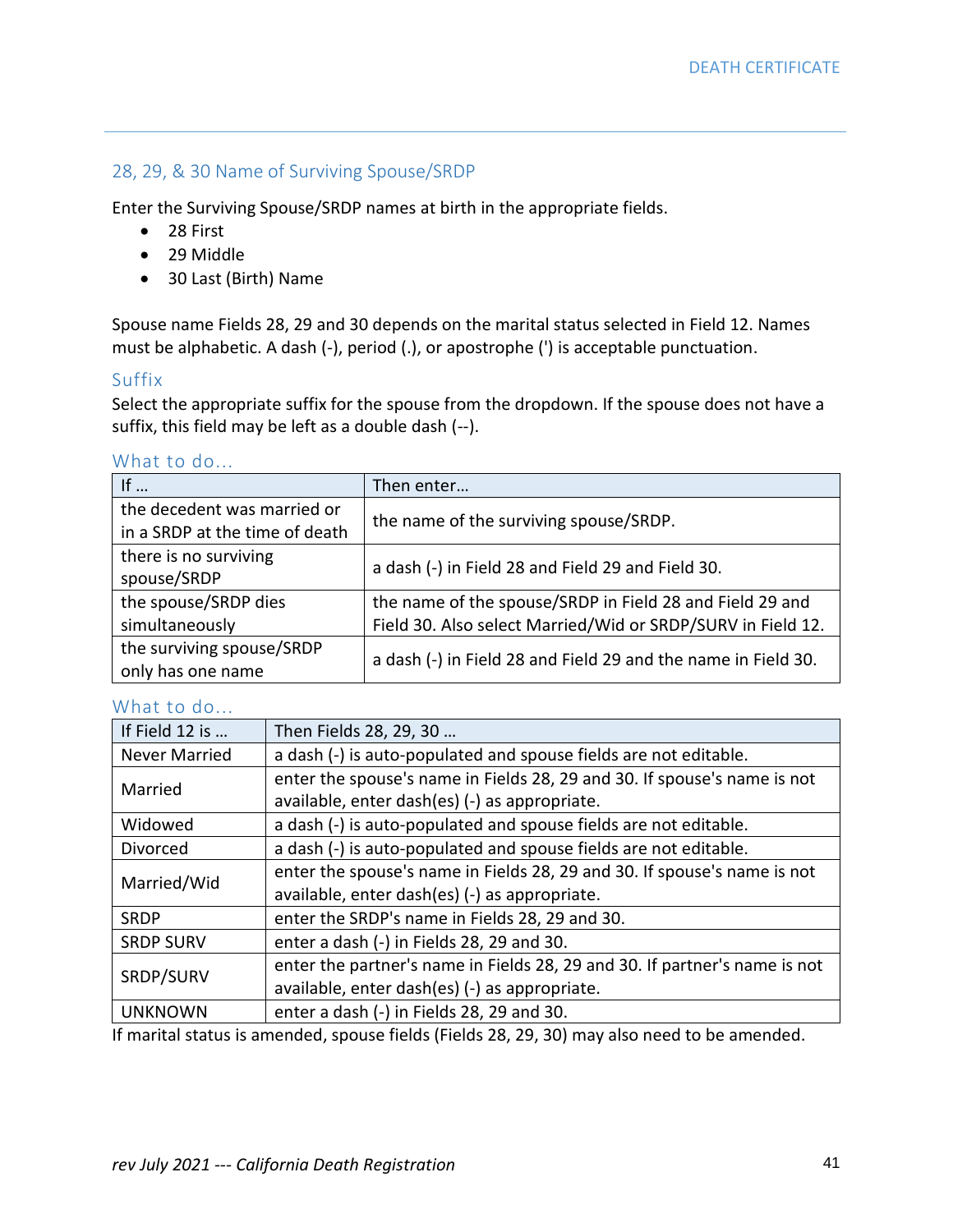# 31, 32, & 33 Father/Parent's Legal Names

Enter the Father/Parent's legal names in the appropriate fields. Names must be alphabetic. A dash (-), period (.), or apostrophe (') is acceptable punctuation. Withheld is not an option.

- 31 First
- 32 Middle
- 33 Last

Legal names for purposes of vital records are those acquired through birth, adoption, courtordered name change, marriage, or naturalization.

## Suffix

Select the appropriate suffix for the father/parent from the dropdown. If the father/parent does not have a suffix, this field may be left as a double dash (--).

|  | What to do |  |
|--|------------|--|
|  |            |  |

| If $\ldots$                                      | Then enter                                             |
|--------------------------------------------------|--------------------------------------------------------|
| the father/parent does not have a<br>middle name | a dash (-) in Field 32.                                |
| the father/parent has long or                    | as many characters as permitted by available space. If |
| multiple names and additional                    | additional space is needed, submit an Affidavit to     |
| space is necessary                               | Amend a Record (VS 24e) to record the full legal name. |
| the father/parent has only one                   | a dash (-) in Field 31 and Field 32 and the name in    |
| name                                             | Field 33.                                              |
| the father's/parent's first, middle or           | UNKNOWN or UNK in the appropriate field.               |
| last name is unknown                             |                                                        |
| there is no father listed on the                 | a dash (-) in Fields 31-34 is acceptable               |
| decedent's birth certificate                     |                                                        |

# 34 Father/Parent's Birth State or Foreign Country

Select the appropriate birth place address type from the dropdown in Field 34. The available options are:

- US State
- US Territory
- Canadian Province
- Mexican State
- Other Country
- Other Country UNK
- Unknown

After an address type has been designated, a subsequent field will populate, requesting further details regarding the birth state/foreign country.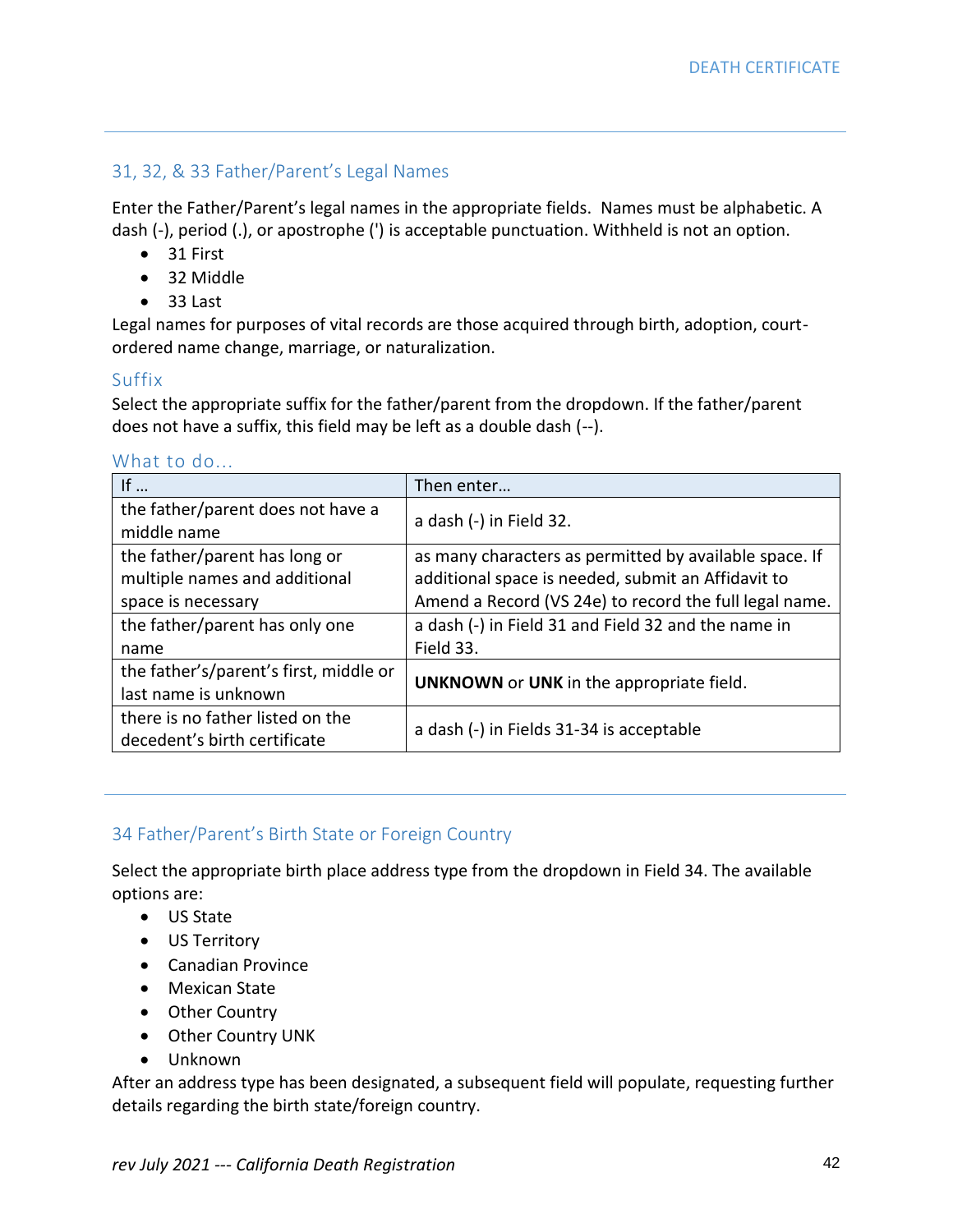# What to do...

| If                       | Then select                                                              |  |  |
|--------------------------|--------------------------------------------------------------------------|--|--|
|                          | US State from the dropdown. Then select the appropriate state from       |  |  |
| <b>US State</b>          | the dropdown. The US state abbreviation will print on the death          |  |  |
|                          | certificate.                                                             |  |  |
|                          | US Territory from the dropdown. Then select the appropriate              |  |  |
| <b>US Territory</b>      | territory from the dropdown. The US territory abbreviation will print    |  |  |
|                          | on the death certificate.                                                |  |  |
|                          | <b>Canadian Province</b> from the dropdown. Then select the appropriate  |  |  |
| <b>Canadian Province</b> | province from the dropdown. The Canadian province abbreviation           |  |  |
|                          | and CN will print on the death certificate.                              |  |  |
|                          | Mexican State from the dropdown. Then select the appropriate state       |  |  |
| <b>Mexican State</b>     | from the dropdown. The Mexican state abbreviation and MX will print      |  |  |
|                          | on the death certificate.                                                |  |  |
|                          | Other Country from the dropdown. Then use the reference browser          |  |  |
| <b>Other Country</b>     | (click on the magnifying glass icon) to select the foreign country. EDRS |  |  |
|                          | will populate the foreign country or foreign country abbreviation.       |  |  |
| unknown US State         | US State from the dropdown. Then select UNK from the dropdown.           |  |  |
|                          | UNK will print on the death certificate.                                 |  |  |
| unknown US               | US Territory from the dropdown. Then select Unknown from the             |  |  |
| Territory                | dropdown. UNK will print on the death certificate.                       |  |  |
|                          | Canadian Province from the dropdown. Then select Unknown from            |  |  |
| unknown Canadian         | the dropdown. UNK, CN will print on the death certificate.               |  |  |
| Province                 | Alternatively, you may leave the Canadian Province dropdown              |  |  |
|                          | unselected (double dash) and CN will print.                              |  |  |
|                          | Mexican State from the dropdown. Then select Unknown from the            |  |  |
| unknown Mexican          | dropdown. UNK, MX will print on the death certificate. Alternatively,    |  |  |
| <b>State</b>             | you may leave the Mexican state dropdown unselected (double dash)        |  |  |
|                          | and MX will print on the death certificate.                              |  |  |
| unknown Other            | Other Country UNK from the dropdown. No further action is needed.        |  |  |
| <b>Foreign Country</b>   | FRN-UNK will print on the death certificate.                             |  |  |
| Unknown                  | Unknown from the dropdown. No further action is needed. UNK will         |  |  |
|                          | print on the death certificate.                                          |  |  |
| born on the high         | Other Country UNK. No further action is needed. FRN-UNK will print       |  |  |
| seas                     | on the death certificate.                                                |  |  |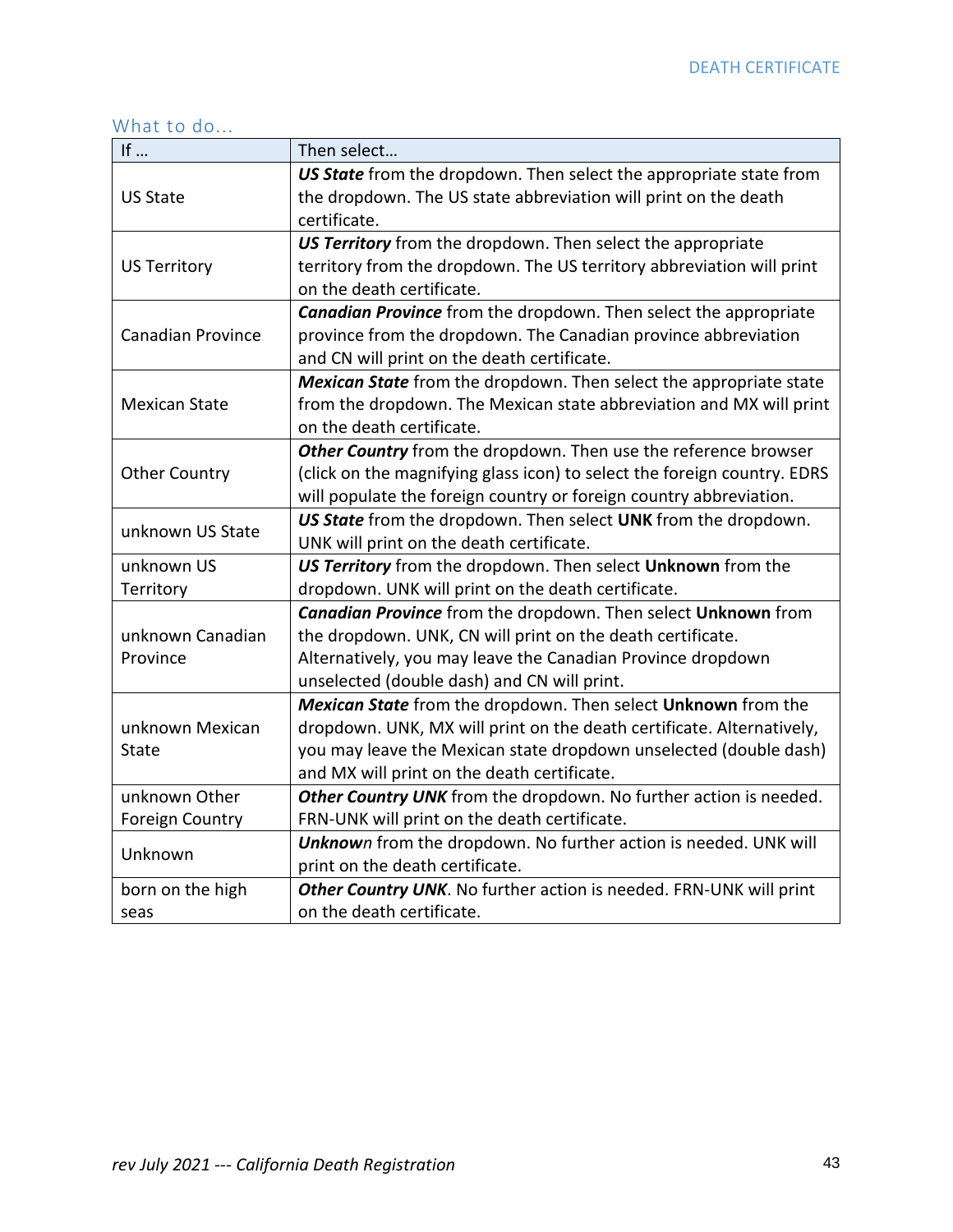# 35, 36, & 37 Mother/Parent's Legal Birth Names

Enter the Mother/Parent's legal names in the appropriate fields. Names must be alphabetic. A dash (-), period (.), or apostrophe (') is acceptable punctuation. Withheld is not an option.

- 35 First
- 36 Middle
- 37 Last (Birth) Name

**Definition:** Birth name is the parent's name prior to any marriages.

Legal names for purposes of vital records are those acquired through birth, adoption, courtordered name change, or naturalization.

#### Suffix

Select the appropriate suffix for the mother/parent from the dropdown. If the mother/parent does not have a suffix, this field may be left as a double dash (--).

| If                                               | Then enter                                             |
|--------------------------------------------------|--------------------------------------------------------|
| the mother/parent does not have a<br>middle name | a dash (-) in Field 36.                                |
| the mother/parent has long or                    | as many characters as permitted by available space. If |
| multiple names and additional                    | additional space is needed, submit an Affidavit to     |
| space is necessary                               | Amend a Record (VS 24e) to record the full legal name. |
| the mother/parent has only one                   | a dash (-) in Field 35 and Field 36 and the name in    |
| name                                             | Field 37.                                              |
| the mother's/parent's first, middle              | <b>UNKNOWN</b> or <b>UNK</b> in the appropriate field. |
| or last name is unknown                          |                                                        |

#### What to do.

# 38 Mother/Parent's Birth State or Foreign Country

Select the appropriate birth place address type from the dropdown in Field 38. The available options are:

- US State
- US Territory
- Canadian Province
- Mexican State
- Other Country
- Other Country UNK
- Unknown

After an address type has been designated, a subsequent field will populate, requesting further details regarding the birth state/foreign country.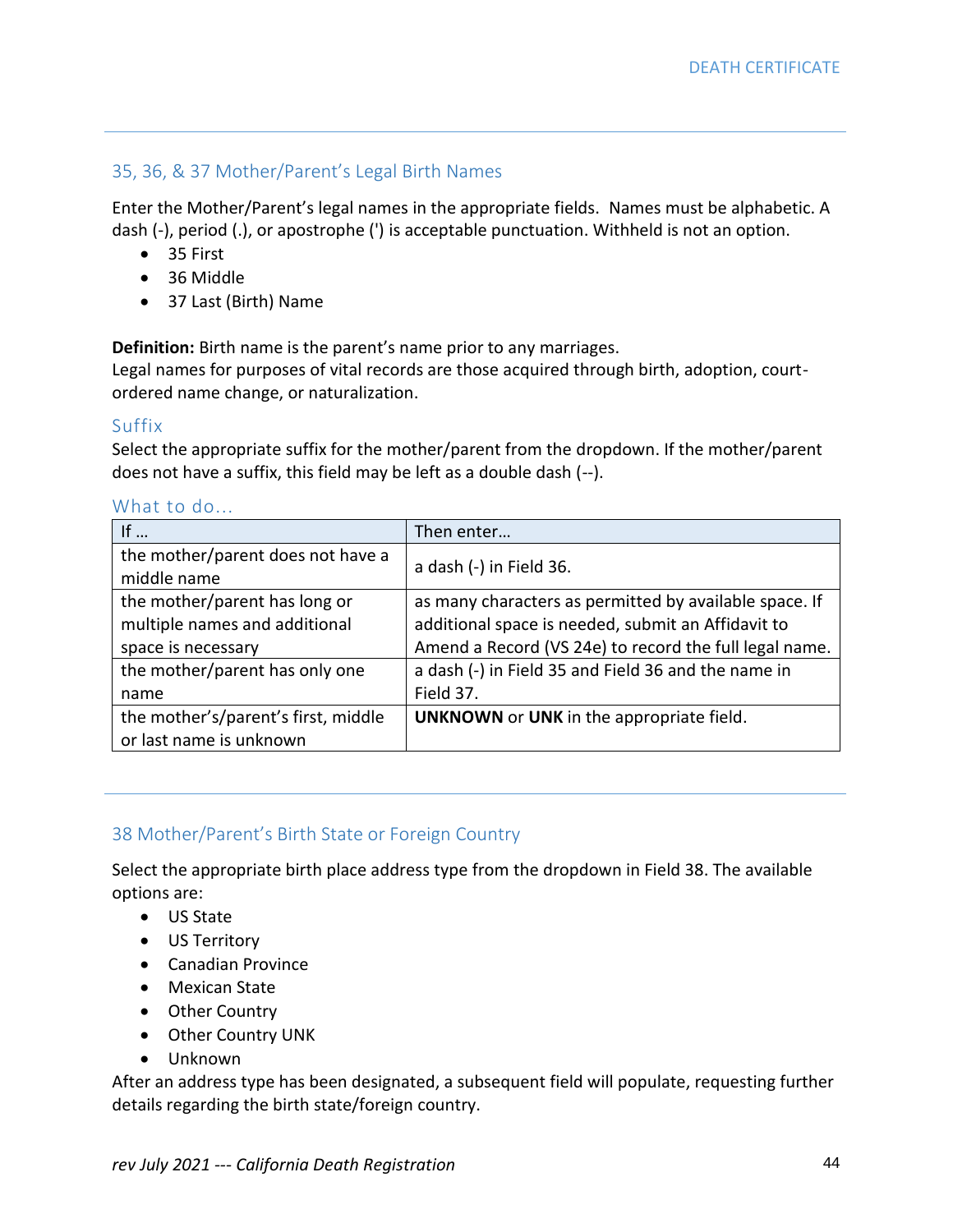# What to do...

| If                       | Then select                                                              |  |  |
|--------------------------|--------------------------------------------------------------------------|--|--|
|                          | US State from the dropdown. Then select the appropriate state from       |  |  |
| <b>US State</b>          | the dropdown. The US state abbreviation will print on the death          |  |  |
|                          | certificate.                                                             |  |  |
|                          | US Territory from the dropdown. Then select the appropriate              |  |  |
| <b>US Territory</b>      | territory from the dropdown. The US territory abbreviation will print    |  |  |
|                          | on the death certificate.                                                |  |  |
|                          | <b>Canadian Province</b> from the dropdown. Then select the appropriate  |  |  |
| <b>Canadian Province</b> | province from the dropdown. The Canadian province abbreviation           |  |  |
|                          | and CN will print on the death certificate.                              |  |  |
|                          | Mexican State from the dropdown. Then select the appropriate state       |  |  |
| <b>Mexican State</b>     | from the dropdown. The Mexican state abbreviation and MX will print      |  |  |
|                          | on the death certificate.                                                |  |  |
|                          | Other Country from the dropdown. Then use the reference browser          |  |  |
| <b>Other Country</b>     | (click on the magnifying glass icon) to select the foreign country. EDRS |  |  |
|                          | will populate the foreign country or foreign country abbreviation.       |  |  |
| unknown US State         | US State from the dropdown. Then select UNK from the dropdown.           |  |  |
|                          | UNK will print on the death certificate.                                 |  |  |
| unknown US               | US Territory from the dropdown. Then select Unknown from the             |  |  |
| Territory                | dropdown. UNK will print on the death certificate.                       |  |  |
|                          | Canadian Province from the dropdown. Then select Unknown from            |  |  |
| unknown Canadian         | the dropdown. UNK, CN will print on the death certificate.               |  |  |
| Province                 | Alternatively, you may leave the Canadian Province dropdown              |  |  |
|                          | unselected (double dash) and CN will print.                              |  |  |
|                          | Mexican State from the dropdown. Then select Unknown from the            |  |  |
| unknown Mexican          | dropdown. UNK, MX will print on the death certificate. Alternatively,    |  |  |
| <b>State</b>             | you may leave the Mexican state dropdown unselected (double dash)        |  |  |
|                          | and MX will print on the death certificate.                              |  |  |
| unknown Other            | Other Country UNK from the dropdown. No further action is needed.        |  |  |
| <b>Foreign Country</b>   | FRN-UNK will print on the death certificate.                             |  |  |
| Unknown                  | Unknown from the dropdown. No further action is needed. UNK will         |  |  |
|                          | print on the death certificate.                                          |  |  |
| born on the high         | Other Country UNK. No further action is needed. FRN-UNK will print       |  |  |
| seas                     | on the death certificate.                                                |  |  |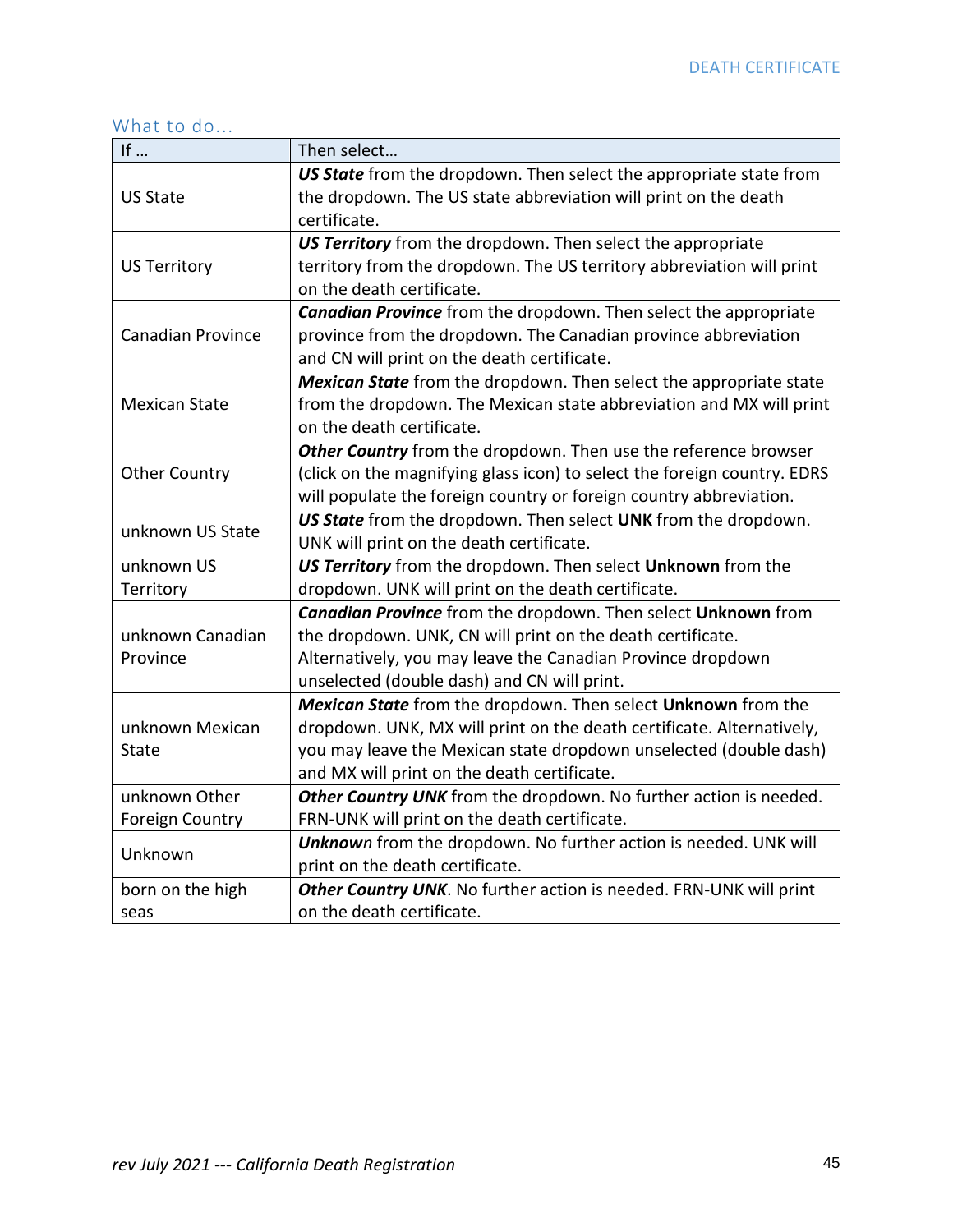# 39 Date of Disposition

### **DO NOT** leave this field blank.

Select the date the disposition will take place from the calendar tool or enter the date in MM/DD/YYYY format.

# What to do...

| If $\ldots$                     | Then enter $\ldots$                                      |
|---------------------------------|----------------------------------------------------------|
| the remains are to be removed   | the date the remains will be shipped out of California   |
| from California                 | jurisdiction.                                            |
| the remains are to be used for  | the date the remains will be accepted by the facility or |
| scientific or medical research  | curator.                                                 |
| the remains are to be cremated  | the date to be cremated.                                 |
|                                 | the date of cremation. Only the date of cremation is     |
| the remains are to be cremated  | necessary to file the death certificate and obtain a     |
| and shipped to another location | permit. The certificate must be amended if the date of   |
|                                 | cremation changes or the cremation did not occur.        |
| the remains are to be cremated  | the date of cremation.                                   |
| and buried                      |                                                          |
| the remains are put into        | the date stored.                                         |
| temporary storage               |                                                          |
| the death is a medical          |                                                          |
| examiner/coroner's case and     | a dash (-).                                              |
| final disposition is pending    |                                                          |
| buried (land or sea)            | the date buried.                                         |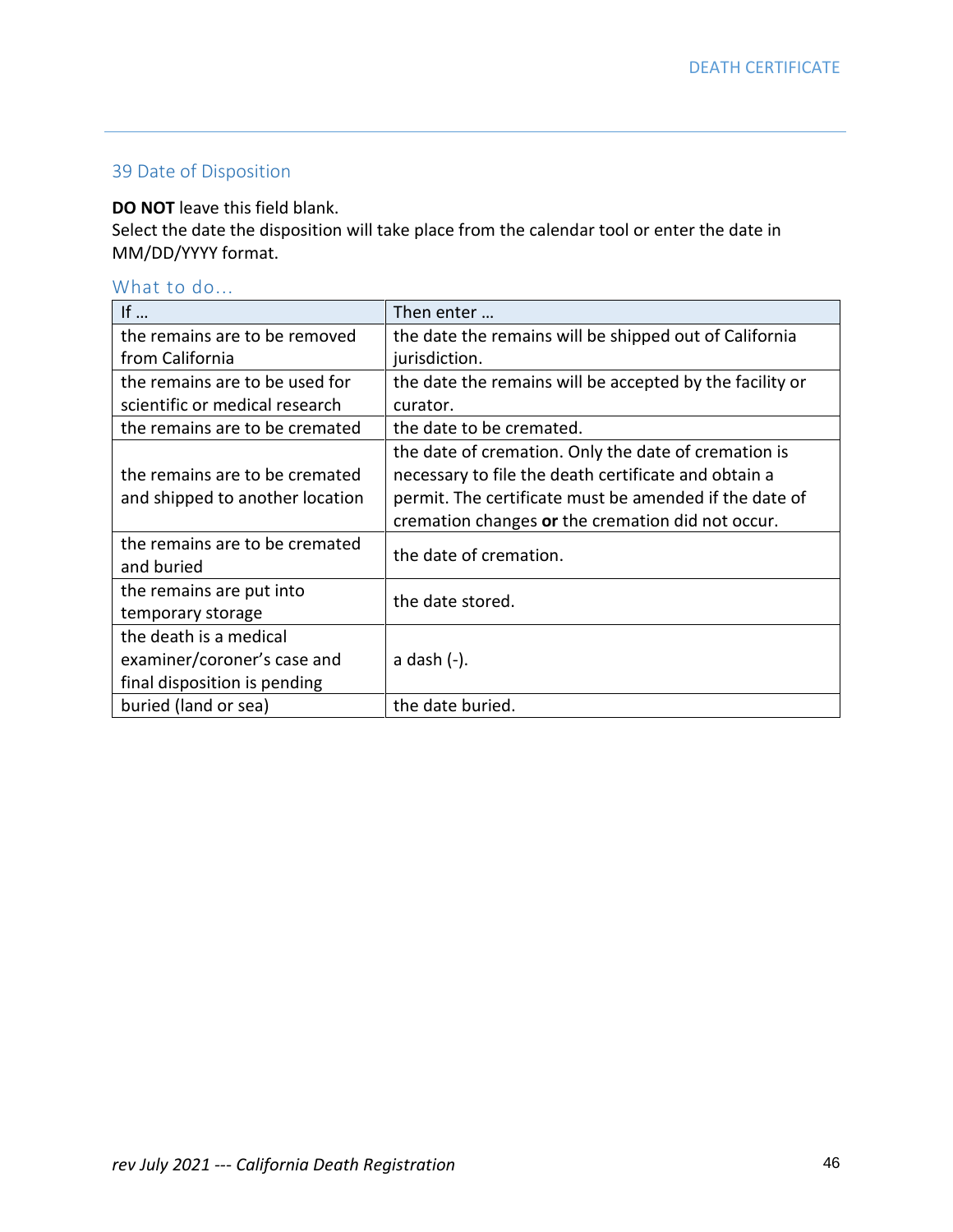# 40 Place of Final Disposition

Information in this field should reflect the place of final disposition. You may enter both a name/description and an address. At minimum, name/description or a complete address is required. A complete address includes street name, city, state, and zip code.

The place of disposition is an address sufficient to identify the final place of disposition. It may include any of the following:

- latitude (enter appropriate degree) and longitude (enter appropriate degree) for burial at sea or scattering of cremains
- location where the remains are to be shipped if removed from California
- facility address if the body is donated for scientific use
- cemetery address if the remains are buried. Cemetery means any one, or a combination of more than one of the following in a place used, or intended to be used, and dedicated for cemetery purposes:
	- o a burial park (cemetery), for earth interment
	- o a mausoleum, for crypt or vault interment
	- o a columbarium for cinerary interment

REFERENCE: Health and Safety Code Section [7003](http://leginfo.legislature.ca.gov/faces/codes_displaySection.xhtml?sectionNum=7003.&lawCode=HSC) There are eight subfields within Field 40:

- Place of Final Disposition Name or Description
- Address Type
- State/Province
- Street Number
- Street Name
- Apt/Suite/Unit
- City
- Zip Code

# Place of Final Disposition Name or Description

Enter the name of the facility, or person controlling the cremains.

Place of Final Disposition Name or Description must be alphanumeric. A dash (-), period (.), comma (,), colon (:), semicolon (;), apostrophe ('), forward slash (/), or ampersand (&) are acceptable punctuation.

### Address Type

Select the appropriate address type for the place of final disposition from the dropdown in Field 40. The available options are:

- US State
- US Territory
- Canadian Province
- Mexican State
- Other Country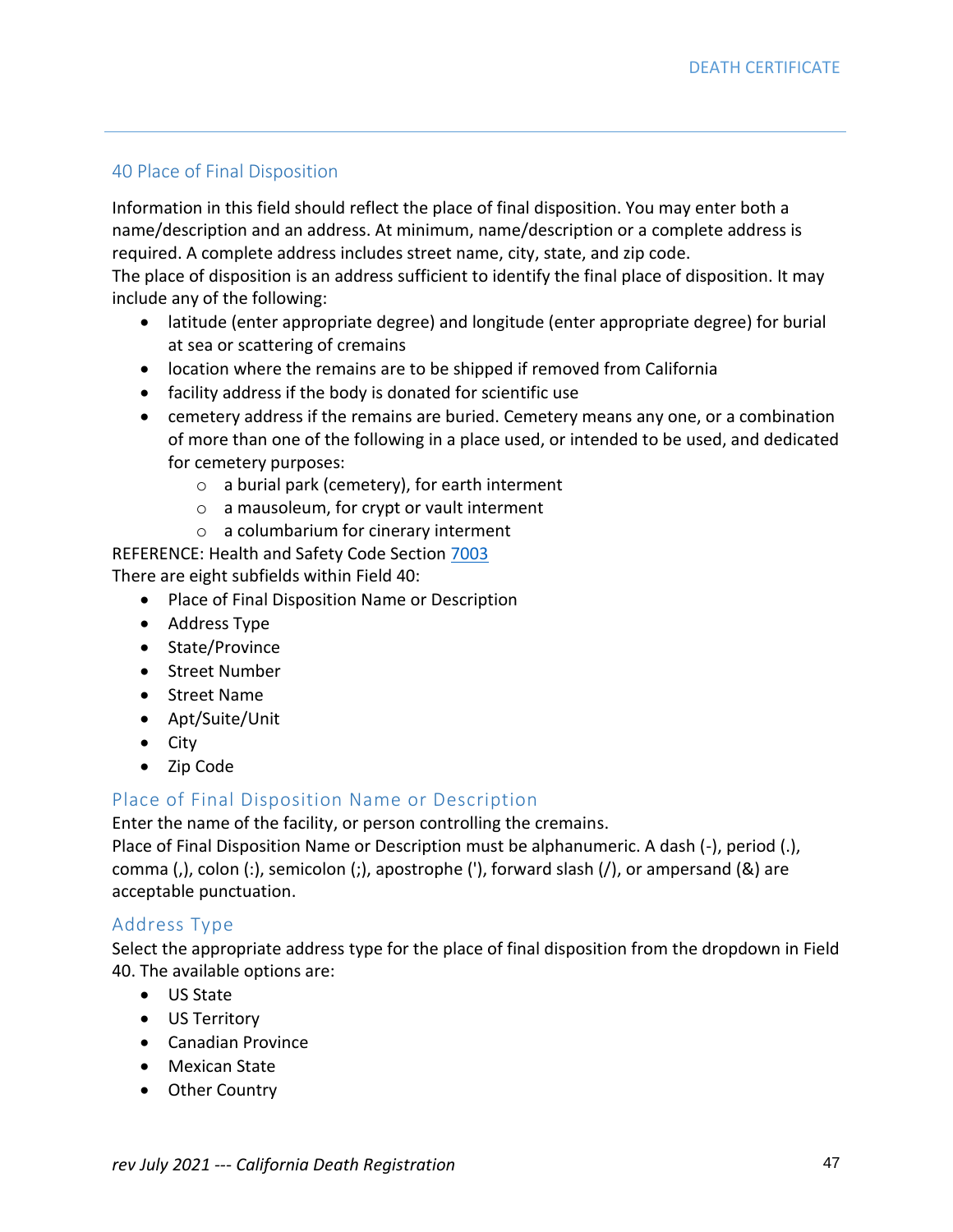- Other Country UNK
- Unknown

After an address type has been designated, a subsequent field will populate, requesting further details regarding the place of final disposition.

| What to do |  |  |  |
|------------|--|--|--|
|            |  |  |  |

| If $\ldots$                                                                                                                                                                                                                                         |
|-----------------------------------------------------------------------------------------------------------------------------------------------------------------------------------------------------------------------------------------------------|
|                                                                                                                                                                                                                                                     |
| <b>US State</b>                                                                                                                                                                                                                                     |
|                                                                                                                                                                                                                                                     |
|                                                                                                                                                                                                                                                     |
|                                                                                                                                                                                                                                                     |
|                                                                                                                                                                                                                                                     |
|                                                                                                                                                                                                                                                     |
|                                                                                                                                                                                                                                                     |
|                                                                                                                                                                                                                                                     |
|                                                                                                                                                                                                                                                     |
|                                                                                                                                                                                                                                                     |
|                                                                                                                                                                                                                                                     |
|                                                                                                                                                                                                                                                     |
|                                                                                                                                                                                                                                                     |
|                                                                                                                                                                                                                                                     |
| unknown US State                                                                                                                                                                                                                                    |
|                                                                                                                                                                                                                                                     |
|                                                                                                                                                                                                                                                     |
|                                                                                                                                                                                                                                                     |
|                                                                                                                                                                                                                                                     |
|                                                                                                                                                                                                                                                     |
|                                                                                                                                                                                                                                                     |
|                                                                                                                                                                                                                                                     |
|                                                                                                                                                                                                                                                     |
|                                                                                                                                                                                                                                                     |
|                                                                                                                                                                                                                                                     |
|                                                                                                                                                                                                                                                     |
|                                                                                                                                                                                                                                                     |
|                                                                                                                                                                                                                                                     |
|                                                                                                                                                                                                                                                     |
| <b>US Territory</b><br><b>Canadian Province</b><br><b>Mexican State</b><br><b>Other Country</b><br>unknown US<br>Territory<br>unknown Canadian<br>Province<br>unknown Mexican<br><b>State</b><br>unknown Other<br><b>Foreign Country</b><br>Unknown |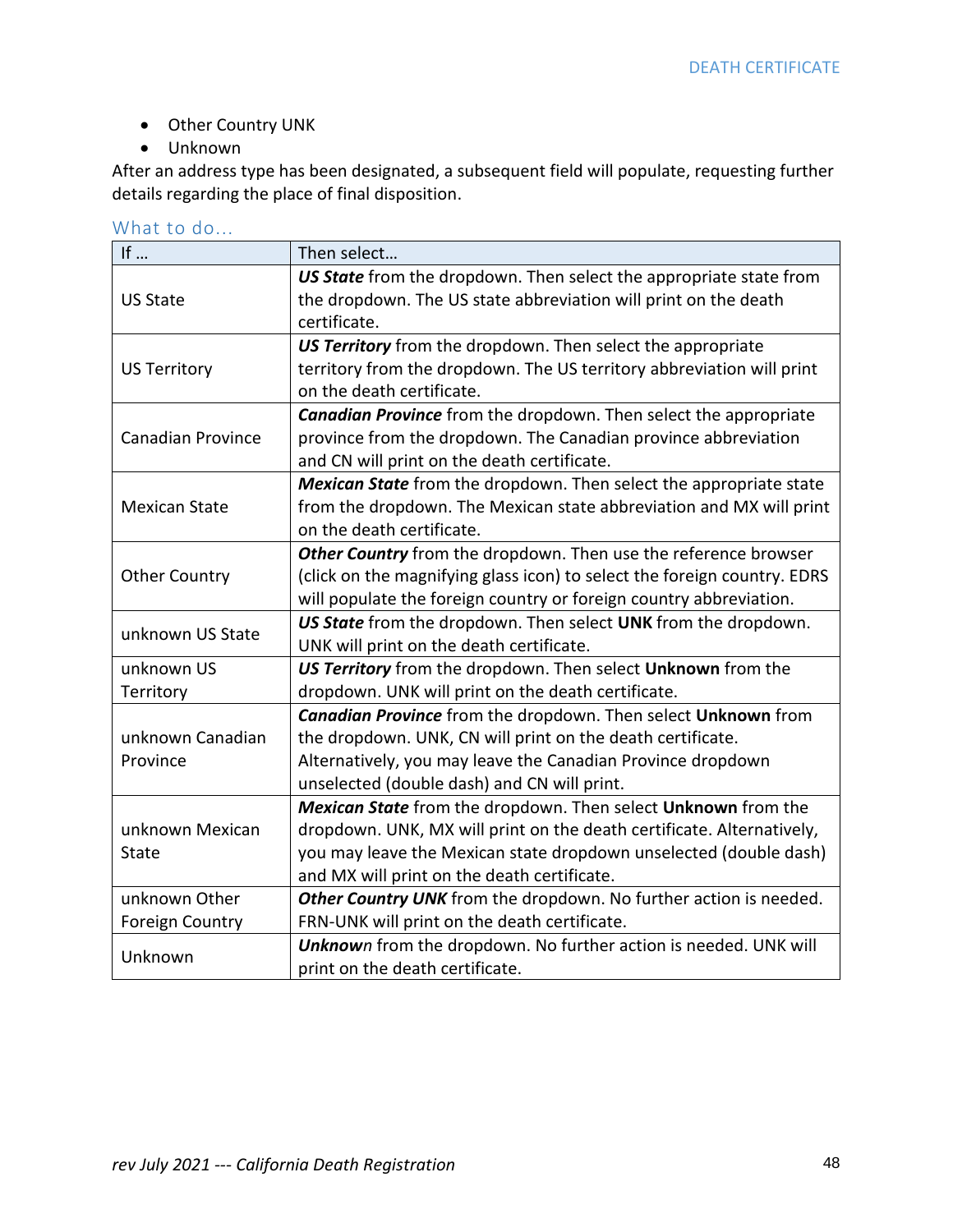# Street Number (optional)

This subfield may be left blank. Enter the Street number if the place of final disposition included a street number. Street number must be alphanumeric. A dash (-), period (.), slash (/), or apostrophe (') are acceptable punctuation.

- 123
- 123B

## Street Name (required)

Enter the street name for the place of final disposition. If the place of final disposition is a rural route address, or the address is being provided as latitude and longitude coordinates, use the street name subfield **only**. Street name must be alphanumeric. A dash (-), comma (,), period (.), hash (#), slash (/), or apostrophe (') are acceptable punctuation.

- South side of Evewaugh Lane
- RR 2 Box 18
- Lat. 38.66204 Long. 121.510265

Latitude and longitude coordinates are acceptable entries and may be useful for rural areas where a postal box is used.

A post office box address is not acceptable.

# Apt/Suite/Unit (optional)

This subfield and may be left blank. Enter the Apt/Suite/Unit if the place of final disposition includes an apartment, suite, or unit number. Only alphanumeric entries are acceptable in this subfield. A dash (-), period (.), slash (/), apostrophe ('), hash (#), comma (,), and parentheses (()) are acceptable punctuation.

- Apt 4B
- Ste 100

### **City**

Enter the name of the city associated with the place of final disposition. City must be alphanumeric. A dash (-), period (.), or apostrophe (') is acceptable punctuation.

# Zip Code

Enter the zip code or postal code associated with the place of final disposition.

A US zip code entry must be a minimum of five digits, but a 5 digit zip code plus 4 digit extension. US 5 digit Zip Codes may only include numbers. A dash (-) is acceptable when there is no zip code. US 4 digit Zip Code extensions may be blank or may only include numbers. Foreign Postal Codes must be alphanumeric. A dash (-) or period (.) is acceptable punctuation. The maximum is 9 characters. A dash (-) is acceptable when there is no postal code.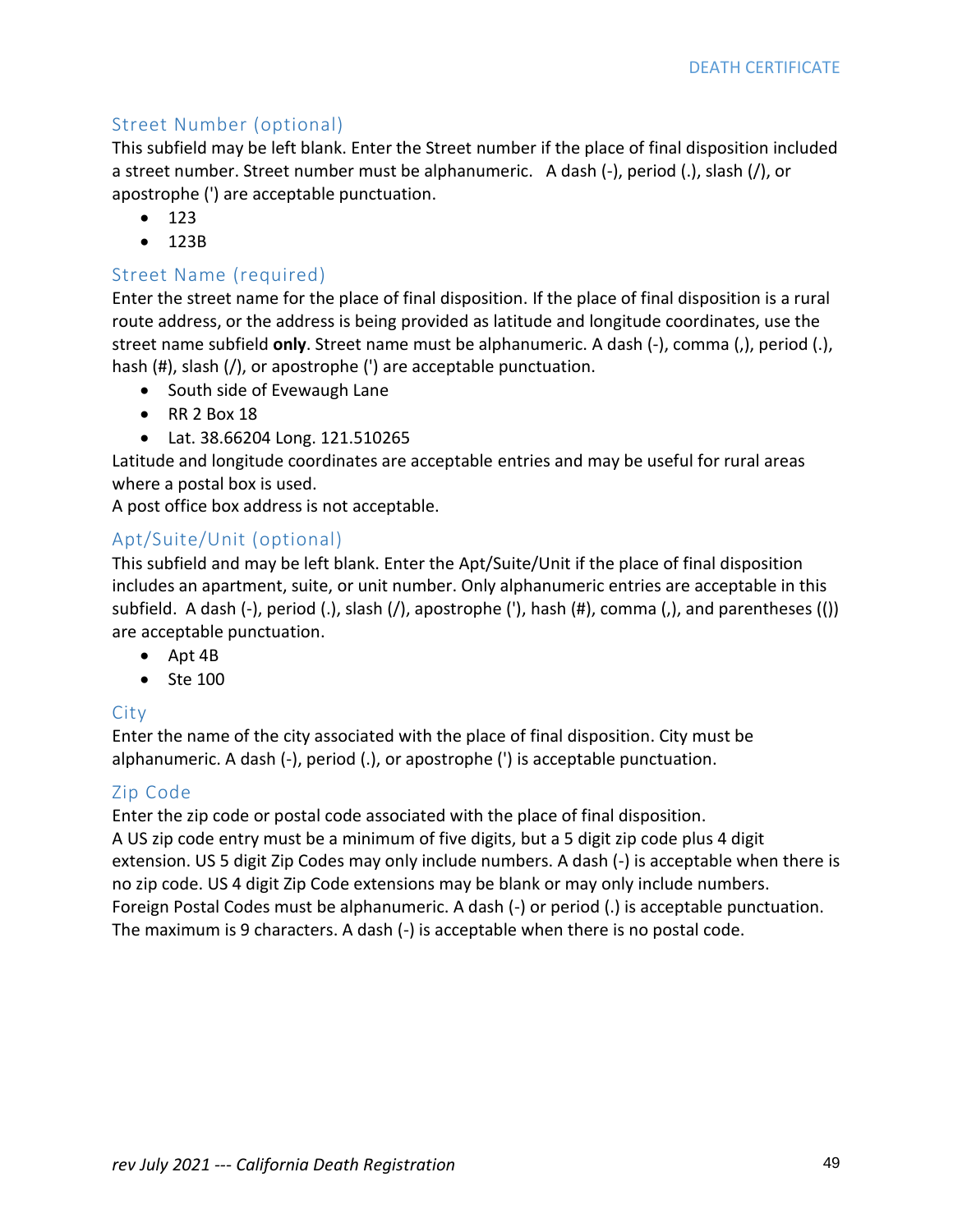| If $\ldots$                                                                                                                                              | Then enter                                                                                                                                                                                                                                                                             |
|----------------------------------------------------------------------------------------------------------------------------------------------------------|----------------------------------------------------------------------------------------------------------------------------------------------------------------------------------------------------------------------------------------------------------------------------------------|
| the cremated remains are to be scattered at                                                                                                              | a description/address to identify the district                                                                                                                                                                                                                                         |
| sea off the California coast, in a cemetery                                                                                                              | of disposition, e.g., At Sea Off the Coast of                                                                                                                                                                                                                                          |
| rose garden, or on private property (with the                                                                                                            | Marin County; or Forest Lawn Cemetery,                                                                                                                                                                                                                                                 |
| written permission of the property owner)                                                                                                                | Point Reyes, CA 94956.                                                                                                                                                                                                                                                                 |
| scattering is to be done in another State                                                                                                                | the location or address of the scattering.                                                                                                                                                                                                                                             |
| the cremated remains are to be returned to                                                                                                               | RESIDENCE: or RES: and the person's name<br>and complete address (street name and                                                                                                                                                                                                      |
| the family                                                                                                                                               | number, city, state, and zip code).                                                                                                                                                                                                                                                    |
| the cremated remains are to be disposed of<br>in more than one location, e.g. retained by<br>two or more family members at separate<br>locations         | the address/location associated with the<br>person with authority to dispose of the<br>cremains. A permit must be purchased for<br>each location if the cremains are disposed of<br>in more than one location, even when only<br>one address/location is listed on the<br>certificate. |
| the cremated remains are being shipped to a<br>mortuary outside of California for a family<br>member residing out-of-state and the<br>address is unknown | the name and address of the out-of-state<br>mortuary or person assuming control of the<br>remains.                                                                                                                                                                                     |
| the body is donated for scientific use                                                                                                                   | the name and address of the facility.                                                                                                                                                                                                                                                  |
| the remains will be temporarily stored                                                                                                                   | the facility address.                                                                                                                                                                                                                                                                  |
| the death is a pending medical<br>examiner/coroner's case                                                                                                | a dash (-).                                                                                                                                                                                                                                                                            |
| the body is to be disposed of by burial at sea                                                                                                           | enter the appropriate latitude and longitude.                                                                                                                                                                                                                                          |

#### What to do...

# 41 Type of Disposition(s)

Select the type of disposition, or combination of dispositions, from the EDRS dropdown. Choose the selection that includes all intended dispositions, including those that are out-of-state, in the order that they are to occur. Death certificates must be amended to reflect any change in type of disposition.

REFERENCE: Health and Safety Code Sections [7001](http://leginfo.legislature.ca.gov/faces/codes_displaySection.xhtml?sectionNum=7001.&lawCode=HSC) through [7025.](http://leginfo.legislature.ca.gov/faces/codes_displaySection.xhtml?sectionNum=7025.&lawCode=HSC)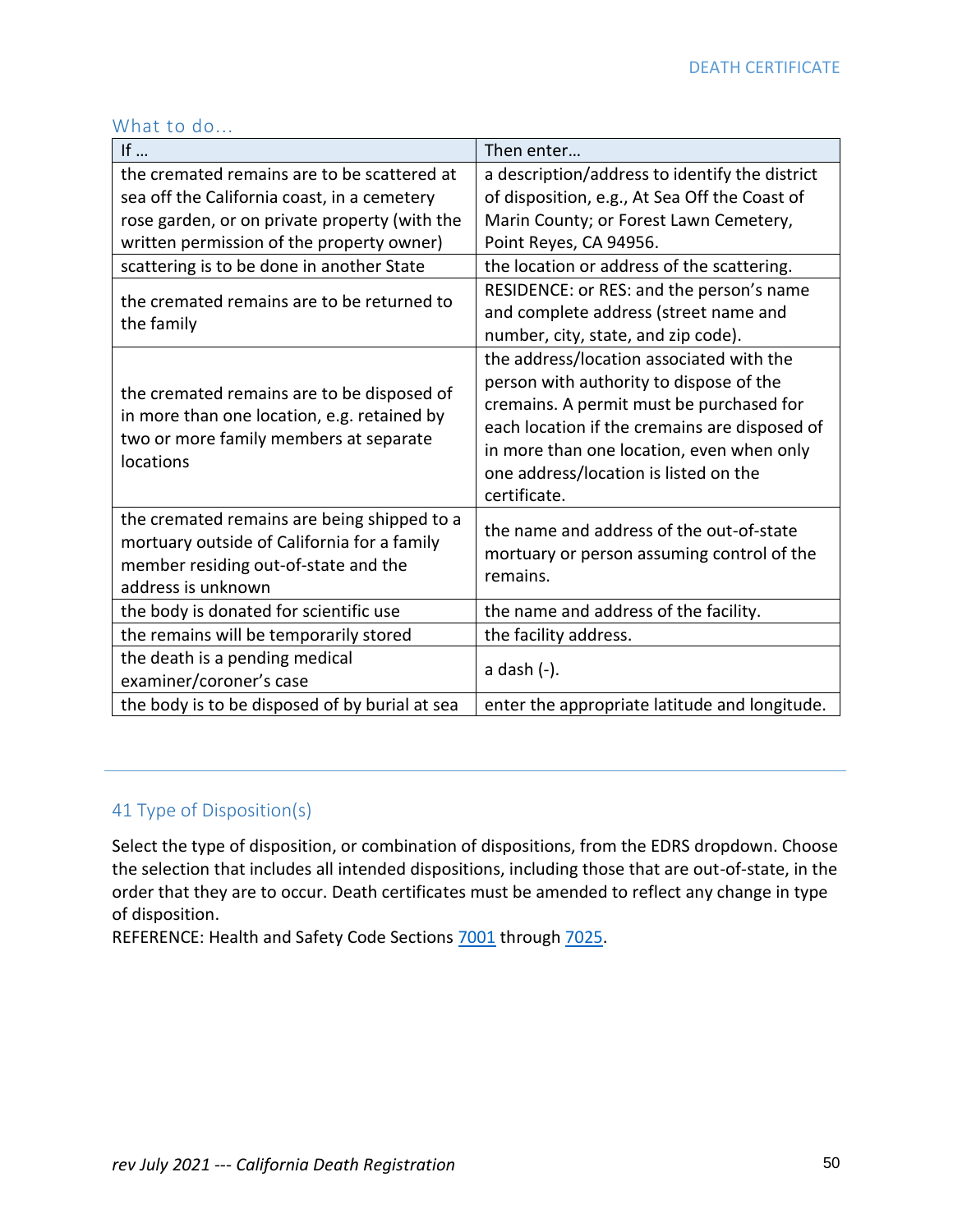# Authorized dispositions

TRANSIT is only used when the remains/cremains are to be transported out of California.

| Type of Disposition    | Definition                                         | Printed on DP and       |
|------------------------|----------------------------------------------------|-------------------------|
| (Dropdown)             |                                                    | DC output               |
| Alkaline Hydrolysis    | Alkaline hydrolysis is a process that uses water,  | <b>ALKALINE</b>         |
|                        | alkalinity, and heat to reduce a body to its final | <b>HYDROLYSIS</b>       |
|                        | mineral bone remains.                              |                         |
| <b>Burial</b>          | Burial in a cemetery, interment, entombment,       | <b>BURIAL</b>           |
|                        | cryogenic suspension.                              |                         |
| <b>Burial at Sea</b>   | Burial of whole bodies at sea as permitted by      | <b>BURIAL AT SEA</b>    |
|                        | specific state and federal laws.                   |                         |
| Cremated in California | Cremation, followed by transit out of state for    | CREMATE/TRANSIT         |
| /Transit/ Scatter      | scattering of cremains at sea or over land.        | /SCATTER                |
| Cremation              | Cremation, when none of the other cremation        | <b>CREMATION</b>        |
|                        | categories apply or more than one of the other     |                         |
|                        | cremation categories apply.                        |                         |
| Cremation/Burial       | Cremation, followed by burial of the cremains.     | CREMATE/BURIAL          |
| Cremation/Religious    | Cremation, followed by placement of the            | CREMATE/                |
| Shrine                 | cremains in a religious shrine or church**         | <b>RELIGIOUS SHRINE</b> |
|                        | location.                                          |                         |
| Cremation/Residence    | Cremation, followed by placement of the            | CREMATE/                |
|                        | cremains in one or more family residences.         | <b>RESIDENCE</b>        |
| Cremation/Scattering   | Cremation, followed by scattering ashes over       | CREMATE/SCATTER         |
| Ashes Over Land        | private or public property in California*          | <b>ON LAND</b>          |
| Cremation/ Scattering  | Cremation, followed by scattering of ashes at sea  | CREMATE/SCATTER         |
| at Sea                 | 500 yards or more off the coast of California.     | AT SEA                  |
| Cremation/Transit/     | Cremation, followed by transit out of State for    | CREMATE/TRANSIT         |
| <b>Burial</b>          | Burial.                                            | /BURIAL                 |
| Cremation/Transit/     | Cremation, followed by transit out of State for    | CREMATE/TRANSIT         |
| Religious Shrine       | placement in a religious shrine or church**        | /RELIGIOUS SHRINE       |
|                        | location.                                          |                         |
| Cremation/Transit/     | Cremation, followed by transit out of State for    | CREMATE/TRANSIT         |
| Residence              | placement in a Residence.                          | /RESIDENCE              |
| Pending Coroner's      | Remains are held pending a Coroner's               | PENDING CORONER         |
| Investigation          | investigation. A subsequent Disposition Permit     | <b>INVESTIGATION</b>    |
|                        | will be needed.                                    |                         |
| Religious Shrine       | Placement in a religious shrine or church**        | <b>RELIGIOUS SHRINE</b> |
|                        | location.                                          |                         |
| Scientific Use         | A decedent's entire body is donated for medical    | <b>SCIENTIFIC USE</b>   |
|                        | research under the Uniform Anatomical Gift         |                         |
|                        | Act***                                             |                         |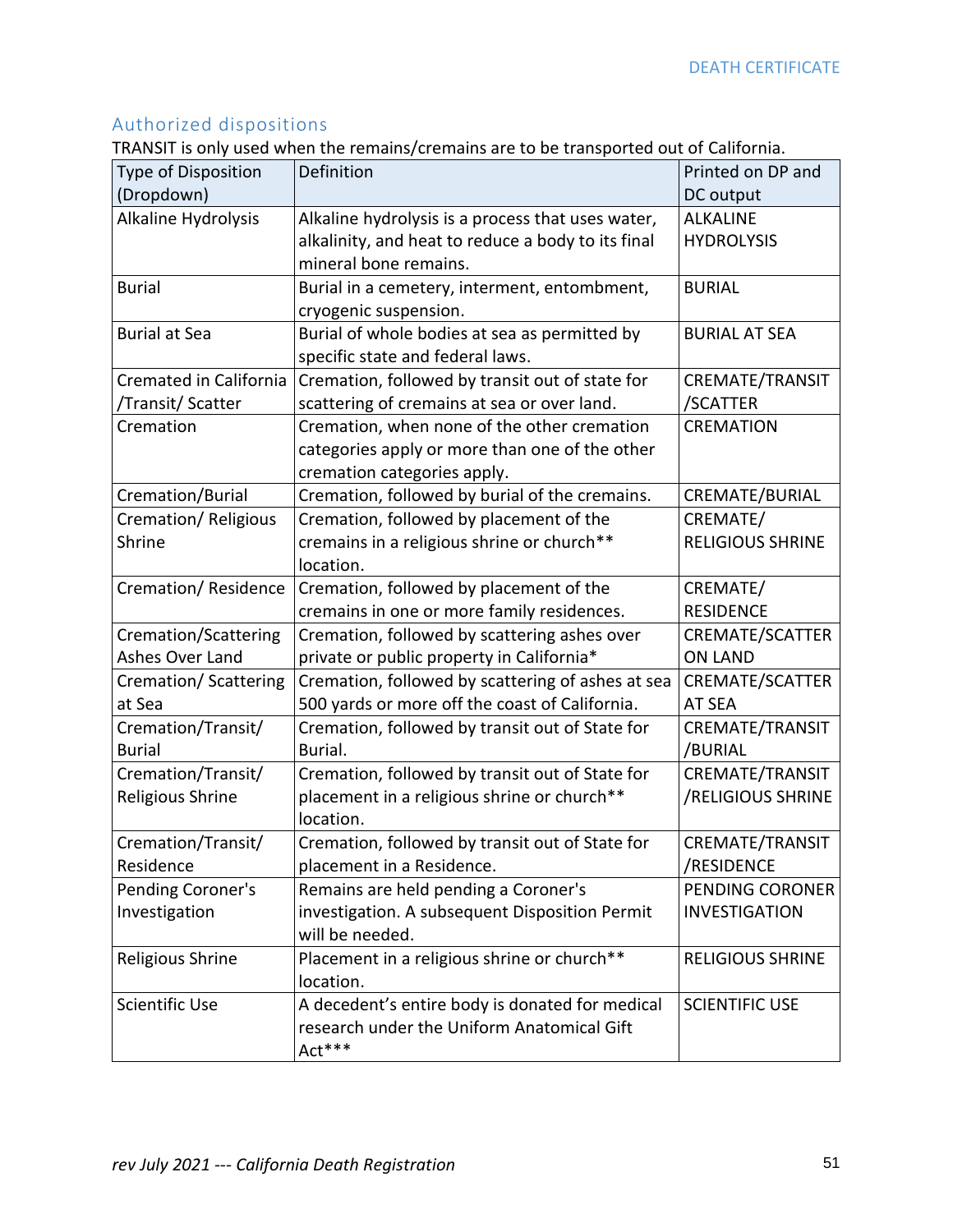| <b>Type of Disposition</b> | Definition                                        | Printed on DP and       |
|----------------------------|---------------------------------------------------|-------------------------|
| (Dropdown)                 |                                                   | DC output               |
| Temporary                  | Remains are envaulted pending further             | <b>TEMPORARY</b>        |
| Envaultment                | disposition decisions. A subsequent Disposition   | ENVAULTMENT             |
|                            | Permit will be needed. Does not include           |                         |
|                            | Coroner's cases.                                  |                         |
| Transit                    | Shipping remains or cremated remains out of       | <b>TRANSIT</b>          |
|                            | California, usually to a mortuary or crematory.   |                         |
|                            | Subsequent disposition will occur in the new      |                         |
|                            | location.                                         |                         |
| Transit/Burial             | Shipping remains out of State for Burial.         | TRANSIT/BURIAL          |
| Transit/Cremated           | The decedent's body is shipped out of State for   | TRANSIT/                |
| outside of                 | cremation followed by scattering ashes at sea.    | CREMATE/                |
| California/Scattered at    | Final details are handled under the laws of the   | <b>SCATTER</b>          |
| Sea                        | destination state or country.                     |                         |
| Transit/Cremation/         | The decedent's body is shipped out of State for   | TRANSIT/                |
| <b>Burial</b>              | cremation followed by burial. Final details are   | <b>CREMATE/ BURIAL</b>  |
|                            | handled under the laws of the destination state   |                         |
|                            | or country.                                       |                         |
| Transit/Cremation/         | The decedent's body is shipped out of State for   | TRANSIT/                |
| Religious Shrine           | cremation followed by placement of the            | CREMATE/                |
|                            | cremains in a religious shrine or church. Final   | <b>RELIGIOUS SHRINE</b> |
|                            | details are handled under the laws of the         |                         |
|                            | destination state or country.                     |                         |
| Transit/Cremation/         | The decedent's body is shipped out of State for   | TRANSIT/                |
| Residence                  | cremation followed by placement of the            | CREMATE/                |
|                            | cremains in one or more residences. Final details | <b>RESIDENCE</b>        |
|                            | are handled under the laws of the destination     |                         |
|                            | state or country.                                 |                         |
| Transit/Religious          | The decedent's remains are shipped out of State   | TRANSIT/                |
| Shrine                     | for placement in a religious shrine or church.    | <b>RELIGIOUS SHRINE</b> |
|                            | Final details are handled under the laws of the   |                         |
|                            | destination state or country.                     |                         |
| Transit/Scientific         | A decedent's entire body is donated for medical   | TRANSIT/                |
|                            | research under the Uniform Anatomical Gift        | <b>SCIENTIFIC USE</b>   |
|                            | Act*** and is Transported out of State to the     |                         |
|                            | scientific institution.                           |                         |

\*Scattering over land generally requires written permission of the land owner. Legal requirements governing public land should be researched.

\*\*Cremated remains may be kept in a church or religious shrine upon written permission from the religious shrine and if no conflict exists with local use permit requirements or zoning laws. \*\*\***When the disposition is for** *Scientific Use***, only an officer of a duly accredited medical college or a funeral director may remove a body from one registration district to another**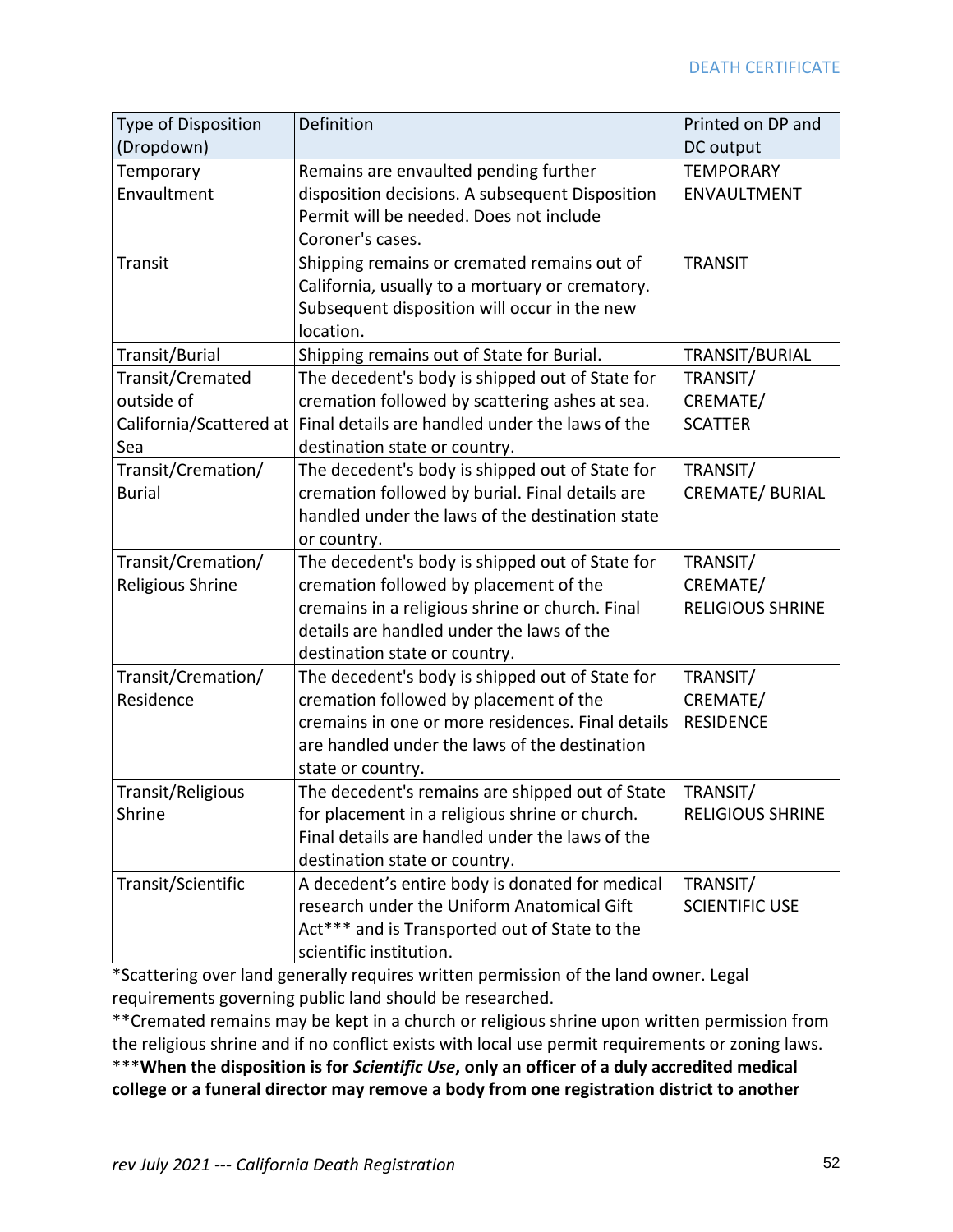**prior to filing a death certificate and obtaining a permit.** The death certificate must be filed and the permit obtained within the eight-day mandate. REFERENCE: Health and Safety Code Section [102775.](http://leginfo.legislature.ca.gov/faces/codes_displaySection.xhtml?sectionNum=102775&lawCode=HSC)

### 42 and 43 Signature of Embalmer and Embalmer's License Number

Utilize the dropdown in Field 42 to designate whether or not the decedent was embalmed. If the decedent was not embalmed, select **NO** from the dropdown. EDRS will automatically populate NOT EMBALMED in the Signature of Embalmer Last Name subfield and a dash (-) in Field 43 (Embalmer's License Number).

If the decedent was embalmed, select **YES** from the dropdown. Utilize the magnifying glass icon adjacent to First Name in Field 42 to access the Embalmer Browser. Search for the embalmer by first name, last name or license number. Select the desired embalmer to auto-populate Fields 42 and 43.

If the embalmer cannot be located within the Embalmer Browser, manually enter the embalmer's information into the appropriate fields.

Names must be alphabetic. A dash (-), period (.), or apostrophe (') is acceptable punctuation. If the embalmer does not have a first or middle name, enter a dash (-). The dash will not print on the certificate.

Embalmer License Number must be EMB followed by a number. No spaces, hyphen or other punctuation.

REFERENCE: Health and Safety Code Section [102805](http://leginfo.legislature.ca.gov/faces/codes_displaySection.xhtml?sectionNum=102805&lawCode=HSC) and Business and Professions Code [7649](http://leginfo.legislature.ca.gov/faces/codes_displaySection.xhtml?sectionNum=7649&lawCode=BPC) What to do...

| If                         | Then                                                         |
|----------------------------|--------------------------------------------------------------|
| the body is later embalmed | use a VS 24 (Affidavit to Amend a Record) to add the printed |
|                            | or typed name and license number of the embalmer.            |

### Embalmer's certification

The embalmer or authorized agent must electronically attest the certificate if Fields 42 and 43 indicate embalming has occurred.

Once the embalmer or authorized agent electronically attests to the certificate, Fields 42 and 43 are locked and no changes may be made. If an error in either Field 42 or 43 is discovered prior to registration, the FD tab can be unlocked to remove the embalmer name. If an error is discovered after registration, changing or deleting an embalmer certification requires an amendment under the direction of a court order.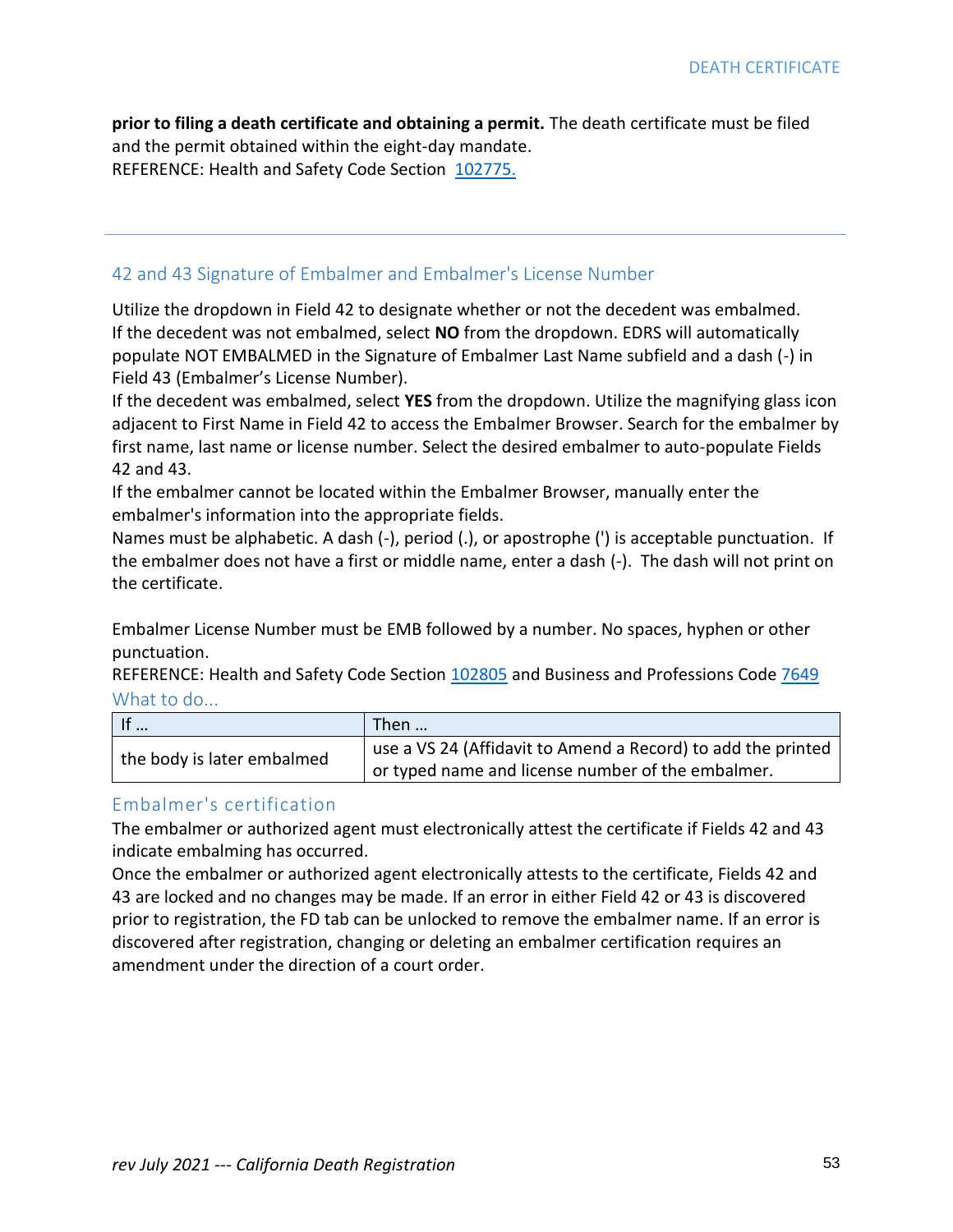# 44 Name of Funeral Establishment

Utilize the magnifying glass icon adjacent to Field 44 to access the Funeral Director Browser. Search for the funeral establishment by name or license number. Select the desired funeral establishment to auto-populate Fields 44 and 45. If the funeral establishment cannot be located within the Funeral Director Browser, manually enter the information into the appropriate fields. Funeral Establishment Name must be alphabetic. A dash (-), period (.), apostrophe ('), or ampersand (&) is acceptable punctuation.

Abbreviations in the funeral establishment name must allow for unambiguous identification of the funeral establishment.

If a family member, friend, or acquaintance is personally handling the California disposition or transportation of the decedent, enter the person's name in Field 44.

#### Licensing requirements

Funeral businesses and directors not licensed in California cannot conduct business or hire an unlicensed representative to conduct business within California.

Transport companies, removal services and other similar entities, are not permitted to conduct funerary business for firms not licensed by the State of California.

Coroners/medical examiners, state-appointed curators, cryonic facilities, etc., are not required to hold a funerary license.

### 45 Funeral Establishment License Number

Utilize the magnifying glass icon adjacent to Field 45 to access the Funeral Director Browser. Search for the funeral establishment by name or license number. Select the desired funeral establishment to auto-populate Fields 44 and 45. If the funeral establishment cannot be located within the Funeral Director Browser, manually enter the information into the appropriate fields. Funeral Establishment License Number must be FD followed by a number. No spaces, hyphen or other punctuation. NONE is acceptable when no Funeral Home is involved.

The number entered in Field 45 should be that of the funeral establishment, not the funeral director.

If the decedent's relative, friend, or acquaintance is personally handling the California disposition or transportation of the decedent, enter the word NONE in Field 45. REFERENCE: Business and Professions Code Section [7616](http://leginfo.legislature.ca.gov/faces/codes_displaySection.xhtml?sectionNum=7616&lawCode=BPC)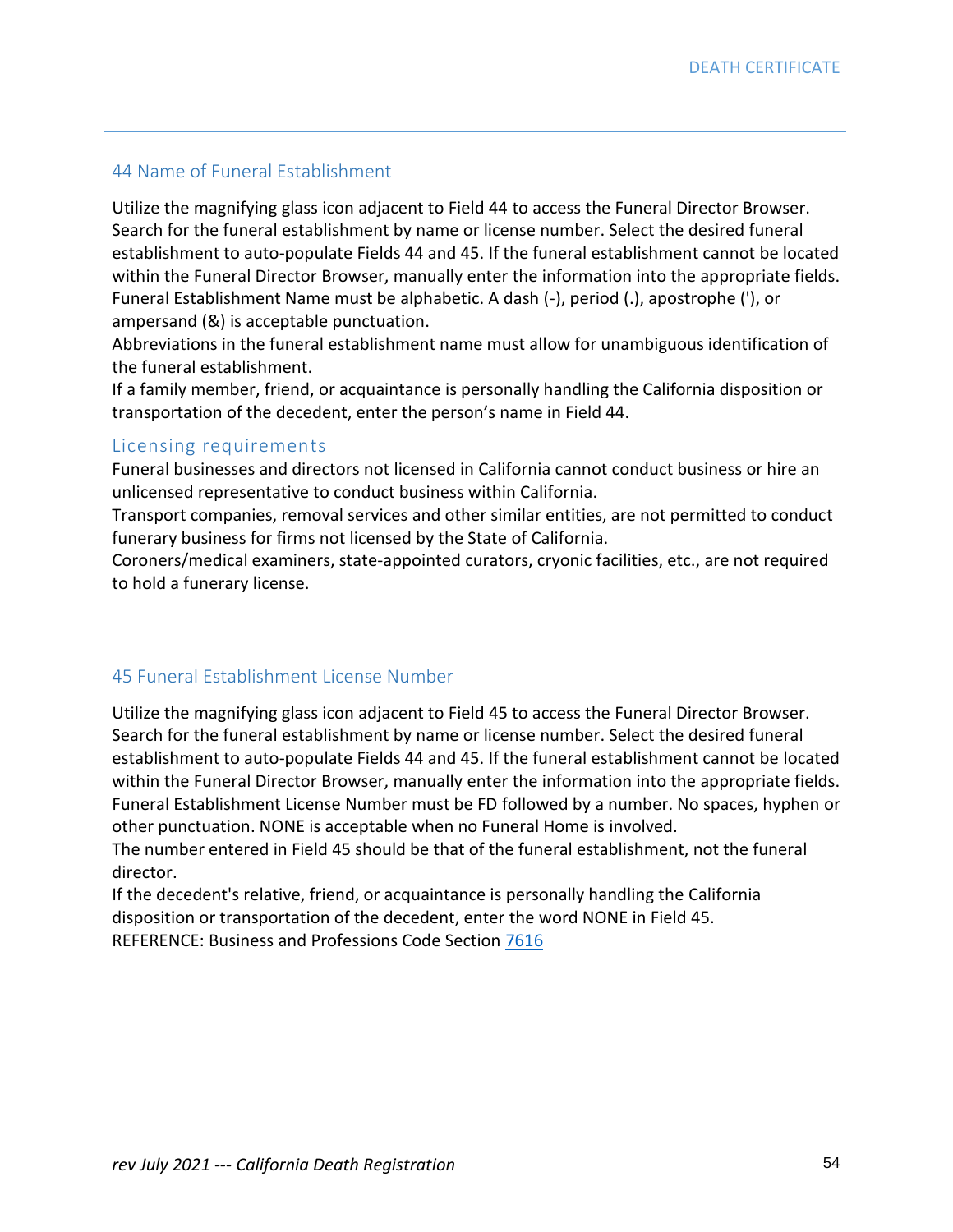# 46 Signature of Local Registrar

The local registrar shall review each death certificate for accuracy and completeness. If the certificate is acceptable, the certificate is locally registered (STATUS = SUBM SR). At this time, *Field 46 (Signature of Local Registrar), Field 47 (Date Registered) and the Local Registration Number* are assigned to the certificate. If the certificate is not acceptable, the certificate is returned to the funeral establishment for correction (STATUS = INC).

Upon local registration, corrections or additions can only be made via the amendment process. For specific information regarding amendment procedures, refer to the Amendment Section of the handbook.

REFERENCE: Health and Safety Code Sections [102140](http://leginfo.legislature.ca.gov/faces/codes_displaySection.xhtml?sectionNum=102140&lawCode=HSC) and [102305](http://leginfo.legislature.ca.gov/faces/codes_displaySection.xhtml?sectionNum=102305&lawCode=HSC)

# 47 Registration Date

The local registrar shall review each death certificate for accuracy and completeness. If the certificate is acceptable, the certificate is locally registered (STATUS = SUBM SR). At this time, *Field 46 (Signature of Local Registrar), Field 47 (Date Registered) and the Local Registration Number* are assigned to the certificate. If the certificate is not acceptable, the certificate is returned to the funeral director for correction (STATUS = INC). REFERENCE: Health and Safety Code Section [103550](http://leginfo.legislature.ca.gov/faces/codes_displaySection.xhtml?sectionNum=103550&lawCode=HSC)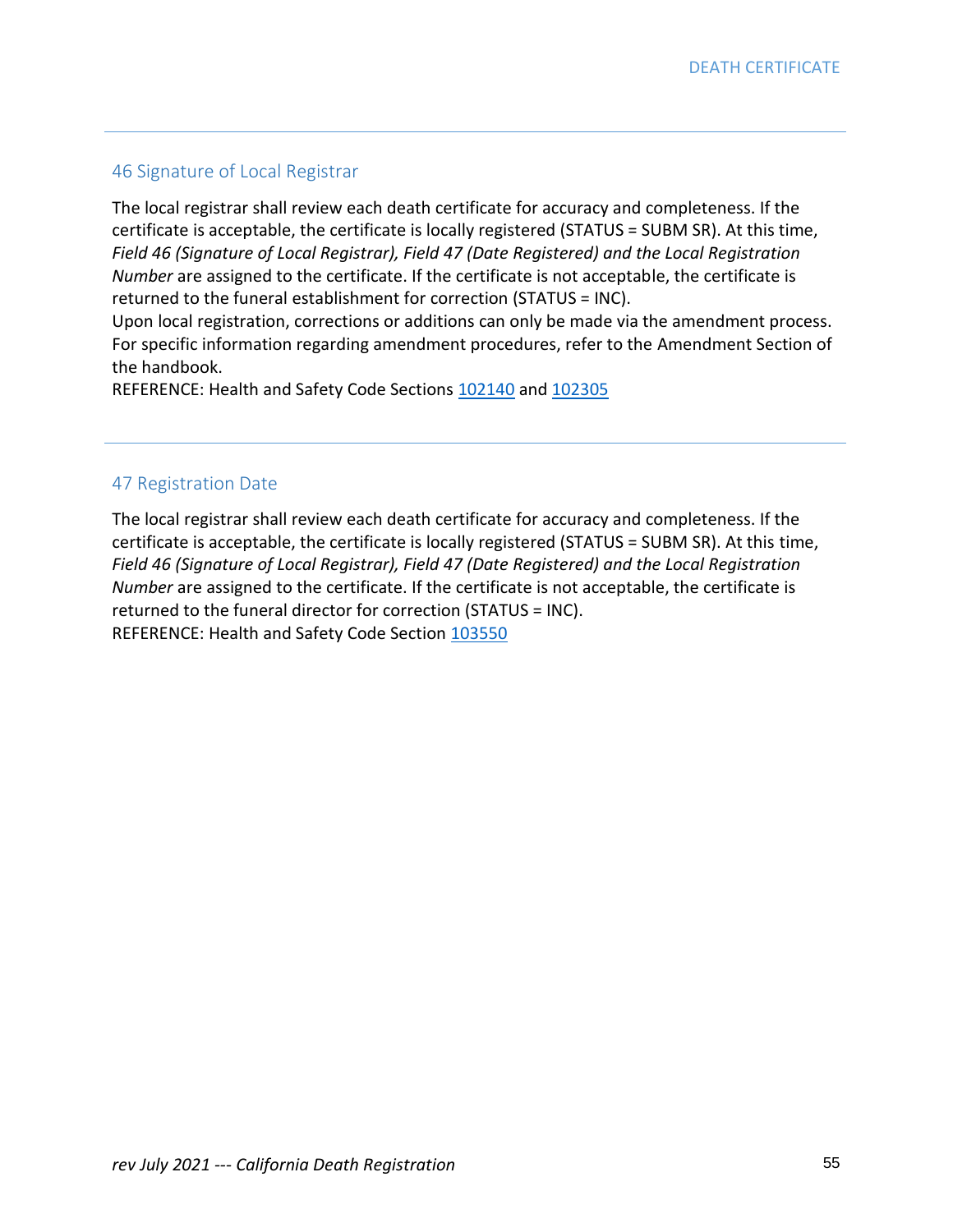# Place of Death (Fields 101-106)

### 101 Place of Death

Enter the hospital, facility, or other location where the event occurred. Use the browser in Field 105 to select the hospital or facility for the following:

- DOA or ER/OP or IP was selected in Field 102/103
- If Hospice was selected in Field 102/103
- If Nursing Home/LTC was selected in Field 102/103

Selecting the facility for one of the options will auto-populate Field 101 and all subfields of Fields 105 and 106.

If DECEDENT'S HOME was selected in Field 102/103, the text RESIDENCE will auto-populate Field 101 and the decedent's address will auto-populate all subfields of Field 105, or you can manually enter an address.

If a family residence is indicated in this item, the relationship to the deceased should be specified, e.g., residence; wife's residence; daughter's residence; son's residence, etc. The name of the family member does not have to be indicated.

If OTHER was selected in Field 102/103, and the event occurred in any location not described above, for example a park, or a mall, hotel, etc., manually enter a description of the place of death in Field 101 and the address in all subfields of Field 105. If the body was found, that fact should be specified.

### Acceptable Entries:

- Latitude and longitude coordinates
- Descriptive terms such as a geographic location, e.g., Mojave Desert; under 3rd Street Bridge; Balboa Park, etc.

Place of Death must be alphanumeric. A dash (-), period (.), or apostrophe (') is acceptable punctuation.

In the event a facility name or address has changed or is no longer correct, contact the Death Registration Help Desk at (916) 552-8123 or **EDRSHelp@cdph.ca.gov.**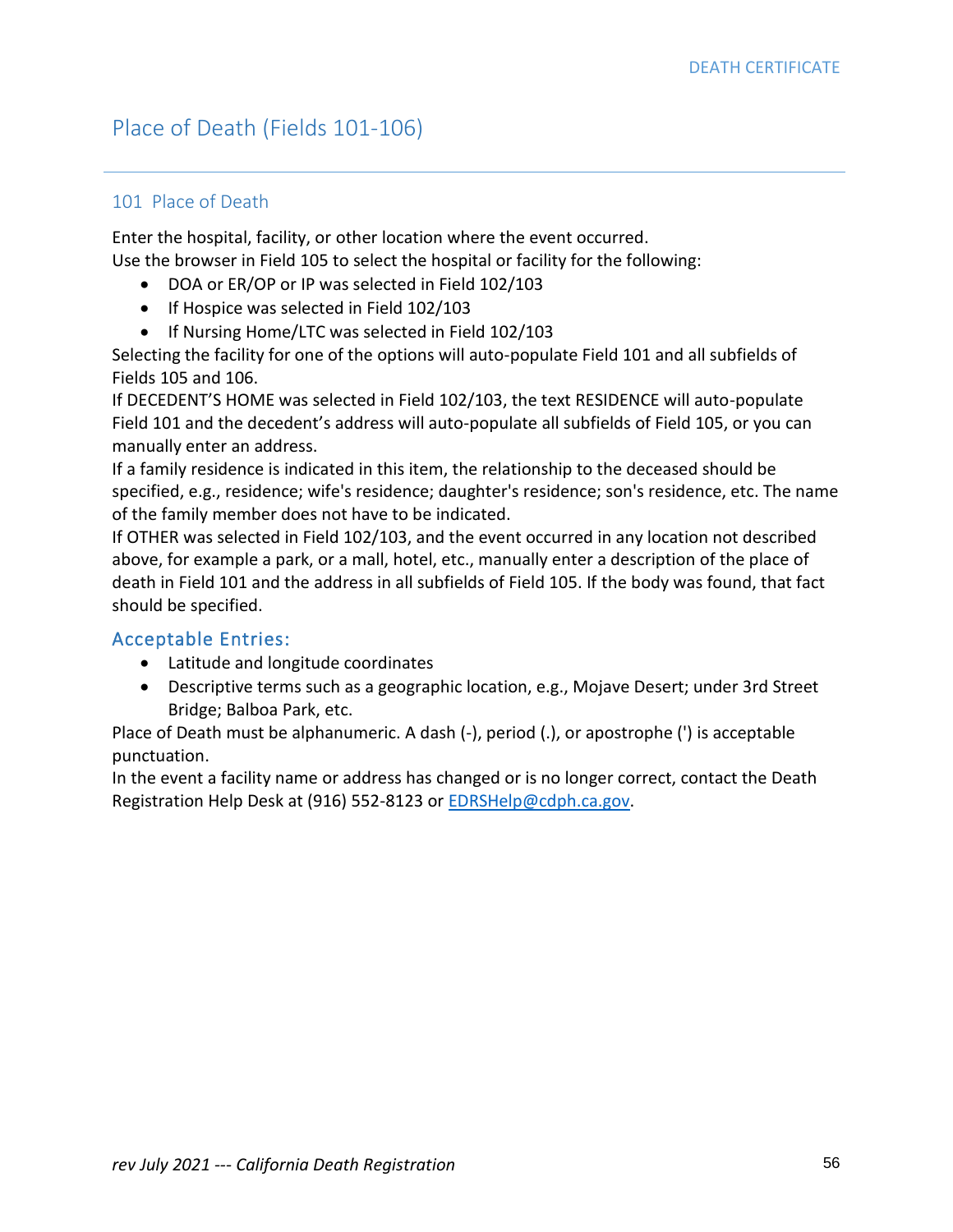# DEATHS OCCURRING IN TRANSIT

# What to do...

| If the death                          | Then in | Enter                                                                                                                            |
|---------------------------------------|---------|----------------------------------------------------------------------------------------------------------------------------------|
| occurred                              | Field   |                                                                                                                                  |
| in an airplane                        | 101     | airplane.                                                                                                                        |
|                                       | 104     | the county/jurisdiction having jurisdiction over the city where                                                                  |
|                                       |         | the airport of destination is located.                                                                                           |
|                                       | 105     | en route to (destination). Specify latitude (Lat.) and Longitude                                                                 |
|                                       |         | (Long.) coordinates.                                                                                                             |
|                                       | 106     | the city where the airport of destination is located.                                                                            |
| on a ship at sea                      | 101     | ship.                                                                                                                            |
|                                       | 104     | the county/jurisdiction having jurisdiction over the city where                                                                  |
|                                       |         | the port of call (City) is located.                                                                                              |
|                                       | 105     | en route to (destination). Specify latitude (Lat.) and Longitude                                                                 |
|                                       |         | (Long.) coordinates.                                                                                                             |
|                                       | 106     | Port of Call (City).                                                                                                             |
| in a bus, car, train,<br>or ambulance | 101     | bus, car, train, or ambulance, as appropriate.                                                                                   |
|                                       | 104     | the county/jurisdiction where the death occurred or the first                                                                    |
|                                       |         | stop.                                                                                                                            |
|                                       | 105     | indicate the nearest cross streets or position on highway (e.g. x<br>miles east on US 40). Latitude (Lat.) and Longitude (Long.) |
|                                       |         | coordinates acceptable.                                                                                                          |
|                                       | 106     | the city.                                                                                                                        |
| in an                                 |         |                                                                                                                                  |
| unincorporated                        | 101     | describe the place of death.                                                                                                     |
| and/or rural area                     |         |                                                                                                                                  |
|                                       | 104     | the county/jurisdiction where the death occurred.                                                                                |
|                                       |         | a geographic description. Latitude (Lat.) and Longitude (Long.)                                                                  |
|                                       | 105     | coordinates acceptable.                                                                                                          |
|                                       | 106     | the name of the closest city or town within the district of death,                                                               |
|                                       |         | preceded by "Rural" (e.g., Rural "Metro Town").                                                                                  |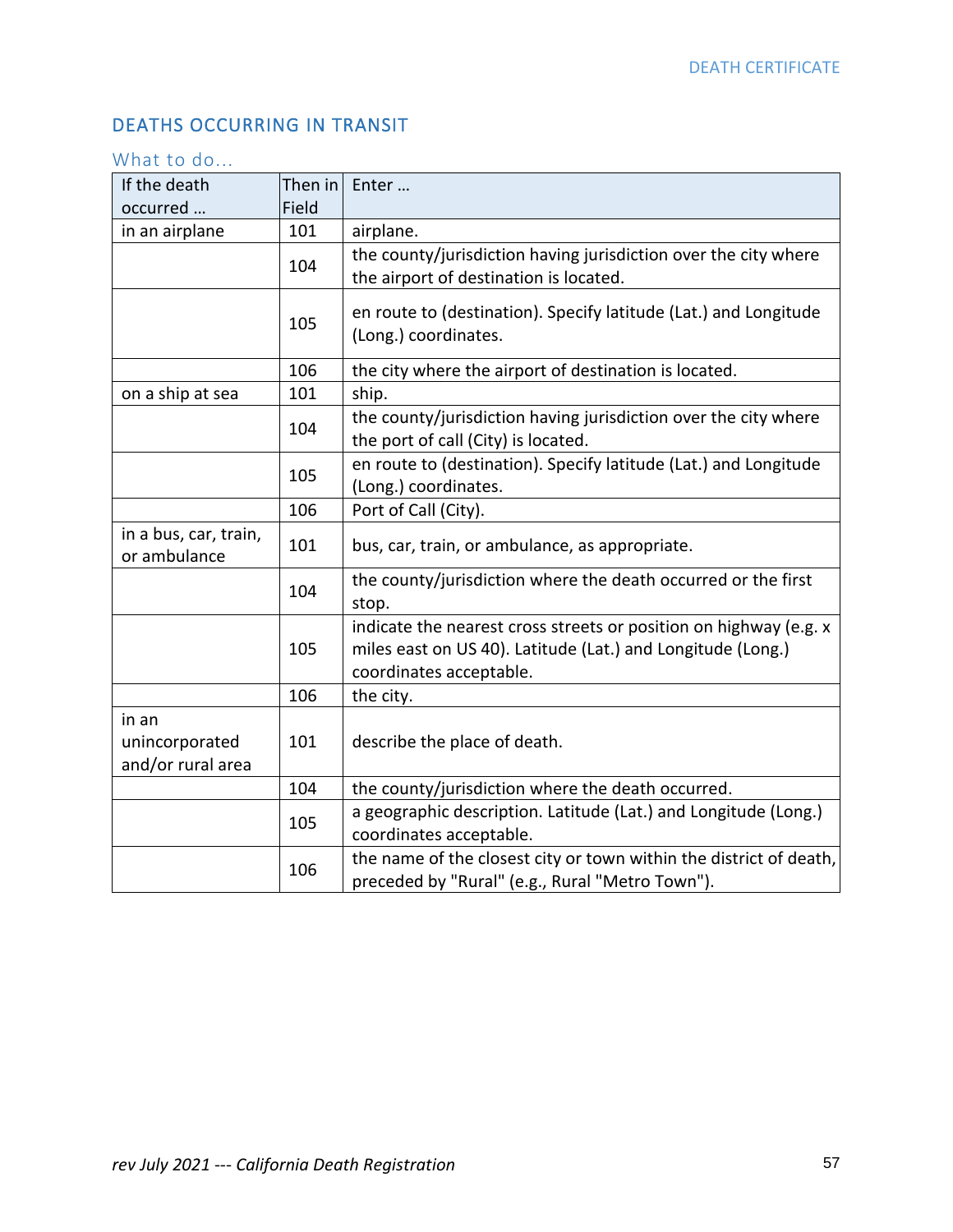# 102 & 103 If Hospital, Specify One/If Other Than Hospital, Specify One

Fields 102 and 103 are combined into one dropdown. Select one option only for the type of facility or residence in which the event occurred.

If the death occurred or was pronounced in a licensed acute care hospital, make the appropriate selection from the dropdown. The available options are:

# Licensed Acute-Care Hospital Deaths

- **DOA** dead on arrival
- **ER/OP** emergency room or outpatient
- **IP** inpatient

## Other Than Hospital Deaths

- DECEDENT'S HOME
- **HOSPICE**  a home providing care for the sick or terminally ill.
- **NURSING HOME/LTC** (LTC = Long Term Care) a home/facility providing care for the sick/terminally ill, rehabilitative/restorative, and/or ongoing skilled nursing care to patients/residents in need of assistance with activities of daily living.
- **OTHER** none of the above responses are appropriate.

REFERENCE: Health and Safety Code Section [1250](http://leginfo.legislature.ca.gov/faces/codes_displaySection.xhtml?sectionNum=1250&lawCode=HSC)

### 104 County/Jurisdiction of Death

*WARNING: Please be certain the COUNTY/JURISDICTION of death is correct BEFORE registration. COUNTY/JURISDICTION of death cannot be amended. If the COUNTY/JURISDICTION is not correct, the original death certificate will need to be administratively sealed and a replacement death certificate with the correct county/jurisdiction will be required.*

Field 104 is auto-populated with information entered during certificate creation. Ensure the entry reflects the proper jurisdiction where the event occurred. If incorrect, use the *Edit Decedent Information* menu option.

The entry must reflect the name of the county/jurisdiction where:

- the death occurred
- the body was found
- the body was brought (the first port of call if death occurred at sea or en route via airplane)

### Long Beach, Pasadena, & Berkeley

Special care must be taken when the event occurs in the cities of Long Beach and Pasadena in Los Angeles County OR Berkeley in Alameda County. These cities are *local* health jurisdictions.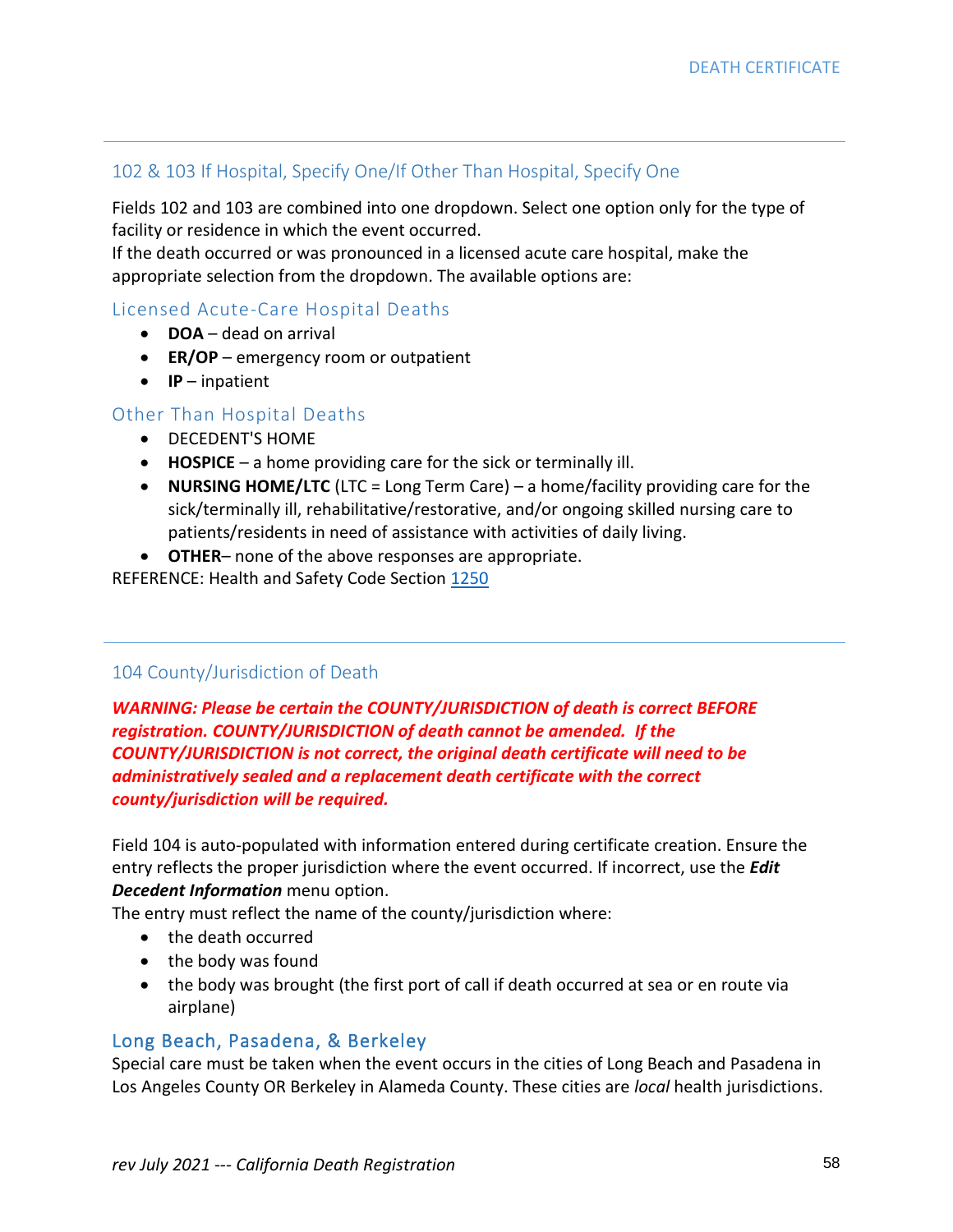# What to do . . .

| If the death occurred in the city of             | Then in Field | Select                   |
|--------------------------------------------------|---------------|--------------------------|
| unincorporated Pasadena (not within city limits) | 104           | Los Angeles              |
| incorporated Pasadena (within city limits)       | 104           | Los Angeles - Pasadena   |
| Long Beach                                       | 104           | Los Angeles - Long Beach |
| Berkeley                                         | 104           | Alameda - Berkeley       |

# DEATHS OCCURRING IN TRANSIT

# What to do...

| If the death                          | Then in | Enter                                                                                                                 |
|---------------------------------------|---------|-----------------------------------------------------------------------------------------------------------------------|
| occurred                              | Field   |                                                                                                                       |
| in an airplane                        | 101     | airplane.                                                                                                             |
|                                       | 104     | the county/jurisdiction having jurisdiction over the city where                                                       |
|                                       |         | the airport of destination is located.                                                                                |
|                                       |         | en route to (destination). Specify latitude (Lat.) and Longitude                                                      |
|                                       | 105     | (Long.) coordinates.                                                                                                  |
|                                       | 106     | the city where the airport of destination is located.                                                                 |
| on a ship at sea                      | 101     | ship.                                                                                                                 |
|                                       |         | the county/jurisdiction having jurisdiction over the city where                                                       |
|                                       | 104     | the port of call (City) is located.                                                                                   |
|                                       |         | en route to (destination). Specify latitude (Lat.) and Longitude                                                      |
|                                       | 105     | (Long.) coordinates.                                                                                                  |
|                                       | 106     | Port of Call (City).                                                                                                  |
| in a bus, car, train,<br>or ambulance | 101     | bus, car, train, or ambulance, as appropriate.                                                                        |
|                                       | 104     | the county/jurisdiction where the death occurred or the first                                                         |
|                                       |         | stop.                                                                                                                 |
|                                       |         | indicate the nearest cross streets or position on highway (e.g. x                                                     |
|                                       | 105     | miles east on US 40). Latitude (Lat.) and Longitude (Long.)                                                           |
|                                       |         | coordinates acceptable.                                                                                               |
|                                       | 106     | the city.                                                                                                             |
| in an                                 |         |                                                                                                                       |
| unincorporated                        | 101     | describe the place of death.                                                                                          |
| and/or rural area                     |         |                                                                                                                       |
|                                       | 104     | the county/jurisdiction where the death occurred.                                                                     |
|                                       | 105     | a geographic description. Latitude (Lat.) and Longitude (Long.)                                                       |
|                                       |         | coordinates acceptable.                                                                                               |
|                                       | 106     | the name of the closest city or town within the district of death,<br>preceded by "Rural" (e.g., Rural "Metro Town"). |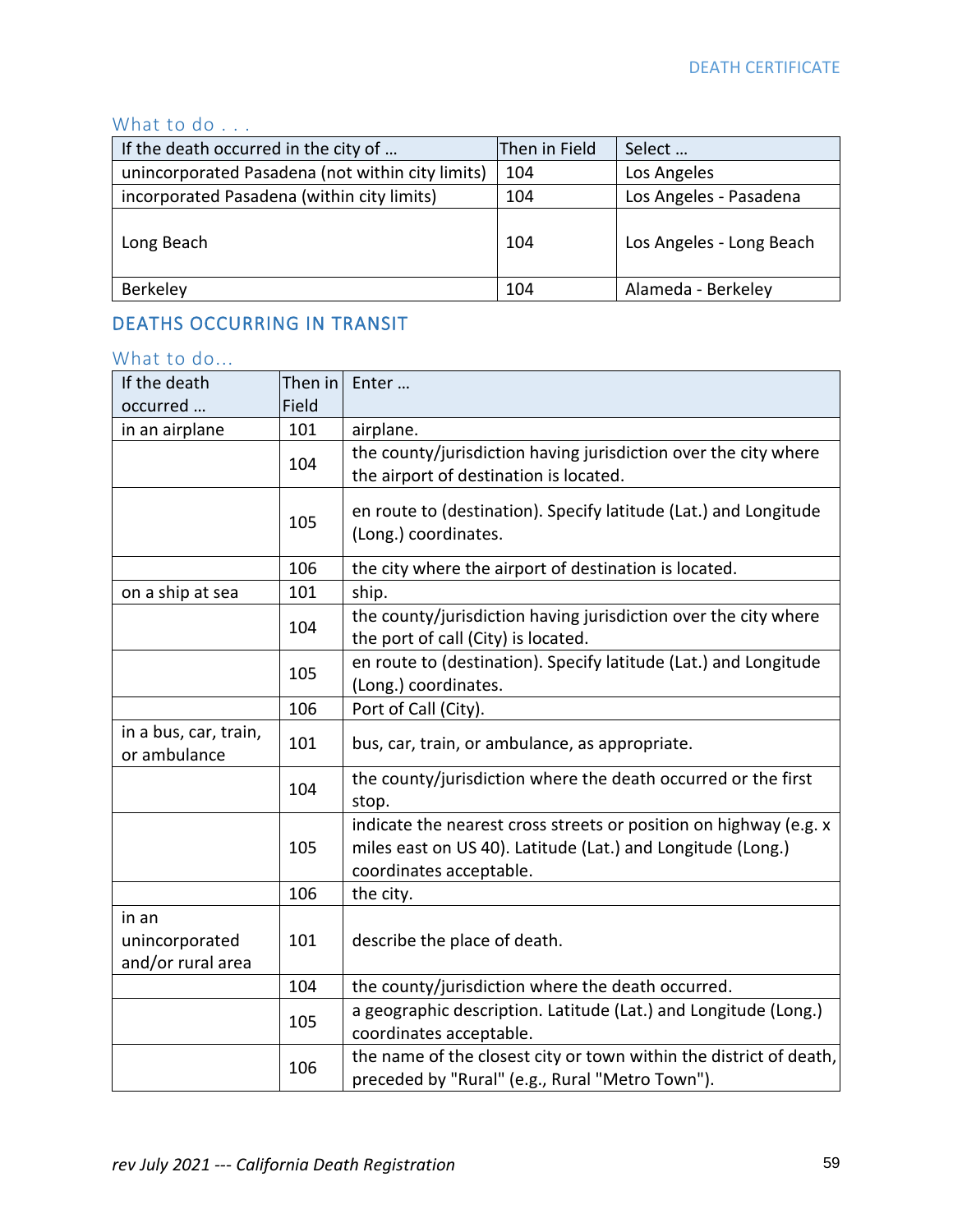### 105 Facility Address or Location Where Found

If a *hospital*, *hospice* or *nursing home/LTC* facility was selected from the dropdown in Field 102/103 and the facility was selected in Field 101, Field 105 will auto-populate with the appropriate information.

If *decedent residence* or *other* was selected, enter the full street or rural address or a descriptive location where the event occurred or the body was found. A physical address or description or latitude and longitude coordinates are acceptable when the location has no defined address.

### Acceptable entries

- Willow Pass Road, approximately 3/4 mile west of Elk Grove
- Airline en route to Los Angeles
- Latitude 33.1376, Longitude -107.5781

## Unacceptable entries

- General delivery
- PO Box numbers

There are four subfields within Field 105.

- Street Number
- Street Name
- Apt/Suite/Unit
- Zip Code

### Street Number (optional)

Enter the street number into the subfield only if the location where the event occurred or the body was found included a street number. Street number must be alphanumeric. A dash (-), period (.), slash (/), or apostrophe (') are acceptable punctuation.

- 123
- 123B

### Street Name (required)

Enter the street name for where the event occurred or the body was found. If the place of death is a rural route address, or the address is being provided as latitude and longitude coordinates, use the street name subfield **only**. Street name must be alphanumeric. A dash (-), comma (,), period (.), hash (#), slash (/), or apostrophe (') are acceptable punctuation.

- South side of Evewaugh Lane
- RR 2 Box 18
- Lat. 38.66204 Long. 121.510265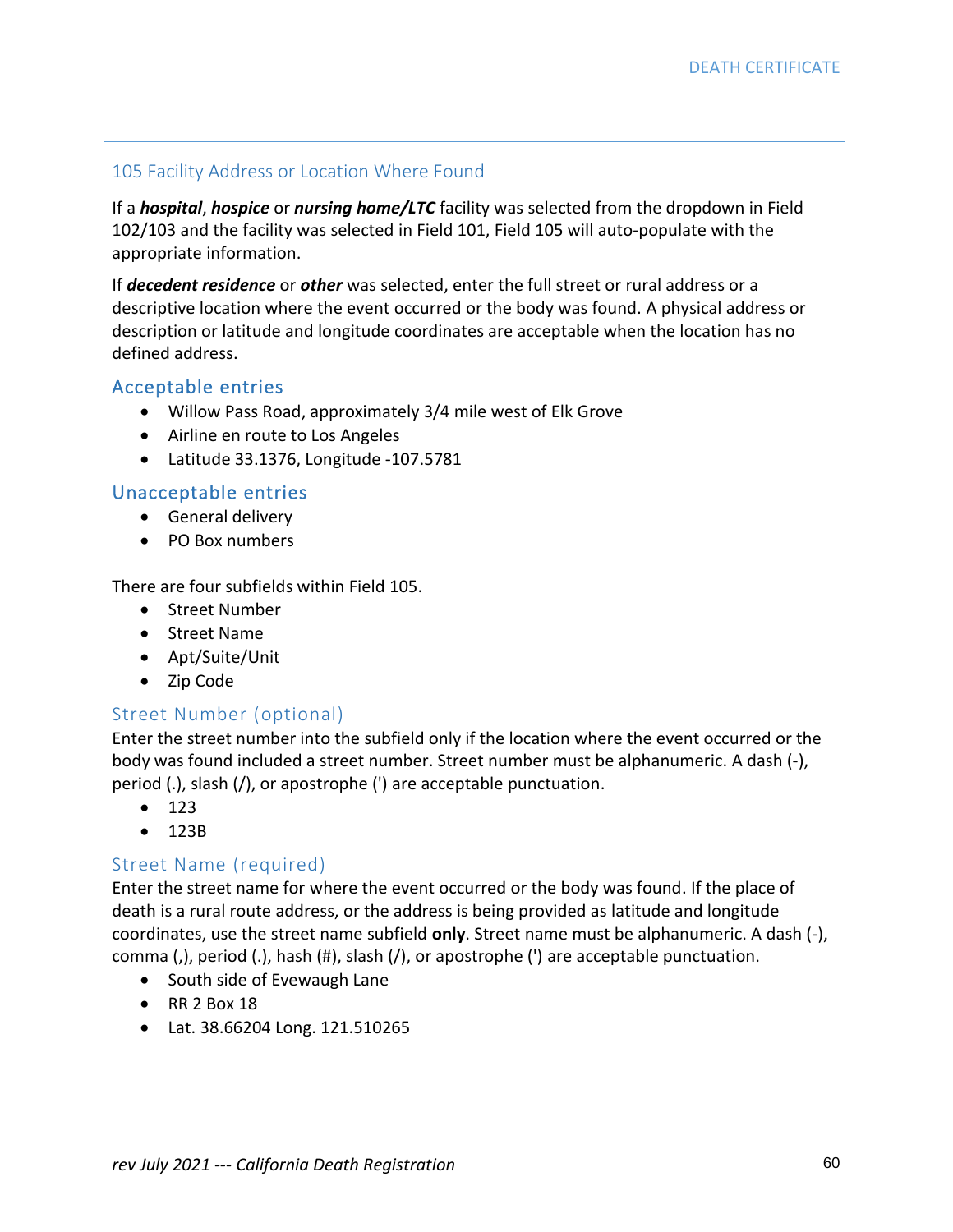# Apt/Suite/Unit (optional)

When applicable, enter the Apt/Suite/Unit number for the location address. Only alphanumeric entries are acceptable in this subfield. A dash (-), period (.), slash (/), apostrophe ('), hash (#), comma (,), and parentheses (()) are acceptable punctuation.

- Apt 4B
- Ste 100

## Zip Code

Enter the zip code associated with the location address.

A US zip code entry must be a minimum of five digits, but a 5 digit zip code plus 4 digit extension is acceptable.

# DEATHS OCCURRING IN TRANSIT

### What to do...

| If the death                              | Then in | Enter                                                                                                                                                       |
|-------------------------------------------|---------|-------------------------------------------------------------------------------------------------------------------------------------------------------------|
| occurred                                  | Field   |                                                                                                                                                             |
| in an airplane                            | 101     | airplane.                                                                                                                                                   |
|                                           | 104     | the county/jurisdiction having jurisdiction over the city where<br>the airport of destination is located.                                                   |
|                                           | 105     | en route to (destination). Specify latitude (Lat.) and Longitude<br>(Long.) coordinates.                                                                    |
|                                           | 106     | the city where the airport of destination is located.                                                                                                       |
| on a ship at sea                          | 101     | ship.                                                                                                                                                       |
|                                           | 104     | the county/jurisdiction having jurisdiction over the city where<br>the port of call (City) is located.                                                      |
|                                           | 105     | en route to (destination). Specify latitude (Lat.) and Longitude<br>(Long.) coordinates.                                                                    |
|                                           | 106     | Port of Call (City).                                                                                                                                        |
| in a bus, car, train,<br>or ambulance     | 101     | bus, car, train, or ambulance, as appropriate.                                                                                                              |
|                                           | 104     | the county/jurisdiction where the death occurred or the first<br>stop.                                                                                      |
|                                           | 105     | indicate the nearest cross streets or position on highway (e.g. x<br>miles east on US 40). Latitude (Lat.) and Longitude (Long.)<br>coordinates acceptable. |
|                                           | 106     | the city.                                                                                                                                                   |
| in an unincorporated<br>and/or rural area | 101     | describe the place of death.                                                                                                                                |
|                                           | 104     | the county/jurisdiction where the death occurred.                                                                                                           |
|                                           | 105     | a geographic description. Latitude (Lat.) and Longitude (Long.)<br>coordinates acceptable.                                                                  |
|                                           | 106     | the name of the closest city or town within the district of death,<br>preceded by "Rural" (e.g., Rural "Metro Town").                                       |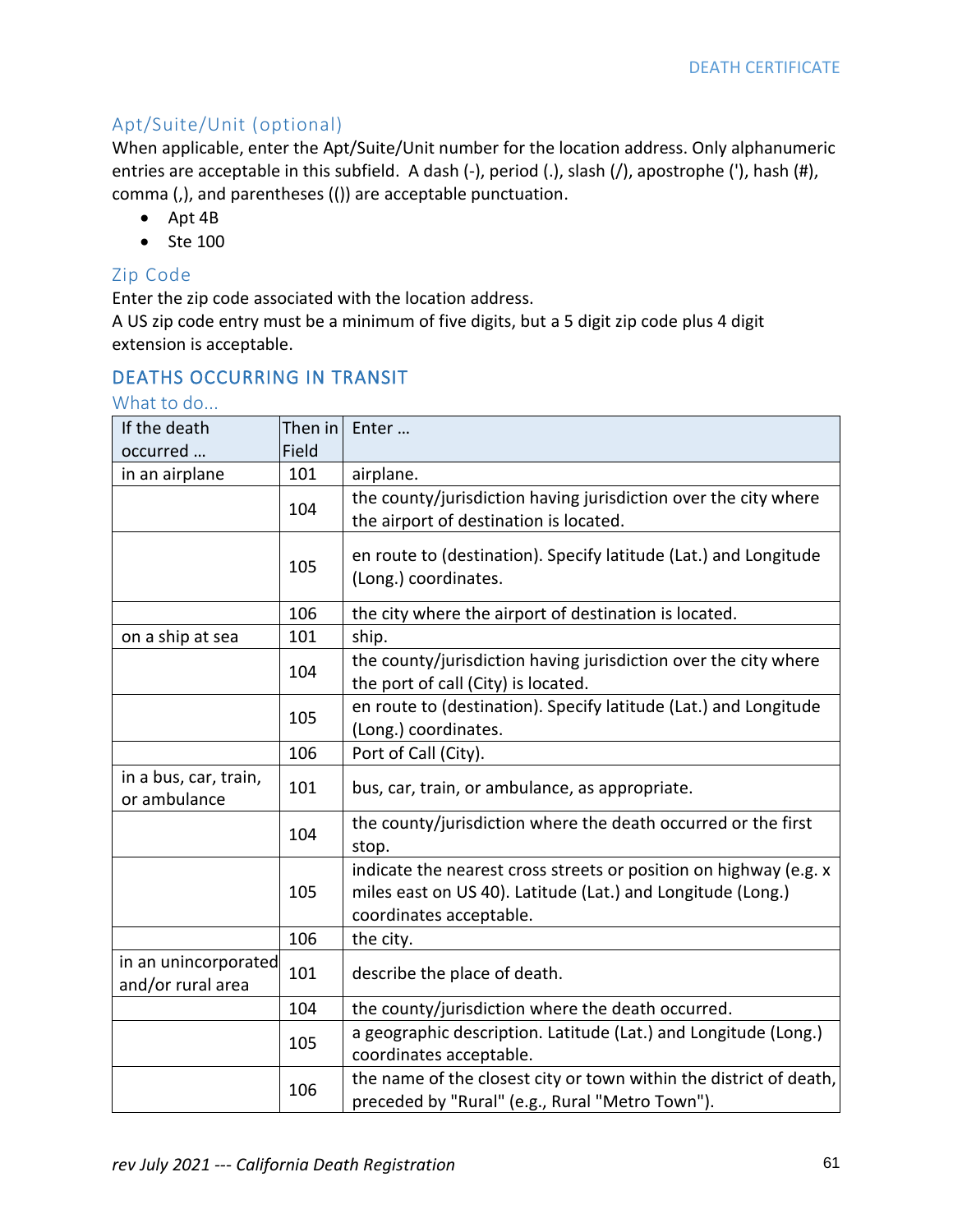#### 106 City

The city of death must be located within the county of death entered into field 104. Enter the name of the city where:

- the death occurred
- the body was found
- the body was brought (the first port of call if death occurred at sea or en route via airplane)

## Long Beach, Pasadena, & Berkeley

Special care must be taken when the event occurs in the cities of Long Beach and Pasadena in Los Angeles County OR Berkeley in Alameda County. These cities are *local* health jurisdictions.

#### What to do . . .

| If the death occurred in the city of             | Then in Field | Select                    |
|--------------------------------------------------|---------------|---------------------------|
| unincorporated Pasadena (not within city limits) | 104           | Los Angeles.              |
| incorporated Pasadena (within city limits)       | 104           | Los Angeles - Pasadena.   |
| Long Beach                                       | 104           | Los Angeles - Long Beach. |
| Berkeley                                         | 104           | Alameda - Berkeley.       |

The death of a person at sea whose body is immediately buried at sea is not reported to the local registrar having jurisdiction over the first port of call. The death and burial should be reported to the embassy or nearest consulate having jurisdiction over the vessel or foreign waters. The U.S. Coast Guard may be contacted for vessels of U.S. registry.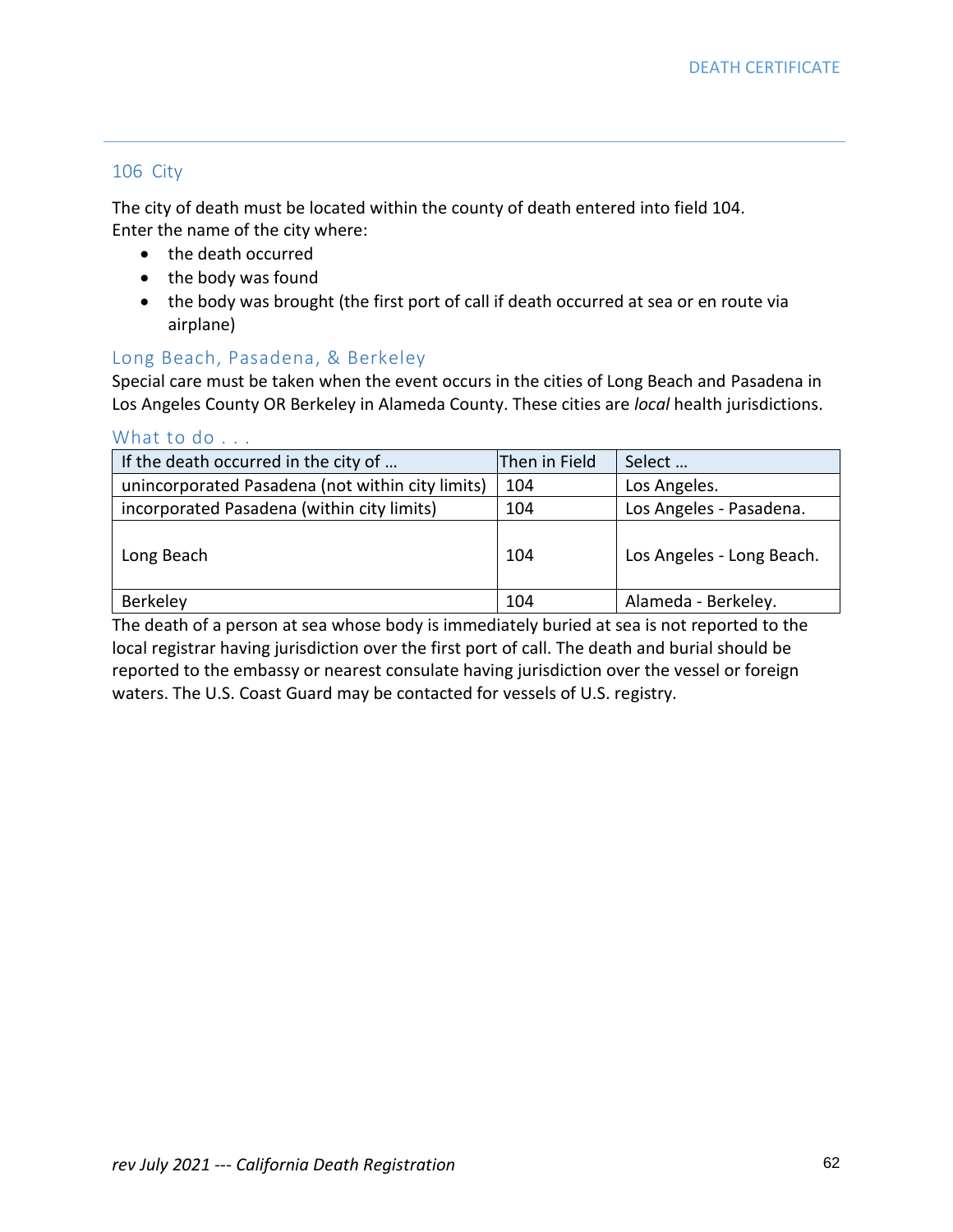# What to do...

| If the death<br>occurred                     | Then in<br>Field | Enter                                                                                                                                                       |
|----------------------------------------------|------------------|-------------------------------------------------------------------------------------------------------------------------------------------------------------|
| in an airplane                               | 101              | airplane.                                                                                                                                                   |
|                                              | 104              | the county/jurisdiction having jurisdiction over the city where<br>the airport of destination is located.                                                   |
|                                              | 105              | en route to (destination). Specify latitude (Lat.) and Longitude<br>(Long.) coordinates.                                                                    |
|                                              | 106              | the city where the airport of destination is located.                                                                                                       |
| on a ship at sea                             | 101              | ship.                                                                                                                                                       |
|                                              | 104              | the county/jurisdiction having jurisdiction over the city where<br>the port of call (City) is located.                                                      |
|                                              | 105              | en route to (destination). Specify latitude (Lat.) and Longitude<br>(Long.) coordinates.                                                                    |
|                                              | 106              | Port of Call (City).                                                                                                                                        |
| in a bus, car, train,<br>or ambulance        | 101              | bus, car, train, or ambulance, as appropriate.                                                                                                              |
|                                              | 104              | the county/jurisdiction where the death occurred or the first<br>stop.                                                                                      |
|                                              | 105              | indicate the nearest cross streets or position on highway (e.g. x<br>miles east on US 40). Latitude (Lat.) and Longitude (Long.)<br>coordinates acceptable. |
|                                              | 106              | the city.                                                                                                                                                   |
| in an<br>unincorporated<br>and/or rural area | 101              | describe the place of death.                                                                                                                                |
|                                              | 104              | the county/jurisdiction where the death occurred.                                                                                                           |
|                                              | 105              | a geographic description. Latitude (Lat.) and Longitude (Long.)<br>coordinates acceptable.                                                                  |
|                                              | 106              | the name of the closest city or town within the district of death,<br>preceded by "Rural" (e.g., Rural "Metro Town").                                       |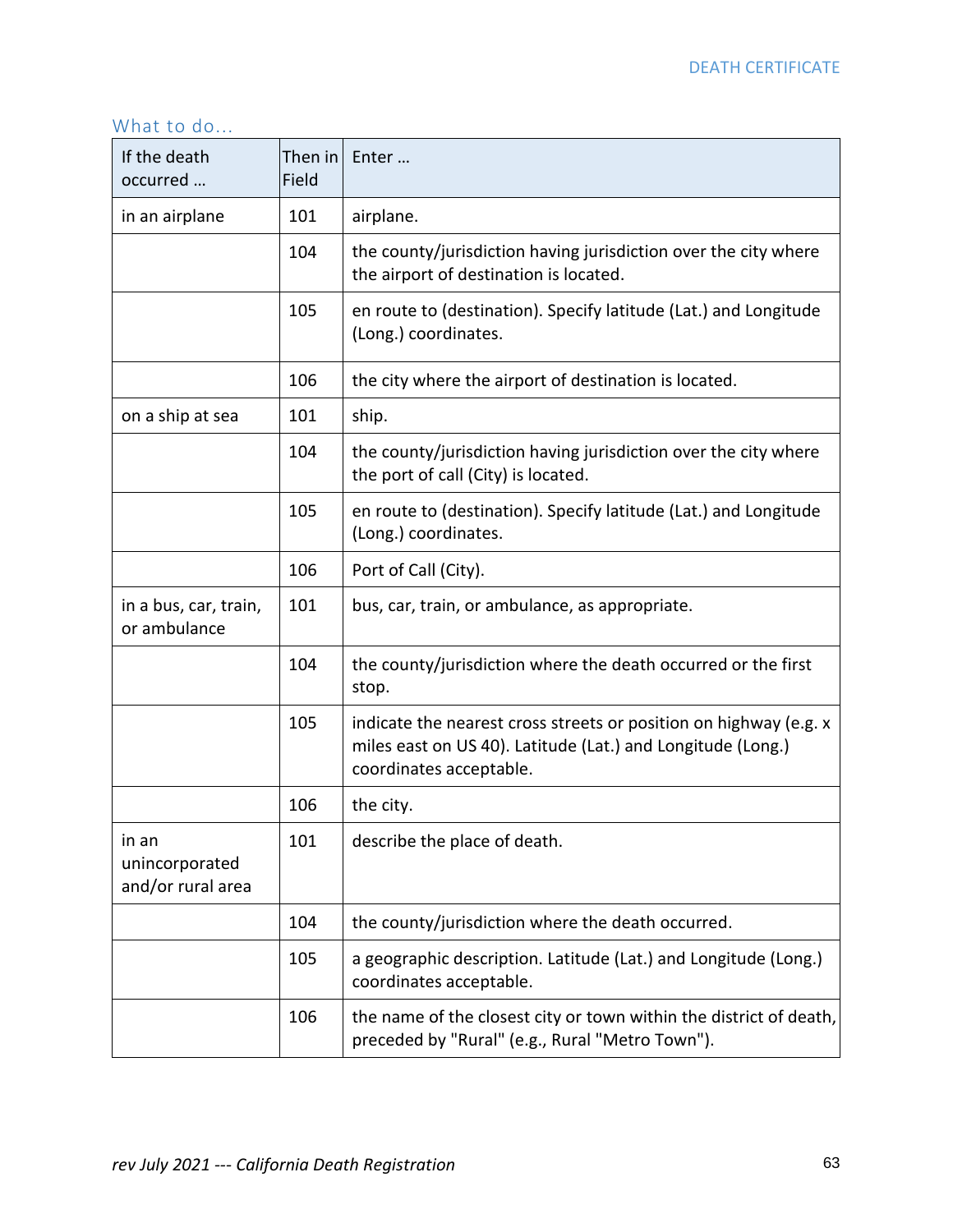# Cause of Death (Fields 107-113)

### Cause of Death Overview

Refer to *Appendix E — [Cause of Death Guidelines](file:///C:/Users/hlao/AppData/Local/Microsoft/Windows/INetCache/Content.Outlook/02D5XGME/Cause_Of_Death_Review_Guidelines.pdf)* in the Help References menu for additional guidance.

The Cause of Death (COD) section is prepared by the medical certifier and is used to certify the initiating, immediate and contributing cause(s) of death.

The California death certificate provides four fields (Fields 107A through 107D) for certifiers to provide information on the decedent's cause(s) of death.

If transcribing this information from a worksheet, for clarification of acceptable causes of death, contact your local health department. Avoid using abbreviations or acronyms and check spelling for unfamiliar terms. A dash (-), period (.), apostrophe (') is acceptable punctuation. The maximum is 120 characters for each line.

REFERENCE: Health and Safety Code Sections [102825,](http://leginfo.legislature.ca.gov/faces/codes_displaySection.xhtml?sectionNum=102825&lawCode=HSC) [102795](http://leginfo.legislature.ca.gov/faces/codes_displaySection.xhtml?sectionNum=102795&lawCode=HSC)

### 107A Immediate Cause

Enter the immediate cause of death in Field 107A. Only one condition may be listed on this line.

### 107B Due to

List any diseases, injuries, or complication(s) that may have led to the immediate or direct cause of death as entered in Field 107A. When the certifier includes five or more CODs, more than one cause may be entered on this line, but all causes listed should fit within the approximate time frame listed in 107BT, or the time frame listed in 107BT should be the time frame for the cause of the longest duration listed in that line. NOTE:

- Conditions listed in 107B, 107C and 107D must have been present before the cause listed in Field 107A with respect to both time and pathological relationship.
- If there are no other conditions, leave 107B, 107C, or 107D blank.

### 107C Due to

List any diseases, injuries, or complication(s) that may have led to the conditions reported in Fields 107A and 107B. When the certifier includes five or more CODs, more than one cause may be entered on this line, but all causes listed should fit within the approximate time frame listed in 107CT, or the time frame listed in 107CT should be the time frame for the cause of the longest duration listed in that line.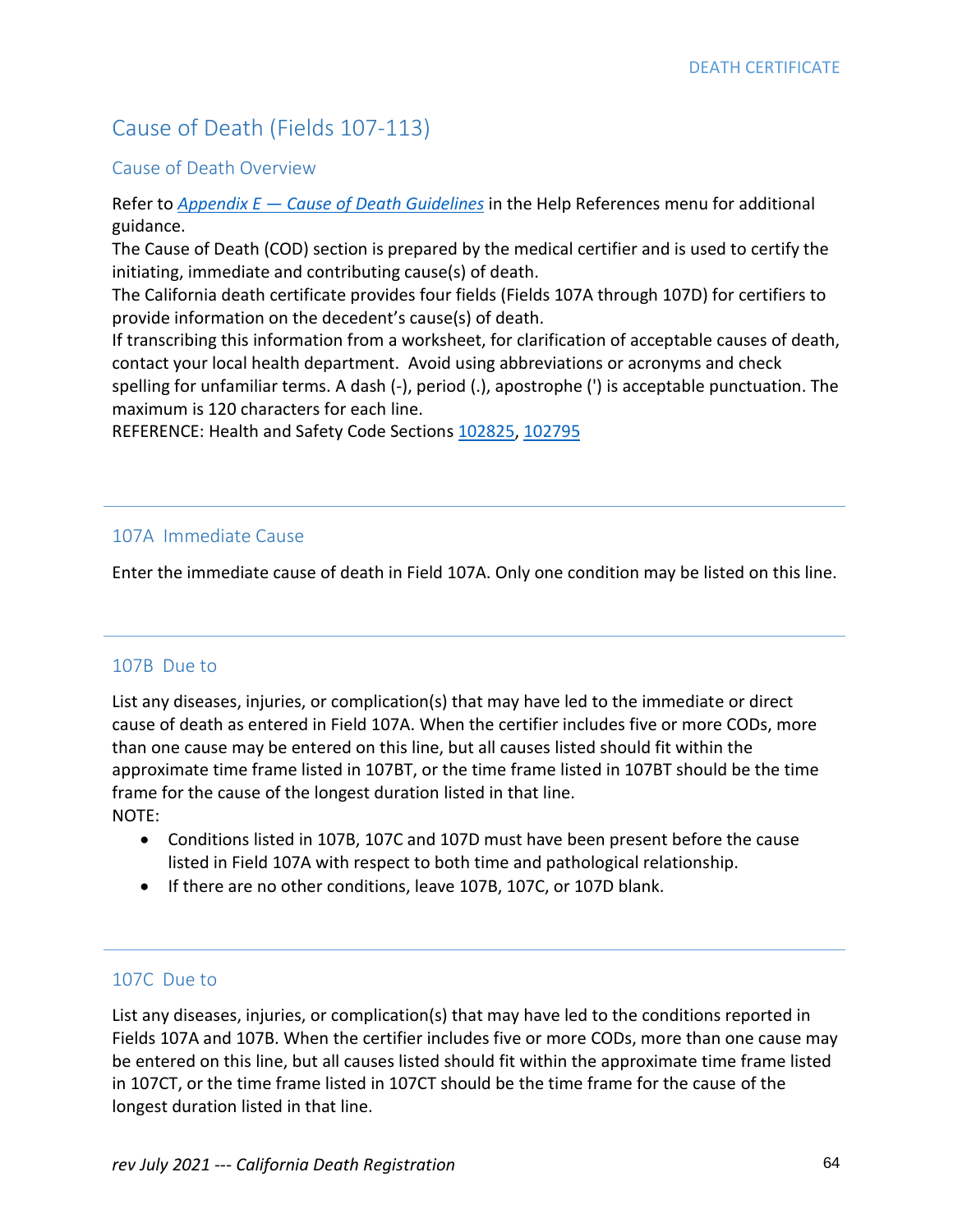## 107D Due to

List any disease, injury, or complication(s) that may have led to the conditions reported in Fields 107A, 107B, and 107C. The time frame listed in 107DT should be the time frame for the cause of the longest duration listed in that line. This field may contain only one underlying cause of death or may be left blank.

### 107AT-107DT Time Intervals Between Onset and Death

The time intervals between causes for Items 107AT, 107BT, 107CT, and 107DT must be listed in chronological order and must be supported by etiological sequence. Do not leave these items blank. Time intervals must be alphanumeric. A dash (-) or period (.) is acceptable punctuation.

#### Examples:

- MINS
- 1 DAY
- $\bullet$  1 YR
- 10 YRS

The table below provides additional information for completing the time interval. Abbreviations are acceptable.

## What to do...

| If $\ldots$                                 | Then                                                                                                                                                                                                                          |
|---------------------------------------------|-------------------------------------------------------------------------------------------------------------------------------------------------------------------------------------------------------------------------------|
| the onset of death is<br>unclear or unknown | enter UNK.                                                                                                                                                                                                                    |
| a specific opinion is not<br>possible       | entries such as <b>IMMED</b> (immediate), <b>INST</b> (instant), <b>SECS</b><br>(seconds), HRS (hours), WKS (weeks), MTHS (months), YRS<br>(years), etc., may be entered. Use abbreviations to fit in the<br>space available. |

### Acceptable abbreviations:

- IMMED (immediate)
- INST (instant)
- SEC (second)
- SECS (seconds)
- MIN (minute)
- MINS (minutes)
- HR (hour)
- HRS (hours)
- DAY (day)
- DYS (days)
- WK (week)
- WKS (weeks)
- MO (month)
- MOS (months)
- YR (year)
- YRS (years)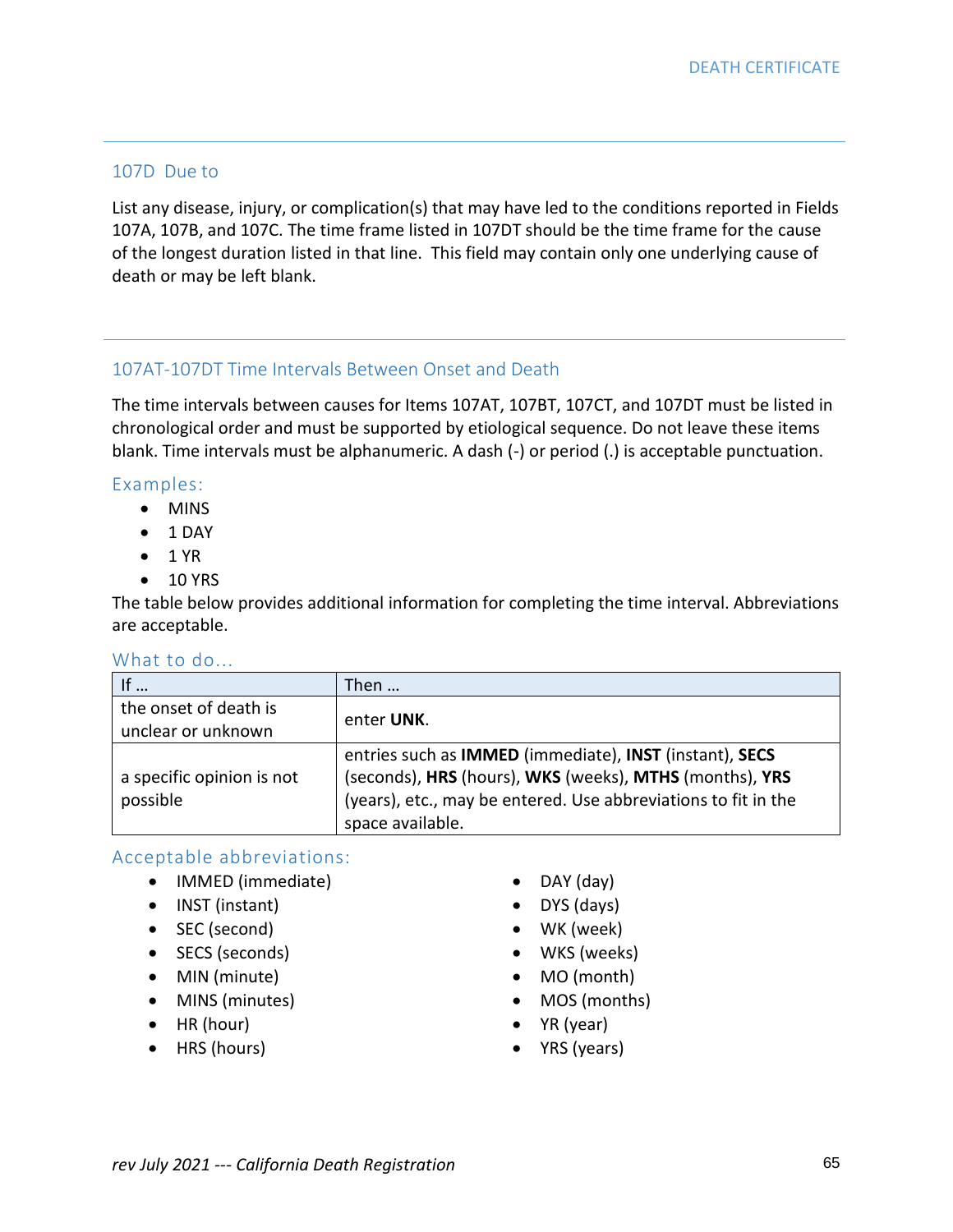## 108 Death Reported to Coroner?

California law requires certain deaths to be reported to the ME/coroner. Funeral homes and directors are among those responsible for referring cases to the ME/Coroner.

Once the record has been referred to the medical examiner (ME)/coroner, it cannot be reverted to NO (not referred).

By default, the value in Field 108 is NO. If the death is not referred to the coroner, no further action is required.

To refer the death certificate to the ME/coroner, select the REFER TO ME/CORONER option from the CERTIFICATES dropdown. Upon completion of the referral process, the NO (not referred) will update to YES on the certificate.

Refer to ME/Coroner is now subject to validations. Either the certifier must have attested and all fields 114-118 are complete or all fields 114-118 are blank, to be completed after referral.

### Referral Number

A referral number is not mandatory. Do not enter a referral number unless the ME/coroner has taken action on the certificate. Coroner Referral Number must be alphanumeric. A dash (-) is acceptable punctuation.

If the ME/coroner:

- provides a referral number but has not entered it into the system, enter the number in this field.
- declines the case, the system will enter a NONE in this field.
- does not provide a referral number, enter NONE in this field.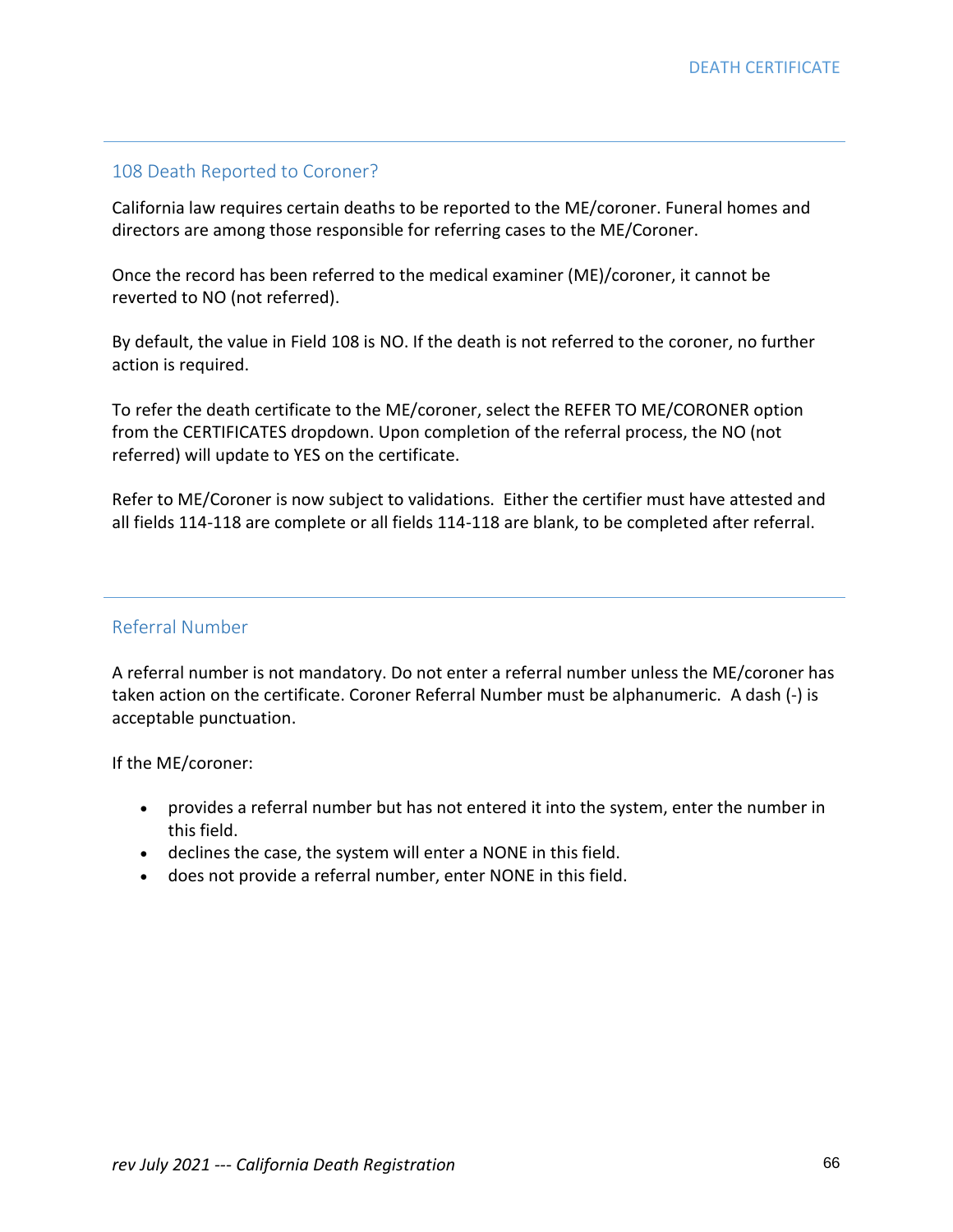| If $\ldots$                                                                                                                                                                                                                           | Then                                                                                                                                                                                                                                                                   |
|---------------------------------------------------------------------------------------------------------------------------------------------------------------------------------------------------------------------------------------|------------------------------------------------------------------------------------------------------------------------------------------------------------------------------------------------------------------------------------------------------------------------|
| the attending physician is unable to<br>state the underlying cause of death                                                                                                                                                           | the ME/coroner must certify.                                                                                                                                                                                                                                           |
| the death is due to an external cause                                                                                                                                                                                                 | the ME/coroner must certify.                                                                                                                                                                                                                                           |
| an attending physician is not available                                                                                                                                                                                               | the ME/coroner must certify.                                                                                                                                                                                                                                           |
| the physician has attended the                                                                                                                                                                                                        | the ME/coroner may certify or may authorize the                                                                                                                                                                                                                        |
| decedent, but not within the last 20                                                                                                                                                                                                  | physician to certify. The ME/coroner may also                                                                                                                                                                                                                          |
| days                                                                                                                                                                                                                                  | certify in addition to the physician certification.                                                                                                                                                                                                                    |
| no physician has attended the<br>decedent within the last 20 days                                                                                                                                                                     | the ME/coroner may certify or may authorize the<br>physician to certify. The ME/coroner may also<br>certify in addition to the physician certification.                                                                                                                |
| the death was due to natural causes<br>and the decedent was attended by a<br>physician within the last 20 days                                                                                                                        | the ME/Coroner is not required to certify. The<br>attending physician must certify or may designate<br>another physician to certify, providing the designee<br>acts in consultation with the attending physician,<br>and has access to the decedent's medical records. |
| The decedent was seen by a licensed<br>physician assistant under the<br>supervision of the physician last in<br>attendance within the last 72 hours<br>and was a patient in a skilled nursing<br>center or intermediate care facility | the ME/Coroner is not required to certify. The<br>licensed physician assistant may certify and should<br>provide a copy of the death certificate to the<br>ME/Coroner.                                                                                                 |

## What to do . . .

# Medical Examiner/Coroner Referral Reasons

After selecting the REFER TO ME/CORONER option from the CERTIFICATES dropdown, the ME/Coroner's office having jurisdiction based on county of death in Field 104 will be selected by default. Select a reason from the list. Start typing the first few characters of the desired reason and select from refined list of results based on the typed information. Selecting the reason will auto-populate the referral reason field. Optionally, you may enter free text. Then click the 'continue' button.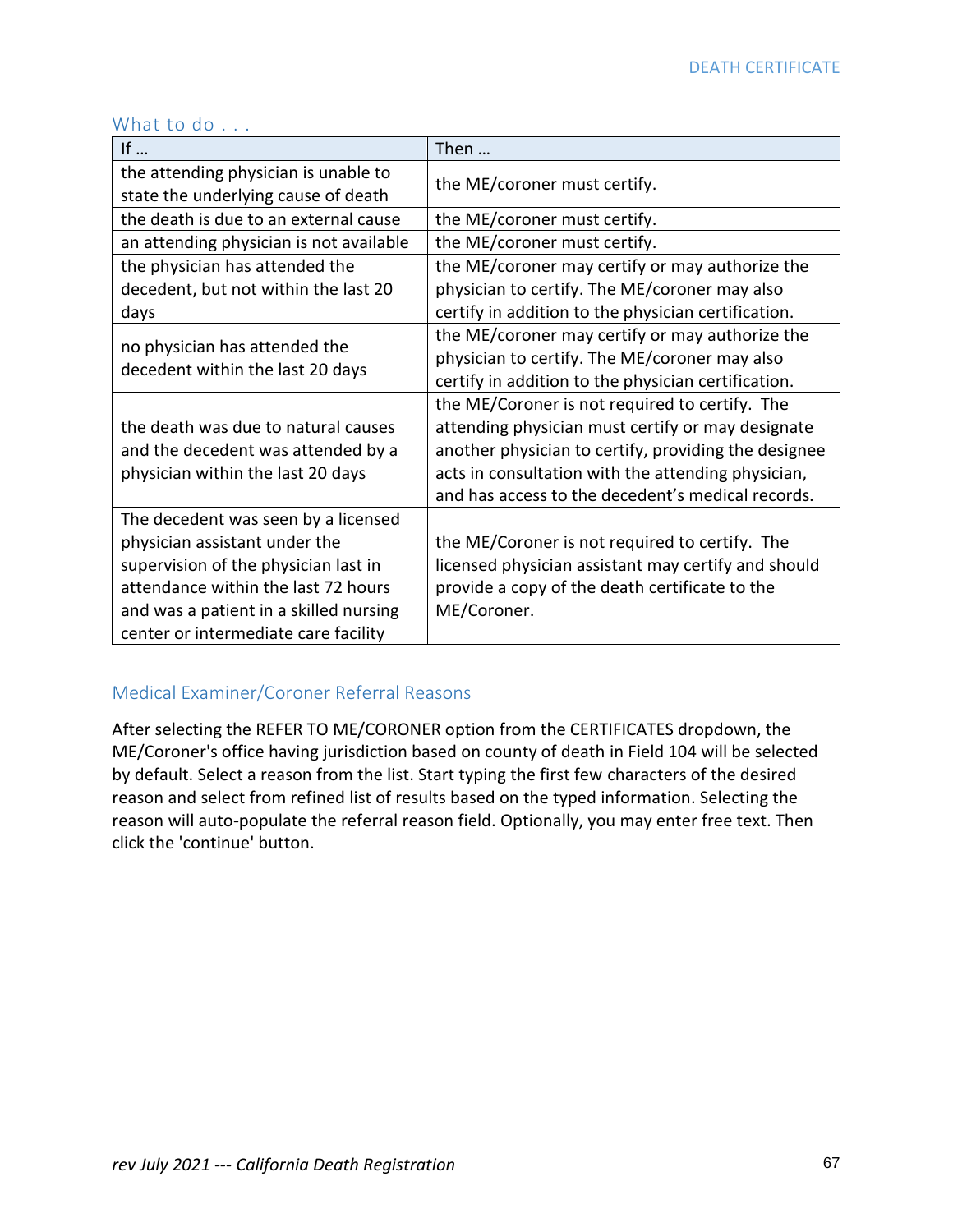# Reportable Deaths (Coroner's Cases)

# Health and Safety Code Section [102850](http://leginfo.legislature.ca.gov/faces/codes_displaySection.xhtml?sectionNum=102850&lawCode=HSC)

A physician and surgeon, physician assistant, funeral director, or other person shall immediately notify the coroner when he or she has knowledge of a death that occurred or has charge of a body in which death occurred under any of the following circumstances:

- Without medical attendance.
- During the continued absence of the attending physician and surgeon.
- Where the attending physician and surgeon or the physician assistant is unable to state the cause of death.
- Where suicide is suspected.
- Following an injury or an accident.
- Under circumstances as to afford a reasonable ground to suspect that the death was caused by the criminal act of another.

# Section GC[-27491.](http://leginfo.legislature.ca.gov/faces/codes_displaySection.xhtml?sectionNum=27491&lawCode=GOV) (Relevant Sections)

It shall be the duty of the coroner to inquire into and determine the circumstances, manner, and cause of all:

- violent, sudden, or unusual deaths
- unattended deaths
- deaths wherein the deceased has not been attended by a physician in the 20 days before death

In addition, deaths related to or following:

- known or suspected self-induced or criminal abortion;
- known or suspected homicide, suicide, or accidental poisoning;
- deaths known or suspected as resulting in whole or in part from or related to accident or injury either old or recent;
- deaths due to drowning, fire, hanging, gunshot, stabbing, cutting, exposure, starvation, acute alcoholism, drug addiction, strangulation, aspiration, or where the suspected cause of death is sudden infant death syndrome;
- death in whole or in part occasioned by criminal means;
- deaths associated with a known or alleged rape or crime against nature;
- deaths in prison or while under sentence;
- deaths known or suspected as due to contagious disease and constituting a public hazard;
- deaths from occupational diseases or occupational hazards;
- deaths of patients in state mental hospitals serving the mentally disabled and operated by the State Department of Mental Health;
- deaths of patients in state hospitals serving the developmentally disabled and operated by the State Department of Developmental Services;
- deaths under such circumstances as to afford a reasonable ground to suspect that the death was caused by the criminal act of another; and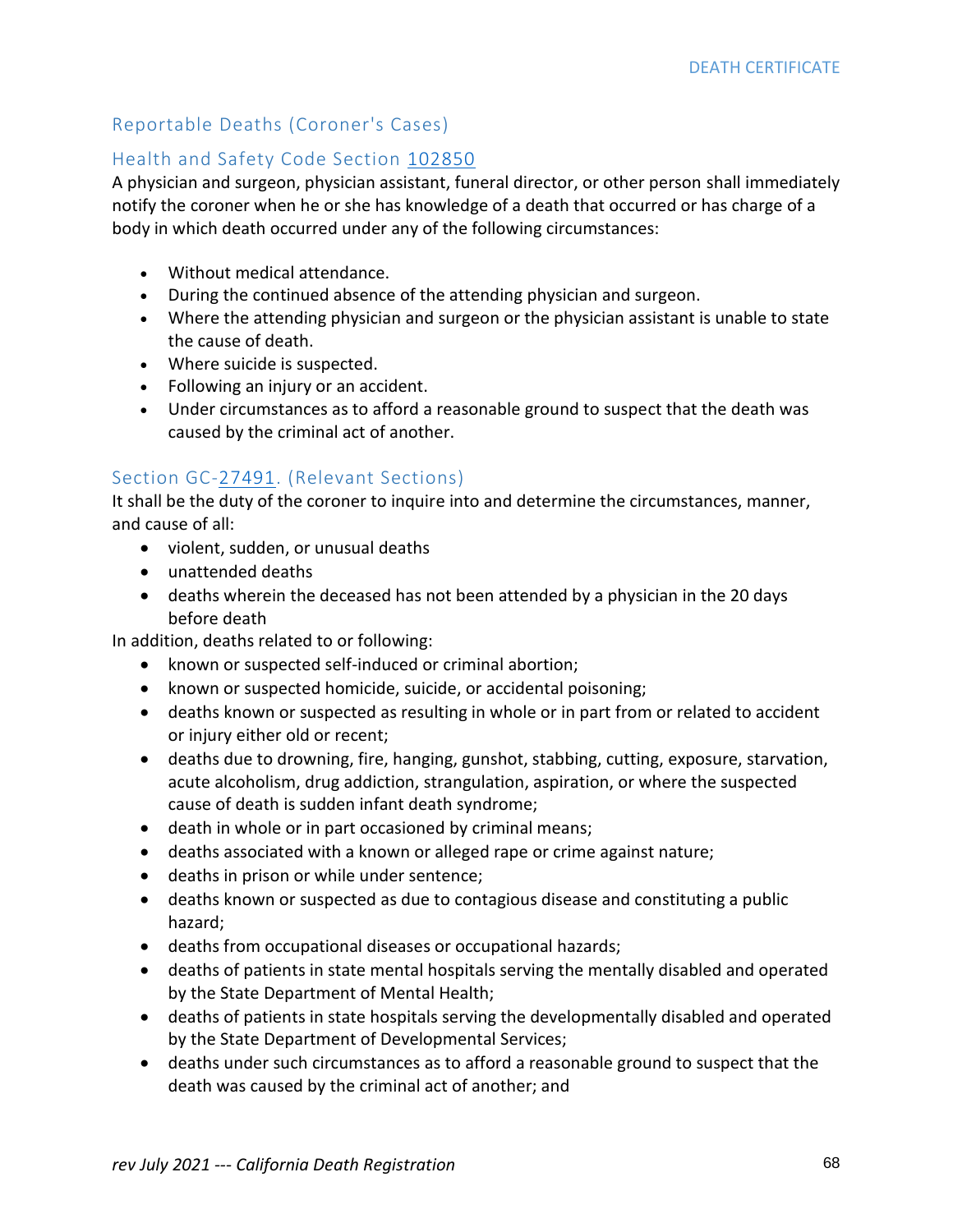• any deaths reported by physicians or other persons having knowledge of death for inquiry by coroner.

Any funeral director, physician, or other person who has charge of a deceased person's body, when death occurred as a result of any of the causes or circumstances described in this section, shall immediately notify the coroner. Any person who does not notify the coroner as required by this section is guilty of a misdemeanor.

For purposes of inquiry, the body of one who is known to be dead from any of the causes or under any of the circumstances described in Section [27491](http://leginfo.legislature.ca.gov/faces/codes_displaySection.xhtml?sectionNum=27491&lawCode=GOV) shall not be disturbed or moved from the position or place of death without permission of the coroner or the coroner's appointed deputy. Any violation of this subdivision is a misdemeanor.

REFERENCE: Health and Safety Code Section [102850,](http://leginfo.legislature.ca.gov/faces/codes_displaySection.xhtml?sectionNum=102850&lawCode=HSC) Government Code Section [27491.2\(b\)](http://leginfo.legislature.ca.gov/faces/codes_displaySection.xhtml?lawCode=GOV§ionNum=27491.2.)

#### 109 Biopsy Performed?

Was a biopsy performed for any of the conditions listed in Field 107? Do not leave this field blank. Select YES or NO from the dropdown. A biopsy refers to an examination of tissues removed from a living body to discover the presence, cause, or extent of a disease. This is to track ante-mortem tissue testing, not postmortem tissue examination.

### 110 Autopsy Performed?

**Do not leave this field blank.** Select **YES** or **NO** from the dropdown. If **YES** is selected, you will be required to answer Field 111.

### 111 Used in Determining Cause?

If Field 110 is **NO**, no further action is required for Field 111. The system will not display Field 111.

If Field 110 is **YES**, Field 111 is displayed. Select **YES** or **NO** from the dropdown in Field 111, indicating whether or not a physician or medical examiner/coroner's office used an autopsy to make a determination as to the cause of death.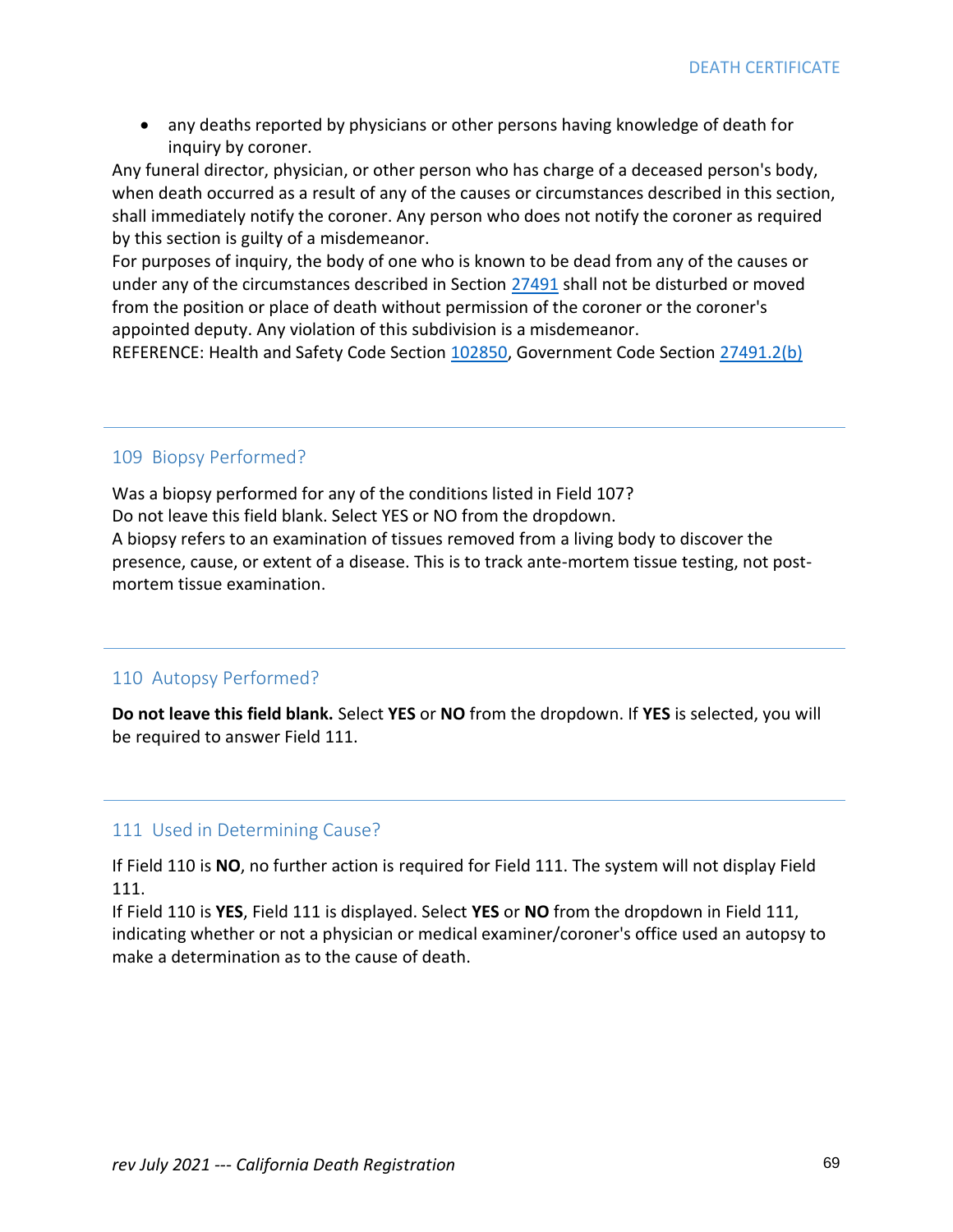# 112 Other Significant Conditions Contributing to Death but Not Resulting in the Underlying Cause Given in 107

**Do not leave blank**. If no other conditions are known, then enter **NONE**. Ensure the most important conditions contributing to the death are listed first.

Enter all other significant conditions (e.g., important diseases, initiating events, etc.) that were present at the time of death, but did not lead to the underlying cause(s) listed in Field 107. Other Significant Conditions must be alphanumeric. A dash (-), period (.), apostrophe ('), comma (,), or semicolon (;) is acceptable punctuation. If the case is pending a medical examiner/coroner's review, a single dash (-) is acceptable.

The initiating conditions present at the time of death may be completely unrelated to the other significant conditions, arising independently of each other, or they may be causally related to each other (e.g., one condition may lead to another which in turn leads to a third condition). Significant conditions may include:

- the existence of any cancer
- any disease, abnormality, or injury believed to have adversely affected the decedent
- use of alcohol and/or other substances
- a recent pregnancy believed to have contributed to death
- a history of tobacco use that may have contributed to death

REFERENCE: Health and Safety Code Section [102825](http://leginfo.legislature.ca.gov/faces/codes_displaySection.xhtml?sectionNum=102825&lawCode=HSC)

# 113 Was Operation Performed for Any Condition in Fields 107 or 112? (If yes, list type of operation and date)

### Select **YES**, **NO** or **UNKNOWN** from the dropdown.

- If **YES** is selected, enter the type of operation(s) performed and the date(s) performed in the allotted space. Ensure the most important operations preceding the death are listed first. Include the date(s) performed in MM/DD/YYYY format. Operations Performed must be alphanumeric. A dash (-), period (.), apostrophe ('), comma (,), slash (/), or semicolon (;) is acceptable punctuation.
- If **NO** is selected, the system will auto-populate **NO** in Field 113.
- If **UNKNOWN** is selected, the system will auto-populate **UNK** in Field 113.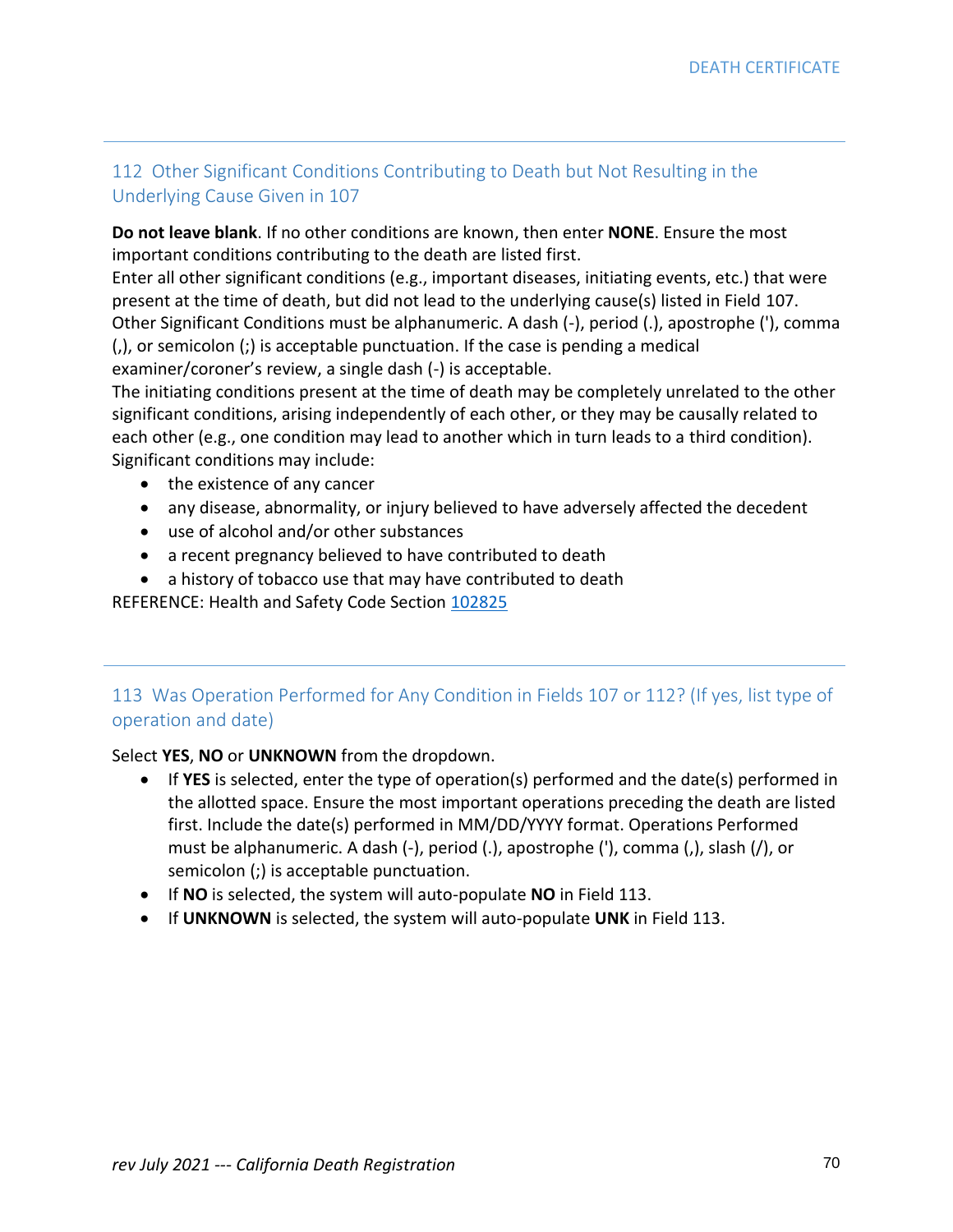#### What to do . . .

| If $\dots$                                    | Then enter                              |
|-----------------------------------------------|-----------------------------------------|
| the exact date is unknown for any operation   | the estimated month and year only with  |
| that occurred more than one year prior to the | dashes for the unknown day separated by |
| date of death                                 | forward slashes (e.g., 07/--/1998).     |
|                                               | enter the year with dashes for the      |
| the month and day are unknown                 | unknown month and day separated by      |
|                                               | forward slashes (e.g., --/--/1998).     |
| no estimate can be made                       | UNK.                                    |

# 113A If Female, Pregnant in Last Year?

This field is required if the decedent is between 5 years and 75 years of age, regardless of sex selected in Field 6.

This field will not appear if the decedent is:

- less than 5 years of age
- greater than 75 years of age

If the decedent is between 5 and 75 years of age, select YES, NO or UNKNOWN from the dropdown as appropriate to indicate if the decedent was pregnant within the year prior to death.

If YES is selected from the dropdown, an additional dropdown will require you to select from the following list:

- Pregnant at time of death
- Not pregnant at time of death but pregnant within 42 days of death
- Not pregnant at time of death but pregnant within 43 days to one year of death

If YES is selected from the dropdown, and the decedent is less than 10 years or greater than 54 years of age, EDRS will ask you to review and verify the decedent's data before registration.

If YES is selected from the dropdown, and the decedent's sex is not Female, EDRS will ask you to review and verify the decedent's data before registration.

The information may be obtained by the following:

- observation
- autopsy
- review of the medical record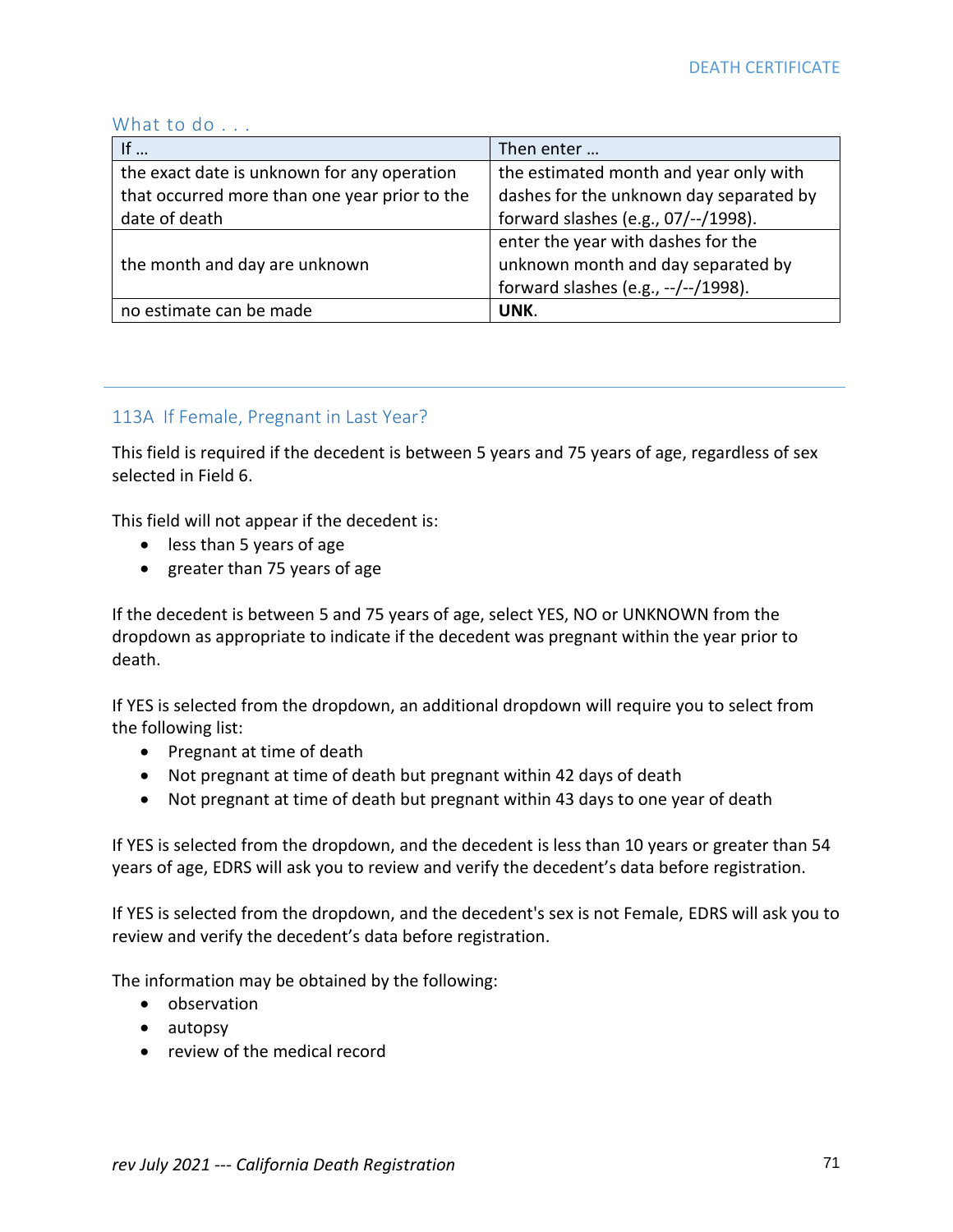A pregnancy test, autopsy, and/or review of the medical records are not required to complete the death certificate.

REFERENCE: Health and Safety Code Section [102875](http://leginfo.legislature.ca.gov/faces/codes_displaySection.xhtml?sectionNum=102825&lawCode=HSC)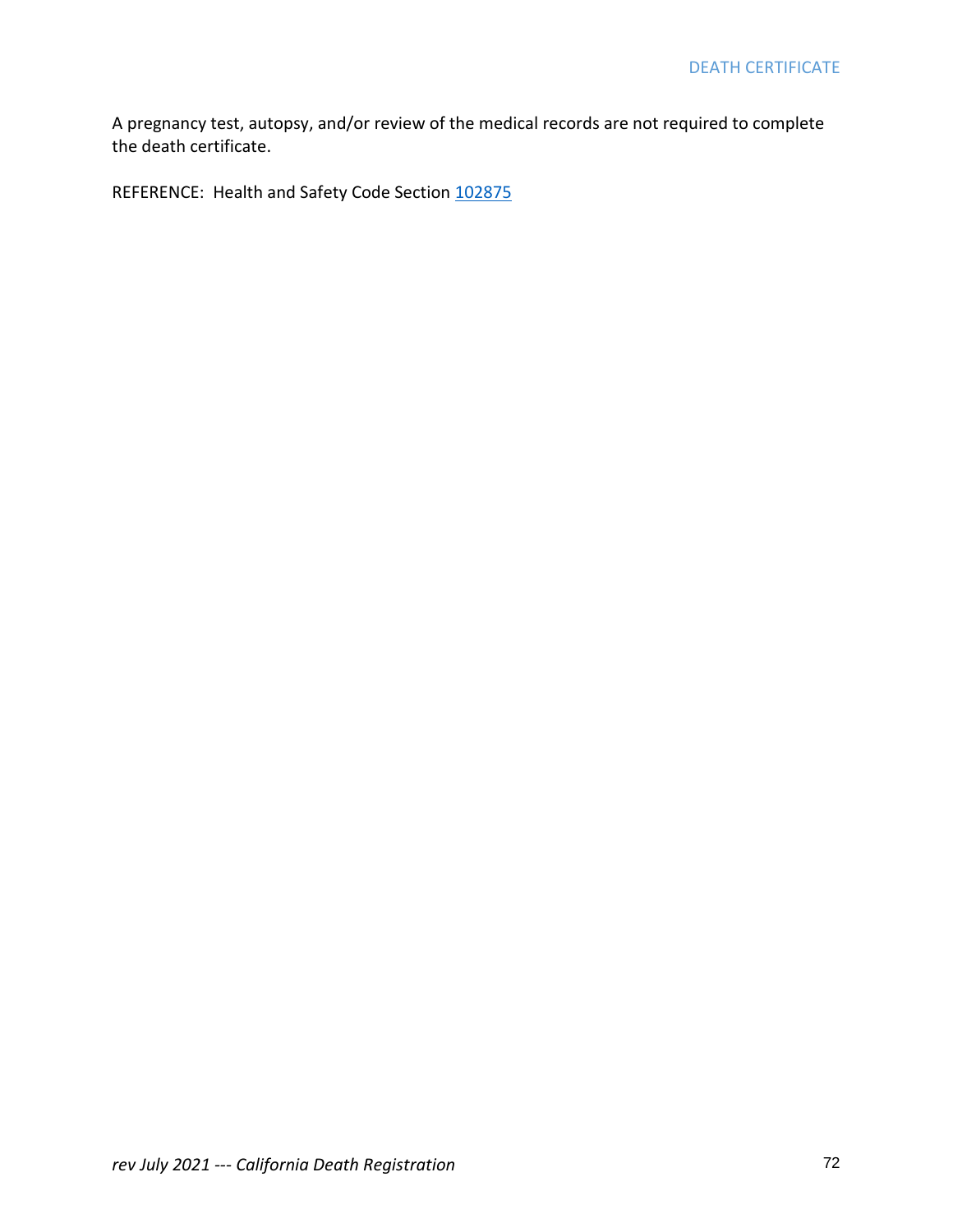# Physician's Certification (Fields 114-118)

### 114A and 114B Dates of Attendance

The physician or the physician's designee must supply the date the decedent was *first treated by the physician* and the date the decedent was *last seen alive by the physician*. The dates must be entered in MM/DD/YYYY format.

#### What to do . . .

| If $\ldots$                                                                                                 | Then                                                 |
|-------------------------------------------------------------------------------------------------------------|------------------------------------------------------|
| he decedent was last seen by the                                                                            | enter the dates the licensed physician's assistant   |
| physician's licensed physician's assistant                                                                  | attended, not the dates the physician attended.      |
| the decedent was last seen by a                                                                             |                                                      |
| registered nurse, who is a member of a                                                                      | enter the dates the hospice team registered nurse    |
| hospice care interdisciplinary team as                                                                      | attended, not the dates the physician attended.      |
| defined by H&SC Sec. 1746                                                                                   |                                                      |
| the date of attendance is more than one<br>year prior to the date of death and the<br>exact date is unknown | enter the year with dashes for the unknown           |
|                                                                                                             | month and day separated by forward slashes           |
|                                                                                                             | (e.g., 07/--/1976, or --/--/1976). UNK is acceptable |
|                                                                                                             | if the date is unknown.                              |
| the date of death is amended                                                                                | the date last seen alive may need to be amended.     |

### 115 & 116 Signature and Title of Certifier & License Number

The signature, title and license number along with the fax phone number of the Medical Certifier are entered in the Request Remote Attestation screen.

To enter the Certifier's name and license, select the REQUEST REMOTE ATTESTATION option from the CERTIFICATES dropdown. Use the magnifying glass icon adjacent to the License Number field to access the Attending Physician Browser. Search for the certifier by first name, last name or license number. Start typing the first few characters of the license number, first name, and/or last name and select from refined list of results based on the typed information. Selecting the certifier will auto-populate the certifier's name and license number. If the certifier cannot be located within the Attending Physician Browser, manually enter the certifier's name into the appropriate fields.

- First
- Middle
- Last Name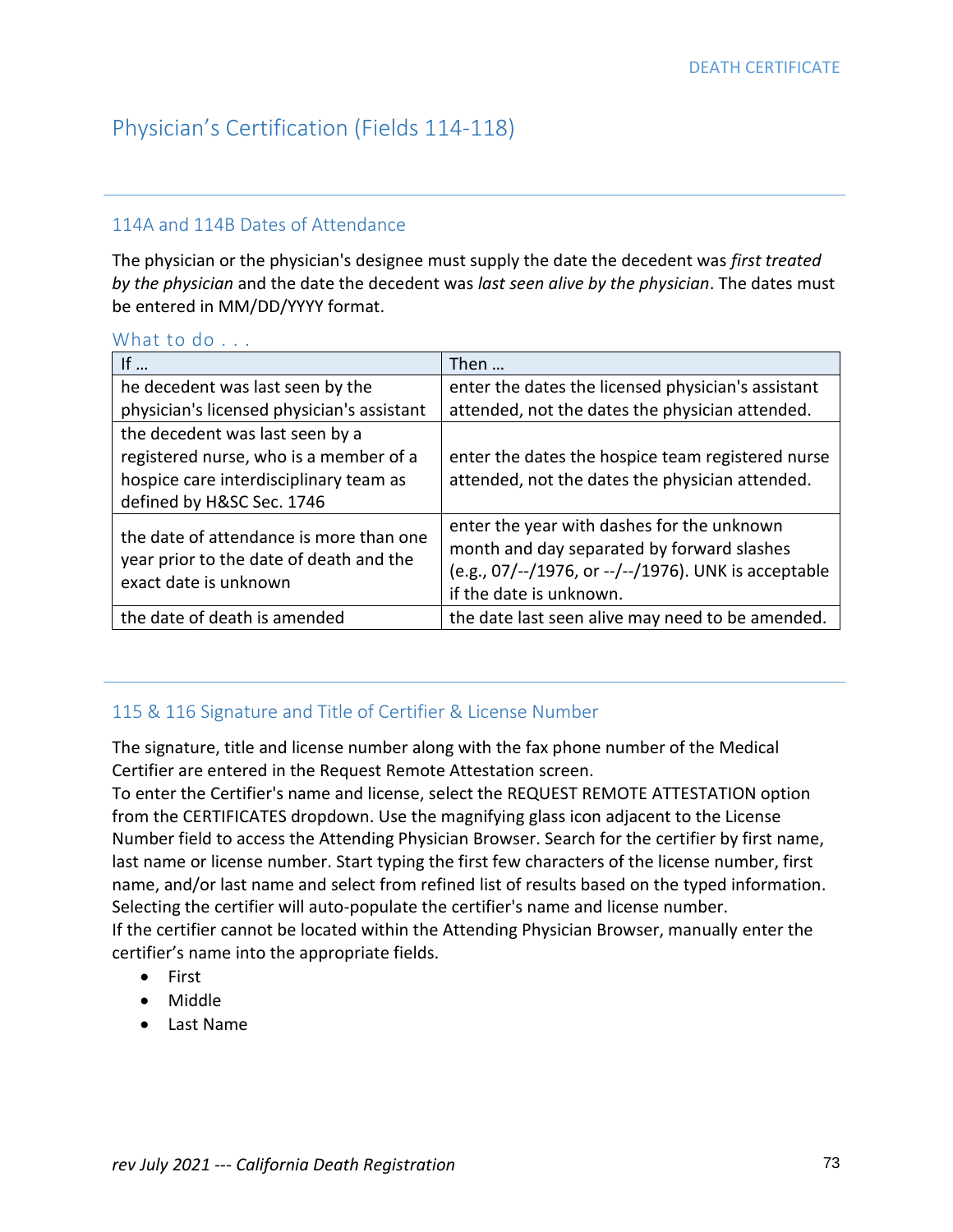### Certifier Name

The certifier's name and degree must be present in Field 115 of the death certificate. Names must be alphabetic. A dash (-), period (.), or apostrophe (') is acceptable punctuation. If the certifier does not have a first or middle name, enter a dash (-). The dash will not print on the certificate.

### Suffix

Select the appropriate suffix for the certifier from the dropdown. If the certifier does not have a suffix, this field may be left as a double dash (--).

#### Degree/Title

Select the appropriate degree for the certifier from the dropdown.

#### License Number

Fields 114 - 118 may only be left blank if a medical examiner/coroner is attesting to the medical information on the certificate. The license number in Field 116 must be that of the person attesting to the medical information on the certificate.

If the certifier, including provisionally licensed physicians, does not have a California license, enter the state abbreviation followed by the license number (example NV12345). California License Numbers must be alphanumeric. Do not include spaces, dash (-), or other punctuation. REFERENCE: Health and Safety Code Section [102800,](http://leginfo.legislature.ca.gov/faces/codes_displaySection.xhtml?sectionNum=102800&lawCode=HSC) [102795,](http://leginfo.legislature.ca.gov/faces/codes_displaySection.xhtml?sectionNum=102795&lawCode=HSC) [102825;](http://leginfo.legislature.ca.gov/faces/codes_displaySection.xhtml?sectionNum=102825&lawCode=HSC) ACL 08-23, ACL 12-02, ACL 13-19, ACL 15-22

#### Signatures

Retired physicians, chiropractors, midwives, and certified nurses are not authorized to certify to the facts of death.

The certifier shall provide a signature or electronic attestation for Field 115. Signatures should be contained within the field area provided. The signature, title and date must be legible and unambiguous. If signatures overlap into additional fields, they must not create ambiguity in that field. Unclear letters or numbers are cause for rejecting the attestation and the certificate. Licensed Physician's Assistant (PA) may only sign in item 115 if *all* the following are true:

- PA last attended within 72 hours of date of death
- PA was under the supervision of a licensed M.D. or D.O. (as indicated in item 118), and
- Decedent was in a skilled nursing or intermediate care facility.

Per All County Letter (ACL) 15-22, death certificates submitted to the Local and State Registrar should not be rejected solely because a medical certifier neglects to include his or her title (e.g., MD, DO, or PA) when attesting to the certificate. The attestation shall be considered acceptable if the appropriate certifier has attested with his or her full name or customary signature equivalent, by ink or remote attestation.

Inclusion of the certifier's title is encouraged, as it assists state and local efforts to verify that the appropriate certifier attested. If absence of the certifier's title causes ambiguity, local registrars are encouraged to verify the attestation with the medical certifier.

REFERENCE: Health and Safety Code Section [102795](http://leginfo.legislature.ca.gov/faces/codes_displaySection.xhtml?sectionNum=102795&lawCode=HSC) and ACL 15-22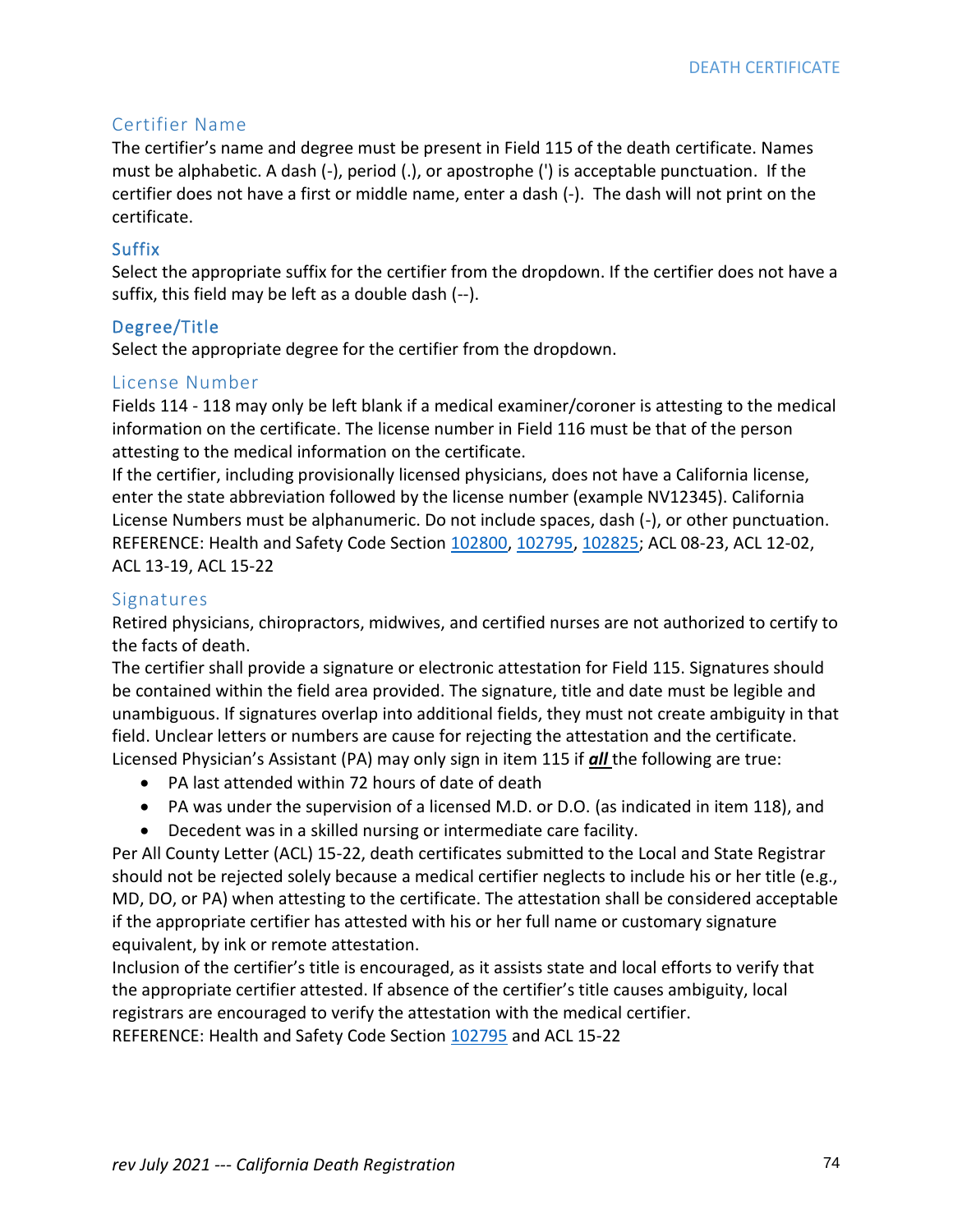### Fax Attestation

Review the fax attestation by selecting the Review RA Media option from the Certificate Options dropdown. The fax image must conform to the following:

- The signature of medical certifier must be included in Field 115.
- The certifier's signature must be an original ink signature. It cannot be stamped or be a reproduced image of a signature.
- No alterations or additions are allowed on the page.
- All Medical Information must be legible.
- The signature and date (if provided) must be unambiguous.
- It is not necessary for certifiers to provide a date (EDRS automatically captures the date the certifier faxes the document into the system).
- When a date is provided, it cannot be prior to the date of death, nor after the date of local registration.

The fax attestation may not be used to make changes to the information shown on the death certificate. If the certifier desires changes, the changes must be incorporated into the death certificate before requesting an additional attestation.

A flawed fax attestation will result in certificate rejection. REFERENCE: ACL 15-22

### Voice Attestation

Review the voice attestation by selecting the Review RA Media option from the Certificate Options dropdown.

The voice attestation phrase must contain the following:

- Medical certifier's own name, spoken in certifier's own voice.
- First and last name of the decedent, as present on the certificate.
- Medical certifier must designate they are attesting to the accuracy of the cause of death information as provided on the certificate.

The license number phrase must state the following:

• Medical certifier's entire license number

The voice attestation may not be used to make changes to the information shown on the death certificate. If the certifier desires changes, the changes must be incorporated into the death certificate before requesting an additional attestation.

A flawed voice attestation will result in certificate rejection.

REFERENCE: ACL 13-19

### 117 Date Certifier Signed

Field 117 is the date the physician certified the accuracy of the information on the certificate. EDRS will auto-populate the date in Field 117 when the system accepts the certifier's attestation. Fields 114-118 may only be left blank if a medical examiner/coroner is attesting to the certificate.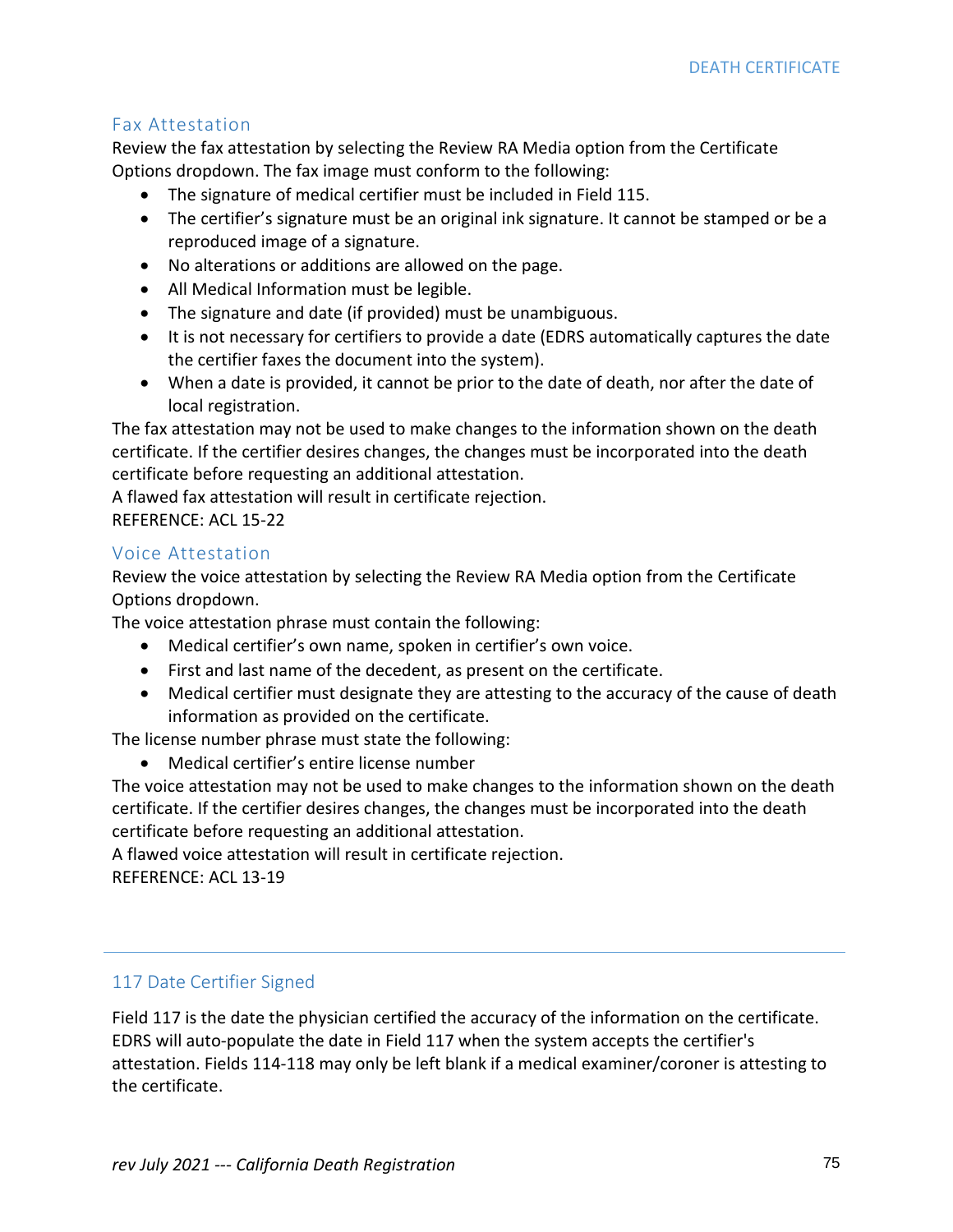### 118 Attending Physician's Name and Mailing Address

Utilize the magnifying glass icon for Field 118 to access the Attending Physician Browser. Search for the attending physician by first name, last name, or license number. Select the attending physician to auto-populate all subfields of Field 118.

If the attending physician cannot be located or is different than what is found within the browser, manually enter the attending physician's name and address into the appropriate subfields.

There are eleven subfields for Field 118, as follows:

- First Name
- Middle Name
- Last Name
- Suffix
- Degree/Title
- Mailing Address Type
- Street Number
- Street Name
- Apt/Suite/Unit
- City
- Zip Code

### Attending Physician Name

Names must be alphabetic. A dash (-), period (.), or apostrophe (') are acceptable punctuation. If the attending does not have a first or middle name, enter a dash (-). The dash will not print on the certificate.

- First
- Middle
- Last Name

#### **Suffix**

Select the appropriate suffix for the attending from the dropdown. If the attending does not have a suffix, this field may be left as a double dash (--).

#### Degree/Title

Select the appropriate degree for the attending from the dropdown.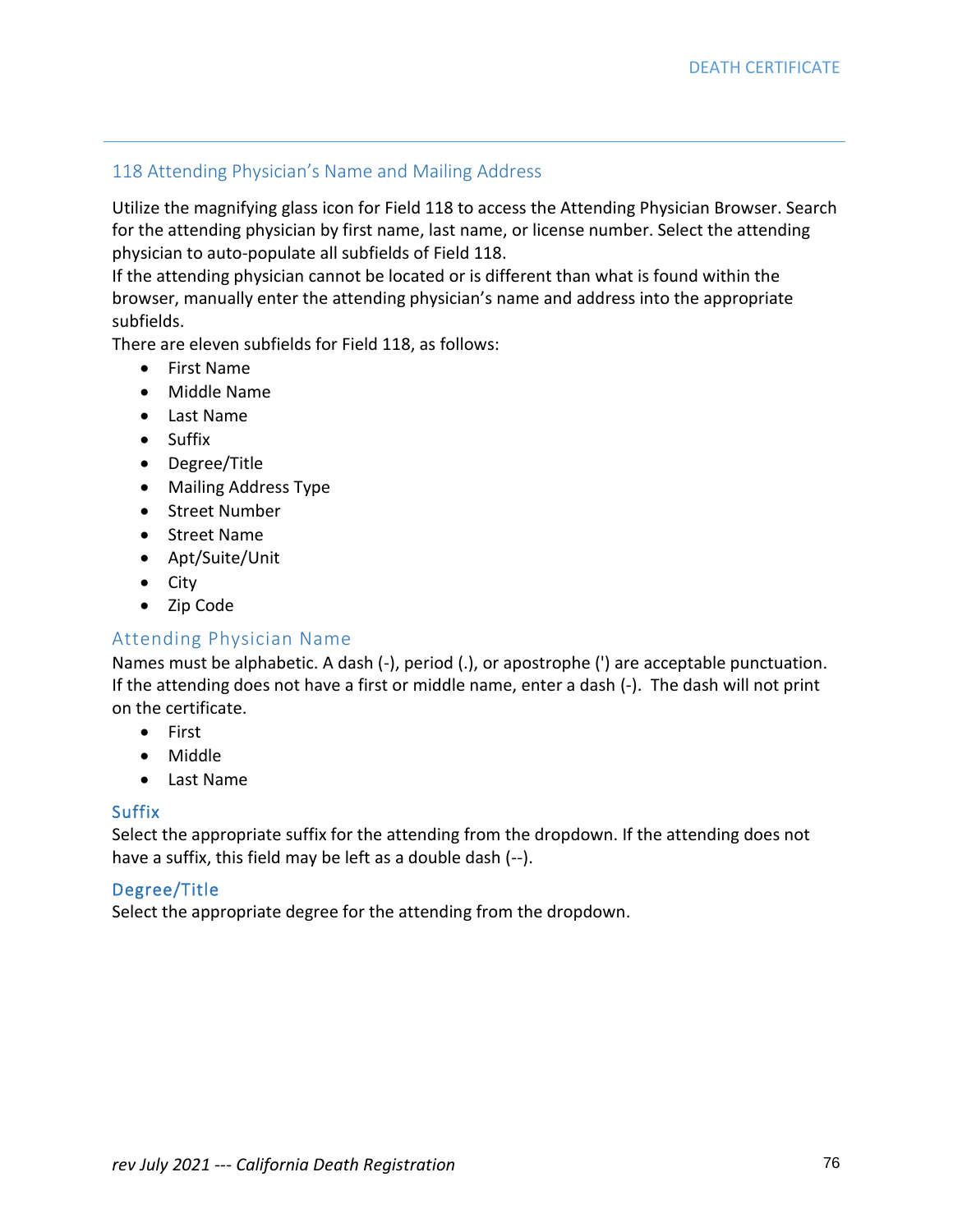### Attending Address

There are six subfields for attending's address within Field 118:

- Mailing Address Type
- Street Number
- Street Name
- Apt/Suite/Unit
- City
- Zip Code

This address may be a post office box number. The information is used to contact the attending to request missing and/or additional information.

### Mailing Address Type

Select the appropriate address type from the dropdown in Field 118. The available options are:

- US State
- US Territory
- Canadian Province
- Mexican State
- Other Country
- Other Country UNK
- Unknown

After an address type has been designated, a subsequent field will populate, requesting further details regarding the state/foreign country.

Select the appropriate state, generally CALIFORNIA, from the dropdown.

### Street Number (optional)

Enter the street number into the subfield for street number if the attending's mailing address included a street number. Street number must be alphanumeric. A dash (-), period (.), slash (/), or apostrophe (') are acceptable punctuation.

- 123
- 123B

### Street Name (required)

Enter the street name of the attending's street mailing address. If the attending's mailing address is a rural route address, or the address is being provided as latitude and longitude coordinates, use the street name subfield **only**. A dash (-), comma (,), period (.), hash (#), slash (/), or apostrophe (') are acceptable punctuation.

- South side of Evewaugh Lane
- RR 2 Box 18
- Lat. 38.66204 Long. 121.510265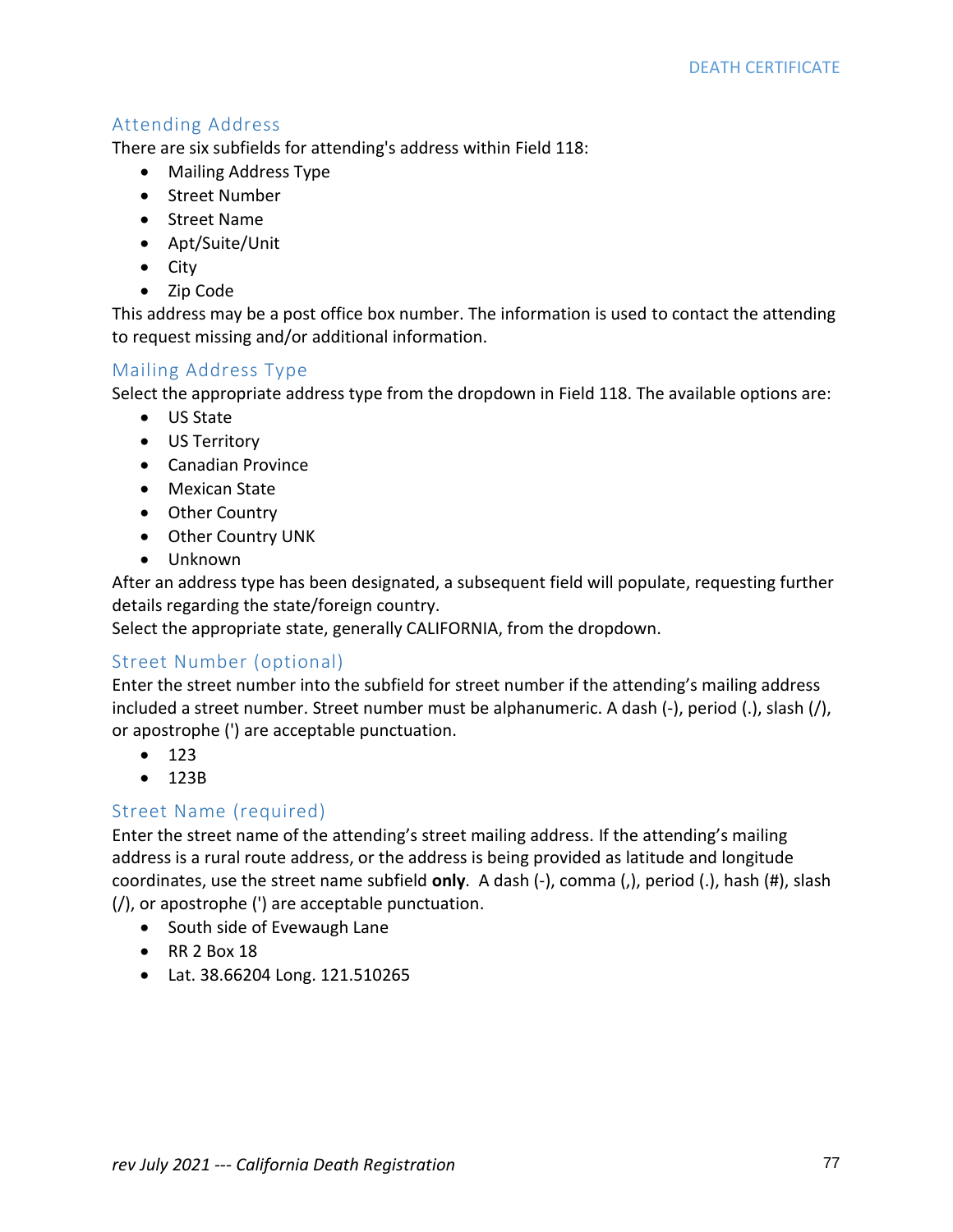# Apt/Suite/Unit (optional)

This subfield may be left blank. When applicable, enter the Apt/Suite/Unit number. Apt/Suite/Unit must be alphanumeric. A dash (-), period (.), slash (/), apostrophe ('), hash (#), comma (,), and parentheses (()) are acceptable punctuation.

- Apt 4B
- Ste 100

### City

Enter the name of the city associated with the attending's mailing address. City must be alphanumeric. A dash (-), period (.), or apostrophe (') is acceptable punctuation.

### Zip Code

Enter the attending's zip code or postal code associated with the attending's mailing address. A US zip code entry must be a minimum of five digits, but a 5-digit zip code plus 4 digit extension.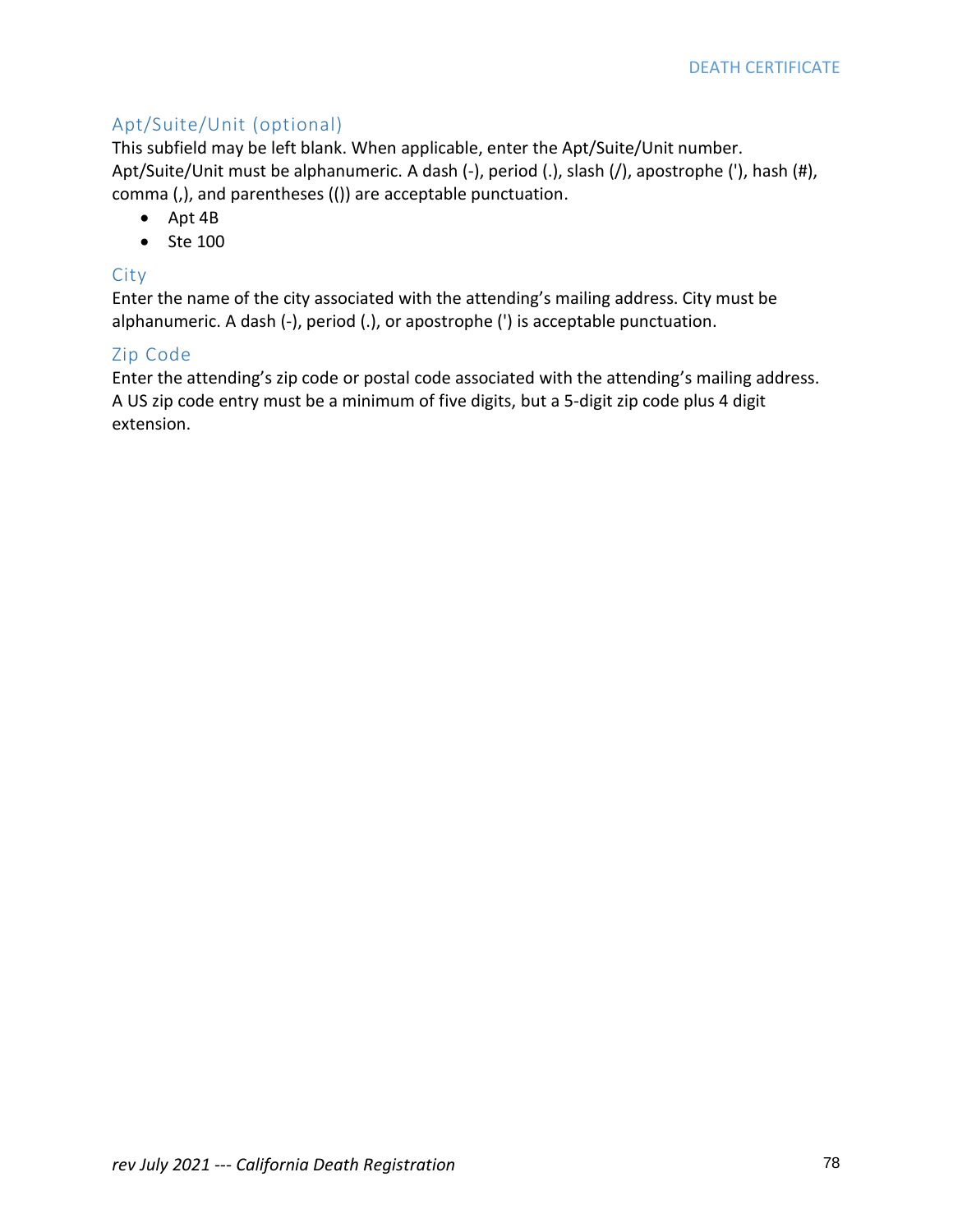# Coroner's Use Only (Fields 119-128)

Only Medical Examiner/Coroners or ME/Coroner staff may enter injury information in Fields 119-125.

## 119 Manner of Death (Coroner's Use Only)

If the medical examiner/coroner has accepted the case, they are required to select a manner of death and certify the death certificate.

Only the medical examiner/coroner or ME/Coroner staff may enter information in this field.

Select the entry that most clearly describes the manner in which death occurred. The dropdown options are as follows:

- NATURAL
- SUICIDE
- HOMICIDE
- ACCIDENT
- PENDING INVESTIGATION
- COULD NOT BE DETERMINED

### NATURAL

Ordinarily, injury information should not be entered when the manner of death is **NATURAL**. However, at the coroner's discretion, a relevant entry may be made if circumstances compel.

### SUICIDE, HOMICIDE, ACCIDENT

If the manner of death is **SUICIDE**, **HOMICIDE**, **ACCIDENT**, Fields 120 - 125 (injury information) must be completed and the medical examiner/coroner must certify the entries.

### PENDING INVESTIGATION, COULD NOT BE DETERMINED

If the manner of death is **PENDING INVESTIGATION** or **COULD NOT BE DETERMINED**, Fields 120 - 125 should be completed if the information is available, at the discretion of the medical examiner/coroner's office. If entries are present in Fields 120 – 125, the medical examiner/coroner must certify the entries.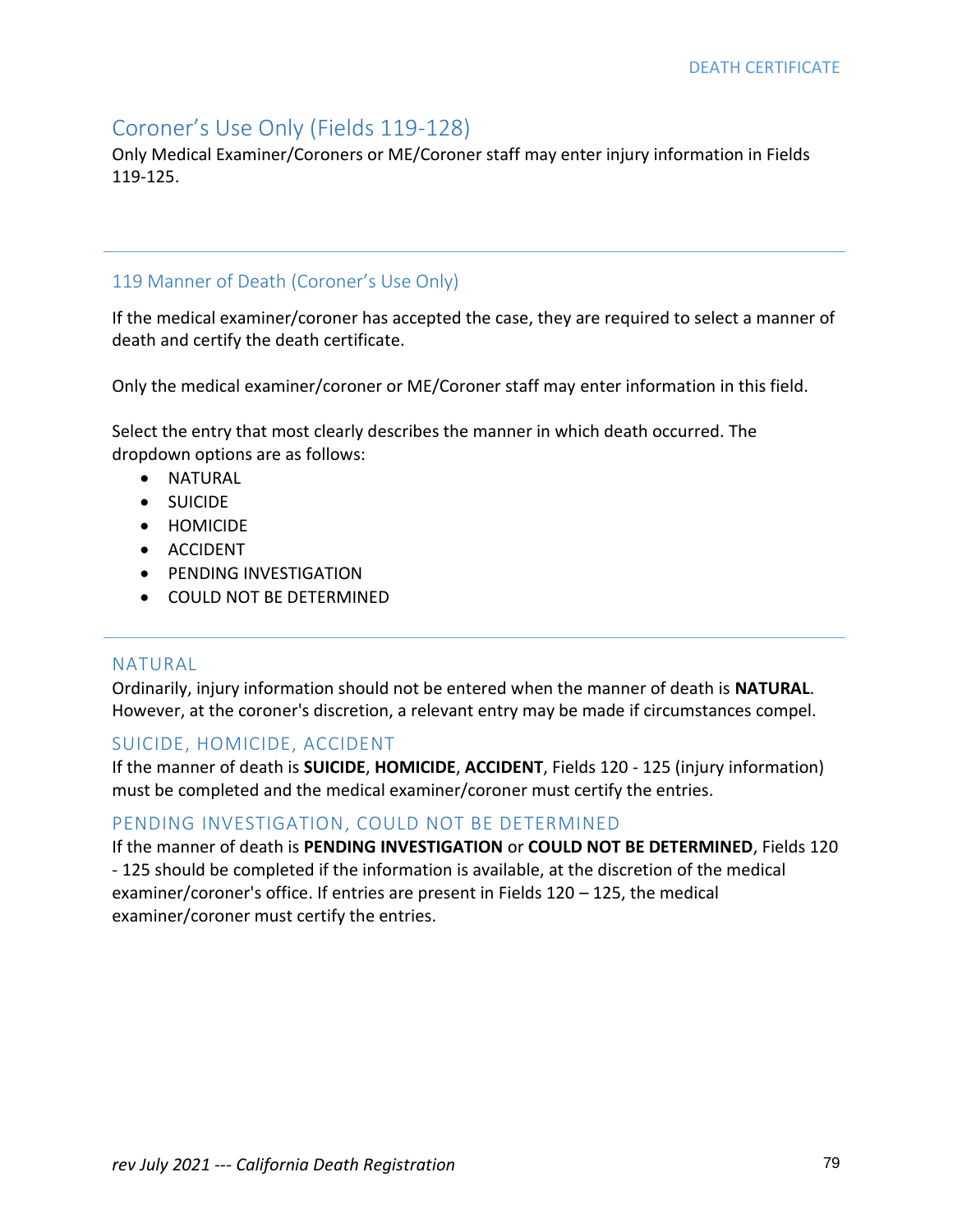### 120 Injured at Work?

Fields 120-125 are the responsibility of the medical examiner/coroner.

Only the medical examiner/coroner or ME/Coroner staff may enter information in this field.

If any entry is made in any Field from 120 - 125, none of the other fields in this sequence (120 - 125) may be left blank. If entries are present in Fields 120 – 125, the medical examiner/coroner must certify the entries.

Select **YES** or **NO** or **UNKNOWN** from the dropdown when appropriate.

### 121 Injury Date

Fields 120-125 are the responsibility of the medical examiner/coroner.

Only the medical examiner/coroner or ME/Coroner staff may enter information in this field.

If any entry is made in any Field from 120 - 125, none of the other fields in this sequence (120 - 125) may be left blank. If entries are present in Fields 120 – 125, the medical examiner/coroner must certify the entries.

Select the appropriate date from the calendar icon, or enter the date of injury entered in Field 121.

The injury date and date of death may not necessarily be the same. The injury date may be earlier, or may be the same date as the death, but cannot be later than the date of death. If ACCIDENT, SUICIDE, or HOMICIDE is selected in Field 119, the actual or estimated date of injury must be entered in Field 121.

If UNK was entered in Field 121, enter **UNK** in field 122.

| If                              | Then $\ldots$                                            |
|---------------------------------|----------------------------------------------------------|
| the exact date of the injury is | enter the estimated date and select <b>EST</b> from the  |
| unknown                         | dropdown.                                                |
|                                 | enter the estimated month and year with dashes for the   |
| the day is unknown              | unknown day separated by forward slashes (e.g., 07/--    |
|                                 | (1998).                                                  |
| the month and day are unknown   | enter the year with dashes for the unknown month and     |
|                                 | day separated by forward slashes (/) (e.g., --/--/2010). |
| no estimate can be made         | enter UNK.                                               |

#### What to do . . .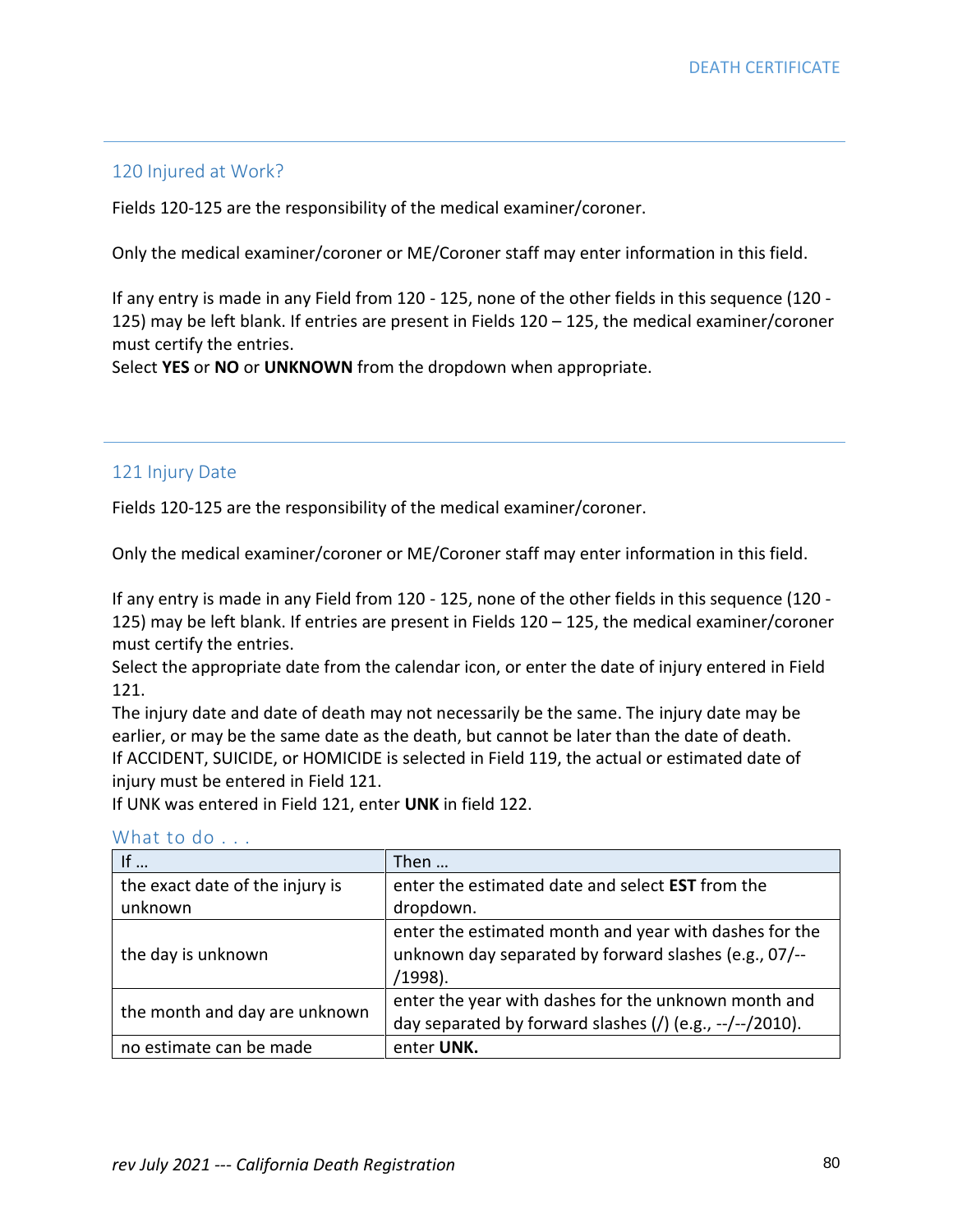### 122 Hour

Fields 120-125 are the responsibility of the medical examiner/coroner.

Only the medical examiner/coroner or ME/Coroner staff may enter information in this field.

If any entry is made in any Field from 120 - 125, none of the other fields in this sequence (120 - 125) may be left blank. If entries are present in Fields 120 – 125, the medical examiner/coroner must certify the entries.

Enter the actual or estimated time that the injury occurred, using the 24-hour clock. If estimate is used select EST from dropdown. If no estimate is possible, enter **UNK** for unknown.

If UNK was entered in Field 121, enter **UNK** in Field 122.

**24-hour clock** Please refer to the time conversion table below.

| <b>Regular Clock</b> | 24-Hour Clock | <b>Regular Clock</b> | 24-Hour Clock |
|----------------------|---------------|----------------------|---------------|
| 12:00 a.m.           | 0000          | 12:00 noon           | 1200          |
| 1:00 a.m.            | 0100          | 1:00 p.m.            | 1300          |
| 2:00 a.m.            | 0200          | 2:00 p.m.            | 1400          |
| 3:00 a.m.            | 0300          | 3:00 p.m.            | 1500          |
| 4:00 a.m.            | 0400          | 4:00 p.m.            | 1600          |
| 5:00 a.m.            | 0500          | 5:00 p.m.            | 1700          |
| 6:00 a.m.            | 0600          | 6:00 p.m.            | 1800          |
| 7:00 a.m.            | 0700          | 7:00 p.m.            | 1900          |
| 8:00 a.m.            | 0800          | 8:00 p.m.            | 2000          |
| 9:00 a.m.            | 0900          | 9:00 p.m.            | 2100          |
| 10:00a.m.            | 1000          | 10:00 p.m.           | 2200          |
| 11:00a.m.            | 1100          | 11:00 p.m.           | 2300          |
|                      |               | 11:59 p.m.           | 2359          |

#### **TIME CONVERSION TO 24-HOUR CLOCK**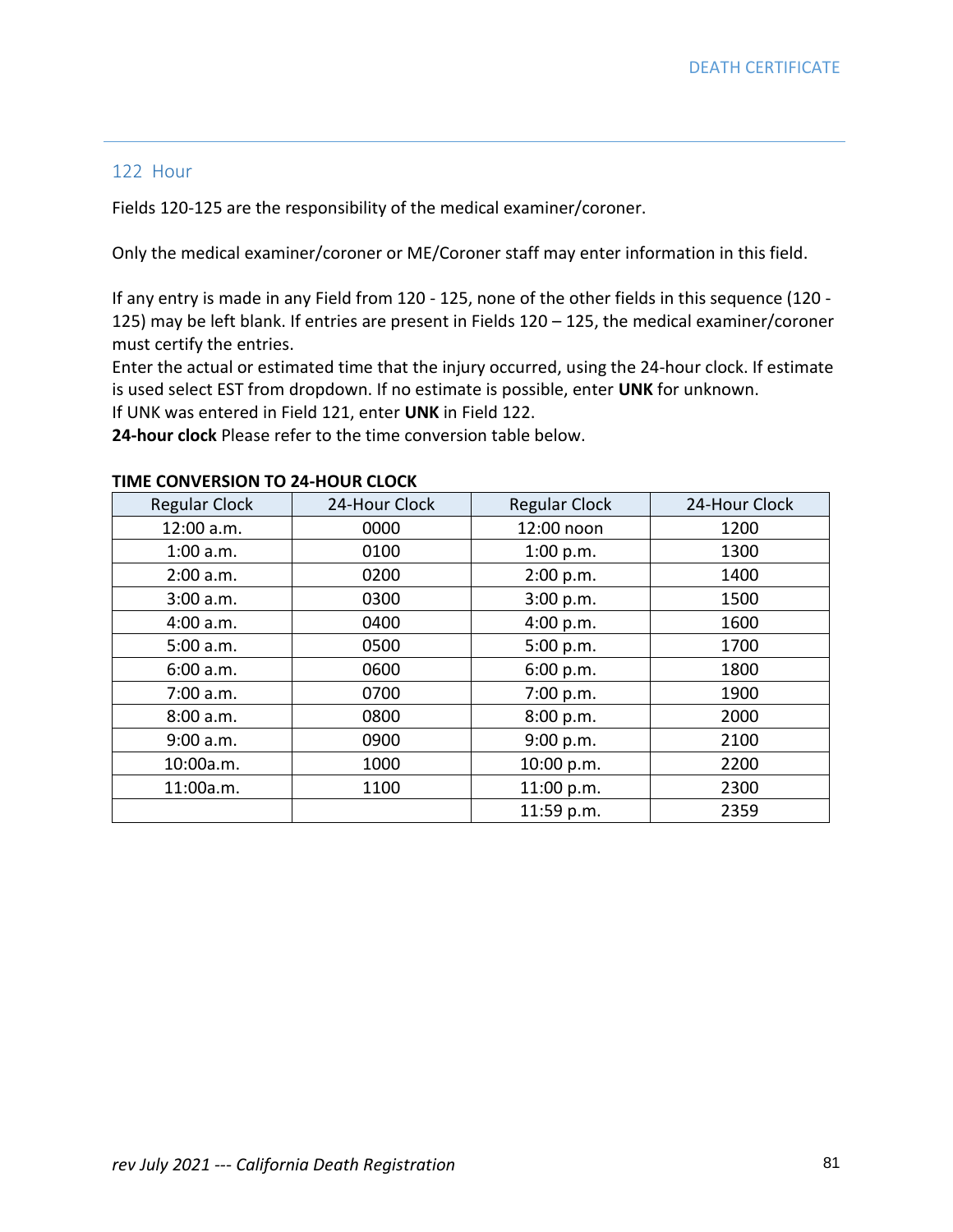### 123 Place of Injury

Fields 120-125 are the responsibility of the medical examiner/coroner.

Only the medical examiner/coroner or ME/Coroner staff may enter information in this field.

If any entry is made in any Field from 120 - 125, none of the other fields in this sequence (120 - 125) may be left blank. If entries are present in Fields 120 - 125, the medical examiner/coroner must certify the entries.

Select a general category for the type of place where the injury occurred. The available categories are as follows:

- FARM
- HOME
- INDUSTRIAL AND/OR CONSTRUCTION AREA
- NO INJURY
- OTHER SPECIFIED PLACES
- RESIDENTIAL INSTITUTION
- SCHOOL, OTHER INSTITUTIONAL OR PUBLIC ADMINISTRATIVE AREA
- SPORTS AND/OR ATHLETICS AREA
- STREET AND/OR HIGHWAY
- TRADE AND/OR SERVICE AREA
- UNSPECIFIED PLACE

If an appropriate category is not available from this list, select OTHER SPECIFIED PLACES or UNSPECIFIED PLACE and enter an appropriate description in the field adjacent to the dropdown. Place of injury must be alphanumeric. A dash (-), period (.), apostrophe ('), ampersand (&), parentheses () is acceptable punctuation. **Do not enter the name of a firm or organization.**

### 124 Describe How Injury Occurred

Fields 120-125 are the responsibility of the medical examiner/coroner.

Only the medical examiner/coroner or ME/Coroner staff may enter information in this field.

If any entry is made in any Field from 120 - 125, none of the other fields in this sequence (120 - 125) may be left blank. If entries are present in Fields 120 – 125, the medical examiner/coroner must certify the entries.

Briefly describe how the injury occurred, indicating the circumstances of the accident or injury. The description must be alphanumeric. A dash (-), period (.), comma (,), colon (:), semicolon (;), apostrophe ('), ampersand (&), parentheses (), or forward slash (/) is acceptable punctuation.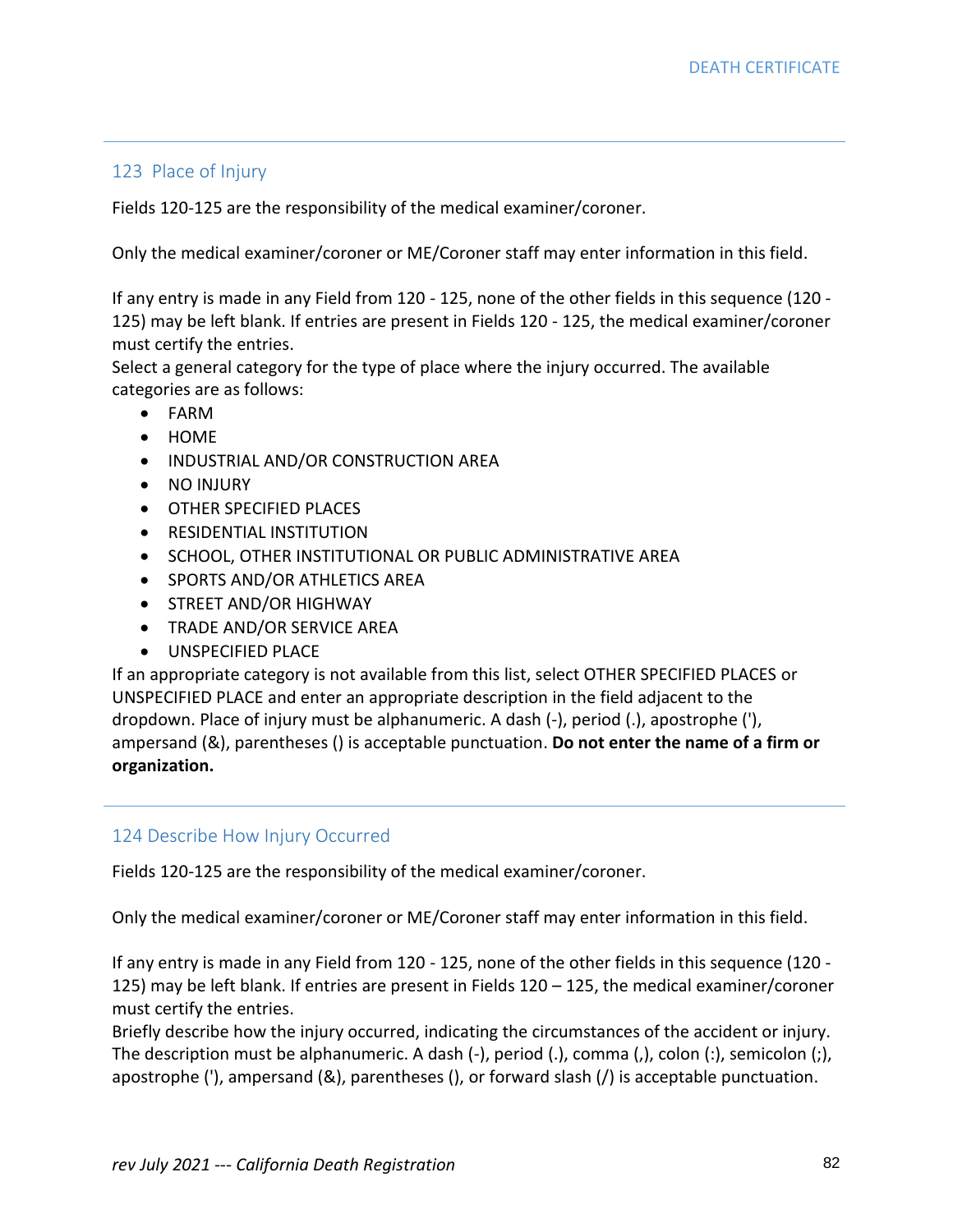Gunshot deaths must be identified as rifle, shotgun, handgun, or as caused by a military connection involving a military weapon.

Motorcycle and automobile-related deaths must state whether the decedent was the driver, passenger, etc. Include available information regarding seatbelt use in automobiles.

The following are examples of brief descriptions:

- Decedent unrestrained driver in an auto-truck collision. Decedent crossed line and hit oncoming vehicle head on.
- Unrestrained passenger ejected from truck.
- Helmeted motorcyclist involved in a collision with another vehicle
- Inhaled carbon monoxide from auto exhaust through hose in an enclosed garage.
- Self-inflicted hanging by rope from rafters in decedent's home.
- Self-inflicted hanging by electrical cord in decedent's garage.
- Self-inflicted gunshot wound to the head with AR-15 Rifle.
- Self-inflicted gunshot wound to the chest with 9MM pistol.
- Self-inflicted incised wounds to the neck and wrist.
- Shot by another with .45 caliber revolver.
- Blunt force injuries with wrench by unknown assailant.
- Jumped off Benicia Martinez Bridge.
- Decedent had a ground level fall while walking in own residence.
- Over ingested alcoholic beverages. Decedent's blood alcohol level was 0.450 grams percent.
- Overdose of injected methamphetamine and ingested opiates.
- Drowned in residential pool while under the influence of multiple illicit drugs.

### 125 Location of Injury

Fields 120-125 are the responsibility of the medical examiner/coroner.

Only the medical examiner/coroner or ME/Coroner staff may enter information in this field.

If any entry is made in any Field from 120 - 125, none of the other fields in this sequence (120 - 125) may be left blank. If entries are present in Fields 120 – 125, the medical examiner/coroner must certify the entries.

Enter the complete address or other geographical description of the place where the injury occurred. Latitude and longitude coordinates are acceptable.

There are ten subfields for the location of injury:

- Location of Injury Description
- Address Type
- State
- Street Number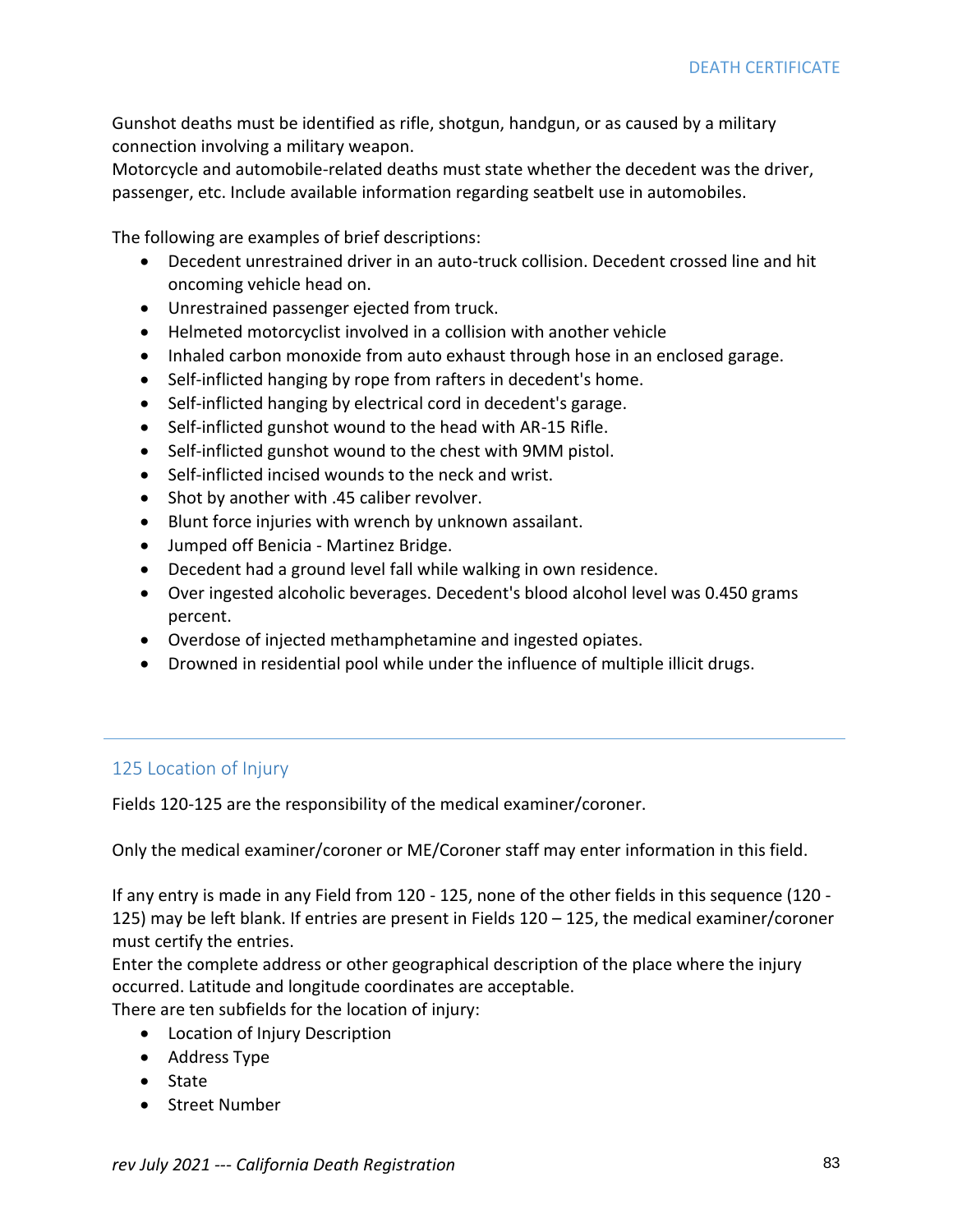- Street Name
- Apt/Suite/Unit
- City
- State
- Zip Code
- Postal Code

You may enter both a location/description and an address. At minimum, location/description or a complete address is required. A complete address includes street name, city, state, and zip code.

## Location of Injury Description

Enter a location of injury description. Latitude and longitude coordinates may be used. Location/Description must be alphanumeric. A dash (-), period (.), comma (,), colon (:), semicolon (;), apostrophe ('), forward slash (/) are acceptable punctuation.

### Address Type

Select the appropriate address type for the location of injury from the dropdown in Field 125. The available options are:

- US State
- US Territory
- Canadian Province
- Mexican State
- Other Country
- Other Country UNK
- Unknown

After an address type has been designated, a subsequent field will populate, requesting further details regarding the location of injury.

| If $\ldots$              | Then select                                                               |
|--------------------------|---------------------------------------------------------------------------|
| US State                 | US State from the dropdown. Then select the appropriate state from        |
|                          | the dropdown. The US state abbreviation will print on the death           |
|                          | certificate.                                                              |
| US Territory             | US Territory from the dropdown. Then select the appropriate               |
|                          | territory from the dropdown. The US territory abbreviation will print     |
|                          | on the death certificate.                                                 |
| <b>Canadian Province</b> | <b>Canadian Province</b> from the dropdown. Then select the appropriate   |
|                          | province from the dropdown. The Canadian province abbreviation            |
|                          | and CN will print on the death certificate.                               |
| Mexican State            | <b>Mexican State</b> from the dropdown. Then select the appropriate state |
|                          | from the dropdown. The Mexican state abbreviation and MX will print       |
|                          | on the death certificate.                                                 |

### What to do...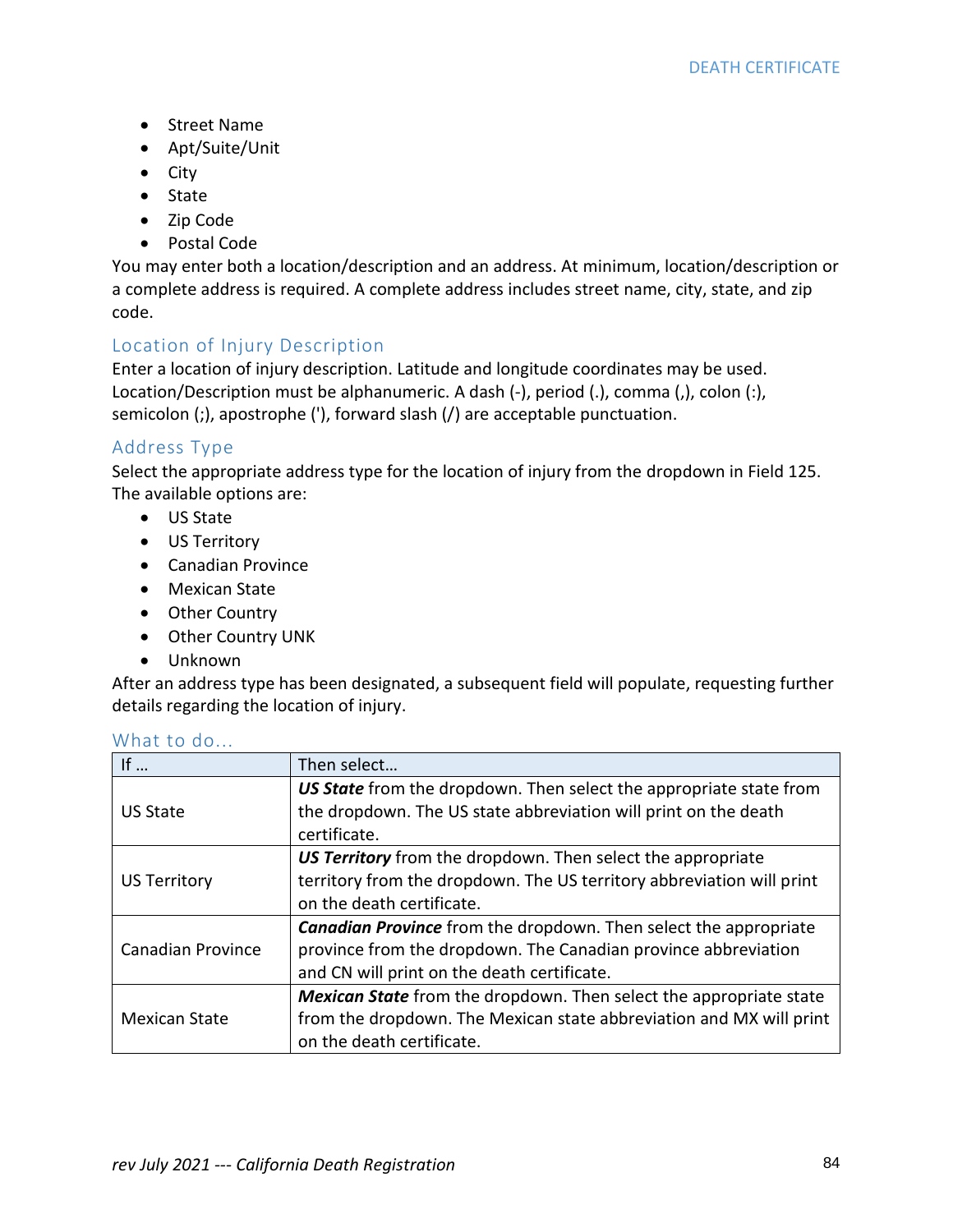|                        | Other Country from the dropdown. Then use the reference browser          |
|------------------------|--------------------------------------------------------------------------|
| <b>Other Country</b>   | (click on the magnifying glass icon) to select the foreign country. EDRS |
|                        | will populate the foreign country or foreign country abbreviation.       |
| unknown US State       | US State from the dropdown. Then select UNK from the dropdown.           |
|                        | UNK will print on the death certificate.                                 |
| unknown US             | US Territory from the dropdown. Then select Unknown from the             |
| Territory              | dropdown. UNK will print on the death certificate.                       |
|                        | <b>Canadian Province</b> from the dropdown. Then select Unknown from     |
| unknown Canadian       | the dropdown. UNK, CN will print on the death certificate.               |
| Province               | Alternatively, you may leave the Canadian Province dropdown              |
|                        | unselected (double dash) and CN will print.                              |
|                        | <b>Mexican State</b> from the dropdown. Then select Unknown from the     |
| unknown Mexican        | dropdown. UNK, MX will print on the death certificate. Alternatively,    |
| State                  | you may leave the Mexican state dropdown unselected (double dash)        |
|                        | and MX will print on the death certificate.                              |
| unknown Other          | Other Country UNK from the dropdown. No further action is needed.        |
| <b>Foreign Country</b> | FRN-UNK will print on the death certificate.                             |
| Unknown                | <b>Unknown</b> from the dropdown. No further action is needed. UNK will  |
|                        | print on the death certificate.                                          |

### Street Number (optional)

Enter the street number into the subfield for street number if the location of injury included a street number. Street number must be alphanumeric. A dash (-), period (.), slash (/), or apostrophe (') are acceptable punctuation.

- 123
- 123B

# Street Name (required)

Enter the street name of the location of injury. If the location of injury is a rural route address, or the address is being provided as latitude and longitude coordinates, use the street name subfield **only**. Street name must be alphanumeric. A dash (-), comma (,), period (.), hash (#), slash (/), or apostrophe (') are acceptable punctuation.

- South side of Evewaugh Lane
- RR 2 Box 18
- Lat. 38.66204 Long. 121.510265

A post office box address is not acceptable.

# Apt/Suite/Unit (optional)

This subfield may be left blank. Enter the Apt/Suite/Unit if the location of injury included an apartment, suite, or unit number. Only alphanumeric entries are acceptable in this subfield. A dash (-), period (.), slash (/), apostrophe ('), hash (#), comma (,), and parentheses (()) are acceptable punctuation.

- Apt 4B
- Ste 100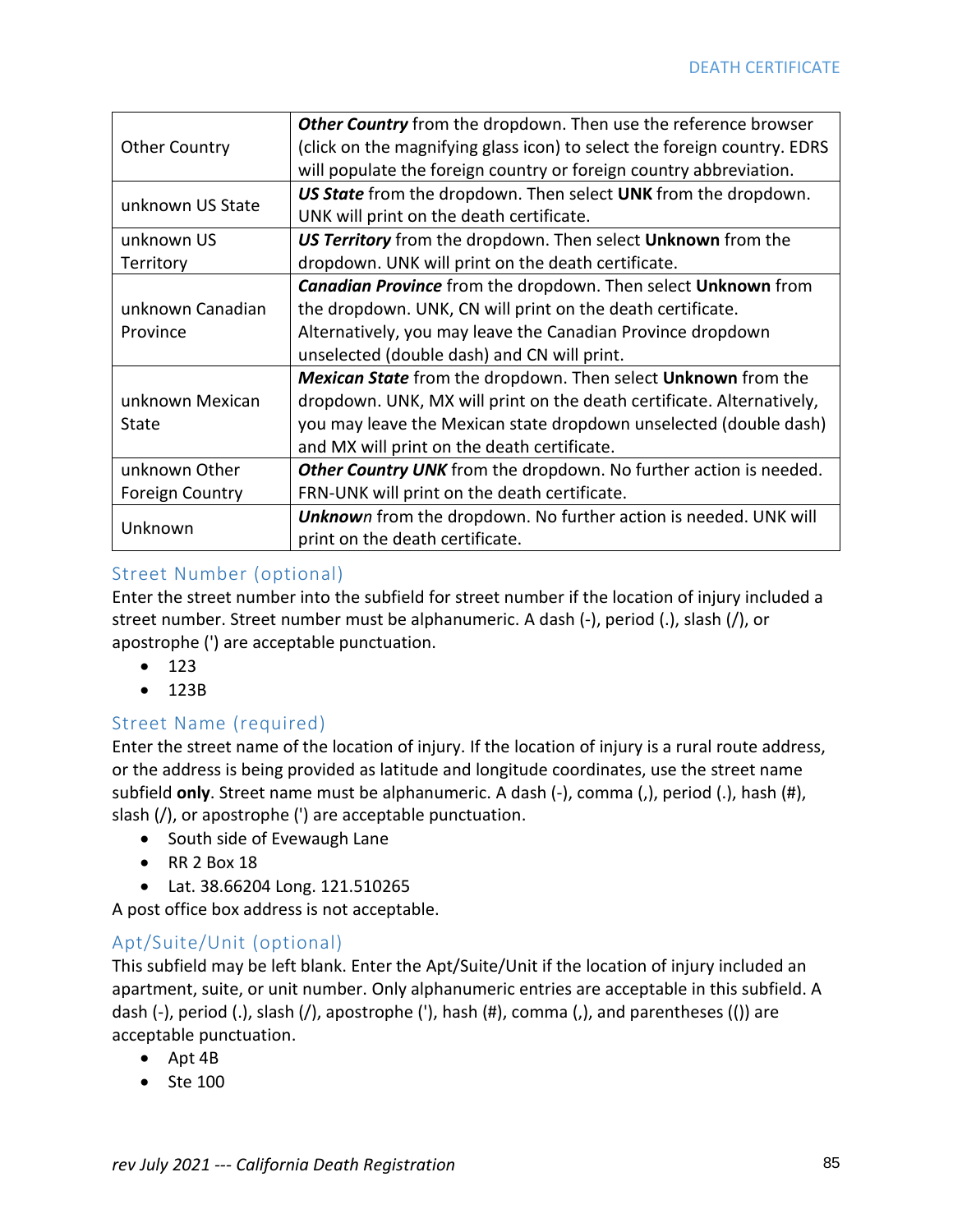### City

Enter the name of the city associated with the location of injury. City must be alphanumeric. A dash (-), period (.), or apostrophe (') is acceptable punctuation.

### Zip Code

Enter the zip code or postal code associated with the location of injury. A US zip code entry must be a minimum of five digits, but a 5-digit zip code plus 4 digit extension.

## 126 Signature of Coroner/Deputy Coroner

### **If entries are present in Fields 119 – 125, the medical examiner/coroner must certify the entries.**

EDRS will auto-populate Field 126 with the electronic signature of the coroner/deputy coroner when the coroner/deputy coroner attests the record. The coroner/deputy coroner's office should alert the funeral home when attestation has been completed. **If the signature is not correct, please contact the EDRS help desk.**

## 127 Date

### **If entries are present in Fields 120 – 125, the medical examiner/coroner must certify the entries.**

EDRS will auto-populate Field 127 with the date the coroner/deputy coroner attests the record. The date will be inserted in MM/DD/YYYY format.

# 128 Typed Name, Title of Coroner/Deputy Coroner

### **If entries are present in Fields 120 – 125, the medical examiner/coroner must certify the entries.**

EDRS will auto-populate Field 128 with the name and title of the coroner/deputy coroner attesting the record. **If the name or title is not correct, please contact the EDRS help desk.** The information will be entered by EDRS utilizing user profile information submitted by the medical examiner/coroner when he or she was authorized to use the system. The title entered in Field 128 on the death certificate should reflect the capacity in which the medical examiner/coroner is acting (i.e., the position held by the individual that provides the authority to certify the facts of death). The title of the certifier must be medical examiner, coroner, or deputy coroner. Any other title, such as a law enforcement title (e.g., sheriff, commander), which does not provide legal authority to certify the facts of death, should not be used unless the authorizing title is also used.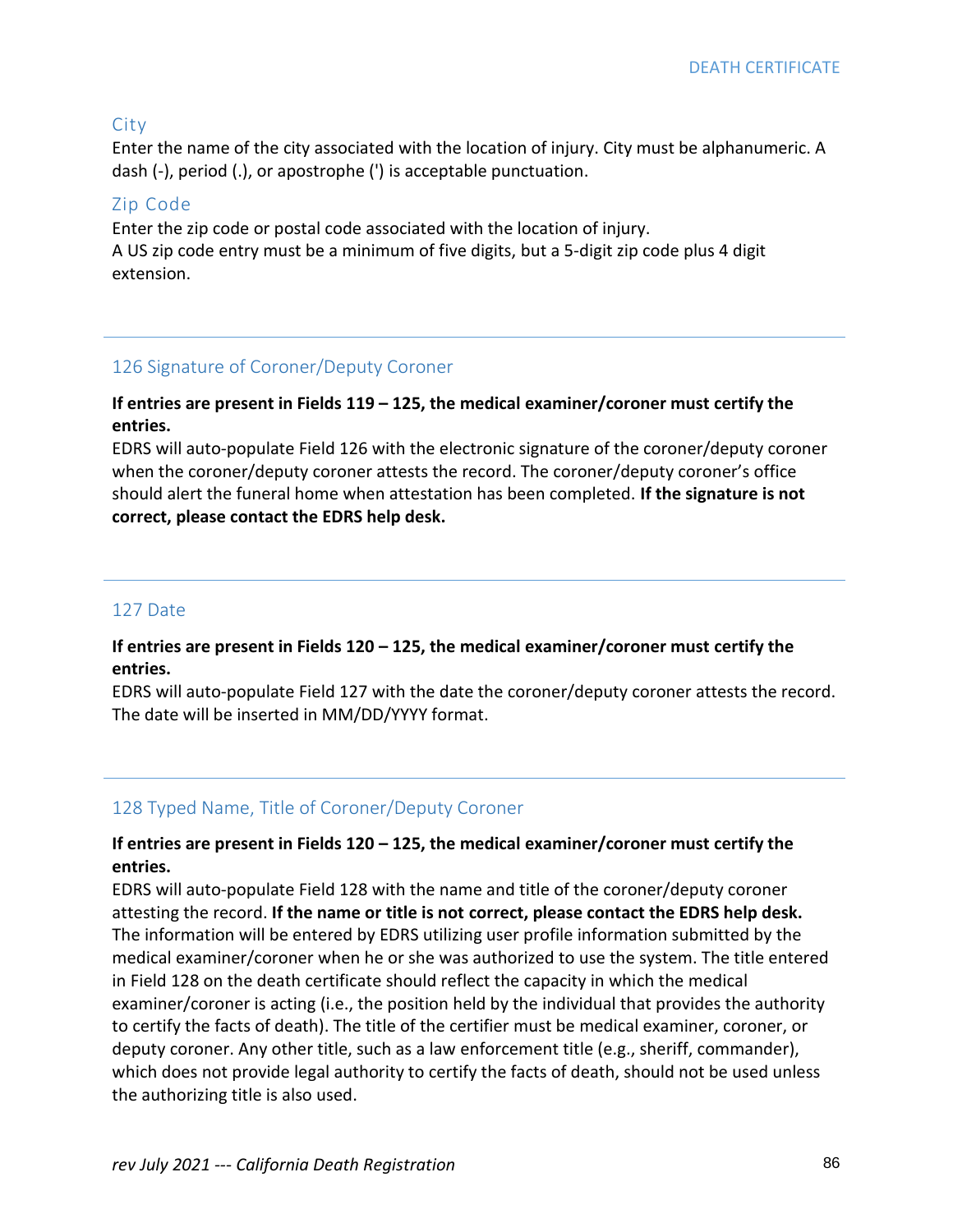# Court Order Delayed Registration of Death (VS 109)

#### Description

A Court Order Delayed Registration of Death is the means to register a California death when the event was not previously registered, or a certified copy is not available. A verified petition is filed by any beneficially interested person in either the county of residence of the person whose death is being established (does not have to be in California), or in the California county where the death was alleged to have occurred.

REFERENCE: Health and Safety Code Sections [103450,](http://leginfo.legislature.ca.gov/faces/codes_displaySection.xhtml?sectionNum=103450&lawCode=HSC) [103455](http://leginfo.legislature.ca.gov/faces/codes_displaySection.xhtml?sectionNum=103455&lawCode=HSC) an[d 103465](http://leginfo.legislature.ca.gov/faces/codes_displaySection.xhtml?sectionNum=103465&lawCode=HSC) More information can be found at *[https://www.cdph.ca.gov/Programs/CHSI/Pages/Correcting-or-](https://www.cdph.ca.gov/Programs/CHSI/Pages/Correcting-or-Amending-Vital-Records.aspx)[Amending-Vital-Records.aspx](https://www.cdph.ca.gov/Programs/CHSI/Pages/Correcting-or-Amending-Vital-Records.aspx)*

### Filing the VS 109

At the time of the hearing, the superior court must be presented with a completed Order Establishing Fact of Death/Court Order Delayed Registration of Death (VS 109) form. The VS 109 must be an original form. Photocopies are not acceptable.

After the court establishes the fact of death, the applicant must submit the following items to the State Registrar:

- Appropriate fee
- Certified copy of the Order Establishing Fact of Death (VS 109)
- Completed Court Order Delayed Registration of Death (VS 109)

NOTE: California Department of Public Health – Vital Records (CDPH-VR) will not return the court order after the death certificate is prepared. If any of these items are not included, the request will be returned to the submitter for correction.

REFERENCE: Health and Safety Code Sections 103485

#### Fees

Fees should be paid by check or money order, payable to CDPH-VR. International money orders for out-of-country requests should be payable in U.S. dollars.

### Certified copy of court order

A certified copy of the court order must be a copy of the order that was originally prepared by the court. It cannot be an original printout. If the court gives an original printout, ask them to make a photocopy that includes:

- An original court seal.
- A signature (or signature stamp) of the judge.
- A signature (or signature stamp) of the court clerk.

The certified copy must have an original court seal and a signature (or signature stamp) of the court clerk. Documents containing photocopies of the court seal are not acceptable. The court seal, certification stamp with date and signature must appear on the Order Establishing the Fact of Death (front or back). Seals, certifications, and signatures provided on the Court Order Delayed Registration of Death or blank sheets of paper are not acceptable. The filed/endorsed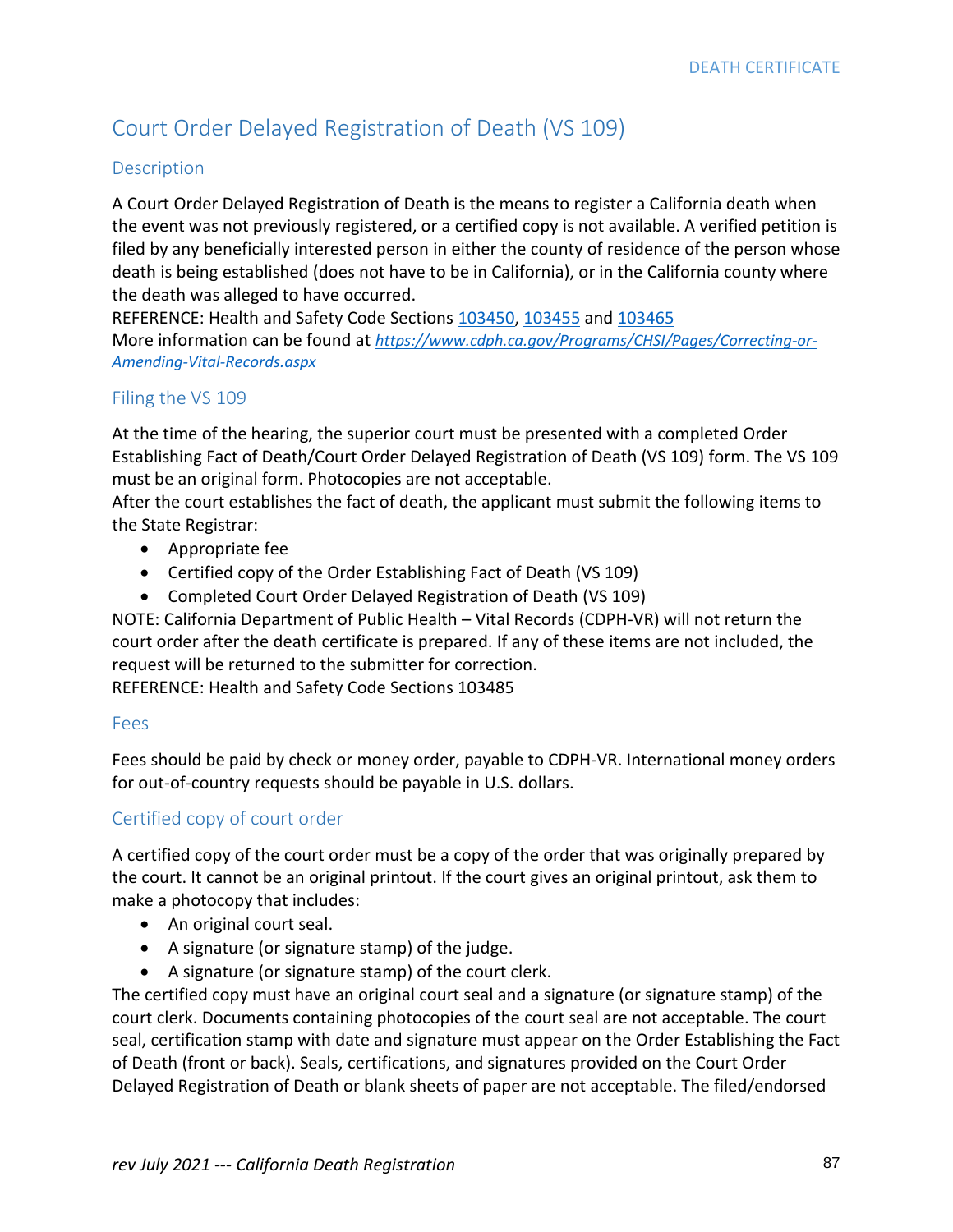stamp provided in the top right corner of the court order is not the court clerk's certification. The applicant should make and keep a copy of the court order for his/her own record

### Certified copy of certificate

Upon State registration, a certified copy of the certificate will be sent to the applicant. The State Registrar will also provide a local office copy of the court ordered delayed certificate to the local registrar and the county recorder in which the event occurred. Upon receipt, the local registrar may issue a disposition permit if necessary.

NOTE: Court ordered delayed death certificates should be indexed and filed with the other death certificates.

#### Amending court ordered delayed certificates

In the event that additional information needs to be added or modified on the court order delayed certificate, the affidavit form VS 24 should be used.

Established guidelines for amending standard death certificates may be used, however, only those fields listed on the court order delayed certificate may be amended.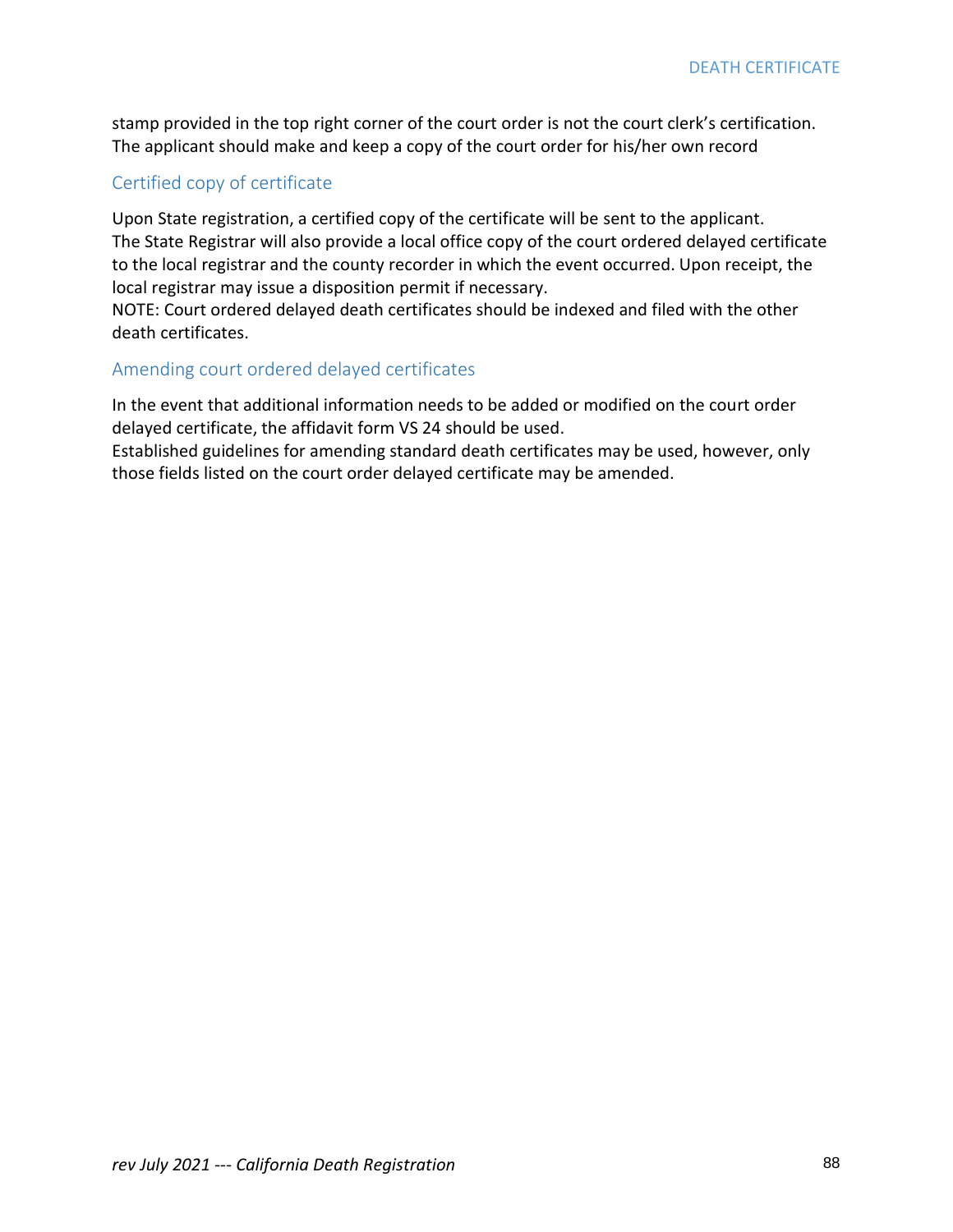# Mass Fatalities

#### Overview

In the event of a mass fatalities incident, the law authorizes ME/Coroners to file a single verified petition with the superior court to judicially establish the fact, time, and place of death for individuals who die in a mass fatalities incident.

If remains are located, standard death certificates should be prepared for those individuals. REFERENCE: Health and Safety Code Section [103450\(c\)](http://leginfo.legislature.ca.gov/faces/codes_displaySection.xhtml?sectionNum=103450&lawCode=HSC)

### Definition

The definition of a mass fatalities incident is a situation where any of the following conditions exist:

- There are more dead bodies than can be handled using local resources
- Numerous persons are known to have died, but no bodies were recovered from the site of the incident
- Numerous persons are known to have died, but the recovery and identification of the bodies of those persons is impracticable or impossible

The county coroner or medical examiner shall make this determination. REFERENCE: Health and Safety Code Section 103451

### Filing of petition with the clerk of the superior court

Upon filing of a petition for the determination of the fact of death in the event of a mass fatalities incident, the clerk shall set a hearing no later than 15 days from the date the petition was filed.

The petitioner shall make a reasonable effort to provide notice of the hearing to the known heirs of the deceased, up to the second degree of relationship. Failure to do so will not invalidate the judicial proceedings regarding the determination of fact of death. REFERENCE: Health and Safety Code Section [103466](http://leginfo.legislature.ca.gov/faces/codes_displaySection.xhtml?sectionNum=103466&lawCode=HSC)

### Initial contact

The medical examiner/coroner or their designee should contact the State Registrar upon the determination of a mass fatality incident. The State Registrar will request that a list of all known fatalities be provided to the local and state registrar's offices. This list should be updated as additional information becomes available, including the type of certificate, court ordered or standard, that will be prepared for each decedent.

The State Registrar will work closely with the ME/Coroner and local registrar's office to ensure that all certificates are registered in an expedited manner and that only one certificate is registered for each fatality.